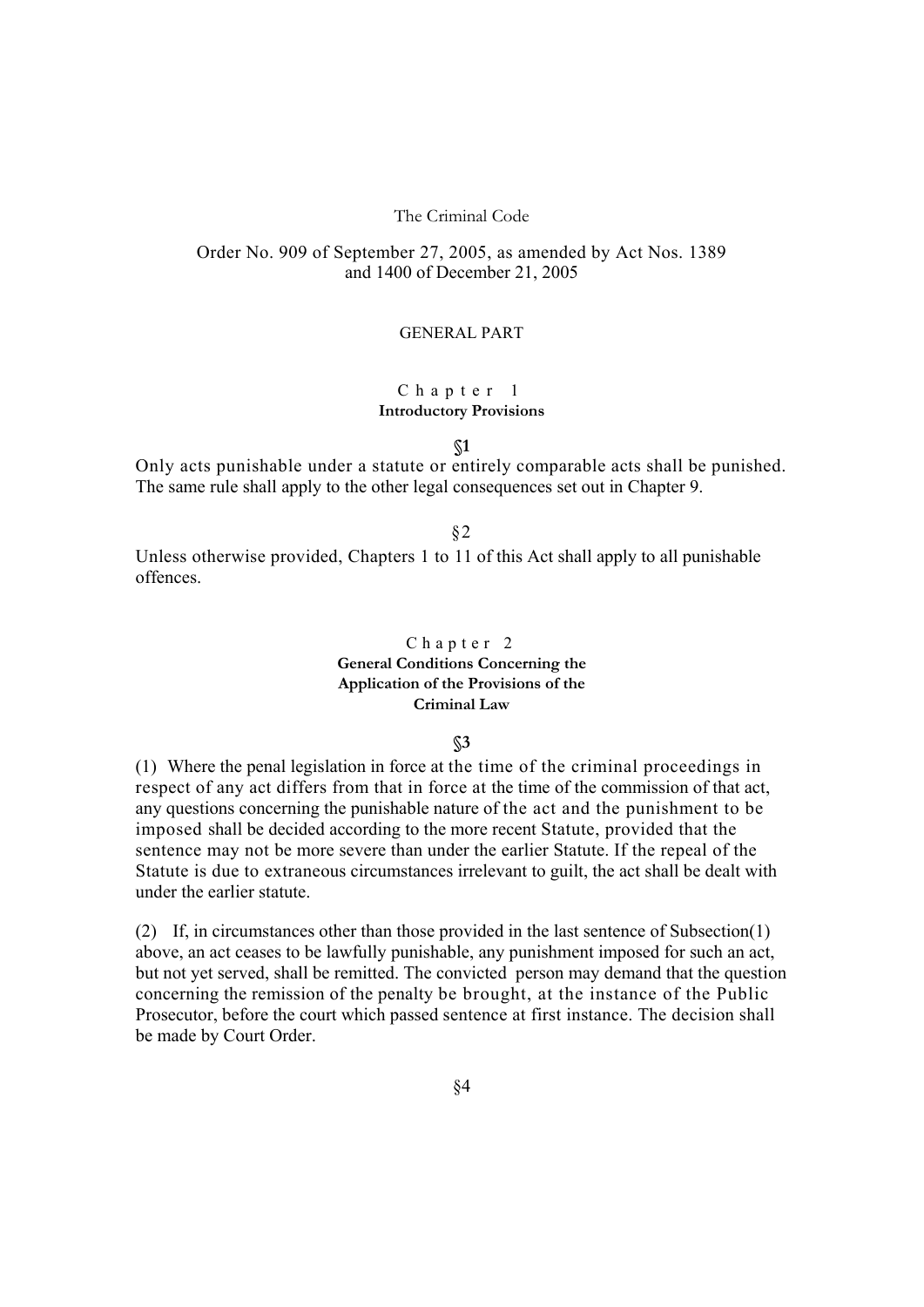(1) The question whether the punishable act shall have legal consequences of the nature referred to in Sections 56-61, 62-70, 73 and 79 of this Act shall be decided under the law in force at the time of the criminal proceedings.

(2) Unless otherwise provided, other legal consequences shall take effect only if also provided for by the law in force at the time the act was committed.

(3) The provision contained in Section 3(2) of this Act shall similarly apply to legal consequences other than punishment, provided such consequences arise as a direct result of the punishable nature of the act.

§5

Where an aggravation of the punishment or other legal consequences are prescribed in the case of recidivism, decisions made under the previous law shall be taken into account as if they had been made in conformity with the law under which the immediate act is to be dealt with.

Acts committed

- 1) within the territory of the Danish state; or
- 2) on board a Danish ship or aircraft, being outside the territory recognized by international law as belonging to any state; or
- 3) on board a Danish ship or aircraft, being within the territory recognized by international law as belonging to a foreign state, if committed by persons employed on the ship or aircraft or by passengers travelling on board the ship or aircraft, shall be subject to Danish criminal jurisdiction.

#### §7

(1) Acts committed outside the territory of the Danish state by a Danish national or by a person resident in the Danish state shall also be subject to Danish criminal jurisdiction in the following circumstances, namely;

- 1) where the act was committed outside the territory recognized by international law as belonging to any state, provided acts of the kind in question are punishable with a sentence more severe than imprisonment for 4 months; or
- 2) where the act was committed within the territory of a foreign state, provided that it is also punishable under the law in force in that territory.

(2) The provisions in Subsection (1) above shall similarly apply to acts committed by a person who is a national of, or who is resident in Finland, Iceland, Norway or Sweden, and who is present in Denmark.

(3) In the circumstances referred to in Subsection (1)2), an act committed by a person who at the time of the act was a Danish national or a resident in the Danish state is, however, subject to Danish criminal jurisdiction even if it is not punishable under the law of the foreign state, when the act falls within Section 245 a or Section 246 in relation to Section 245 a of this Act.

8

The following acts committed outside the territory of the Danish state, shall also come within Danish criminal jurisdiction, irrespective of the nationality of the perpetrator,

#### §6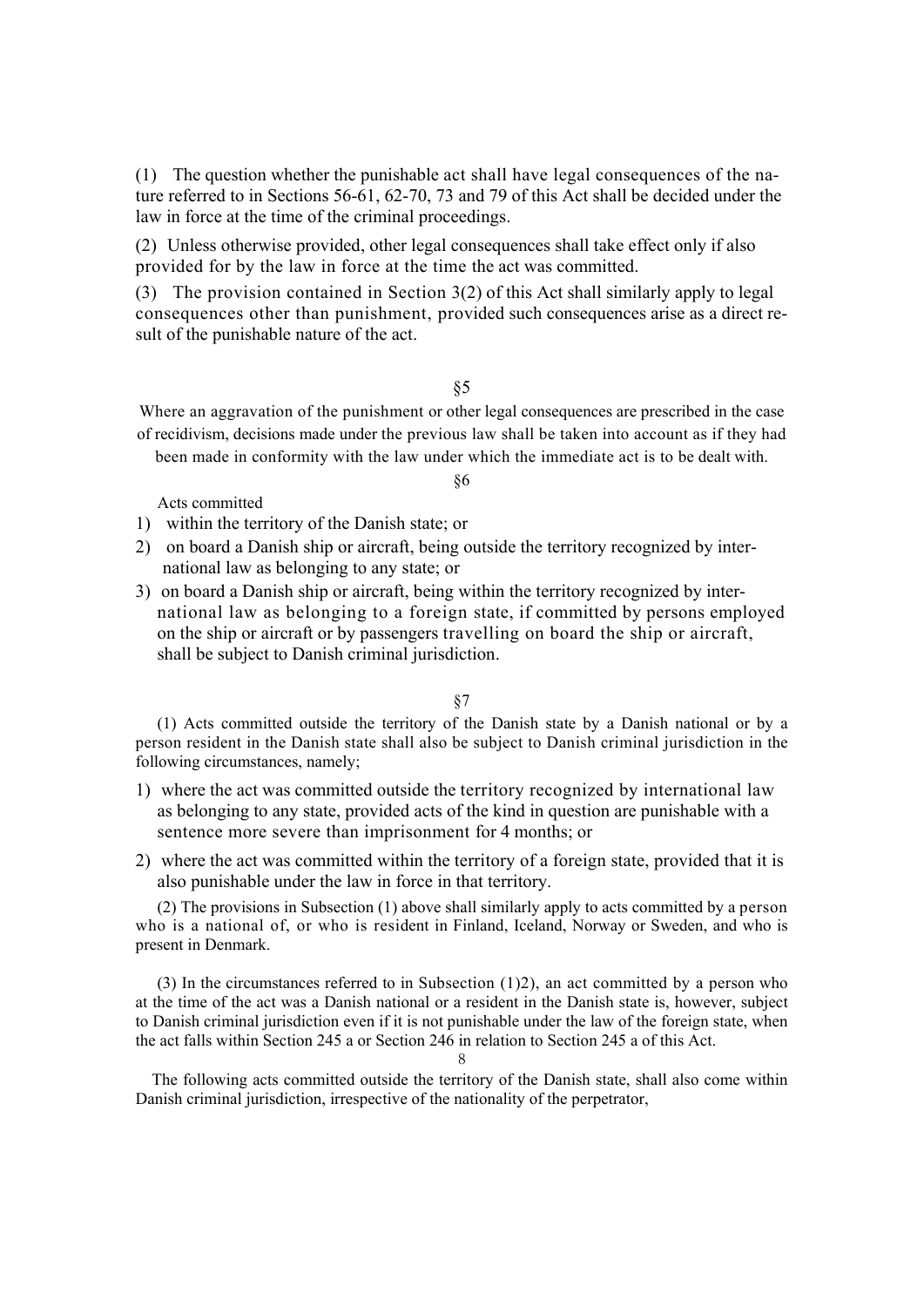- 1) where the act violates the independence, security, Constitution or public authorities of the Danish state, official duties toward the state or such interests, the legal protection of which depends on a personal connection with the Danish state; or
- 2) where the act violates an obligation which the perpetrator is required by law to observe abroad or prejudices the performance of an official duty incumbent on him with regard to a Danish ship or aircraft; or
- 3) where an act committed outside the territory recognized by international law as belonging to any state violates a Danish national or a person resident in the Danish state, provided acts of the kind in question are punishable with a sentence more severe than imprisonment for 4 months; or
- 4) where the act comes within the provisions of Section 183 a of this Act. The prosecution may also include breaches of Sections 237 and 244-248 of this Act, when committed in conjunction with the breach of Section 183 a; or
- 5) where the act is covered by an international convention in pursuance of which Denmark is under an obligation to start legal proceedings; or
- 6) where transfer of the accused for legal proceedings in another country is rejected, and the act, provided it is committed within the territory recognized by international law as belonging to a foreign state, is punishable according to the law of this state, and provided that according to Danish law the act is punishable with a sentence more severe than one year of imprisonment. §9

Where the punishable nature of an act depends on or is influenced by an actual or intended consequence, the act shall also be deemed to have been committed where the consequence has taken effect or has been intended to take effect.

# § **10**

(1) Where prosecution takes place in this country under the foregoing provisions, the decision concerning the punishment or other legal consequences of the act shall be made under Danish law.

(2) In the circumstances referred to in Section  $7(1)$  and (2) of this Act, if the act was committed within the territory recognized by international law as belonging to a foreign state, the punishment may not be more severe than that provided for by the law of that state. This, however, does not apply if the act falls within Section 245 a or Section 246 in relation to Section 245 a of this Act.

# § **10 a**

**(1)** A person who has been convicted by a criminal court in the state where the act was committed or who has received a sentence which is covered by the European Convention on the International Validity of Criminal Judgments, or by the Act governing the Transfer of Legal Proceedings to another country, shall not be prosecuted in this country for the same act, if,

1) he is finally acquitted; or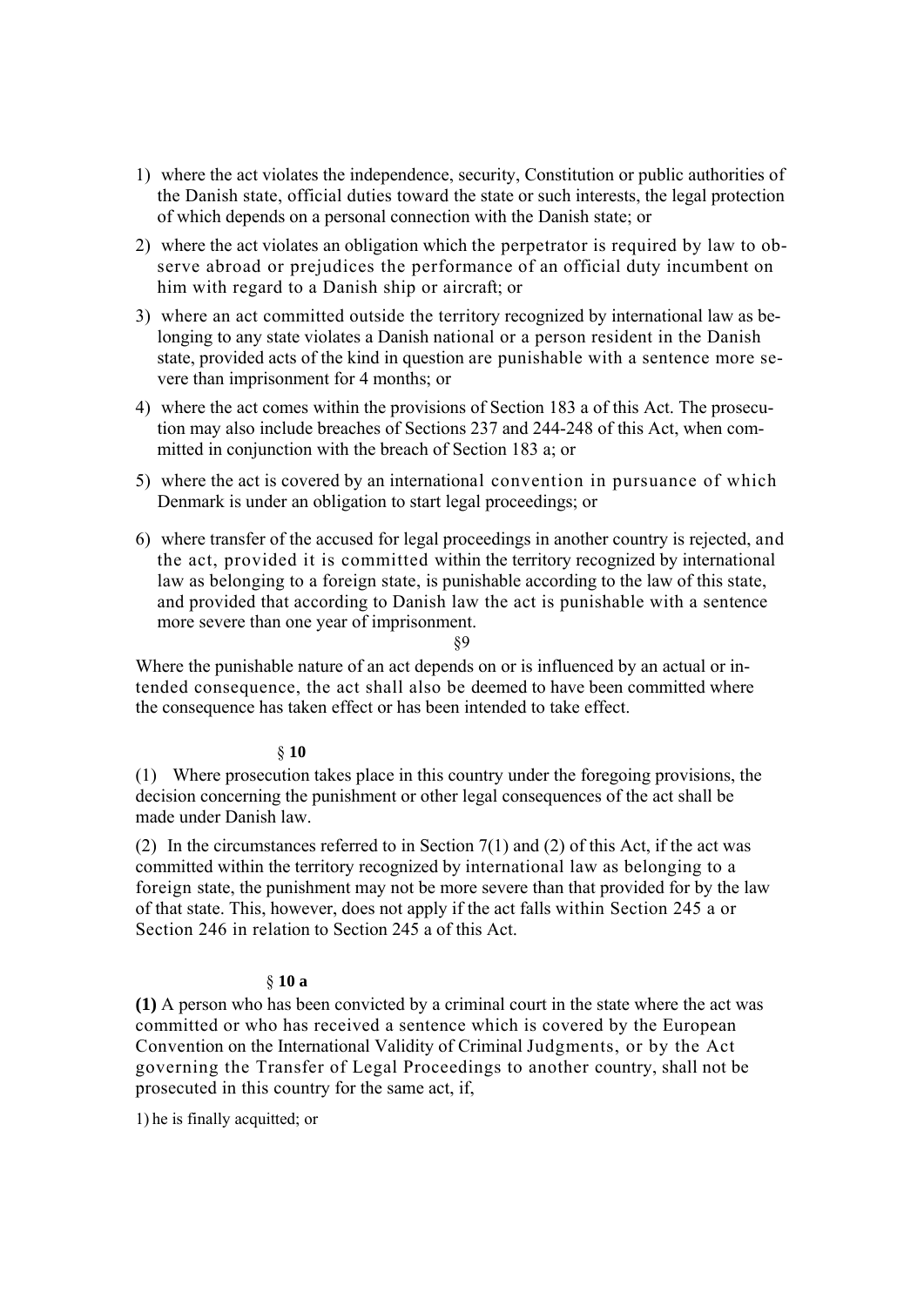- 2) the penalty imposed has been served, is being served or has been remitted according to the law of the state in which the court is situated; or
- 3) he is convicted, but no penalty is imposed.
- (2) The provisions contained in Subsection (1) above shall not apply to
- a) acts which fall within Section 6 of this Act; or
- b) the acts referred to in Section 8, No. 1) above, unless the prosecution in the state in which the court was situated was at the request of the Danish Prosecuting Authority.

#### § **10 b**

Where any person is prosecuted and punishment has already been imposed on him for the same act in another country, the penalty imposed in this country shall be reduced according to the extent to which the foreign punishment has been served.

#### **§11**

If a Danish national or a person resident in the Danish state has been punished in a foreign country for an act which under Danish law may entail loss or forfeiture of an office or profession or of any other right, such a deprivation may be sought in a public action in this country.

#### § 12

The application of the provisions of Sections 6-8 of this Act shall be subject to the applicable rules of international law.

# Chapter 3

# **Conditions Regarding Criminal Liability**

#### § **13**

(1) Acts committed in self-defence are not punishable if they were necessary to resist or avert an unlawful attack that has begun or is imminent, provided that such acts do not manifestly exceed what is reasonable with regard to the danger inherent in the attack, the aggressor and the importance of the interests endangered by the attack. Any person who exceeds the limits of lawful self-defence shall not be liable to punishment if his act could reasonably be attrib-uted to the fear or excitement produced by the attack. (3) Similar rules shall apply to acts necessary to enforce lawful orders in a lawful manner, to carry out a lawful arrest or to prevent the escape of a prisoner or a person committed to an institution.

## § **14**

An act which is normally punishable shall not be punished if it was necessary in order to avert threat of damage to a person or to property, and if the offence may be regarded as only of relatively minor importance.

#### § **15**

Acts committed by children under the age of 15 are not punishable.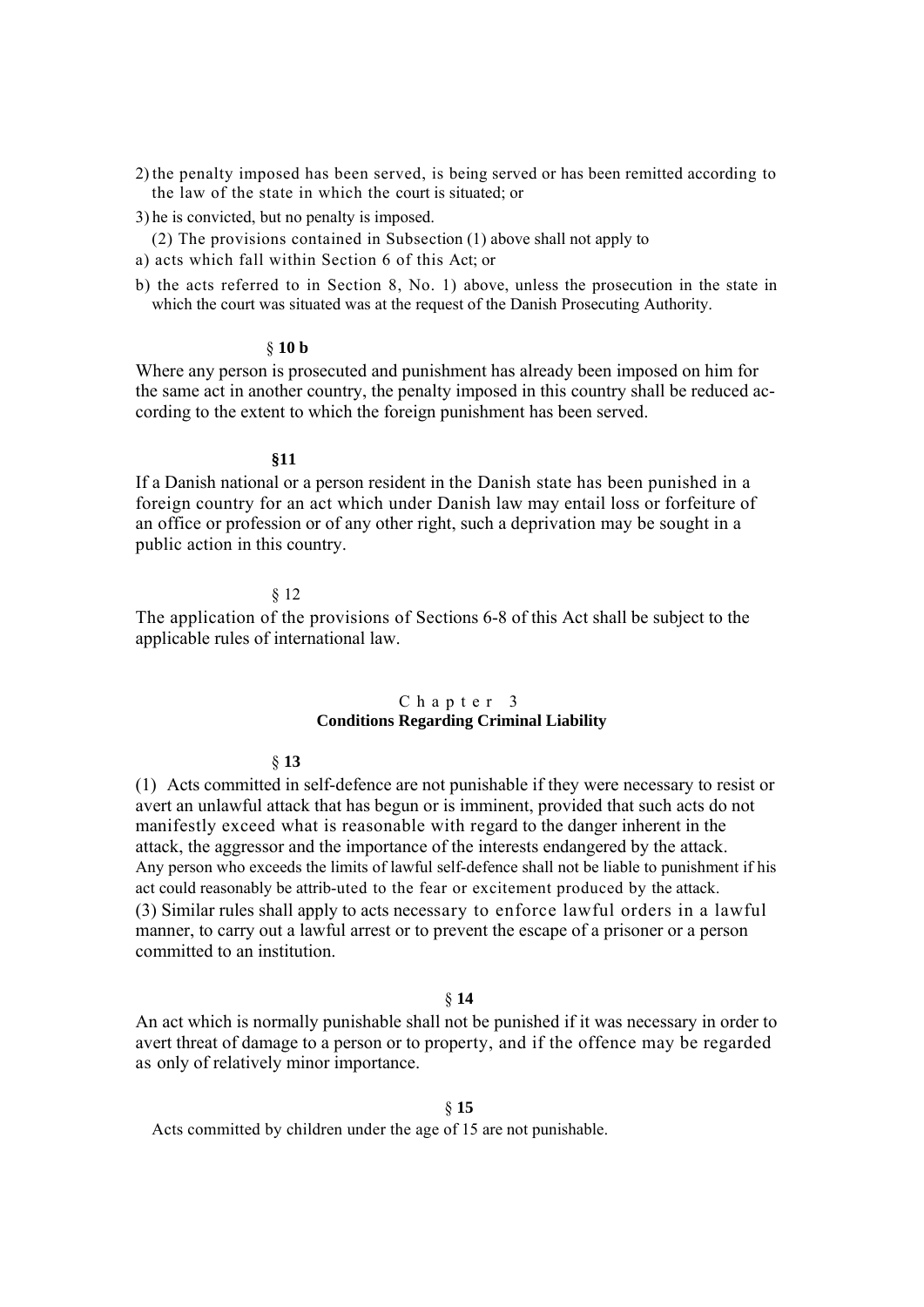**(1)** Persons who, at the time of the act, were irresponsible on account of mental illness or a state of affairs comparable to mental illness, or who are severely mentally defective, are not punishable. Provided that the accused was temporarily in a condition of mental illness or a state of affairs comparable to mental illness on account of the consumption of alcohol or other intoxicants, he may in special circumstances be punished.

(2) Persons who, at the time of the act, were slightly mentally defective are not punishable, except in special circumstances. The same shall apply to persons in a state of affairs comparable to mental deficiency.

# §§ **17-18**

(Repealed).

## § **19**

With regard to the offences dealt with in this Act, acts committed negligently shall not be punished, except where expressly provided. With regard to other offences, the ap propriate penal provision shall apply even where the offence was committed negligently, unless the opposite is especially provided.

#### § 20

Where a punishment or aggravated punishment is conditional upon the fact that an intentional offence has resulted in an unintentional consequence, then that punishment shall only take effect where such a consequence may be attributed to the negligence of the accused or where he has failed to avert it to the best of his ability, after becoming aware of the danger.

#### Chapter 4 **Attempt and Complicity**

#### **§21**

(1) Acts which aim at the promotion or accomplishment of an offence shall be punished as an attempt when the offence is not completed.

(2)The punishment prescribed for the offence may be reduced in the case of attempt, particularly where the attempt gives evidence of little strength or persistence in the criminal intention.

(3) Unless otherwise provided, an attempt shall only be punishable when a penalty exceeding imprisonment for 4 months can be imposed for the offence.

#### § 22

Attempts shall not be punishable if, voluntarily and not because of fortuitous obstacles to the completion of the offence or to the fulfillment of his purpose, the perpetrator desisted from implementing his intention and prevented the offence's completion, or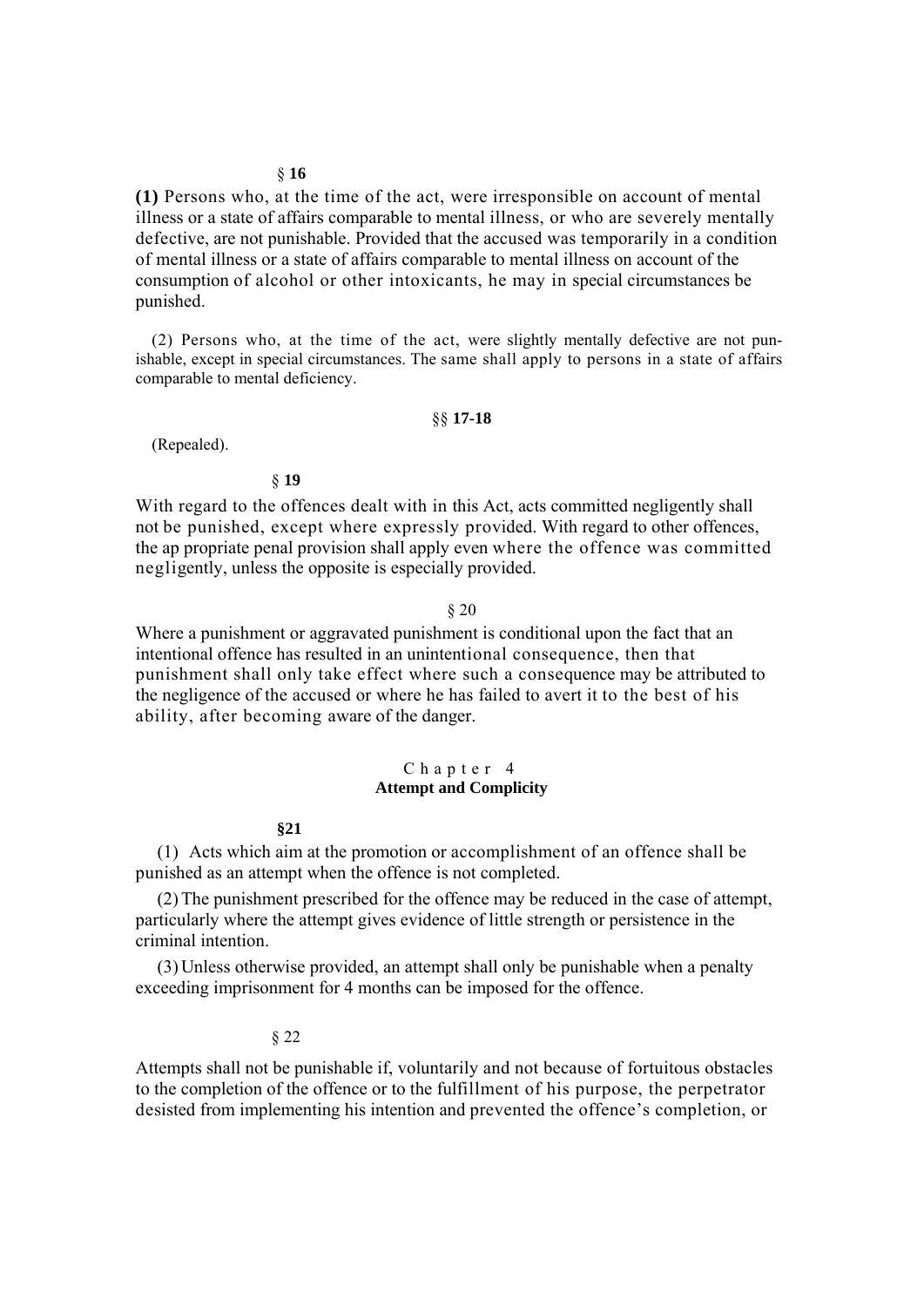took steps which would have prevented its completion had it not, without his knowledge, already been unsuccessful or averted in some other way.

§ 23

(1) The penalty in respect of an offence shall apply to any person who has contributed to the execution of the wrongful act by instigation, advice or action. The punishment may be reduced for any person who has only intended to give assistance of minor importance, or to strengthen an intention already existing and if the offence has not been completed or an intended assistance has failed.

(2) The punishment may similarly be reduced for a person who has contributed to the breach of a duty in a special relationship in which he himself had no part.

(3) Unless otherwise provided, the penalty for participation in offences that are not punishable more severely than with imprisonment for 4 months may be remitted where the accomplice only intended to give assistance of minor importance or to strengthen an intention already existing, or where his complicity is due to negligence. 24

The accomplice shall not be punished if, under the conditions laid down in Section 22 of this Act, he prevents the completion of the offence or takes steps which would have prevented its completion had it not, without his knowledge, already been unsuccessful or averted in some other way.

# Chapter 5 **Criminal Liability for Legal Persons**

**§25** 

A legal person may be punished by a fine, if such punishment is authorized by law or by rules pursuant thereto.

# § 26

(1) Unless otherwise stated, provisions on criminal liability for legal persons etc. apply (Repealed).

to any legal person, including joint-stock companies, co-operative societies, partnerships, associations, foundations, estates, municipalities and state authorities.

(2) Furthermore, such provisions apply to one-person businesses if, considering their size and organization, these are comparable to the companies referred to in Subsection (1) above.

# § 27

(1) Criminal liability of a legal person is conditional upon a transgression having been committed within the establishment of this person at the fault of one or more persons connected to this legal person or at the fault of the legal person himself. As fَor punishment for attempt, Section 21(3) similarly applies.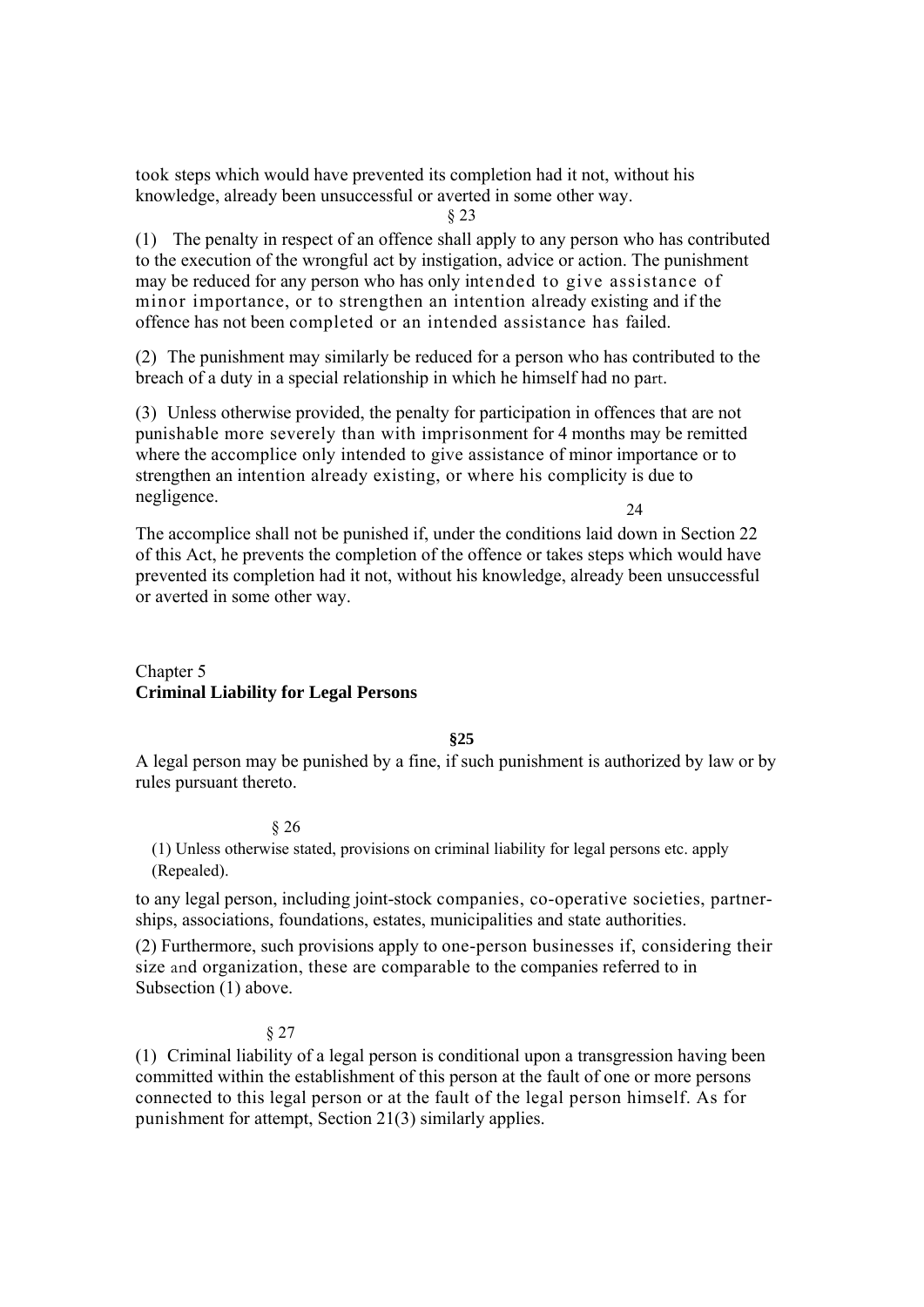(2) Agencies of the state and of municipalities may only be punished for acts committed in the course of the performance of functions comparable to functions exercised by natural or legal persons.

§ 28-30 (Repealed).

## Chapter 6 **Penalties**

#### **§31**

The ordinary penalties shall be imprisonment or fine.

#### §33

(1) Imprisonment shall be imposed either for life or for a fixed period of no less than *7* days, nor more than 16 years.

(2) In cases where the punishment prescribed for the offence may be increased, the term of imprisonment may be for up to 20 years.

(3) The punishment may not exceed imprisonment for eight years for an offender who had not reached the age of 18 at the time the crime was committed.

(4) When imprisonment is imposed for a period shorter than three months, it shall be fixed in days: otherwise in months and years.

§§ 34-37 (Repealed).

# § 38

(1) When two-thirds of a prison term, yet at least two months, has been served, the Minister of Justice, or a person so authorized, shall decide whether a prisoner is to be released on parole.

(2) Upon the decision of the Minister of Justice or the decision of a person authorized by the Minister to deal with special types of cases, release on parole may, in special circumstances, take place earlier, provided that the prisoner has served at least half of his sentence, and this constitutes a period of at least two months.

(3) Release on parole shall in general not be granted when the remaining term of imprisonment is less than 30 days.

(4) In accordance with Section 58(1) of this Act, release on parole shall not be granted in connection with the unconditional part of such sentence.

(5) Release on parole shall depend upon such release not being inadvisable by reason of the prisoner's circumstances, upon reasonable residence, work or some other form of support being available for him and upon his undertaking to observe the conditions attached to release as stipulated pursuant to Section 39(2) of this Act.

§ 39

(1) Release on parole shall be conditional upon the parolee not committing any punishable act during the parole period, which shall not exceed three years. Where the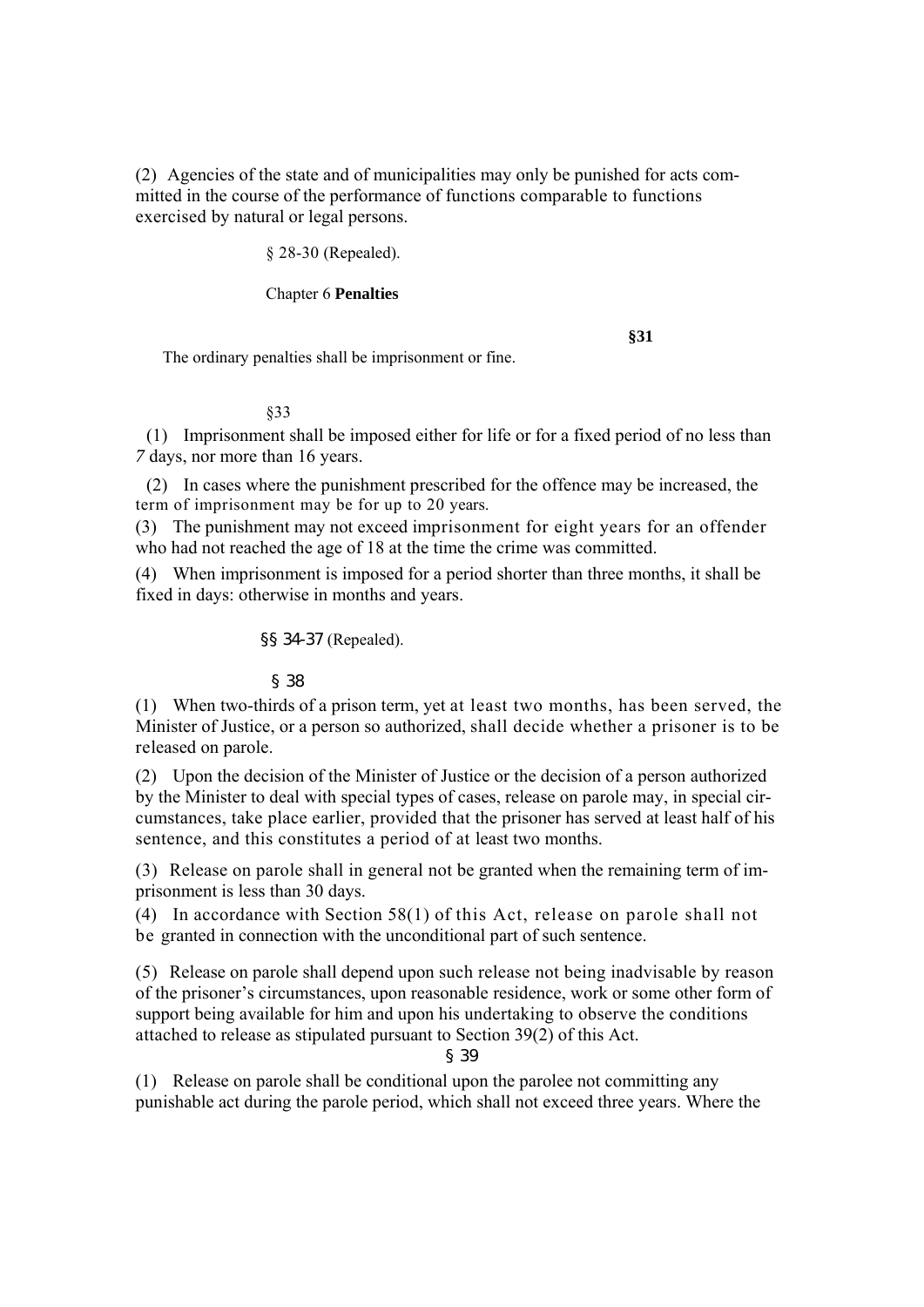remaining term of imprisonment exceeds three years, the parole period may be for up to five years.

(2) As a condition of the release, it may be laid down that the parolee shall, during the whole or part of the parole period, be subject to supervision. Further conditions may be laid down according to the rules contained in Section 57 of this Act. Conditions concerning residence in a home, hospital or other institution shall be valid only for the remainder of the term of punishment.

#### § **40**

**(1)** Where, during the parole period, the parolee commits a further punishable act and legal proceedings in which he is charged with the act are instigated before the expiry of the parole period, the court shall make a decision in accordance with Section 61(2) of this Act, so that the remainder of the sentence is treated as a conditional sentence. Where the release on parole pursuant to Section 40 a, (3) or (4) of this Act has included a condition of community service, the court shall, in determining the common penalty, take into account the extent to which the community service has already been performed.

(2) Furthermore, where the parolee violates the conditions that have been laid down, the Minister of Justice may:

1) warn him; or

- 2) alter the conditions and extend the period of parole within the time limit laid down in Section 39 of this Act; or
- 3) in special circumstances decide that he shall be re-imprisoned to serve the remainder of his sentence.

(3) Where the parolee commits a further punishable act during the parole period, but is not prosecuted for it, the rules in Subsection

(2) above shall similarly apply. The same shall be valid where the parolee is convicted abroad for having committed a punishable act during the parole period, and no decision is made in the judgment on the question of completion of the remainder of the sentence.

(4) A decision under Subsections (2) and

(3) above may only be made before the expiration of the parole period.

(5) Where no decision is made under Subsections (1), (2) and (3) above concerning the completion of the sentence, the punishment is to be regarded as having been served at the time of the release on parole.

(6) If re-imprisonment is decided upon in accordance with Subsections (2) and (3) above, a further release on parole shall be possible even though the conditions of time laid down in Section 38(1) and (2) or Section 40 a(1) of this Act are not fulfilled in respect to the remainder of the sentence. In making a decision according to the first period, the extent of community service, which the individual has perfotined pursuant to Section 40 a, (3) or (4) of this Act, shall be taken into account. As far as the parole period after a release of this type is concerned, the time limits laid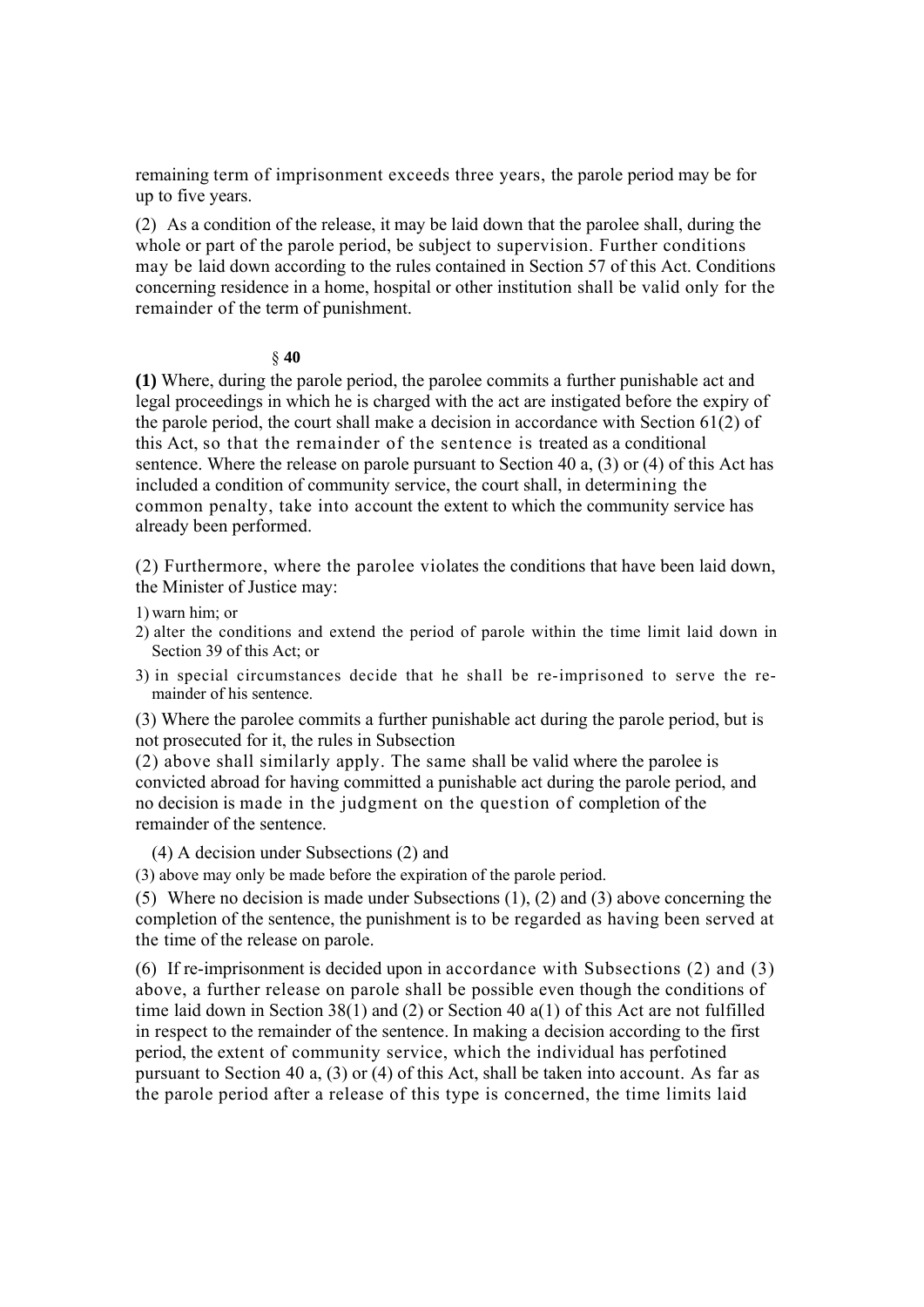down in Section 39 of this Act shall apply, with a deduction of the time-period that the parolee previously was on parole.

# § **40 a**

**(1)** When half of a prison teun, yet at least four months, has been served, the Minister of Justice, or the person so authorized, may, beyond the in Section 38(2) of this Act mentioned cases, decide that the prisoner shall be released on parole provided that due regard to enforcement of the law does not speak against it, and

1) the prisoner has made a special effort to not, once more, commit crime, including by participating in treatment or education programmes; or

2) the circumstances of the prisoner support it.

(2) The prisoner shall, as a condition for parole pursuant to Subsection (1) above, be subject to supervision until the point in time where two thirds of the prison term have passed. A condition of continued supervision of the individual may be laid down after that point in time.

(3) Conditions for parole pursuant to Subsection (1), No. I) above may include one or more additional conditions pursuant to the rules in Section 57 of this Act, and a condition requiring that the parolee shall perform unpaid community service.

(4) A condition for parole pursuant to Subsection (1), No. 2) above shall be that the parolee must perform unpaid community service. Additional conditions can be laid down pursuant to the rules in Section 57 of this Act.

(5) A condition of community service cannot be extended beyond two thirds of the prison teen. The supervising authority may, however, decide that a condition of community service shall extend beyond this time, if special reasons support it, yet not beyond the full prison term.

(6) Release on parole pursuant to this provision shall depend upon such release not being inadvisable by reason of the prisoner's circumstances, upon reasonable residence, work or some other foul of support being available for him and upon his undertaking to observe the conditions attached to release as stipulated pursuant to Subsections (3) and (4) above.

(7) The provisions in Sections 38(4), 39(1) and (2)3<sup>'d</sup> period; 40 and 63(1) $\varphi$ " period of this Act similarly apply.

# **§41**

**(1)** When 12 years of a punishment of life imprisonment have been served the Minister of Justice decides if the prisoner shall be released on parole. (2) Release on parole shall depend upon such release not being inadvisable by reason of the prisoner's circumstances, upon reasonable residence, work or some other form of support being available for him and upon his undertaking to observe the conditions attached to release as stipulated pursuant to Subsection  $(3)$ ,  $3<sup>d</sup>$  period.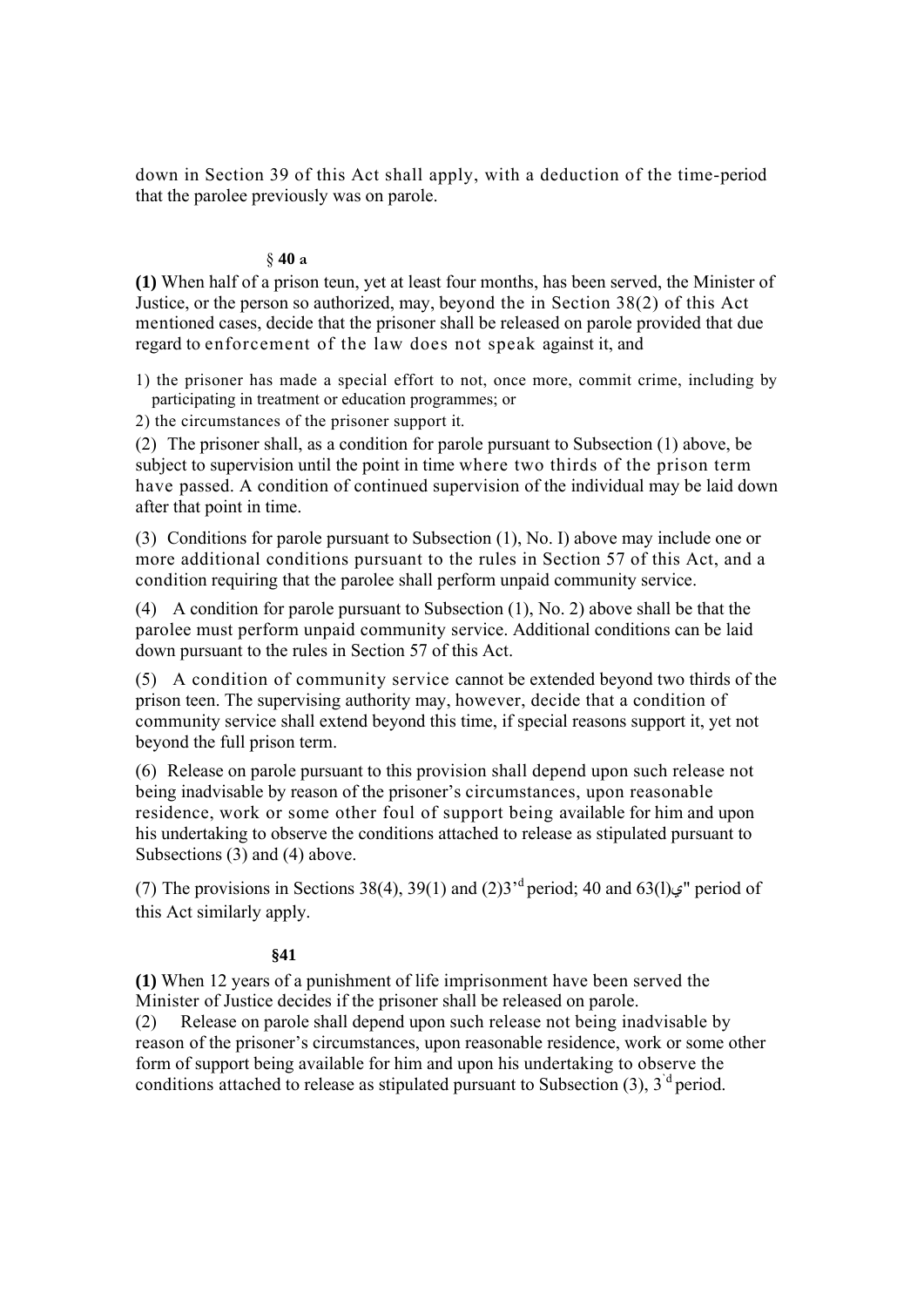(3) Release on parole shall be conditional upon the prisoner not committing any punishable act during the parole period, and that he observes the conditions that have been laid down. The parole period shall not exceed five years. Section 57 shall similarly apply.

#### §42

(1) Where, during the parole period, the parolee commits a further punishable act and legal proceedings in which he is charged with the act are instigated before the expiry of the parole period, the court can by decree decide that he shall be re-imprisoned to serve the sentence of life imprisonment. In appropriate circumstances, the court may instead impose a sentence for the new offence only, possibly in conjunction with an alteration of the conditions for the parole.

(2) Furthermore, where the parolee violates the conditions, Section  $40(2)$ -(5) pursuant to Section 41(3) shall similarly apply.

§ 43

Where a sentence is fully or partially remitted by conditional reprieve, it may be laid down as a condition of the reprieve that the provisions in Section 40(1)-(5) or Section 42 similarly apply.

# §§ **44-49** (Repealed).

#### § **50**

(1) Fines shall accrue to the Treasury.

(2) Where the perpetrator obtained or intended to obtain, through his offence, gain for himself or another, fines may be imposed as a punishment supplementary to other forms of penalty.

(3) A person sentenced to a fine may not demand payment or reimbursement thereof by another person.

#### **§51**

(1) Where under this Act a fine is imposed by or accepted in court, the penalty shall be fixed in the form of day-fines; this shall not apply to fines that are imposed as a supplementary punishment to another legal consequence. The number of day-fines shall be fixed at not less than 1, nor more than 60, having regard to the nature of the offence and the circumstances referred to in Section 80 of this Act. The amount of the single day-fine shall be fixed at a sum corresponding to the average daily earnings of the person concerned; in fixing the amount, account ought to be taken of the convicted person's living conditions, including his capital resources, family responsibilities and any other circumstances affecting his capacity to pay. The day-fine may in no case be fixed at an amount lower than two Danish kroner.

(2) Where a fine is to be imposed with respect to an offence by which the person concerned obtained or intended to obtain a considerable financial gain for himself or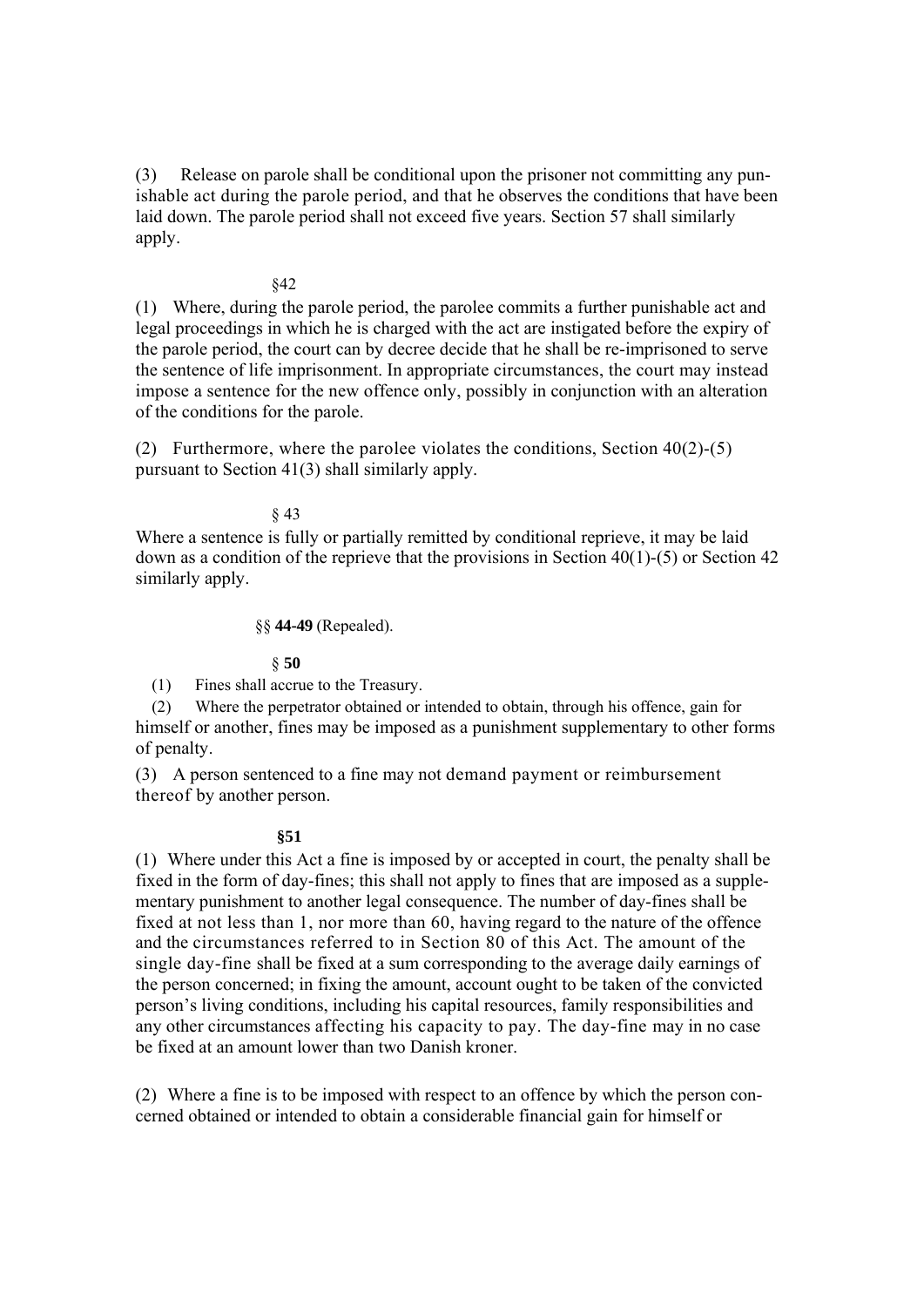another person, and where the application of day-fines would result in the penalty being fixed at a lower amount than is considered reasonable, having regard to the amount of the profit that has been or might have been obtained by the offence, the court may impose a fine other than in the form of day-fines.

(3) In fixing other fines, special consideration shall be given, within the limits relative to the nature of the offence and to the circumstances referred to in Section 80 of this Act, to the offender's capacity to pay, and to the obtained or intended gain or amount saved.

4) The police may, with other public agencies, make the enquiries necessary for fixing the fine. Furthermore, the police may request the information regarding the conditions of the person concerned, which is found to be important for fixing the fine, from registers kept by public authorities, including the courts. Notification shall be in writing or by direct data transfer.

§ 52 (Repealed).

§ 53

If a fine cannot be recovered, it shall be replaced by a penalty of imprisonment.

§ 54

(1) When a fine is imposed by or accepted in court, the court shall at the same time as the fine is fixed decide on the duration of the alternative penalty. Where the fine has been fixed in the form of a day-fine, it shall, in the fixing of the alternative penalty, be so calculated that one day's imprisonment is equal to one day-fine. However, the alternative penalty may in no case be less than two days. If the fine has been fixed otherwise, the alternative penalty shall be no less than two days, and no more than 60 days. In special cases the alternative penalty may, however, be increased up to nine months.

(2) If part of the fine has been paid, the alternative penalty shall be proportionally reduced. However, part of a day shall be counted as a full day and the alternative penalty shall in no case be reduced below the minimum duration referred to above. If part of the fine has been served as an alternative sentence, and the prisoner offers to pay the remaining part of the fine, account shall be taken, in calculating the latter, only of full days during which the alternative penalty has been served.

A fine imposed upon a legal person cannot, in default of payment, be replaced by an alternative penalty.

## § 55

(1) Ticket fines of 10,000 Danish kroner or less which have been accepted on the request of the police are to be served in accordance with the following table: Ticket fine:

Dkr. 0-499

D kr. 5 00-999 Dkr. 1,000-3,999 Dkr. 4,000-5,999 Dkr. 6,000-10,000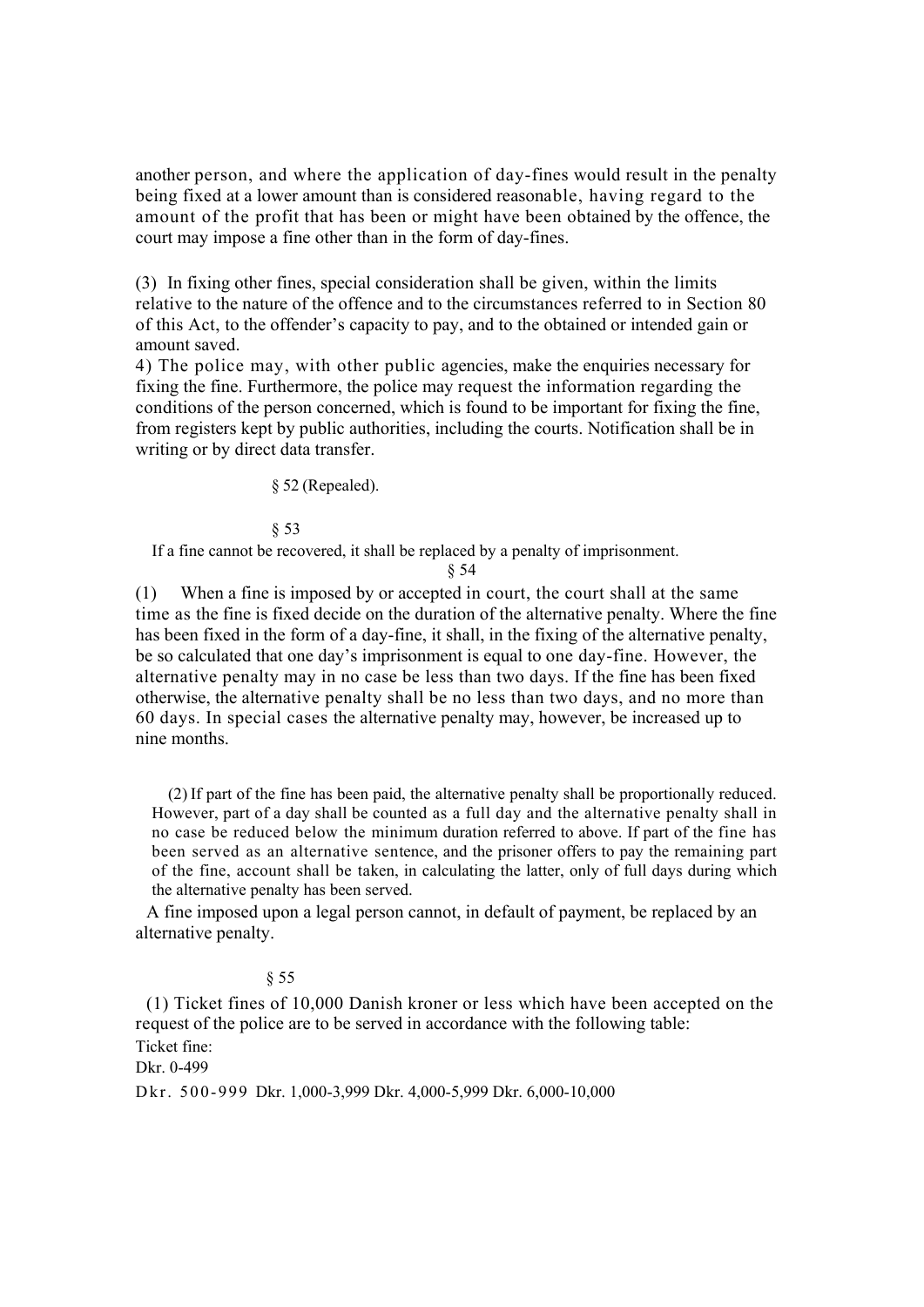Alternative penalty: 2 days 4 days 6 days 8 days 10 days

In the case of other fines, which are not imposed by or accepted in court, the alternative penalty shall be fixed by the City Court in the jurisdiction where the person concerned has his residence or lives.

(2) The provisions contained in the final sentence of Section 54(1) and of Section 54(2) of this Act shall similarly apply here.

# Chapter *7*  **Suspended Sentences**

§ **56** 

(1) Where the court finds it unnecessary that a penalty should be executed, the terms of the sentence shall provide that the question of the fixing of the punishment be suspended and, after a probationary period, remitted.

(2) If regarded as being more expedient, the court may fix the penalty and decide that the serving of it be suspended and, after a probationary period, remitted.

(3) It shall be a condition for suspension of the sentence that the convicted person does not commit a punishable act during the probationary period, and that he observes any conditions that may be imposed in accor-

dance with Section 57 of this Act. The probationar<sup>y</sup> period is to be fixed by the court and shall not, in general, exceed three years; however, in special circumstances, a probationary period of up to five years may be laid down.

§ 57

As a condition for suspension of the sentence, the court may decide that the offender shall, for the whole or a part of the probationary period, be subject to supervision. Furthermore, the court may lay down other conditions that are found to be expedient, by which the offender, e.g., shall

1) observe special stipulations concerning his place of residence, work, education, use of spare-time or association with specific persons;

2)take up residence in a suitable home or institution; the sentence shall lay down a length of time, in general not exceeding one year, for such residence;

3) abstain from the misuse of alcohol, narcotics or similar medical substances;

4) submit to curative treatment for alcohol-

ism or addiction to narcotics or similar

medical substances, if necessary in a hos-

pital or a special institution;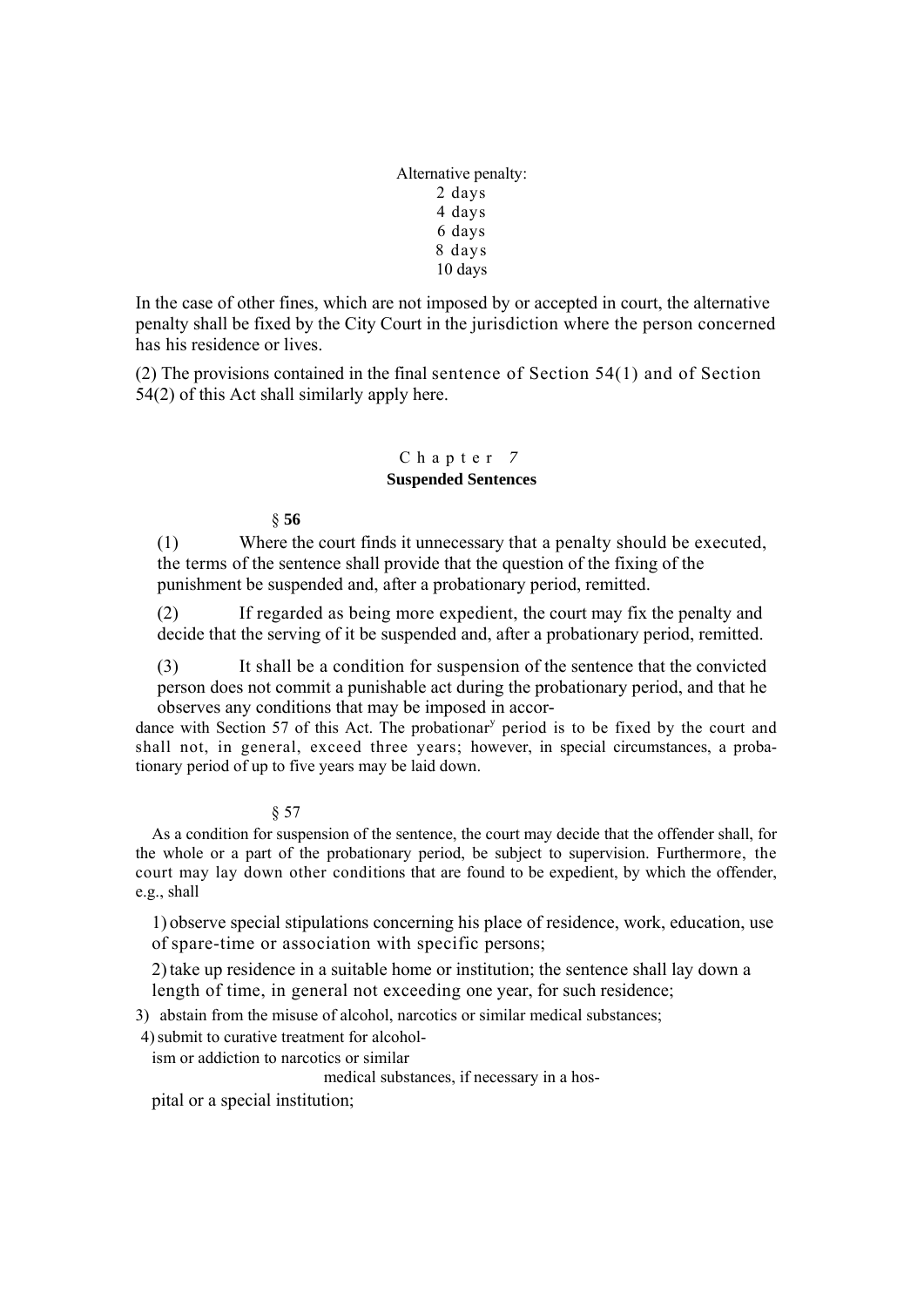- 5) submit to a structured, controlled treatment for alcoholics of at least one years duration;
- 6) submit to psychiatric treatment, if necessary in a hospital;

7) be guided by the decisions of the Probation Service concerning restrictions in his control over income and capital, and the carrying out of his financial obligations;

8) pay compensation for any loss caused by his offence;

9) according to a decision by the municipal authorities submit to measures pursuant to Section 40 of the Law of Social Service, possibly of a specified nature, and comply with the instructions given by the municipal authorities to that person.

# § **58**

(1) If the use of imprisonment is considered necessary, but the information concerning the offender's personal circumstances calls for the use of a suspended sentence, according to Section 56 of this Act, the court may decide that part of the deserved punishment, not exceeding six months, be served immediately while the rest of the sentence be suspended.

(2) Fines may be imposed in conjunction with a suspended sentence even though they would not otherwise be prescribed for the offence in question.

#### § **59**

(1) Conditions which have been laid down in accordance with Section 57 of this Act may later be amended or revoked by Court Order, upon an application from the Prosecuting Authority or the convicted person. An application on the part of the convicted person shall be made through the Prosecuting Authority, which must bring the question before the court as soon as possible. Where an application on the part of the convicted person is not upheld, he may not bring a fresh application within six months of the pronouncement of the court's decision.

(2) The questions referred to in Subsection (1) above shall be brought before the City Court which decided the case in the first instance or the City Court which has jurisdiction over the district where the convicted person has his residence or lives. Provided that the case was decided by the High Court in the first instance, a decision is made by the City Court which has jurisdiction over the district where the convicted person has his residence or lives.

### § **60**

(1) Where a convicted person breaks conditions laid down in accordance with Section 57 of this Act, the court may, in consequence,

- 1) warn him; or
- 2) by order, amend the conditions and extend the period of probation within the time limit laid down in Section 56(3) of this Act; or
- 3) by sentence, impose a punishment or other legal consequence for the offence committed, or, where a punishment was prescribed in the terms of the suspended sentence, decide that such punishment is to be executed. Section 58(1) of this Act shall similarly apply here.

(2) The provisions in Section 59(2) of this Act shall apply in a manner similar to the judicial decisions referred to in Subsection (1) above.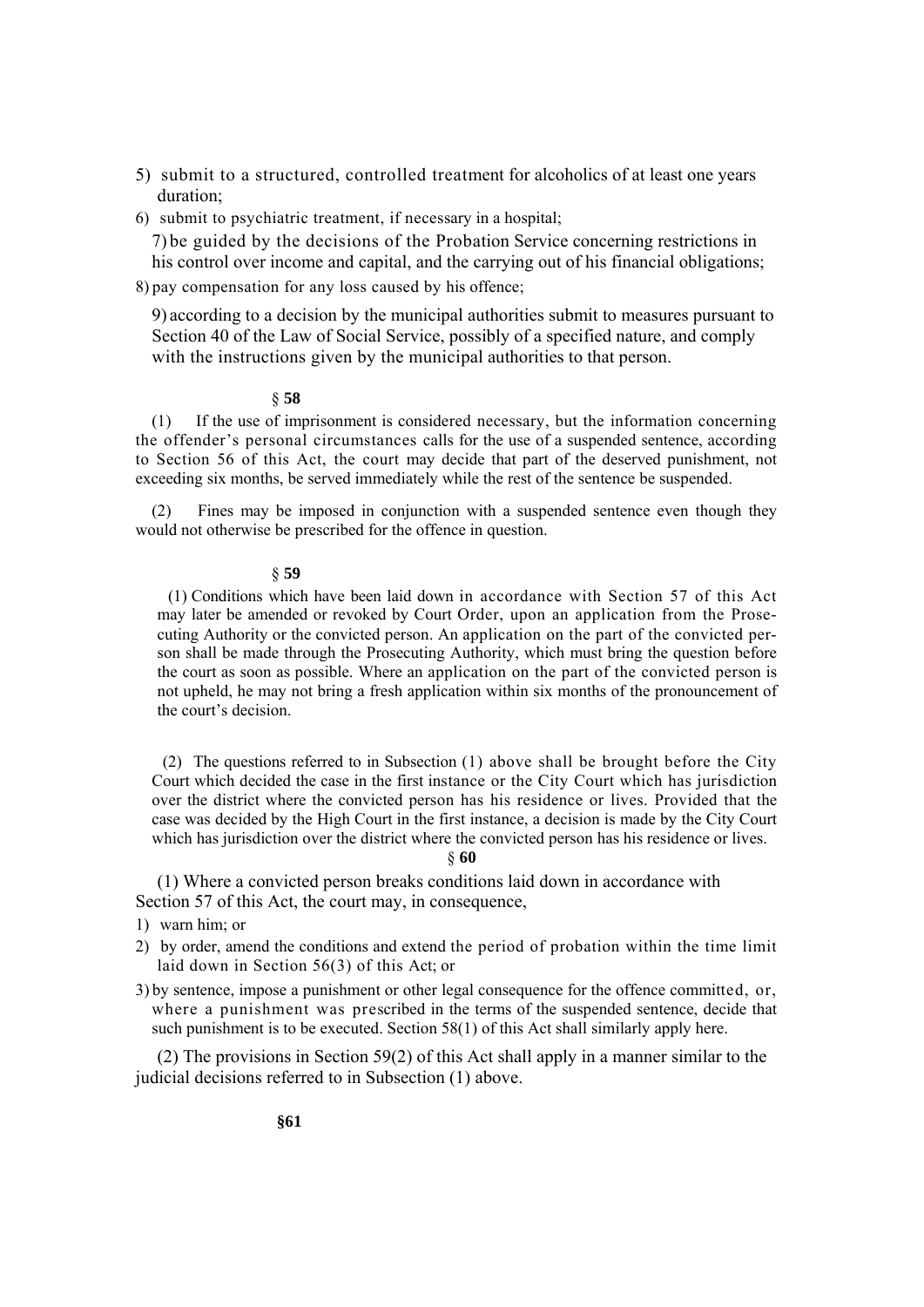(1) Where, before the expiry of the probationary period, legal proceedings are taken against the convicted person in which he is charged with a criminal act committed before the suspended sentence was passed, the court shall lay down the legal consequence for this new offence as well as for the offence previously tried.

(2) Where the convicted person commits a new punishable act during the probationary period and, before its expiry, legal proceedings are taken in which he is charged with the offence, the court shall impose an immediate punishment or other legal consequence for this new offence as well as for the offence previously tried. Thus, the provisions in Section 88(2)-(4) shall apply in a similar manner here. In appropriate circumstances, the court may instead:

1) impose an immediate sentence for the new

offence only, possibly in conjunction with

an alteration of the conditions of the sus-

pended sentence; or2) impose another suspended sentence with respect to both offences or solely for the new offence, in accordance with the miles laid down in this or the following chapter.

§ **61** a

(Repealed).

# Chapter 8 **Community Service**

#### **§ 62**

(1) If a suspended sentence, in accordance with the rules in Sections 56 and 57 of this Act, is considered insufficient, the court may decide on a suspended-sentence on the condition of community service provided that the convicted person is found suitable for this punishment.

(2) The decision to suspend imprisonment should be made in accordance with the rules in Section 56(1) and (2) of this Act.

(3) Suspension is only on the condition that the convicted person does not commit a criminal offence during the probationary period, and that he or she complies with the conditions imposed in accordance with Section 63 of this Act.

#### § **63**

(1) As a condition of suspension of imprisonment, the court shall require the convicted person to perform unpaid community service for a minimum of 30 hours and a maximum of 240 hours. The imposed obligation to work shall be carried out within a time-period fixed in proportion to the number of working hours required.

The supervisory authority may, in special circumstances, extend the fixed maximum period under Subsection (1). This period may not, however, exceed the probationary period. The supervisory authority's decision to extend the maximum period must be brought before the court upon request by the convicted person.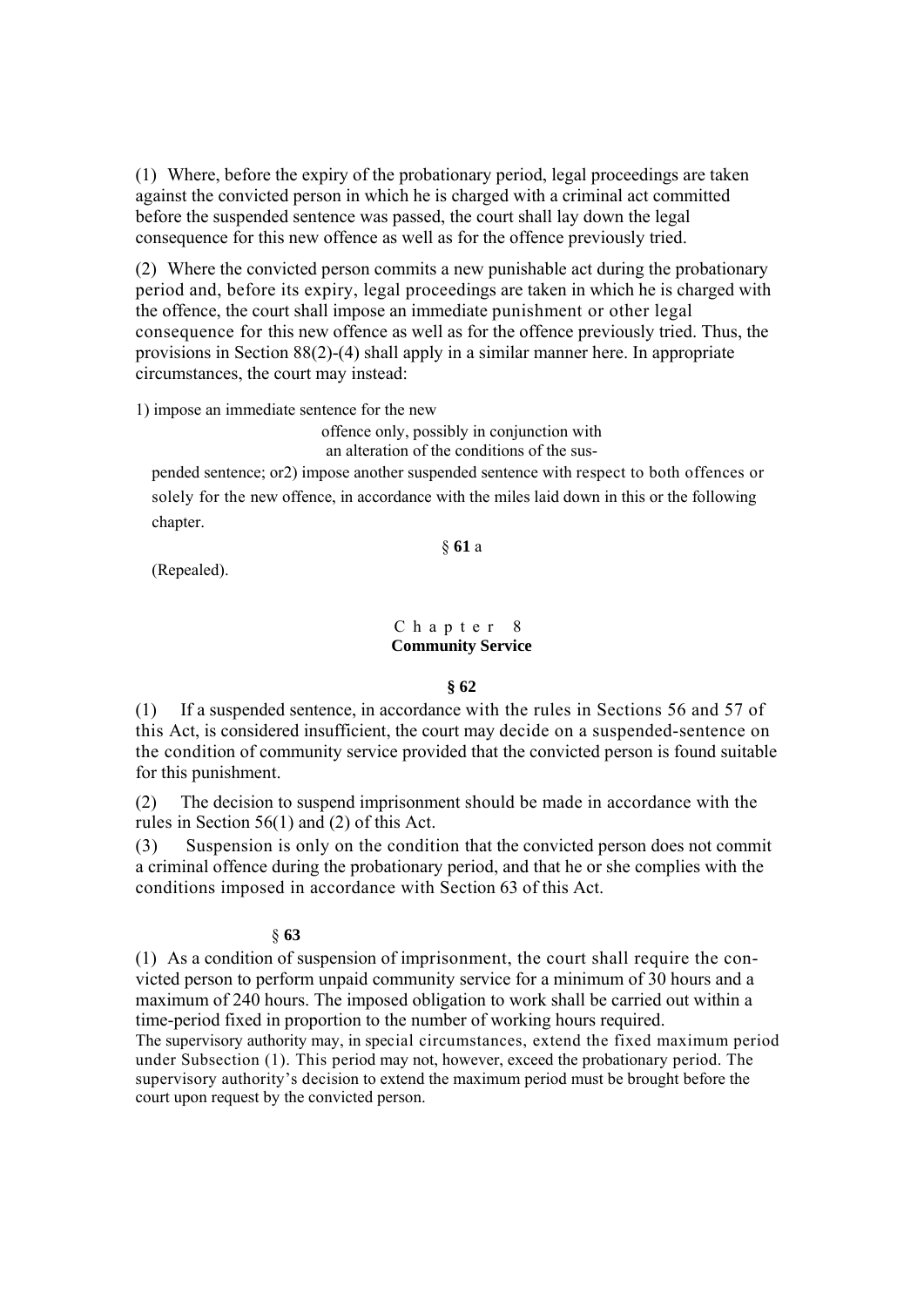(3) The court shall fix a probationary period of a maximum of two years. The sentence can lay down that the probationary period is terminated when the maximum period for carrying out the obligation to perform community service has expired.

(4) The convicted person is subject to supervision during the probationary period. Furthermore, if found to be expedient, the court may fix conditions in accordance with Section 57 of this Act. When the maximum period for carrying out the obligation has expired, the supervision is terminated and any conditions under Section 57 are discontinued, unless the sentence orders otherwise.

# § 64

In connection with a suspended sentence on the condition of community service, immediate imprisonment, or a fine in accordance with the stipulations in Section 58, may be imposed. Imprisonment in accordance with Section 58(1) must not exceed three months.

# § 65

The stipulations in Section 59 on amendment or remittal of conditions shall apply in a similar manner to decisions laid down in Section 63.

## § 66

(1) Where a convicted person fails to perform community service or otherwise violates any condition, the court may

I) impose immediate imprisonment for the offence committed or

(2) uphold the suspended sentence, possibly in conjunction with an extension of the maximum period of communit<sup>y</sup> service and of the probationary period within the time limit laid down in Section 63 of this Act.

(2) In imposing an immediate custodial sentence in accordance with Subsection (1), No. 1) above, Section 58(1) may apply. A suspended partial sentence under this provision shall replace the sentence of community service, and in addition, the conditions laid down in accordance with Section 63(4) may be imposed. Notwithstanding these provisions, the court may impose immediate imprisonment, for a term not to exceed three months, in conjunction with the ongoing sentence of communit<sup>y</sup> service.

(3) In determining the penalty, the court shall take into account the extent to which the convicted person has already performed the community service. The court may reduce a sentence laid down in accordance with Section 56(2).

(4) Decisions concerning the execution of a suspended sentence shall be made by decree. Other decisions shall be made by Court Order. Section 59(2) shall similarly apply.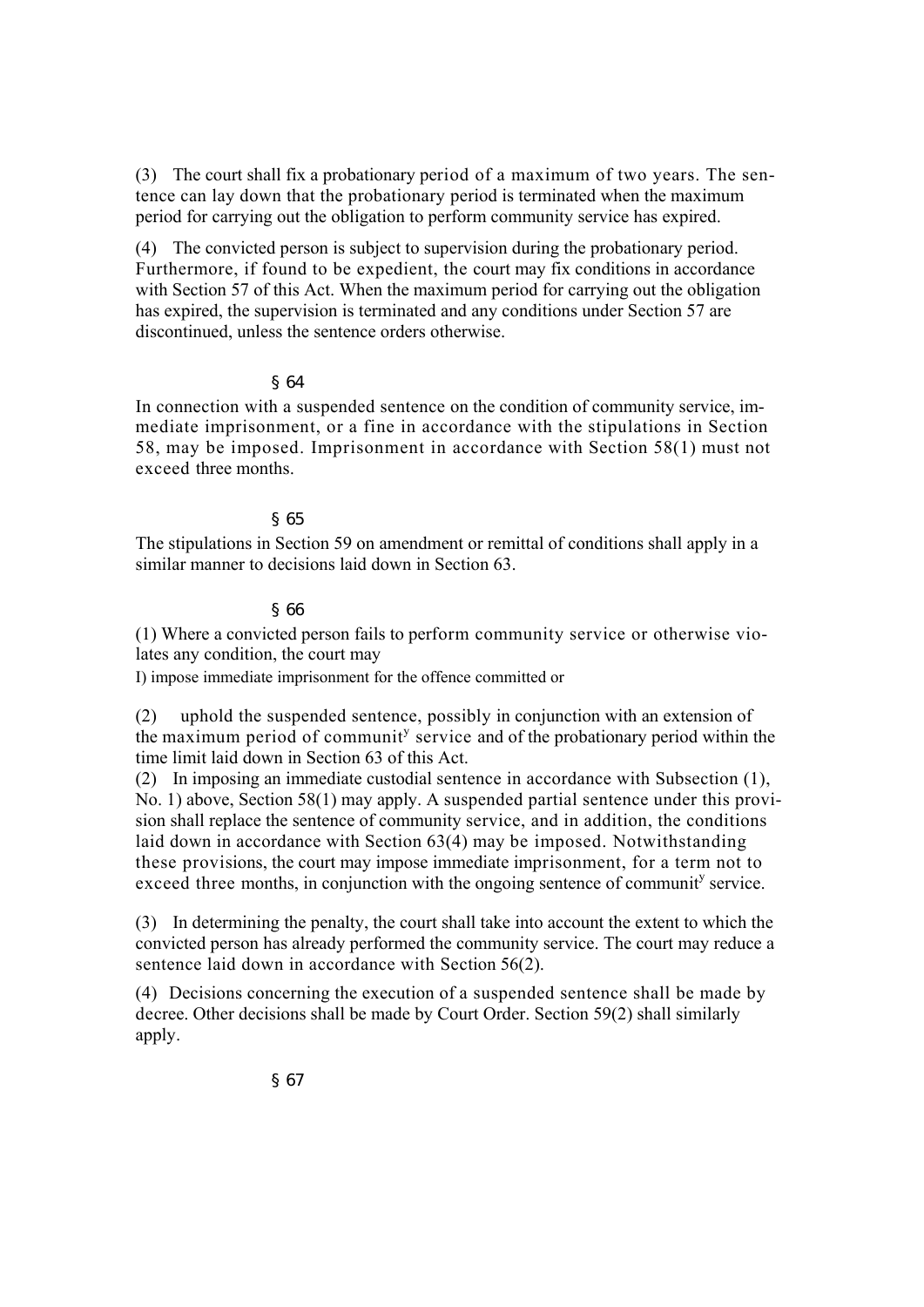(1) The rules in Section 61 shall similarly apply to cases concerning persons, who, upon a suspended sentence on the condition of community service, are charged with a criminal offence committed before or after the sentence.

(2) If an immediate partial suspended sentence is imposed in accordance with Section 58(1) or Section 61(2), No. 1) of this Act, the remaining part of the sentence shall, in accordance with Chapter 7, be substituted by a suspended sentence of community service. Regardless of the provision in the first sentence above, the court may impose an immediate custodial sentence, for any term not exceeding three months, in conjunction with the continuous sentence of community service.

(3) Section 66(3) shall similarly apply. *Chapter 9. Other Legal Consequences of a Punishable Act* 

# Chapter 9 **Other Legal Consequences of a Punishable Act**

#### § **68**

Where an accused is acquitted in accordance with Section 16 of this Act, the court may decide on the use of other measures, which it considers to be expedient for the prevention of further offences. If less extreme measures such as supervision, decisions on place of residence or work, addiction treatment, psychiatric treatment and so on are considered insufficient, the court may decide that the person in question shall be taken to a hospital for the mentally ill or to an institution for severe mental defectives, or that he shall be put into care suitable for the mentally deficient, or that he be taken to a suitable home or to an institution where he can receive special nursing or care. Safe custody shall be possible under the conditions stated in Section 70 of this Act.

#### § **68 a**

(1) Where a measure under Section 68 or § 72, pursuant to Section 68, places the offender in an institution, or where the measure gives rise to this possibility, the decision shall lay down a maximum period of five years for such a measure. The maximum period does also include measures, which are stipulated at a later time under Section 72, pursuant to Section 68, and which result in the original measure being eased. In special circumstances, the court may, at the request of the Prosecuting Authority, by Court Order lay down a new maximum period of two years.

(2) However, a maximum period is, in general, not laid down in the cases, which fall under Subsection (1), if the offender is found guilty of homicide, robbery, deprivation of liberty, serious crime of violence, threats of the kind referred to in Section 266 of this Act, arson, rape or other serious sexual offence, or of attempt of any of the mentioned crimes. If a maximum period has not been laid down, the Prosecuting Authority shall bring the question of modification or final termination of the measure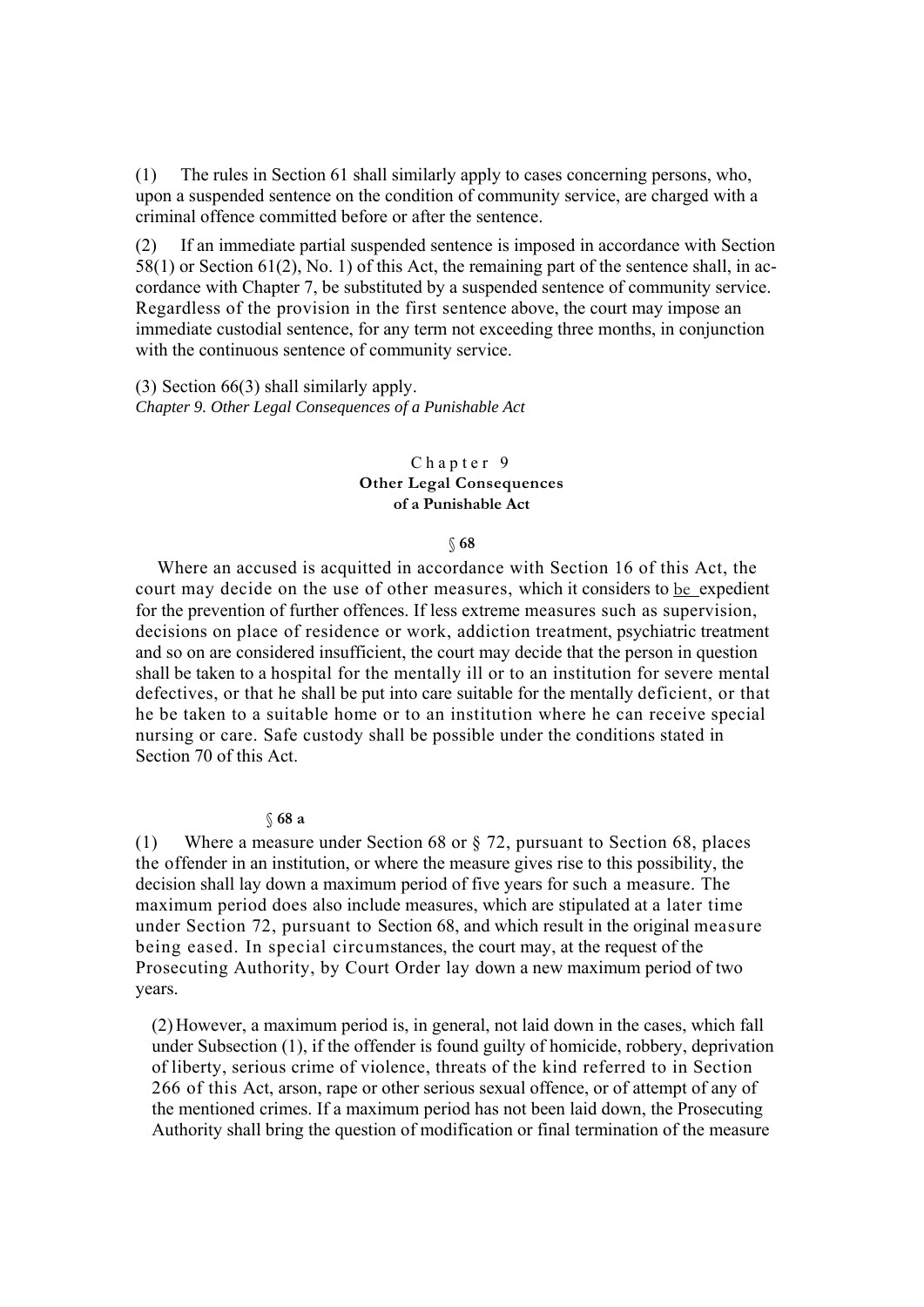before the court within five years from the decision, unless the matter has been before the court within the last two years. Thereafter, the question is put before the court atleast every other year.

(3)In the case of measures other than the ones mentioned in Subsection (1), a maximum period, which cannot exceed three years, is laid down for the measure. Under special circumstances the court can upon request from the Prosecuting Authority by Court Order extend the maximum period. The combined period of the measure cannot exceed five years.

# **§69**

Where the offender was, at the time that the punishable act was committed, in a condition resultant upon inadequate development or an impairment or disturbance of his mental abilities, although not of the character referred to in Section 16 of this Act, the court may, if considered expedient, decide upon the use of measures such as those referred to in the second sentence of Section 68 above, in lieu of punishment.

## § **69 a**

**(1)** Where a measure under Section 69 places the offender in an institution, or where the measure gives rise to this possibility, the decision shall lay down a maximum period of five years for the measure and a maximum period, which, in general, may not exceed one year, for the residence. The maximum period of five years does also include measures, which are stipulated at a later time under Section 72, pursuant to Section 69 and Section 68, 2<sup>nd</sup> period, and which result in the original measure being eased. In special circumstances, the court may, at the request of the Prosecuting Authority, by Court Order lay down a new maximum period of two years for the measure or a new maximum period for the residence.

(2) However, a maximum period for the measure is, in general, not laid down for the cases under Subsection (1), if the offender is found guilty of homicide, robbery, deprivation of liberty, serious crime of violence, threats of the kind referred to in Section 266 of this Act, arson, rape or other serious sexual offence, or of attempt of any of the mentioned crimes. Section  $68(2)$ ,  $^{2nd}$  and 3<sup>'d</sup> periods similarly apply.

(3) In the case of measures other than the ones mentioned in Subsection (1), a maximum period, which cannot exceed three years, is laid down for the measure. Under special circumstances the court can upon request from the Prosecuting Authority by Court Order extend the maximum period. The combined period of the measure cannot exceed five years.

# § **70**

**(1)** A person may be ordered to be placed in safe custody where:

1) he is found guilty of homicide, robbery, deprivation of liberty, serious crime of violence, threats of the kind referred to in Section 266 of this Act, arson or of attempt at one of these crimes; and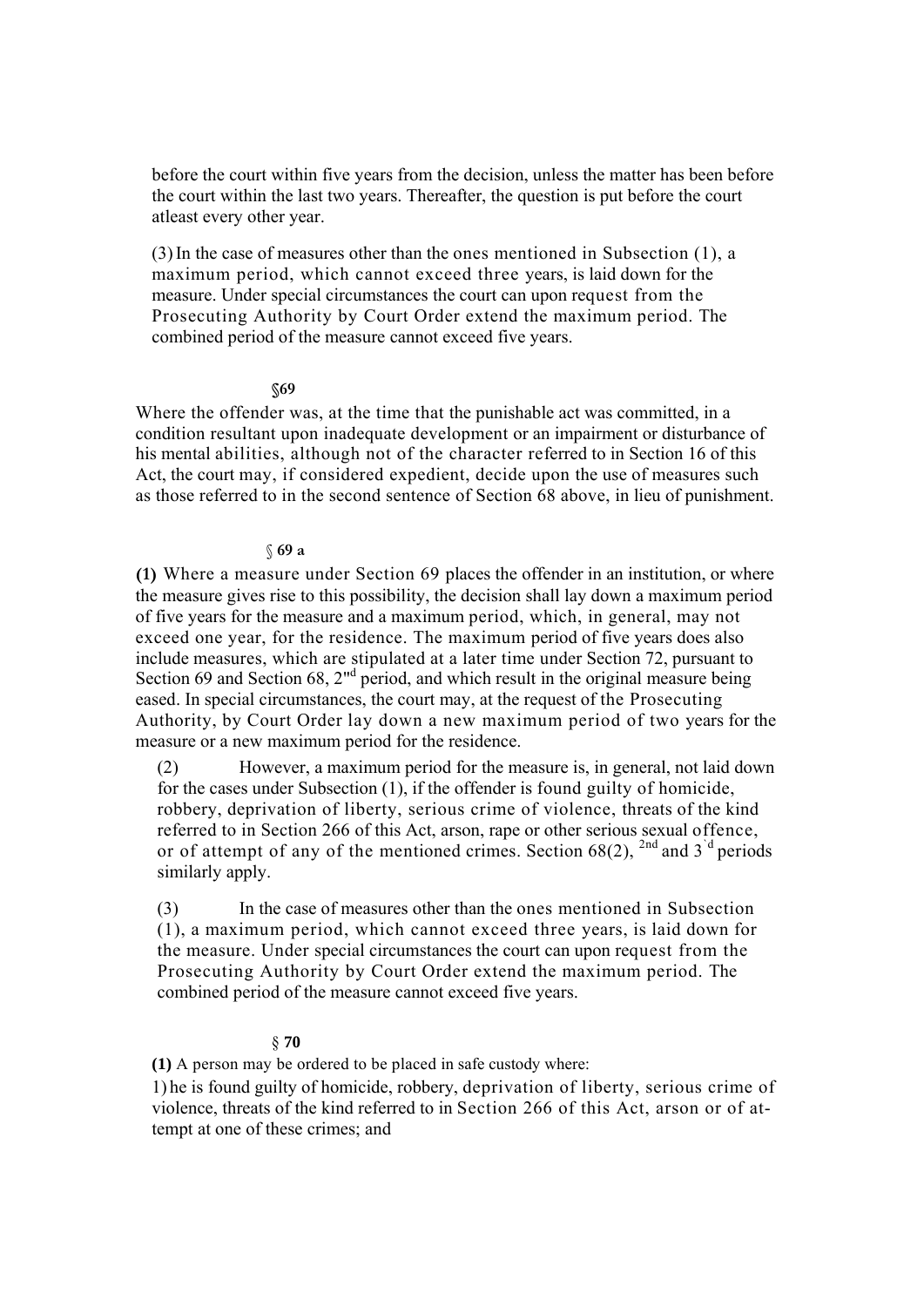2)it is apparent from the nature of the act that has been committed and from the information available concerning his character, with special reference to his criminal record that he poses an obvious danger to the life, body, health or liberty of others; and

3)the use of safe custody, in lieu of imprisonment, is considered necessary to avert this danger.

(2) Furthermore, a person may be ordered to be placed in safe custody where

1) he is found guilty of rape or any other serious sexual offence;

2)it is apparent from the nature of the act that has been committed and from the information available concerning his character, with special reference to his criminal record that he poses an obvious danger to the life, body, health or liberty of others; and

3) the use of safe custody, in lieu of imprisonment, is considered necessary to avert this danger.

# **§71**

(1) Where there is a possibility that the court may order an accused to be placed in an institution or in safe custody in accordance with the rules in Sections 68-70 of this Act, the court may appoint for him a coadjutor, preferably a member of his immediate family, who, together with the appointed defender, shall assist the accused with the case.

(2) Where it is ordered that the accused be placed in safe custody or in an institution, as referred to in Subsection (1) above, or where the decision gives rise to this possibility, a coadjutor shall be appointed for him. The coadjutor shall keep himself informed of the condition of the convicted person, and see to it that the residence and other measures last no longer than is necessary. The appointment shall end when the arrangement in question for the offender is finally terminated.

(3) The Minister of Justice shall lay down specific rules regarding the engagement and compensation of coadjutors and about their duties and specific authority.

# § 72

It is the responsibility of the Prosecuting Authority to see to that a measure pursuant to Section 68, 69 or 70 is not upheld for a longer period of time or to a greater extent than necessary.

(2) A decision to alter or to finally terminate a measure under Section 68, 69 or 70 of this Act shall be made by Court Order upon an application by the offender, the coadjutor, the Prosecuting Authority, the management of the institution, or the Prison Services. An application on the part of the offender, the coadjutor, the management of the institution or the Prison Services shall be made through the Prosecuting Authority, which must bring the question before the court as soon as possible. Where an application on the part of the offender or the coadjutor is not granted, another application may not be submitted before six months from the pronouncement of the court's decision.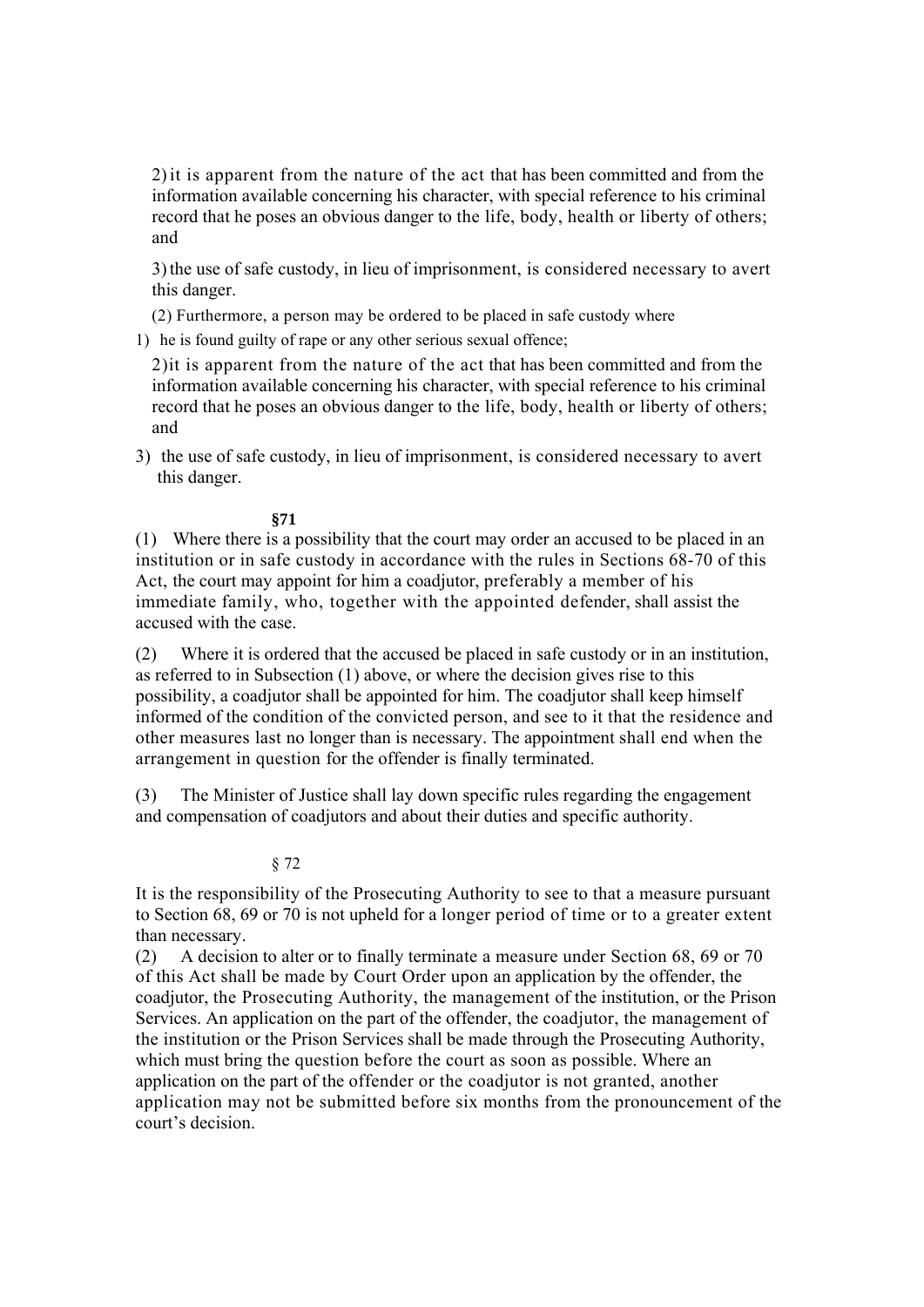(3) The provisions in Section 59(2) of this Act shall similarly apply to decisions made under Subsection (2) above. Where a question arises concerning alteration of the arrangement because of a new offence, such a question shall be decided by the court which hears the case dealing with the new offence.

# § 73

(1) Where a person who has committed an offence, after committing it, but before sentence is passed on him, becomes seriously afflicted with any of the conditions of the kind referred to in Sections 16 and 69 of this Act, the court shall decide whether punishment is to be imposed or remitted. If considered expedient, the court may decide that measures in accordance with Sections 68 or 69 of this Act be used in place of punishment, or until the punishment can be implemented.

(2) The provisions in Sections 71-72 of this Act shall similarly apply here.

(3) Where a person who has a punishment imposed on him is placed in an institution in accordance with the second sentence of Subsection (1) above, the length of such residence shall be taken into account in the length of the punishment.§ 73 a Following negotiations with the Minister of Social Welfare and Public Health, the Minister of Justice may lay down regulations relating to the announcement of permission for leave etc., in accordance with to decisions made under Sections 68 and 69 of this Act. The Minister of Justice may in this connection decide that decisions made according to these rules cannot be brought before a higher administrative authority.

# § 74§ 74 a

(1) Where a person, who at the time of the crime had not reached the age of 18, has committed a serious person endangering offence or another serious offence, the court can decide that the individual shall submit to a structured, supervised social-pedagogical treatment for the duration of two years, if it is considered expedient for the prevention of further offences.

(2) The court can stipulate instructions upon the offender akin to the conditions, which can be laid down pursuant to Section 57. The maximum period for placement in a residential institution or approved place of residence is one year and six months, including herein a maximum of twelve months in a secure ward of a residential institution for children and young persons. Where a person, who is subject to a measure pursuant to Subsection (1), commits a new offence, the court can, in lieu of imposing a penalty, extend the measure, including the maximum periods pursuant to the 2<sup>nd</sup> period, with up to six months.

(3) The offender can request that decisions about transfer to a secure ward of a residential institution for children and young persons, and decisions about transfer from outpatient treatment to a residential institution

for children and young persons or an approved place of residence, are brought before the court for review. The same is true if the social authorities, as provided by the sentence, decide that the individual shall remain in an institution beyond the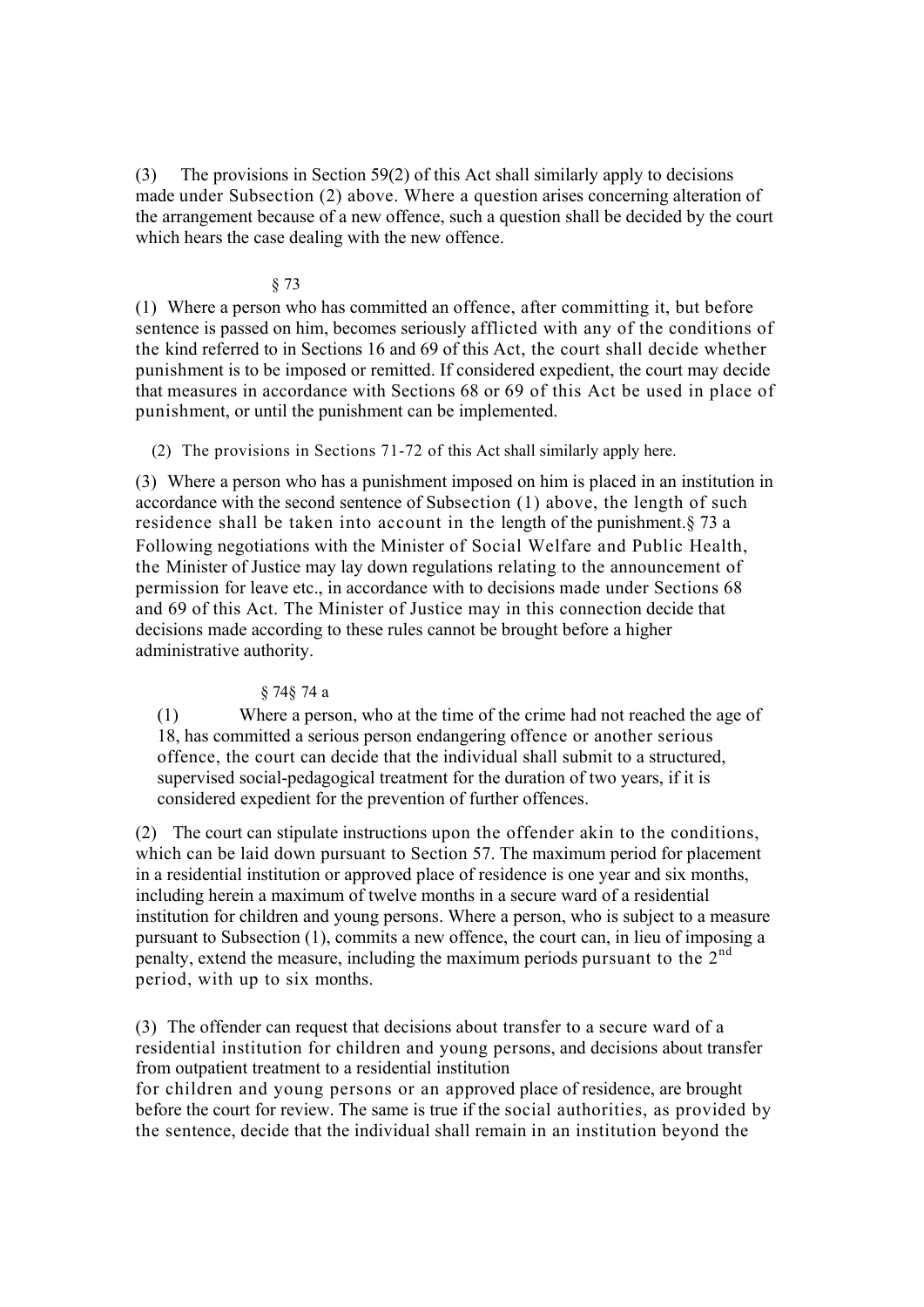period of residence time fixed in the sentence. The decision is made in the form of a Court Order. Submittal of the case to the court has no suspensive effect. The provision in Section 59(2) similarly applies.

(4) Following negotiations with the Minister of Social Welfare, the Minister of Justice may lay down regulations relating to the announcement of permission for leave etc. for persons, who are subject to a measure pursuant to Subsections (1) and (2). The Minister of Justice may in this connection decide that decisions made according to these rules cannot be brought before a higher administrative authority.

# § 75

The proceeds gained from any criminal act, or a sum equivalent thereto, may, either wholly or in part, be confiscated. Where the size of such an amount has not been sufficiently established, a sum thought to be equivalent to the proceeds may be confiscated.

(2) The following objects may also be confiscated where this must be regarded as necessary in order to prevent further offences, or if warranted by special circumstances:

1) objects which have been used, or were intended to be used, in a criminal act;

2) objects produced by a criminal act; and

3) objects with respect to which a criminal act has otherwise been committed.

(3) In place of confiscation of the objects referred to in Subsection (2) above, a sum may instead be confiscated which is equivalent to their value or a part thereof.

(4) In place of confiscation under Subsection (2) above, arrangements concerning the objects may instead be decided upon for the purpose of preventing further offences.

5) When an association is dissolved by judgment, its capital, documents, protocols etc. may be confiscated.

## § **76**

(1)Confiscation under Section 75(1) of this Act may be from any person to whom the proceeds of a criminal act have directly passed.

(2) Confiscation of the objects and amounts referred to in Section 75(2) and (3) of this Act may be from any person who is responsible for the offence and also from someone on whose behalf such a person has acted.

(3) Specially protected rights over confiscated objects lapse only after the court' s decision under circumstances similar to those referred to in Subsection (2) above.

(4) Where one of the persons referred to in Subsections (1) and (2) above has, after the criminal act, disposed of the proceeds or of objects of the kind referred to in Section 75(2) of this Act, or of rights of these, the transferred property or its value may be confiscated from the acquirer if he knew of the connection of the transferred property to the criminal act, or has displayed gross negligence in this respect, or if the transfer to him was gratuitous.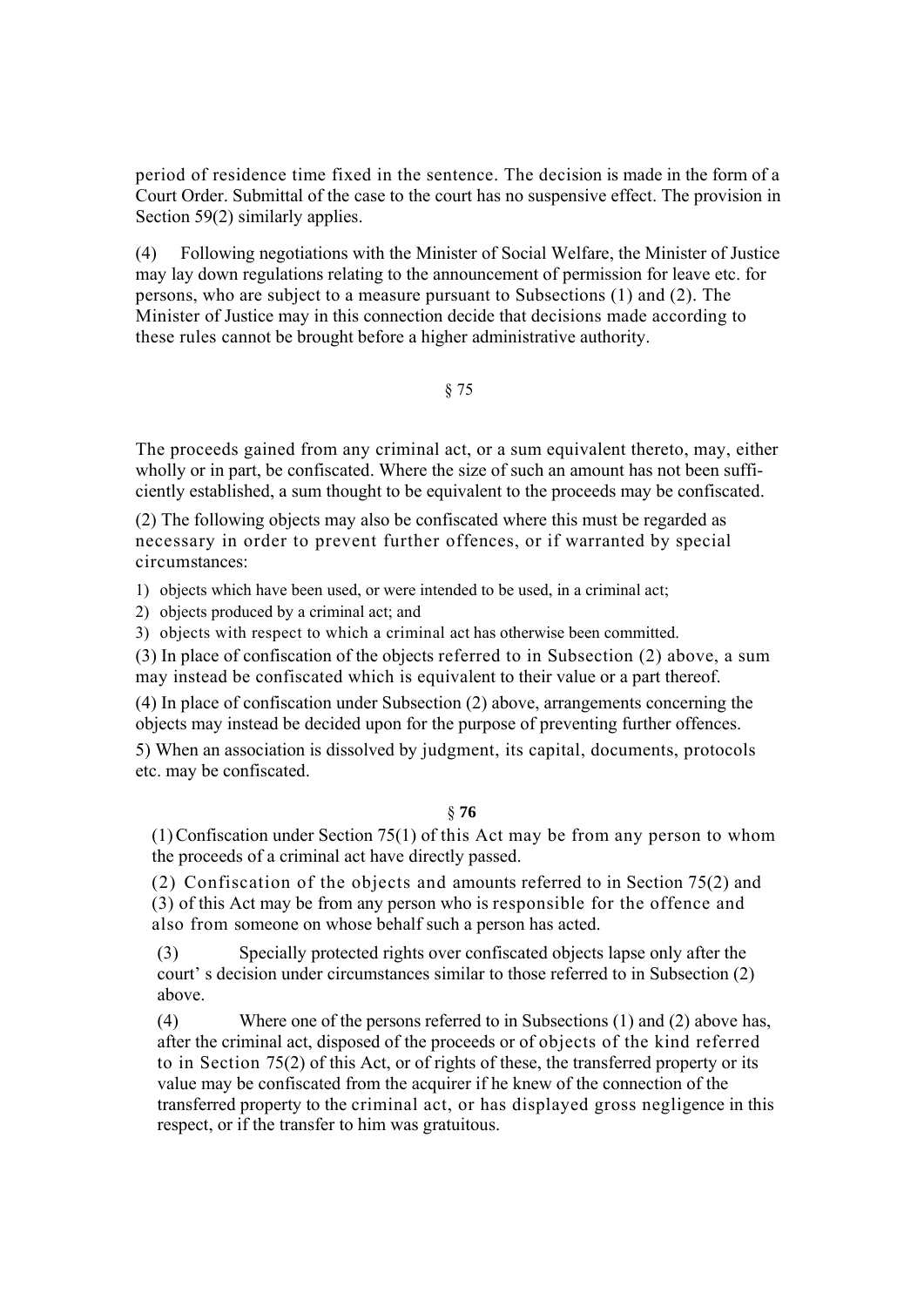(5) Where a person who is liable to confiscation under Subsections (1)-(4) dies, his liability lapses. This shall not apply to confiscation under Section 75(1) of this Act.

## § **76 a**

**(1)** Total or partial confiscation of property belonging to a person found guilty of a punishable act may take place when

1)the act committed is of a nature which may entail a significant gain; and according to the law, the act committed is punishable by imprisonment of six years of more, or is a violation of the laws of euphoriants.

(2) Under conditions mentioned in Subsection (1) above, total or partial confiscation of property which the spouse or cohabitant of the offender has acquired may take place unless

1) the property has been acquired more than five years prior to the punishable act upon which the confiscation according to Subsection (1) is based; or

2) the matrimony or cohabitation was not in force at the time of acquisition.

(3) Under conditions mentioned in Subsection (1) above, total or partial confiscation of property transferred to a legal person upon whom the offender, alone or together with his closest relations, has a decisive influence, may take place. The same shall apply if the person in question received a significant part of the income of the legal person. Confiscation may not take place if the property was transferred to the legal person more than five years prior to the punishable act upon which confiscation according to Subsection (1) above is based.

(4) Confiscation according to Subsections (1)-(3) above may not take place if the offender proves beyond any doubt that the property has been acquired in a legal way or with legally acquired means.

(5) In place of confiscation of certain property according to Subsections (1)- (3) above, an amount corresponding to the value of the property or a part of the value, may be confiscated.

#### § 77

(1) Where there is confiscation under Section 75(1) or 76 a of this Act and a person has claim to damages on account of the offence, the confiscated property may be used in satisfaction of the claim of damages.

(2) The same shall apply to objects and amounts confiscated under Section 75(2) and

(3) of this Act, if a decision to this effect is made in the sentence.

(3) Where the offender has, in one of the situations referred to in Subsections (1) and (2) above, paid the injured party compensation according to the sentence, the confiscated sum shall be reduced accordingly.

#### § 77 a

Where there is reason to believe that objects, which because of their character in connection with other existing circumstances, may be used in a criminal act, they may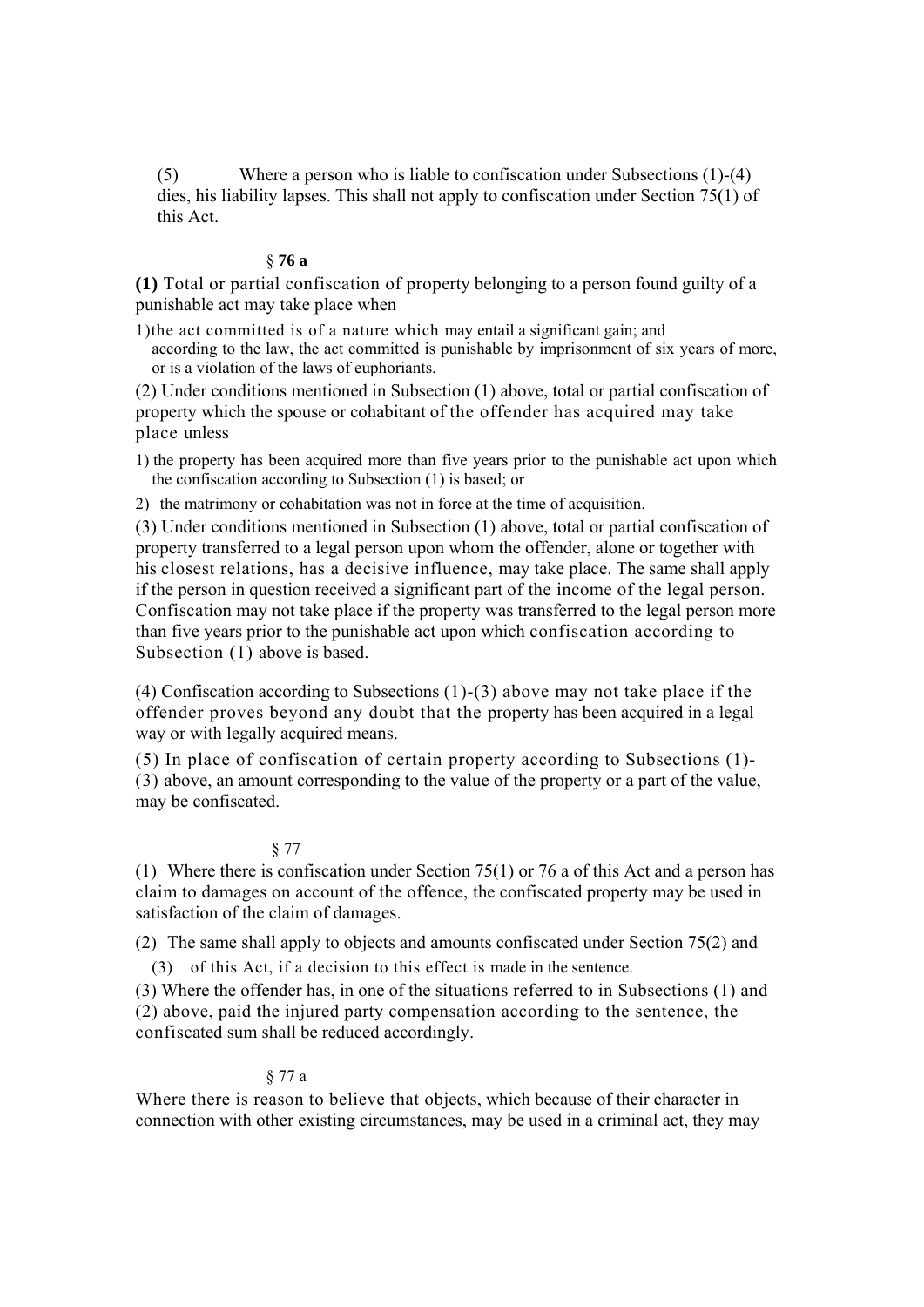be confiscated if this measure is regarded as necessary for the prevention of the criminal act. Under the same conditions confiscation of other assets, including money, may take place. Section 75(4) of this Act shall similarly apply here.

# § **78**

(1) A punishable offence shall not involve the suspension of civil rights, including the right to carry on business under an ordinary license or a maritime license.

(2) A person who has been convicted of a punishable offence may be debarred from a business requiring a special public authorisation or permission, if the offence committed carries with it an obvious risk of abuse of the position or the occupation concerned.

(3) The question whether the offence committed implies an objection to carrying on a business of the nature referred to in Subsection (2) above shall, at the request of the person whose application for such authorisation or approval has been refused or of any competent authority, be brought before the court by the Prosecuting Authority. Section 59(2) of this Act shall similarly apply here. The question shall be decided by Court Order. If, according to the decision, the person concerned shall not be allowed to carry on his business, the question may be brought before the court again, but at the earliest after at

least two years. Authorisation or permission may also be given by the competent authority before the expiration of this time limit.

# § **79**

(1) A person carrying on one of the undertakings referred to in Section 78(2) of this Act may, on conviction of a punishable offence, be deprived of the right to continue to carry on the business concerned or to carry it on in certain forms if the offence committed carries with it an obvious risk of abuse of the position.

(2) If warranted by special circumstances, the same shall apply to the carrying on of other forms of business. According to the same rule a person can be deprived of his right to be original subscriber to a joint-stock company, or to be manager or board member of a joint-stock company, or a company or association presupposing a specific public confirmation, or a foundation.

(3) The deprivation of such a right shall be made for a period of not less than one year nor more than five years, as from the date of the final sentence, or indefinitely; in the latter case, the question as to whether the person concerned shall continue to be excluded from carrying on the business may, at the expiration of five years, be brought before the court according to the rules contained in Section 78(3) of this Act. If warranted by special circumstances, the Minister of Justice may permit the case to be brought before the court before the expiration of the time limit of five years referred to in the first sentence.

(4) While a case of the kind referred to in Subsections (1) and (2) above is being heard, the court may, by Court Order, debar the person concerned from carrying on the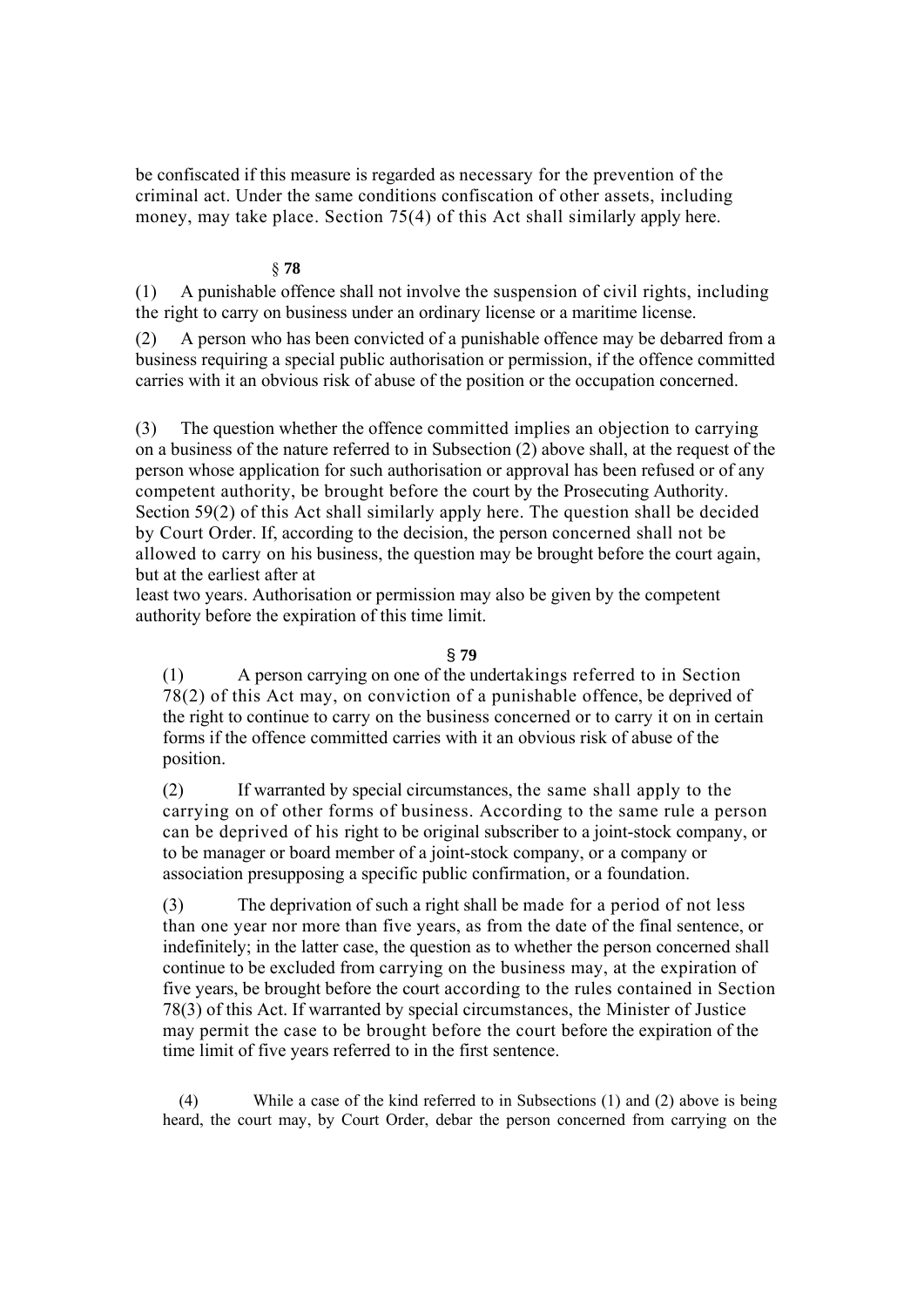business until the case is finally decided. In its judgment, the court may decide that appeal shall have no suspensive effect.

# Chapter 10 **Determining the Penalty**

# § **80**

(1) In determining the penalty consideration shall, keeping with the principle of uniformity in sentencing, be given to the seriousness of the offence and to the information about the offender.

(2) In assessing the seriousness of the offence consideration shall be given to the harm, danger and violation involved, as well as to what the offender knew or should have known thereof. In assessing the information about the offender consideration shall be given to the offender's general personal and social circumstances, the offender's circumstances before and after the offence and the offender's motives for committing the offence.

# § **81**

In determining the penalty it shall, as a rule, be considered a circumstance in aggravation

- 1) that the offender is previously punished of significance for the case;
- 2) that the offence is committed by several persons together;
- 3) that the offence is specifically planned or part of extensive crime;
- 4) that the offender intended the offence to have significantly more serious consequences than it did;
- 5) that the offender has shown particularly recklessness;
- 6) that the offence sterns from others ethnical origins, religious beliefs, sexual orientation or similar;
- 7) that the offence stems from the injured party's lawful expressions in the public debate;
- 8) that the offence is committed during the execution of public service or duty or by abusing an official capacity or other special position of trust;
- 9) that the offender has caused another person to participate in the offence by use of force, deceit or by taking advantage of the other person's young age or considerable financial or personal troubles, lack of knowledge, irresponsibility or an existing state of dependence;
- 10) that the offender has taken advantage of the injured party's defenceless position;
- 11) that the offence has been committed by a person who is serving a custodial penalty or is subject to some other criminal legal consequence of a custodial nature;
- 12) that the offence is committed by a former prisoner against the institution or a person employed by the institution.

# § 82

In determining the penalty it shall, as a rule, be considered a circumstance in mitigation

1) that the offender had not reached the age of 18, when the offence was committed;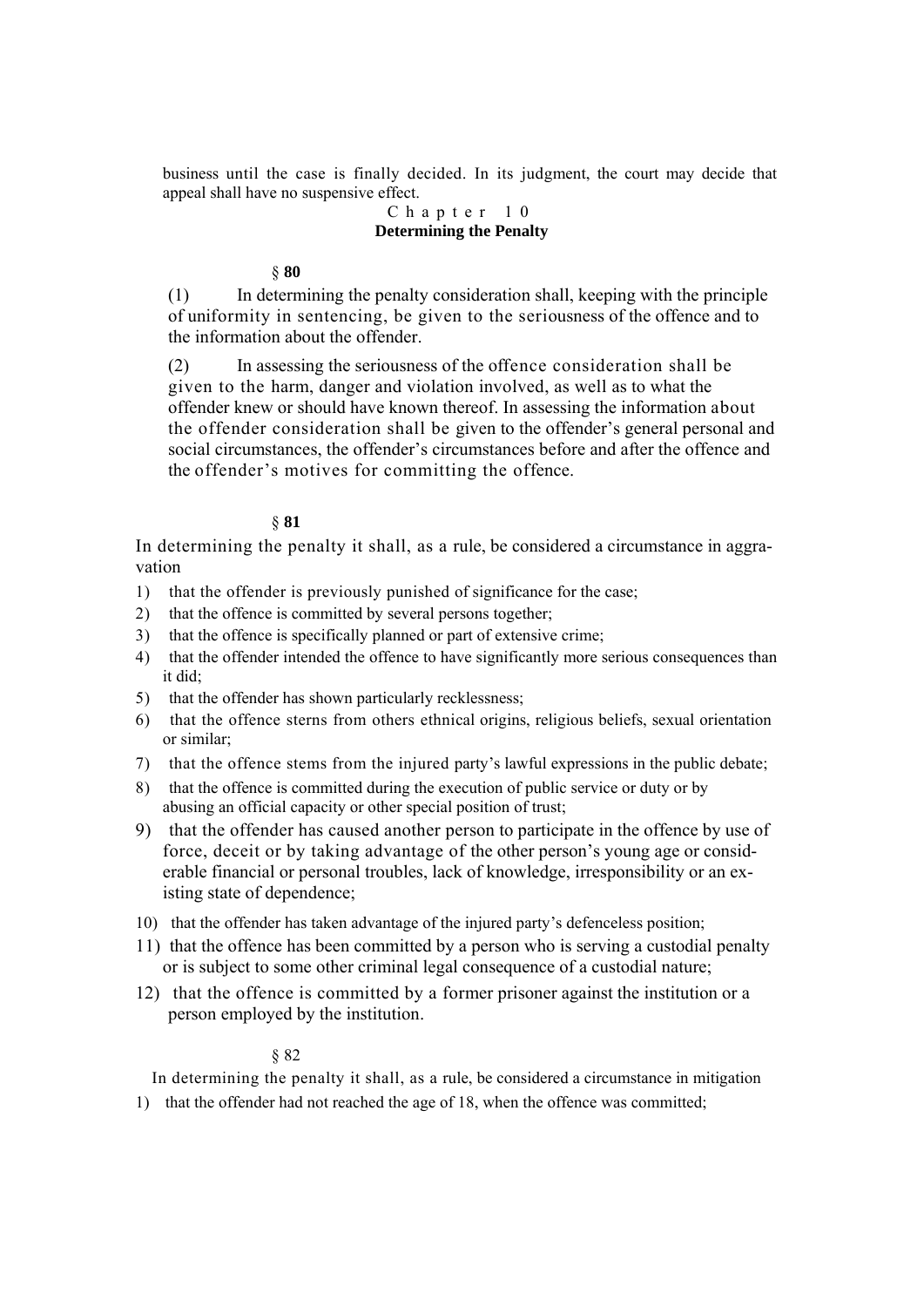- 2) that the offender is of old age, when use of the ordinary penalty is unnecessary or harmful;
- 3) that the offence verges on mounds for impunity;
- 4) that the offender has acted in excusable ignorance or excusable misinterpretation of legal provisions, which prohibit or require the act;
- 5) that the act is committed in a state of agitation provoked by an unlawful attack or by a gross insult on the part of the injured party or individuals associated with the injured party;
- 6) that the offence results from use of force, deceit or from taking advantage of the offender's young age or considerable financial or personal troubles, lack of knowledge, irresponsibility or an existing state of dependence;
- 7) that the offence is committed under the influence of strong compassion or emo tion or other special information is available about the offender's state of mind or the circumstances of the offence;
- 8) that the offender voluntarily has averted or attempted to avert the danger resulting from the punishable act;
- 9) that the offender voluntarily has reported himself and made a full confession;
- 10) that the offender has provided information that is crucial for solving punishable acts committed by others;
- 11) that the offender has restored or attempted to restore the damage caused by the punishable act;
- 12)that the offender as a result of the punishable act is deprived of a right referred to in Section 79 of this Act or is imposed with other consequences comparable with punishment;
- 13) that the criminal case against the offender, due to no fault of the offender, is not decided within a reasonable time;
- 14)that such a long time has passed since the punishable act was committed, that the use of the ordinary penalty is unnecessary.

#### § 83

The penalty may be reduced within the prescribed statutory range when information about the offence, the offender or other circumstances conclusively supports it. In particularly mitigating circumstances the penalty may be remitted.

#### § 84

The application of provisions concerning an aggravation of the penalty or other legal consequences in the case of recidivism shall be conditional upon the offender, before committing the new offence, having been found guilty within the Danish state of a punishable act that according to the law can re-

suit in an enhanced punishment for the present offence, or of an attempt or complicity to commit such an act.

(2) The court may ascribe the same recidivism consequences to a sentence imposed in a foreign country as to a sentence imposed within the Danish state.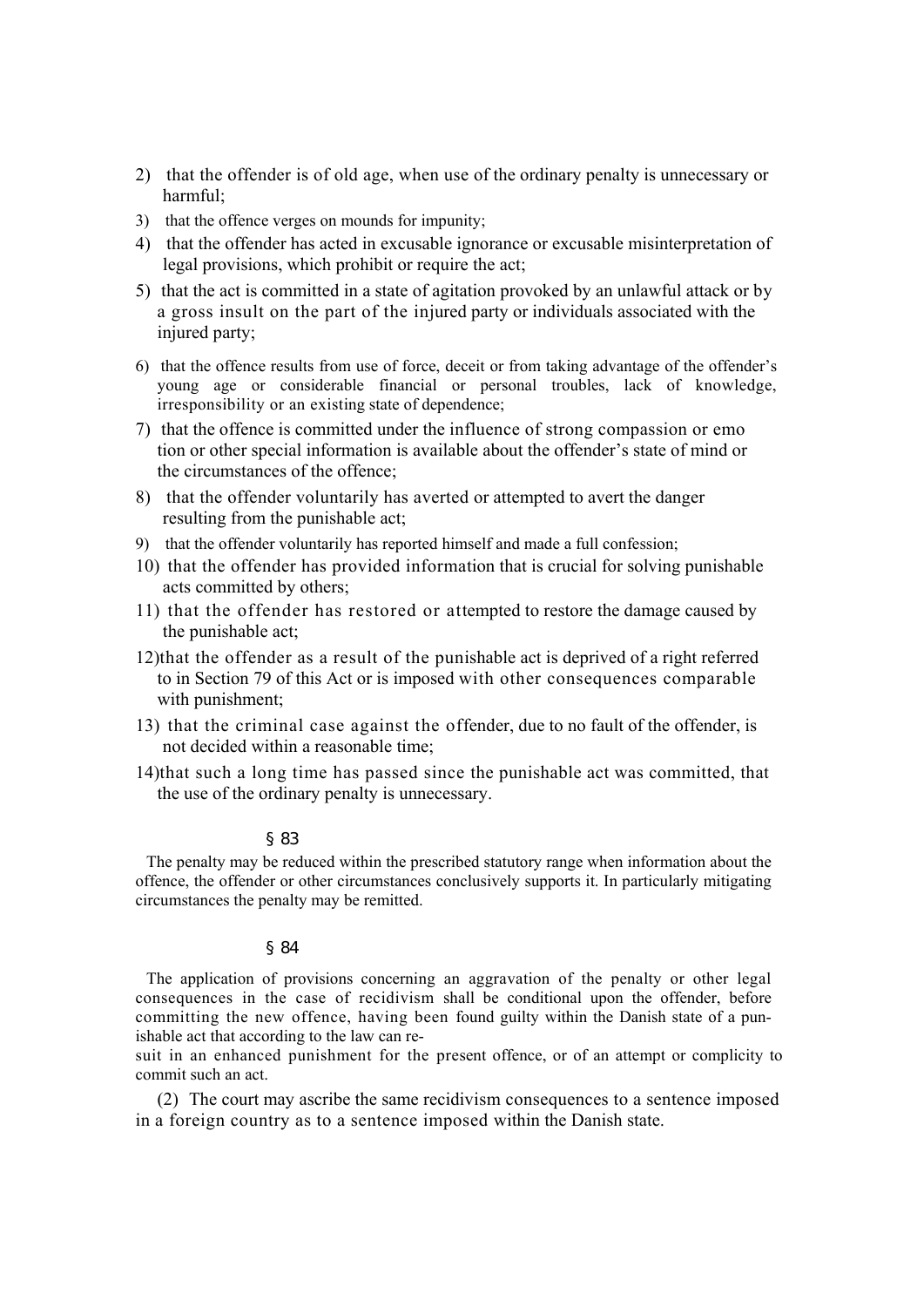(3) No recidivism consequences may be ascribed if, before the new punishable act was committed, a period of ten years has passed since the former sentence was served, pardoned, or finally remitted. Where the former penalty was a fine, this time limit shall be calculated from the date of the final sentence or of the acceptance of the fine. With respect to suspended sentences, the time limit shall be calculated from the date of the final sentence.

(Repealed).

# § **85**

#### § **86**

**(1)** Where the convicted person has been arrested, remanded in custody or hospitalized for mental examination, the length of the imposed imprisonment shall be reduced by a number of days proportionate to the length of time he was in custody or in hospital. Custody for less than 24 hours does not entail reduction. Where the convicted person has been isolated while in custody according to a decision by the court, a number of days are furthermore deducted corresponding to one day for every commenced period of 72 hours, during which the convicted person has been isolated. The sentence shall contain information concerning the duration of the custody, hospitalisation and isolation, which entail reduction. In exceptional cases, the court may decide that the whole penalty must be regarded as having been served, even though the sentence imposed is longer than the time that the convicted person was in custody or in hospital. Where an appeal fails or is withdrawn, such a decision shall be made by the resolution of the superior court. Where a fine is imposed, it shall be decided in the judgment that the whole fine, or a part thereof, shall be considered to have been paid.

(2) Where a judgment is made according to Section 58(l) of this Act, a reduction shall apply to the unsuspended part of the sentence. However, it may be decided in the judgment that reduction shall not, or shall only partially, apply to the unsuspended part of the sentence.

(3) The provisions under Subsections (1) and (2) above shall also apply to court decisions made under No. 3) of Section 60(l) of this Act in cases where, before the decision was arrived at, the probationer had been arrested or remanded in custody.

(4) Where the offender has been arrested, remanded in custody or hospitalized for mental examination abroad, the court shall decide the extent to which there should be any reduction in the penalty imposed.

(5) The provisions in the first and second sentences of Subsection (1) above shall similarly apply to persons who are imprisoned after having been arrested or remanded in custody for breach of conditions of reprieve or parole.

(Repealed).

§ **87** 

#### § **88**

(1) If, by one or more acts, a person has committed several offences, one common penalty shall be fixed for these offences within the statutory range prescribed, or, if punishments with a different statutory range apply, within the most severe one.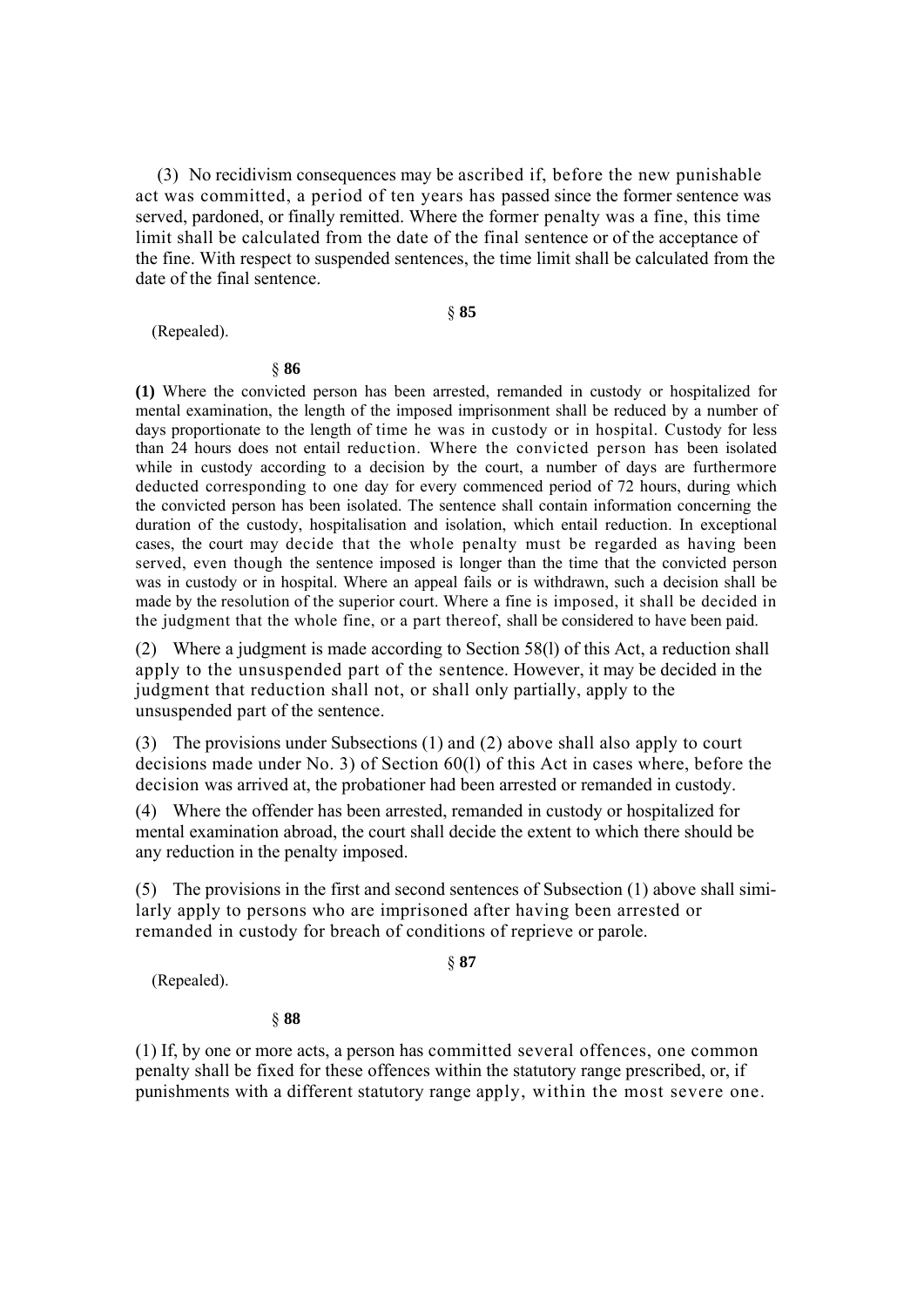In particularly aggravating circumstances, the penalty may exceed the most severe penalty prescribed for any of the offences by up to one half.

(2) Where one of the offences is punishable by imprisonment and another punishable by a fine, the court may, in lieu of a common sentence of imprisonment to cover both offences, impose a fine in addition to a sentence of imprisonment.

(3) Where one of the offences is punishable by a day fine and another by a fine of a different nature, the court shall impose a common penalty of a day fine in respect of both offences, unless it is considered appropriate in the circumstances to impose a separate penalty in respect of each offence.

(4) Where one of the offences is punishable with a measure under Sections 68-70 or Section 74 a, of this Act, and another deserves a penal measure, the court may decide that such a penalty shall be remitted.

# § **89**

Where a person already sentenced is found guilty of another punishable act committed before the sentence was passed, a supplementary sentence shall be imposed, provided that the offender would have been liable to an aggravation of the penalty in a sentence imposed at the same time for both offences. A supplementary punishment may be imposed for a shorter time than prescribed in Section 33 of this Act. If the term of the previous penalty has not expired, the rules in Section 88 of this Act shall be followed as far as possible.

### § **89 a**

(1) In connection with a judgment whereby a person is sentenced to a measure under Sections 68-70 or Section 74 a, of this Act, the court may decide to remit a previously imposed sentence, which has not been served.

(2) Where a person, who is subject to a measure under Sections 68-70 or Section 74 a, is sentenced to a penalty, the court may decide to remit the previously imposed measure.

§ **90** (Repealed).

§ **91** (Repealed).

## Chapter 11 **Termination of the Legal Consequences of a Punishable Act**

# **§ 92**

An offence shall cease to be punishable when the period of limitation has expired, in accordance with Sections 93-94 of this Act.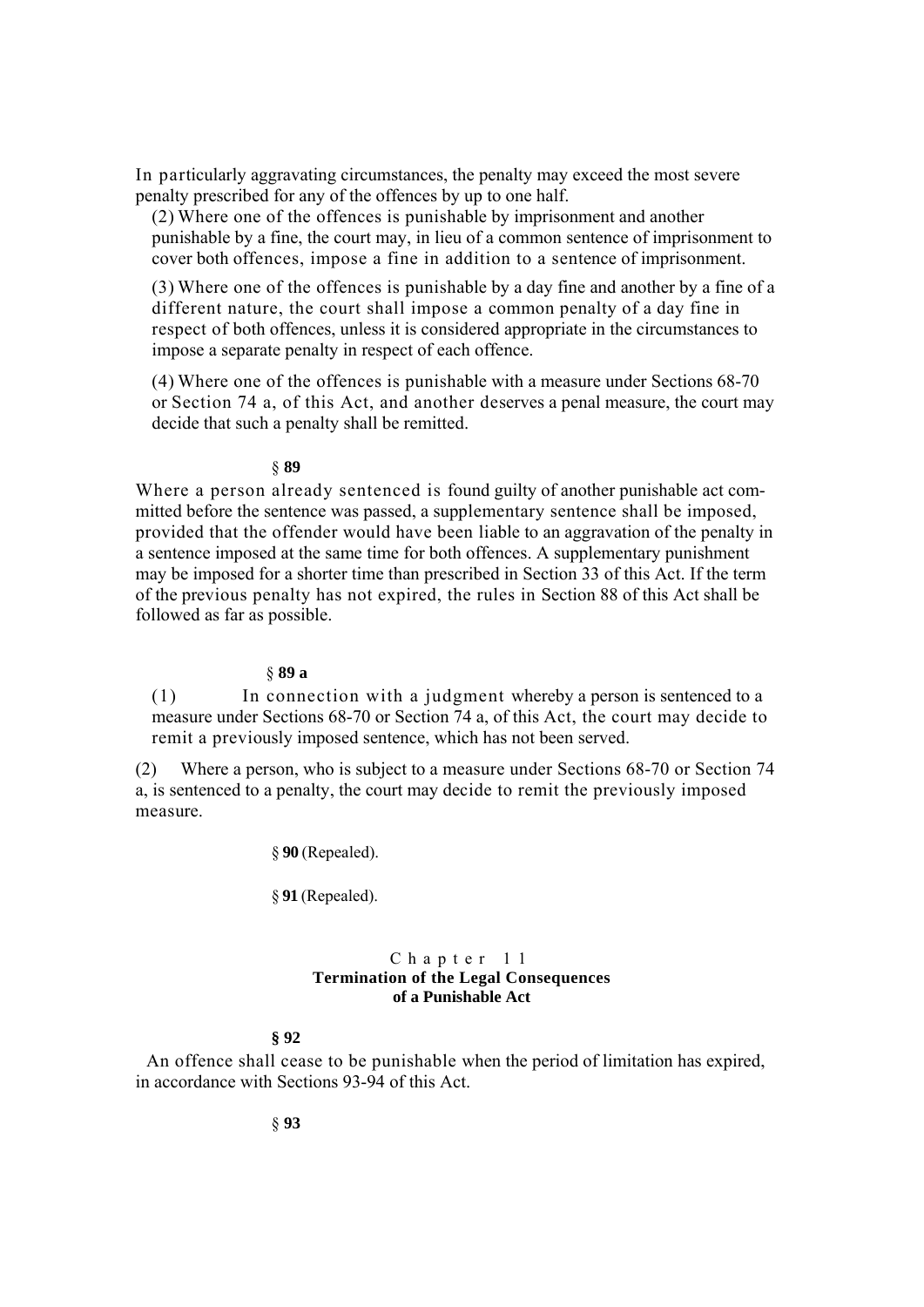**(1)** The period of limitation shall be:

- 1)two years, where the offence is not punishable with a penalty more severe than imprisonment for one year;
- 2)five years, where the offence is not punishable with a penalty more severe than imprisonment for four years;
- 3)ten years, where the offence is not punishable with a penalty more severe than imprisonment for ten years;
- 4)fifteen years, where the offence is not punishable with a penalty more severe than imprisonment for a determinate period.

(2) The period of limitation shall in no case be less than five years for:

1)breach of Sections 296(2), 297(2) and 302(2) of this Act;

2)breach of the tax, customs, duty or subsidy legislation, when an unlawful gain is obtained or may be obtained.

(3) For breach of Section 223(1), and Sections 224 and 225, relating to Section 223(1), of this Act, the period of limitation shall in no case be less than ten years.

Where a person has, by the same act, committed several offences for which different periods of limitation are laid down in Subsections (1)-(3) above, the longest of these periods shall apply to all the offences.

## § **93 a**

A period of limitation does not apply when an offence falls within an international agreement to which Denmark has acceded and according to which criminal legal consequences are not barred by limitation.

#### § **94**

(1) The period of limitation shall be calculated from the day when the punishable act or omission ceased.

(2) When liability depends on or is influenced by a consequence that has taken place or any other later event, the period shall be calculated from the occurrence of such consequence or later event.

(3) Where the act was committed on board a Danish vessel outside the territory of the Danish state, the period shall be calculated from the day when the vessel enters a Danish harbour. However, the commencement of the period of limitation may not be postponed under this provision for more than one year.

(4) For breach of Sections 210, 216-220, 222, 223, 245 a, 246 in relation to 245 a, and 262 a(2) of this Act the period of limitation shall, however, at the earliest be calculated from the day the injured party reaches the age of 18. The same shall apply to breach of Sections 224 and 225, in relation to Sections 216-220, 222 and 223 of this Act.

(5) The period of limitation shall be suspended when the person concerned is informed of the charge, or when the prosecution requests any legal proceedings whereby the person concerned is charged with the offence. The period of limitation in relation to a legal person's liability can be suspended be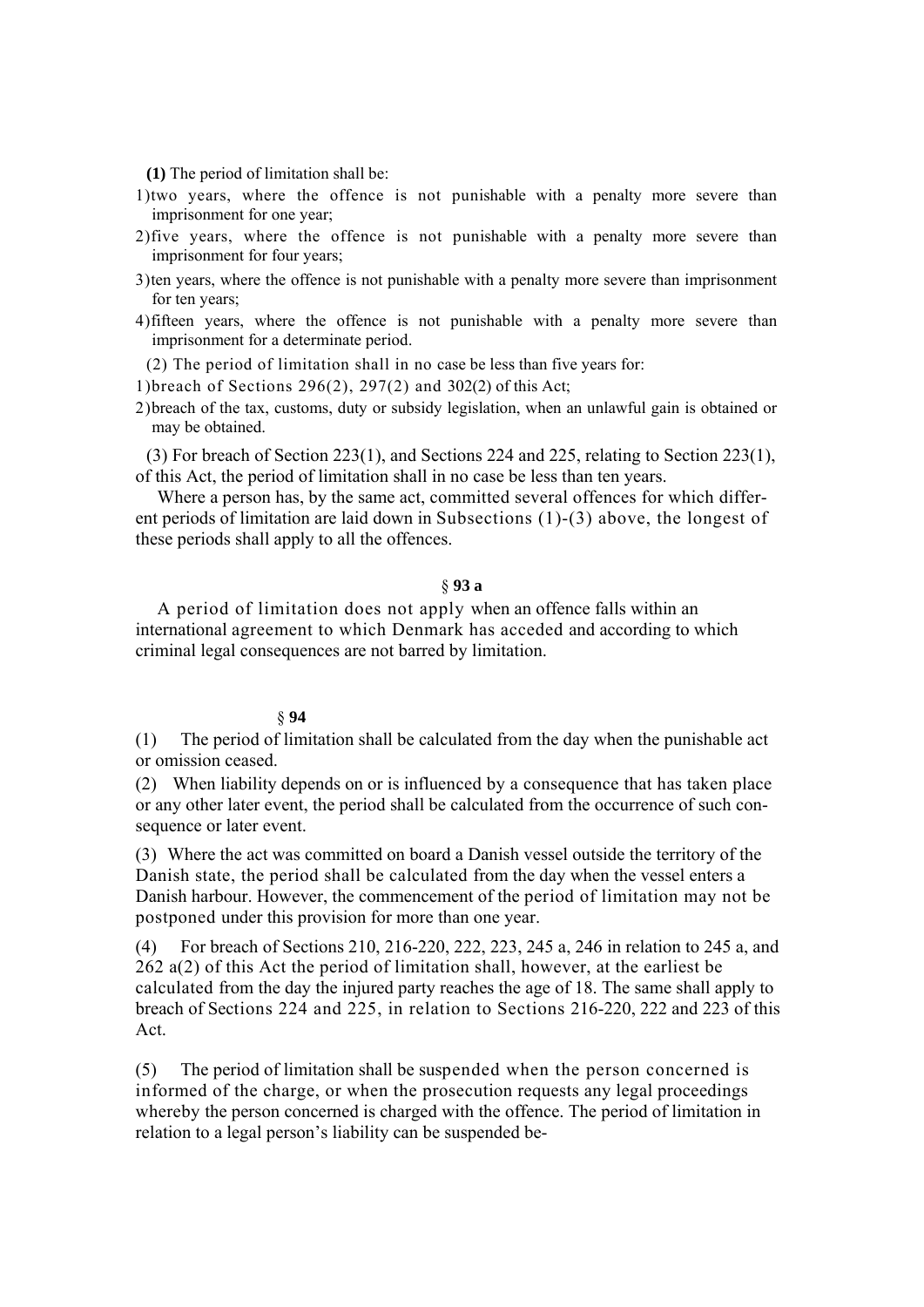fore any person who pursuant to Section 157 of the Administration of Justice Act can accept services on behalf of the legal person.

(6) Where prosecution is withdrawn without any decision to the contrary having been made the responsible prosecuting authority within the statutory time for making such a decision, the period of limitation shall run as if no prosecution had been instituted. This shall also apply where the prosecution is suspended indefinitely. If the suspension is due to the fact that the accused has evaded prosecution, this time shall not be included in the calculation of the period of limitation.

## § **95**

Where an act ceases to be punishable because of limitation, it shall not be possible to use the legal consequences provided in Sections 68-70, 74 a, 164(4) or 236 of this Act, or confiscation or deprivation of rights. For confiscation, the period of limitation shall in no case be less than five years, or ten years in the case of confiscation under Section  $75(1)$  of this Act.

## § **96**

(1)The authority to instigate private prosecution or to request public prosecution shall cease when the person so entitled has not taken steps to proceed or made a request within six months of acquiring such information that he had a sufficient basis for starting proceedings or making a request for prosecution.

(2) Where several persons are entitled to prosecute or there are several offenders, the period of limitation shall be calculated separately for each of them. Where the period in which a public prosecution may be requested has expired for one of the offenders, but not for the others, it shall be left to the discretion of the

prosecuting authority whether to comply with a request to prosecute such others. (3) The authority to bring a private prosecution or to request public prosecution shall cease at the expiry of six months from the death of the injured party.

(4) Where a privately prosecuted case does not result in a decision being made with regard to the penalty, the period of limitation shall go on without the period during which the prosecution took place being included.

(5) The provisions in Subsections (1)-(4) above shall also apply to the legal consequences referred to in Section 273 of this Act, with the exception that the period of limitation shall be three years.

#### § **97**

(1) Imprisonment and other legal consequences of a custodial nature which have been imposed shall cease to apply in the event of limitation according to the rules in Subsections (2)-(6) below.

(2) The period of limitation shall be:

1) five years for imprisonment for up to one year and for measures pursuant to Section 74 a of this Act;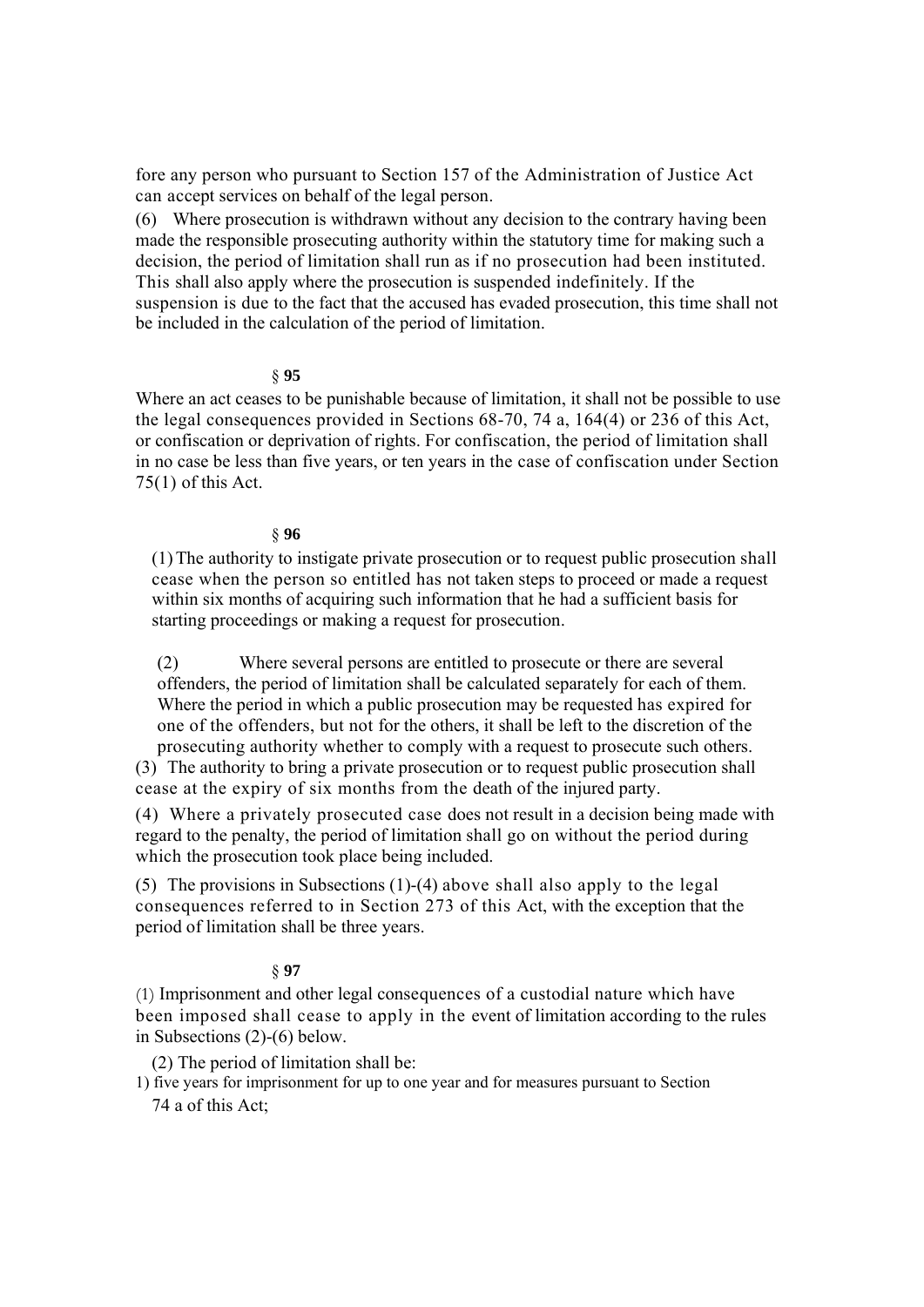2) ten years for imprisonment for more than one year but not more than four years and for measures pursuant to Sections 68 and

69 of this Act;

3) fifteen years for imprisonment for more than four years but not more than eight years and for safe custody under Section

70 of this Act;

4) twenty years for imprisonment for more than eight years.

(3) The period of limitation shall be calculated from the time when the sentence could have been implemented according to the general rules.

(4) The period of limitation shall not include the time during which

1) implementation of the sentence is postponed by it being suspended or by conditiona reprieve;

2)the person concerned is serving another sentence of imprisonment or is subject to another legal consequence of a custodial nature; or

3) implementation of the sentence is impeded because the person has evaded serving the sentence.

(5) The limitation shall be interrupted once the sentence has begun to be served.

(6) Where it is decided to reincarcerate a person after his release on parole, conditional discharge or conditional reprieve for part of his sentence, the period of limitation for the remainder of the sentence or other legal consequence shall be calculated as from the time when such decision is made. Where the serving of a sentence is interrupted in some way other than by release on parole, conditional discharge or reprieve, the period of limitation shall be calculated as from the time when the sentence is interrupted, confer, however, Subsection (4), No. 3).

# § **97 a**

**(1)** If a request to levy distress is not made beforehand, fines shall cease to apply after 1) five years, where the fine does not exceed 10,000 Dkr., and

2) ten years, where the fine exceeds 10,000 Dkr.

(2) Punishment in substitution for fines shall cease to apply after three years, unless the serving of such punishment has commenced beforehand. In cases of fines exceeding 10,000 Dkr., the time limit is, nonetheless, five years.

(3) Confiscation shall cease to apply after five years, unless a request for execution is made before this time. In the judgment a period of limitation of up to ten years may be laid down. Such a period of limitation may also, at a later stage, be laid down by Court Order, the question being brought by the prosecuting authority before the court which decided the case in the first instance.

(4) The periods of limitation described in Subsections (1) and (3) above shall be calculated from the time when the decision could have been implemented according to the general rules. Any time during which implementation was postponed by the sentence being suspended or by conditional reprieve shall not be included in such periods.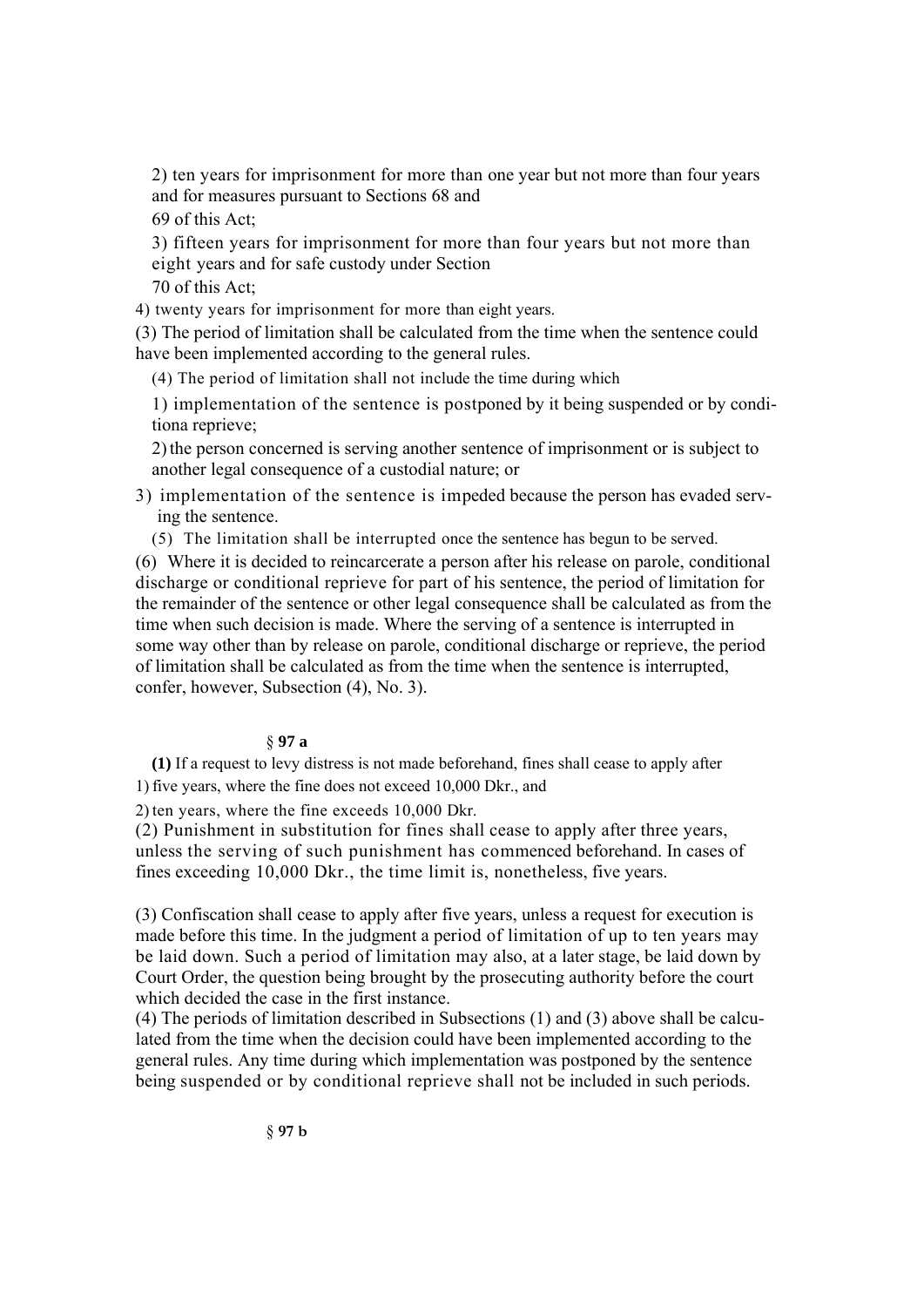(1) Criminal legal consequences may not be implemented after the death of the convicted person.

(2) The prosecuting authority  $ma<sup>y</sup>$  bring the question of a confiscation order being maintained before the court that decided the case in the first instance. Confiscation may

only be so maintained in respect of goods or money gained as the proceeds of a criminal act or which are equivalent to such proceeds. The court may alter a decision with respect to confiscation so that a sum of money is confiscated in place of goods. Such a decision shall be made by Court Order.

(3) Decisions made under Sections 164(4) and 273(2) of this Act may be implemented after the death of the convicted person.

**§97c**  There may be a reprieve for confiscation in the same way as for punishment. SPECIAL PART

# Chapter 12 **Offences against the Independence and Safety of the State**

## § **98**

(1) Any person who, by foreign assistance, by the use of force, or by the threat of such, commits an act aimed at bringing the Danish state or any part of it under foreign rule or at detaching any part of the state shall be liable to imprisonment for any term up to life imprisonment.

(2) The same penalty shall also apply to any person who, for the purpose mentioned in Subsection (1) above, organises extensive sabotage, suspension of production or traffic, as well as to any person who partakes in such an act, conscious of its purpose.

#### § **99**

(1) Any person who commits an act aimed at involving the Danish state or any allied power in war, enemy occupation or other hostilities, such as blockade or any other coercive measure or who otherwise endeavours to bring about, by foreign assistance, a violation of the independence of the Danish state, shall be liable to imprisonment for any term up to life imprisonment.

(2) For the purpose of this section and other sections of Chapters 12 and 13 of this Act, enemy occupation shall mean foreign occupation of any territory of the Danish state, if and so long as it is inflicted on the country by the use of force or by the threat of force.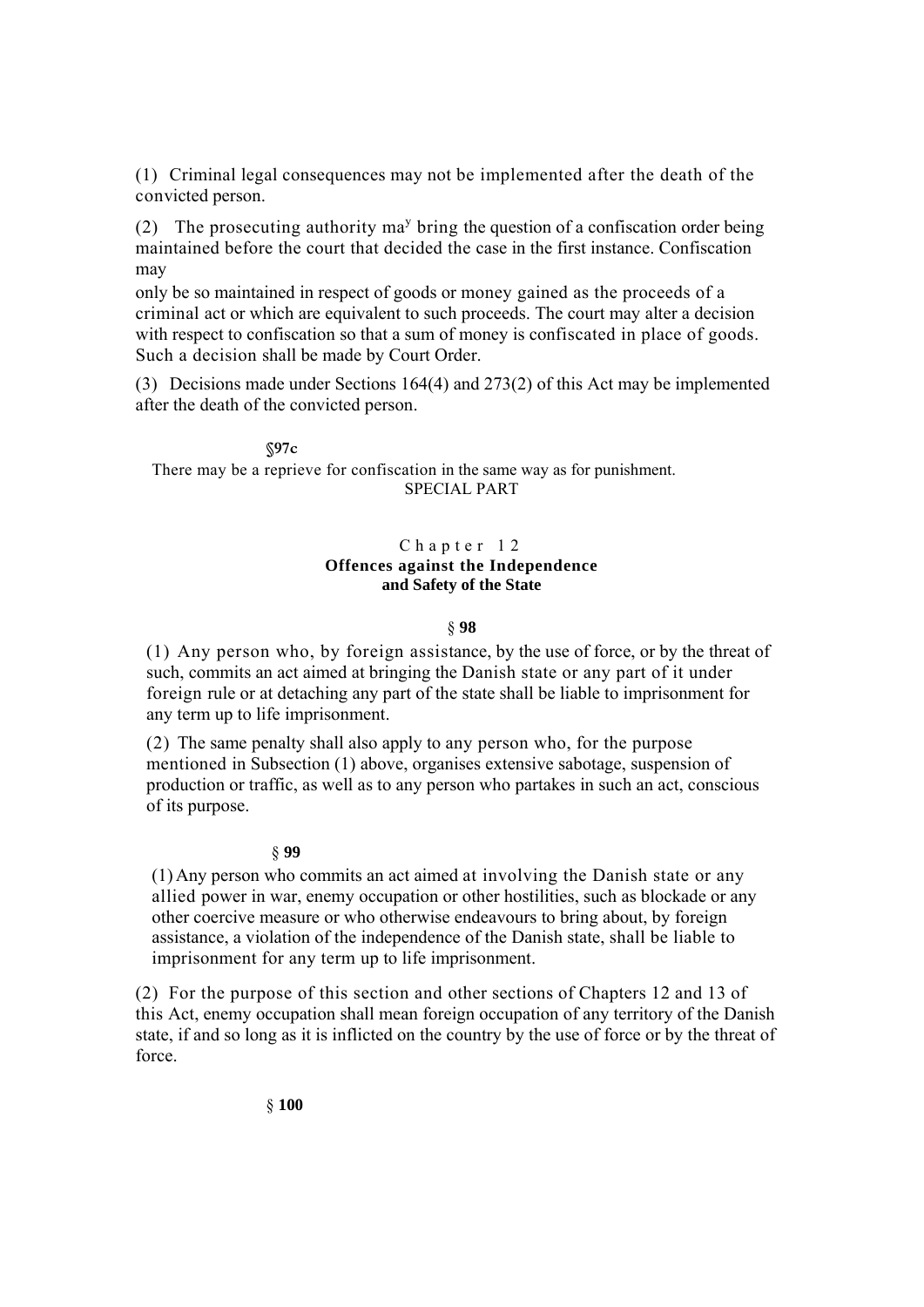**(1)** Any person who by public statements incites enemy action against the Danish state or who brings about an evident danger of such action shall be liable to imprisonment for any term not exceeding six years.

(2) Any person who by public statements incites intervention by a foreign power in the affairs of the Danish state or who brings about an evident danger of such intervention shall be liable to a fine or to imprisonment for any term not exceeding one year.

# § **101**

Any person who, in the face of impending war, enemy occupation or any other hostilities commits an act by which preparations are made for aiding the enemy shall be liable to imprisonment for any term not exceeding 16 years.

## § 102

(1) Any person who, in time of war or enemy occupation, assists the enemy by word or deed or, for the promotion of enemy interests, impairs the military efficiency of the Danish state or of any allied power, shall be liable to imprisonment for any term not exceeding 16 years.

- (2) The following acts shall be deemed to be assistance to the enemy:
- 1) Recruitment for or service in the armed forces of any enemy power at war or in occupation, or in associated military or police forces or in any similar bodies or organisations.

2) Exercise of functions as a civil employee in the police or prison administration of any enemy power at war or in occupation, where such functions include participation in the examination or custody of prisoners.

- 3) Informing or similar collaboration with any enemy authority or any associated organisation or person bringing about the arrest or risk of arrest or injury of anybody associated.
- 4) Propaganda for the benefit of any enemy power at war or in occupation, including activities as publisher, editor or administrative officer of any daily paper, periodical, publishing business or press bureau working for the promotion of enemy interests.

5) Payment of substantial financial assistance to others with a view to promoting propaganda of the nature referred to in No. 4) above or to any party or organisation unduly cooperating with the enemy power at war or in occupation or promoting the interests of such power.

(3) Where informing (as under No. 3), Subsection (2) above) has taken place under such circumstances that the informer was aware that a person thereby incurred the risk of imminent danger of losing his life, suffering grievous harm to person or health, of being deported or being deprived of his liberty for a long time, or where Sections 245, 246 or 250. of this Act have been contravened with a view to extorting evidence or a confession or otherwise as part of any maltreatment of prisoners, imprisonment for life may be inflicted.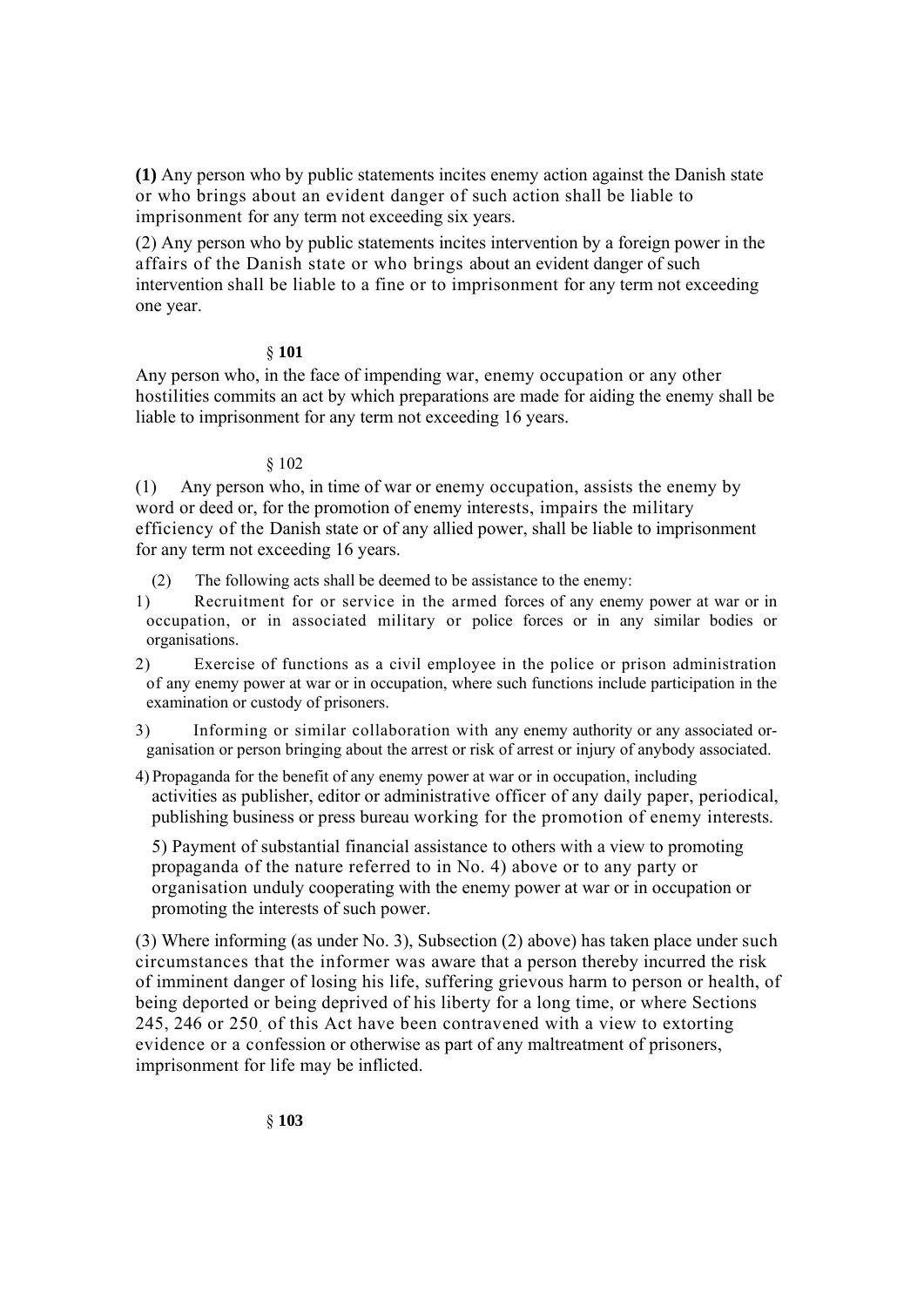(1) Any person who, in time of war or enemy occupation or imminent danger of such, fails to fulfil a contract relating to measures taken by the Danish state in this connection, or who otherwise counteracts such measures, shall be liable to imprisonment for any term not exceeding three years.

(2)If the failing fulfilment is due to gross negligence, the penalty shall be a fine or imprisonment for any term not exceeding four months.

# § **104**

**(1)** Any person who, directly or through an intermediary, unduly cooperates for commercial purpose with any enemy power at war or in occupation shall be liable to a fine

or to imprisonment for any term not exceeding eight years.

(2) Criminal liability under Subsection (1) above may devolve on any person who has had a position of management in the undertaking concerned. Criminal liability may also devolve on other persons employed in the undertaking when their conduct has been particularly objectionable.

(3) In determining whether and, if so, to what extent the cooperation is deemed to be undue in this sense, account shall be taken not only of the importance of the undertaking to the enemy power at war or in occupation, but also of whether the person concerned

1) had himself taken steps to arrange for the establishment, continuation or extension of any business relations; or

2)in the interest of the enemy at his own initiative has reorganised the undertaking, or has achieved, or attempted to achieve, an increase or acceleration of production, above what was necessary; or

3) had called on the assistance of the enemy in his relations with any Danish authority with a view to promoting his own interests; or

4) had prevented or tried to prevent any Danish public authority from obtaining full access to knowledge of the circumstances of the undertaking;

5) had obtained or tried to obtain an excessive profit or any other privileges not reasonably justified in the undertaking.

# § **105**

Any person who, in time of enemy occupation, commits an act aimed at inducing the occupying power or any organisation or person associated with that power to impair the independence of any Danish public authority, or who takes undue advantage of any connection with the occupying power or with any organisation or person associated with that power with a view to obtaining for himself or

for others a special privilege, shall be liable to imprisonment for any term not exceeding eight years.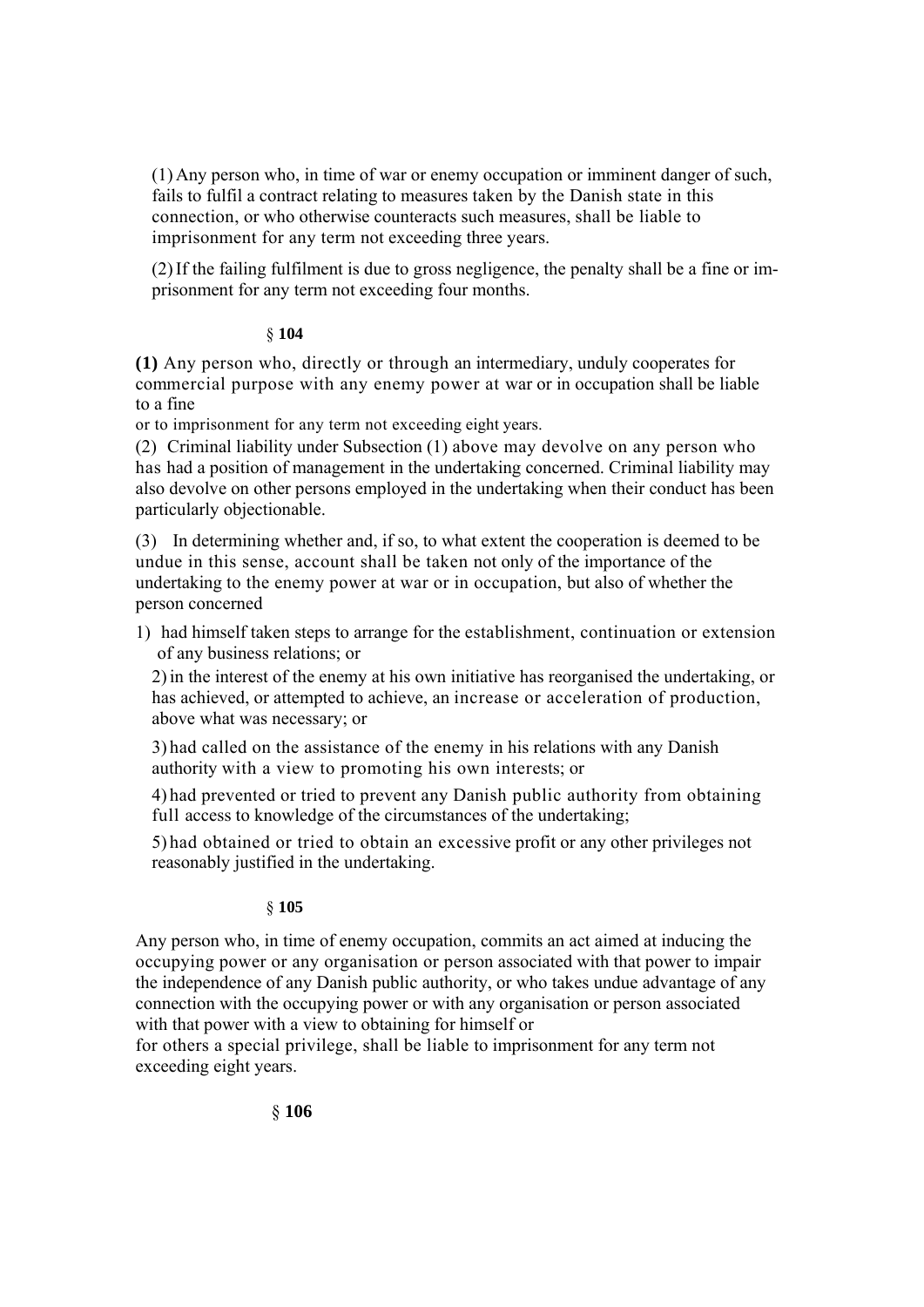Any person who acts against the interests of the state in carrying out a duty entrusted to him to negotiate or settle, on behalf of the state, any matter with any foreign state, shall be liable to imprisonment for any term not exceeding 16 years.

## § **107**

(1) Any person who, being in the service of any foreign power or organisation or for the use of persons engaged in such service, inquires into or gives information on matters which, having regard to Danish state or public interests, should be kept secret, shall, whether or not the information is correct, be guilty of espionage and liable to imprisonment for any term not exceeding 16 years.

(2) If the information is of the nature indicated in Section 109 of this Act, or if the act is committed in time of war or enemy occupation, the penalty may be increased to imprisonment for life.

#### § **108**

(1) Any person who, by any act other than those covered by Section 107 of this Act, enables or assists the Intelligence Service of a foreign state to operate directly or indirectly within the territory of the Danish state shall be liable to imprisonment for any term not exceeding six years.

(2) If the information concerns military affairs or if the act is committed during war or enemy occupation, the penalty may be increased to imprisonment for any term not exceeding 12 years.

#### § **109**

**(1)** Any person who discloses or imparts any information on secret negotiations, delib erations or resolutions of the state or its rights in relation to foreign states, or which has reference to substantial economic interests of a public nature in relation to foreign countries, shall be liable to imprisonment for any term not exceeding 12 years.

(2) If any of these acts has been committed through negligence, the penalty shall be a fine or imprisonment for any term not exceeding three years.

# § **110**

(1) Any person who forges, destroys or removes any document or any other instrument that is of importance to the safety of the state or to its rights in relation to foreign states shall be liable to imprisonment for any term not exceeding 16 years.

(2) If any of these acts has been committed through negligence, the penalty shall be a fine or imprisonment for any term not exceeding three years.

# § **110 a**

(1) Any person who, intentionally or through negligence, without being duly authorised to do so,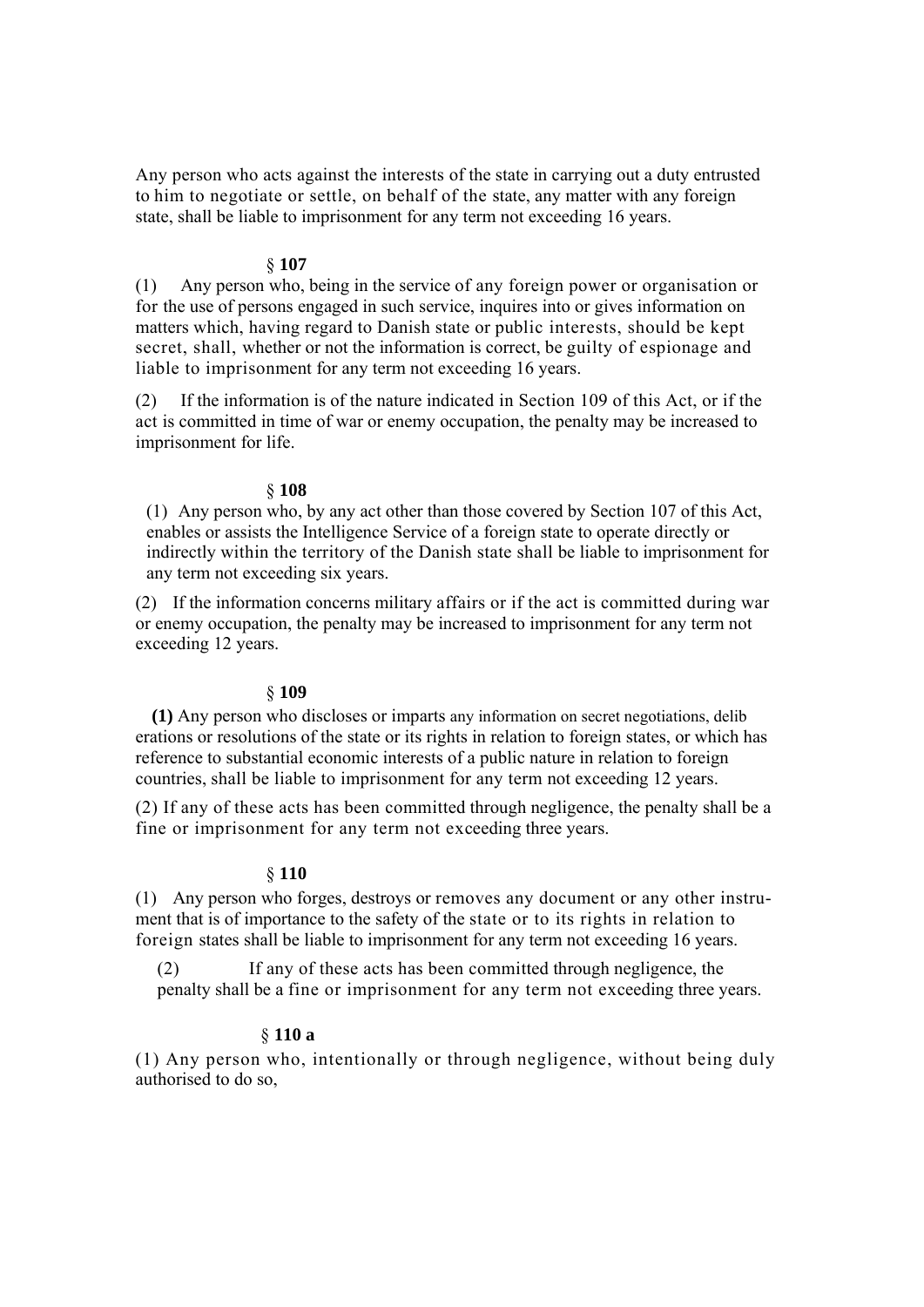1) describes, takes photographs or otherwise depicts Danish military defence installations, depots, units, arms, material, etc., which are not accessible to the public, or who duplicates or publishes such descriptions or depictions; or

2) publishes provisions relating to the mobilisation of Danish forces or other war preparations, shall be liable to a fine or imprisonment for any term not exceeding three years.

(2) Any person who, intentionally or through negligence, without being duly authorised to do so, takes photographs from aircraft over territory of the Danish state or publishes such unlawfully taken photographs, shall be liable to a fine.

## § **110 b**

Any person who gives his assistance to any violation of neutrality against the Danish state on the part of any foreign power shall be liable to imprisonment for any term not exceeding eight years.

## § **110 c**

(1) Any person who contravenes any provisions or prohibitions that have been provided by law for the protection of state defence or neutrality shall be liable to a fine or to imprisonment for any term not exceeding four months or, in particularly aggravating circumstances, to imprisonment for any term not exceeding three years.

(2) Any person who contravenes any provisions or prohibitions that have been provided by law for the fulfilment of the state's obligations as a member of the United Nations shall be liable to a fine or to imprisonment for any term not exceeding four months or, in particularly aggravating circumstances, to imprisonment for any term not exceeding four years.

(3)The same penalty as in Subsection (2) shall apply to any person who contravenes provisions that are contained in or derived from regulations issued pursuant to Articles 60, 301 or 308 in the Treaty Establishing the European Community, and which aim at interrupting or reducing, in part or completely, the financial or economic relations with one or more countries outside of the European Union or at similar sanctions against individuals, groups of people or legal persons.

Where an offence of the kind described in Subsection (1), (2) or (3) above is committed through negligence, the penalty shall be a fine or imprisonment for any term not exceeding two years.

#### § **110 d**

If any of the offences dealt with in Chapters 25, 26 or 27 of this Act is committed against a foreign sovereign or the head of any foreign diplomatic mission, the penalty may exceed the most severe penalty prescribed for any of theoffences by up to one half

## § **110 e**

Any person who openly insults any foreign nation, foreign state, its flag or any other recognized symbol of nationality or the flag of the United Nations or the Council of Europe shall be liable to a fine or to imprisonment for any term not exceeding two years.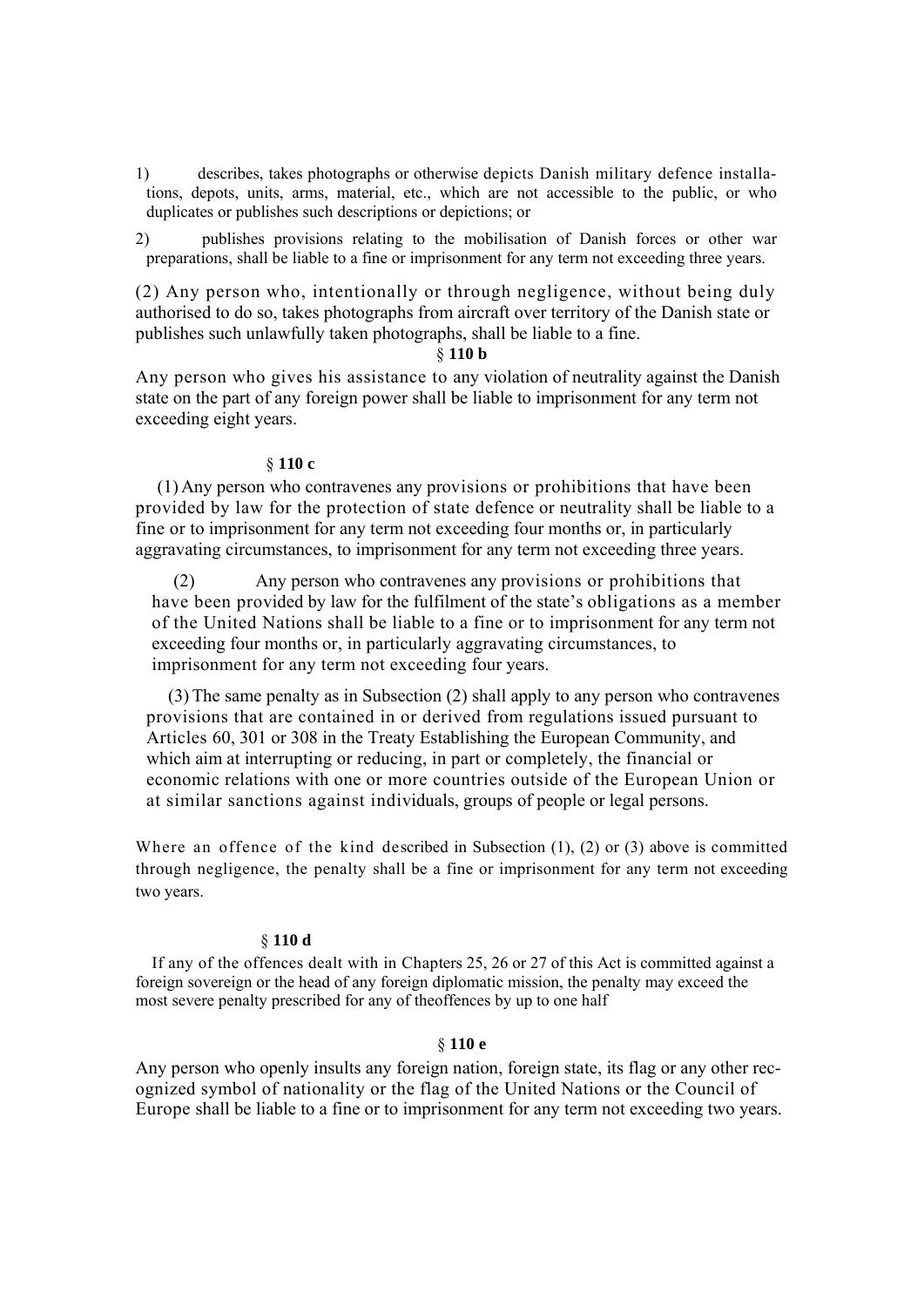# § **110 f**

The offences referred to in this Chapter shall, in all cases, be dealt with by public prosecution, to be instituted by the order of the Minister of Justice.

## Chapter 13 **Offences against the Constitution and the Supreme Authorities of the State**

#### § **111**

Any person who commits an act aimed, by foreign assistance, by the use of force, or by the threat of such, at changing the Constitution or making it inoperative shall be liable to imprisonment for any term extending to life imprisonment.

#### § **112**

Any person who commits an act directed against the life of the sovereign or of the constitutional regent shall be liable to imprisonment for not less than six years.

#### § **113**

**(1)** Any person who interferes with the safety or independence of the Parliament or otherwise commits any act aimed, by the use of force or the threat of such, at extorting any resolution from the Parliament or preventing it from freely exercising its activities shall be

liable to imprisonment for any term not exceeding six years or, in particularly aggravating circumstances, to life imprisonment.

(2) The same penalty shall apply to any person who similarly interferes with or exercises coercion against the sovereign or against the constitutional regent or against the ministers, the Constitutional Court or the Supreme Court.

## § **114**

**(1)** Any person who, by acting with the intent to frighten a population to a serious degree or to unlawfully coerce Danish or foreign public authorities or an international organisation to carry out or omit to carry out an act or to destabilize or destroy a country's or an international organisation's fundamental political, constitutional, financial or social structures, commits one or more of the following acts, when the act due to its nature or the context, in which it is committed, can inflict a country or an international organisation serious damage, shall be guilty of terrorism and liable to imprisonment for any term extending to life imprisonment:

- 1) Homicide pursuant to Section 237 of this Act.
- 2) Gross violence pursuant to Section 245 or Section 246 of this Act.
- 3) Deprivation of liberty pursuant to Section 261 of this Act.
- 4) Impairment of the safety of traffic pursuant to Section 184(1) of this Act; unlawful disturbances in the operation of public means of transportation etc. pursuant to Section 193(1) of this Act; or gross damage to property pursuant to Section 291(2) of this Act; if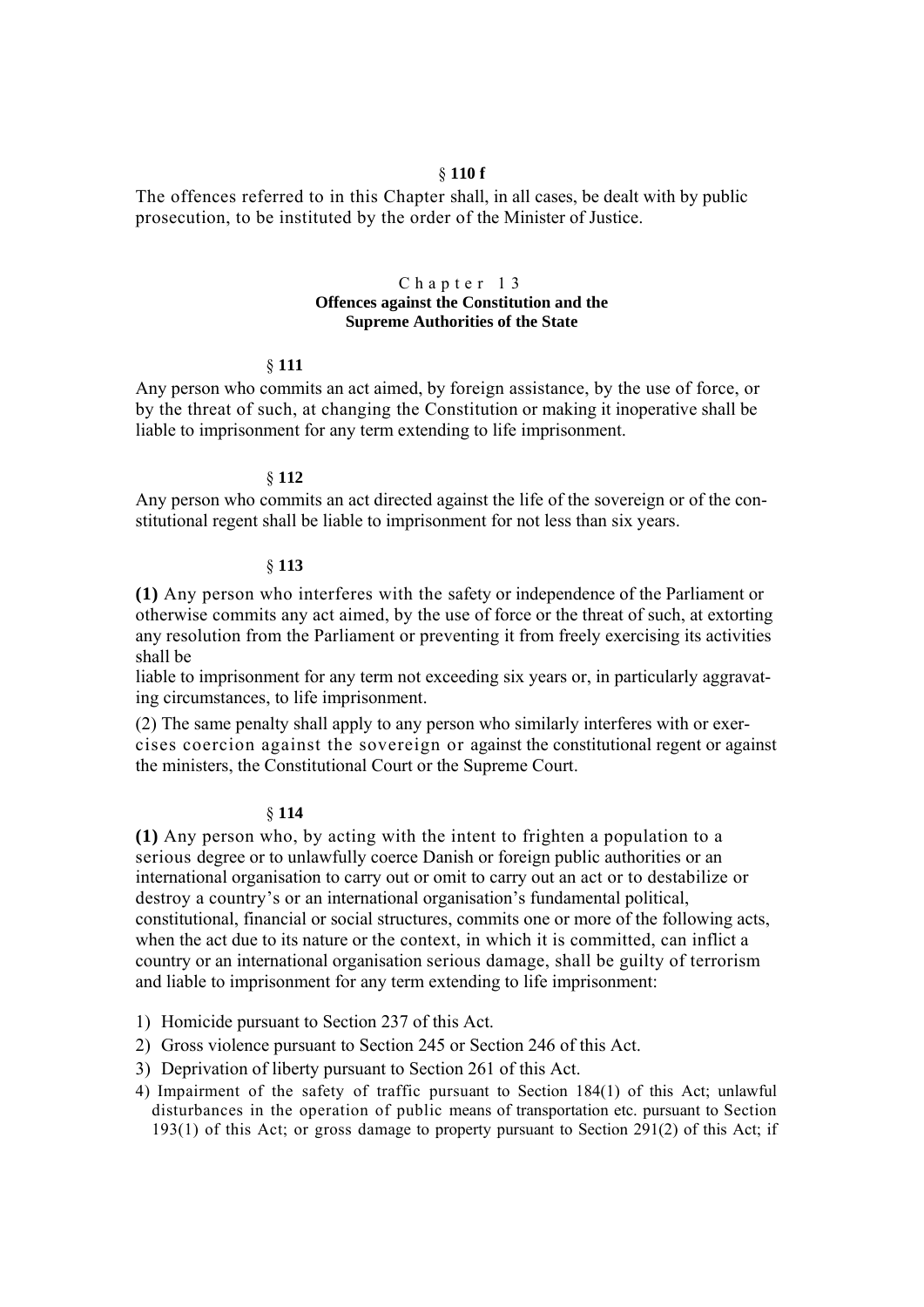these violations are committed in a way, which can expose human lives to danger or cause considerable financial losses.

5) Seizure of transportation means pursuant to Section 183 a of this Act.

- 6) Gross weapons law violations pursuant to Section 192 a of this Act or Law about Weapons and Explosives Section 10(2).
- 7) Arson pursuant to Section 180 of this Act; explosion, spreading of noxious gasses, flooding, shipwrecking, railway- or other traffic-accident pursuant to Section 183(1)-(2) of this Act; health-endangering contamination of the water supply pursuant to Section 186(1) of this Act; health-endangering contamination of products intended for general use etc. pursuant to Section 187(1) of this Act.

(2) Similar punishment shall apply to any person who, with the in Subsection (1) mentioned intent, transports weapons or explosives.

(3) Similar punishment shall further apply to any person who, with the in Subsection 1 mentioned intent, threatens to commit one of the acts mentioned in Subsections (1) and  $(2)$ .

## § **114** a

Any person who

1) directly or indirectly provides financial support to;

2) directly or indirectly procures or collects means to; or

3) directly or indirectly places money, other assets or financial or other similar means at the disposal of; a person, a group or an association, which commits or intends to commit acts of terrorism as included under Section 114 of this Act, shall be liable to imprisonment for any term not exceeding ten years.

#### § **114 b**

Any person who otherwise by instigation, advice or action contributes to advance the criminal activity or the common purpose of a group or an association, which commits one or more acts included under Section 114 or Section 114 a, No. 1) or 2) of this Act, when the activity or the purpose involves that one

or more acts of this nature is committed, shall be liable to imprisonment for any term not exceeding six years.

#### § **114** c

Any person who, by any act other than those included under Sections 114-114 b of this Act, participates in or provides significant financial support or other significant support to any corps, group or association, which intends, by use of force, to exert influence on public affairs or give rise to disturbances of the public order, shall be liable to imprisonment for any term not exceeding six years.

#### § **114 d**

Any person who, by any act other than those included under Sections 114-114 c of this Act, participates in an unlawful military organization or *group,* shall be liable to a fine or to imprisonment for any term not exceeding two years.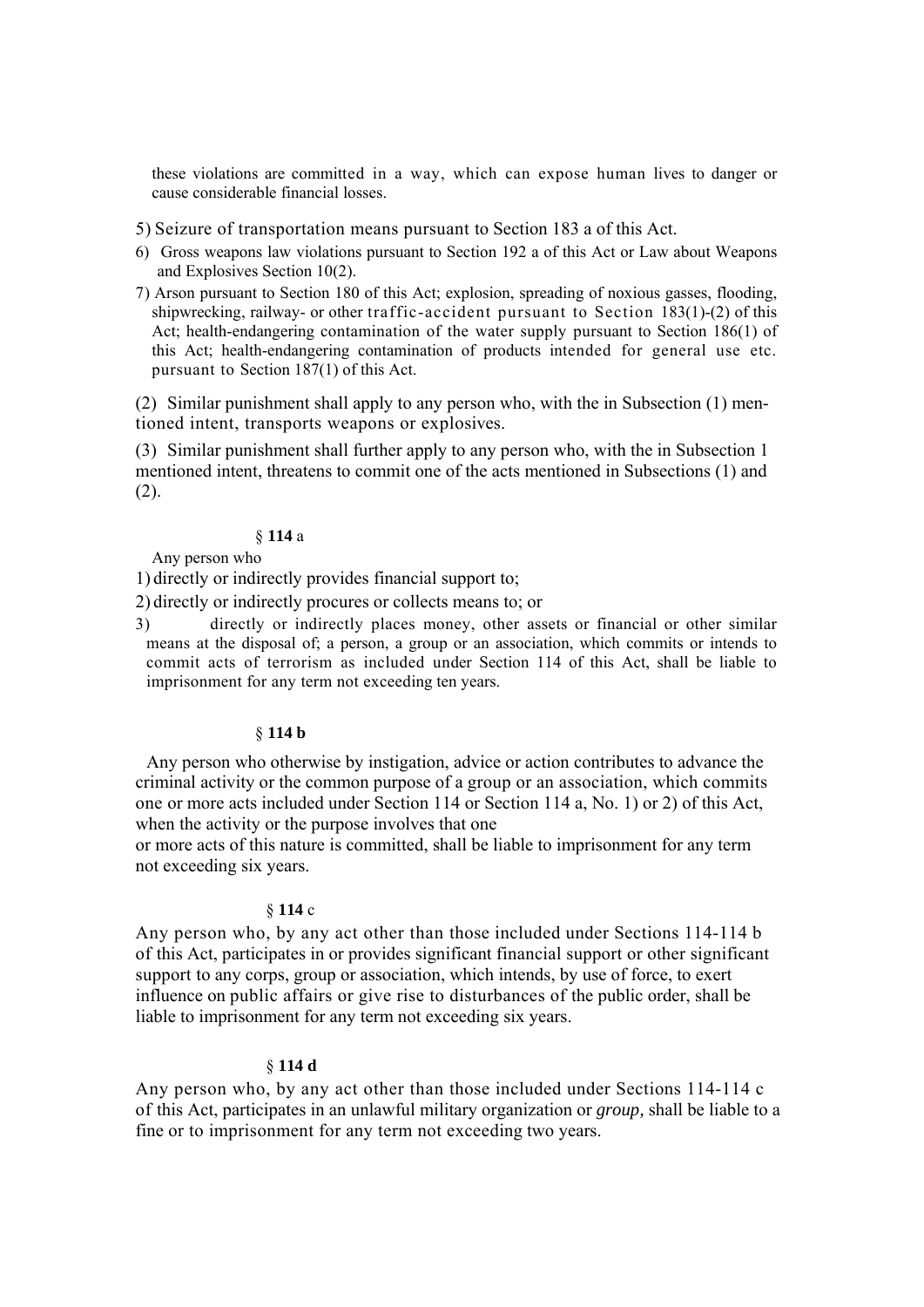### § **114** e

Any person who under aggravating circumstances in contravention of the legislation on nonproliferation of weapons of mass destruction etc.

- 1) exports products with dual use without permission;
- 2) for the use by the authorities in making decisions about products with dual use gives incorrect or misleading information or suppresses information of significance for the decision in the case; or
- 3) acts in violation of conditions, which are stipulated in the authorities' decisions about products with dual use;

shall be liable to imprisonment for any term not exceeding six years.

## § **115**

**(1)** If any of the offences dealt with in Chapter 25, 26 or 27 of this Act is committed against the sovereign or against the constitu tional regent, then unless the circumstances are covered by Sections 112 and 113 of this Act, the penalties prescribed in the above chapters for such an offence are doubled.

(2) If any of the said offences is committed against the queen, the queen dowager or the heir apparent, the penalty may exceed the most severe penalty prescribed for any of the offences by up to one half.

# § **116**

(1) Any person who prevents or attempts to prevent any holding of elections to the Parliament, to the Assembly of the Faroe Islands or to the municipal or any other public councils or authorities, or who corrupts the outcome of any election or renders it impossible to count the votes, shall be liable to imprisonment for any term not exceeding six years.

(2) The same penalty shall apply where such acts are committed in connection with a referendum in public affairs, as provided by law.

## § **117**

Any person who, in the case of elections or referendums referred to in Section 116 of this Act,

- 1) unlawfully obtains authorisation, for himself or for others, to take part in the voting; or
- 2) attempts, by unlawful coercion (as described in Section 260 of this Act), by deprivation of liberty or by taking advantage of a position of superiority, to induce some other person to vote in a particular way or to abstain from voting; or
- 3) causes, by deceit, some other person, against his intention, to abstain from voting or brings it about that such a person's vote is rendered invalid or that it has an effect different from that intended; or
- 4) grants, or promises or offers any pecuniary favour with a view to making a person vote in a particular way or abstain from voting; or
- 5) receives, or demands or accepts the promise of any pecuniary favour against voting in a particular way or against abstaining from voting; shall be liable to a fine or to imprisonment for any term not exceeding two years.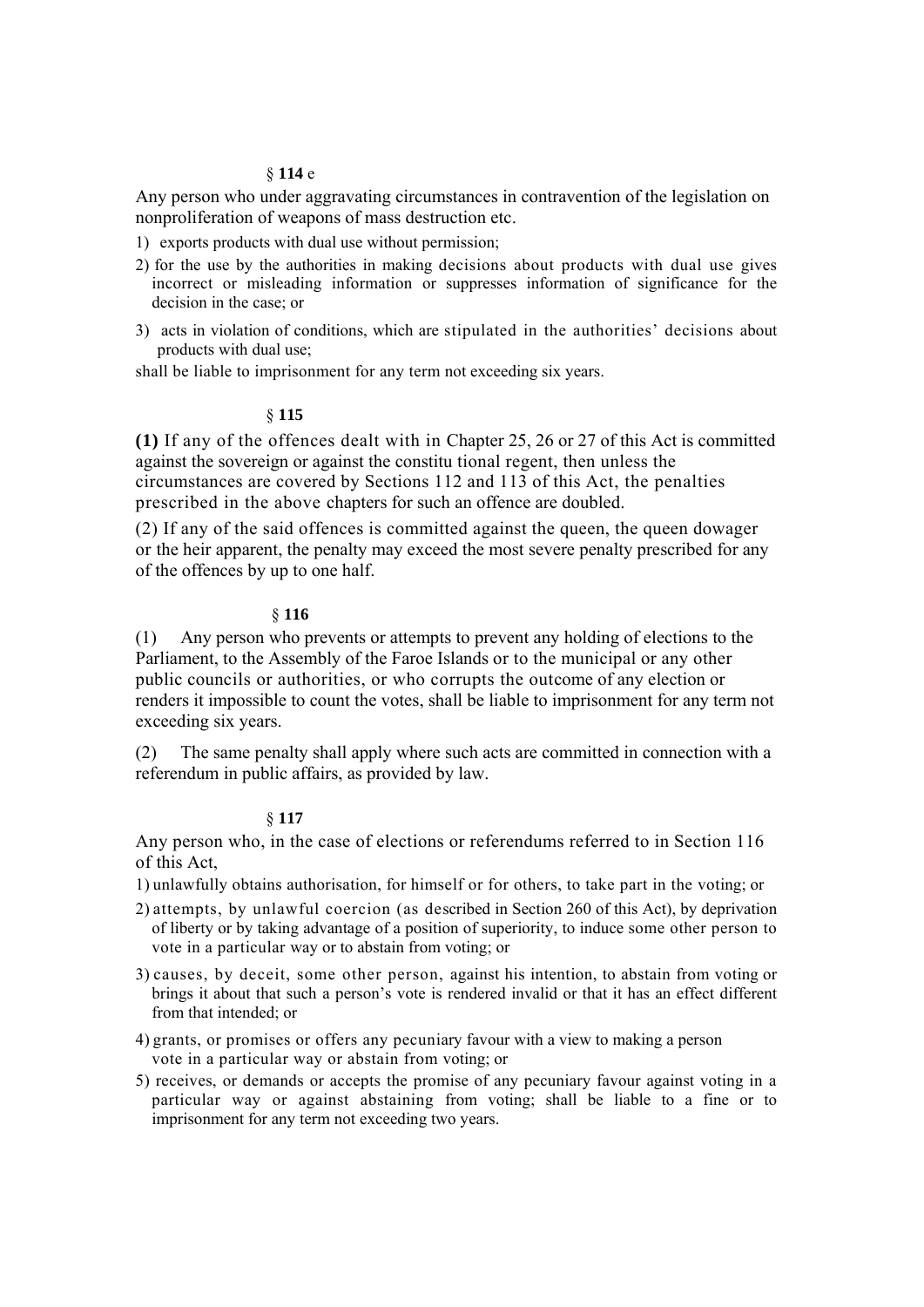### § **118**

(1)Any person who, by the use of force or the threat of force or by exploiting a fear of intervention on the part of a foreign power, prevents or attempts to prevent any public authority from freely exercising its activities shall, if the act is committed for the purpose of influencing public affairs or disturbing the public order, be liable to imprisonment for any term not exceeding 12 years.

(2) The same penalty shall apply to any person who, for the purpose indicated in Subsection (1) above and by using the means indicated in that Subsection, gravely impairs freedom of speech or prevents any society or any other association from freely exercising its lawful activities.

(3)The same penalty shall again apply to any person who, for the purpose indicated in Subsection (1) above and by using the means indicated in that subsection, commits the offence dealt with in Section 193 of this Act or any similar act detrimental to the public good.

## § **118 a**

The offences referred to in Sections 1111 15 and 118 of this Act shall in all cases be dealt with by public prosecution, to be instituted by the order of the Minister of Justice.

# Chapter 14 **Offences against Public Authority, etc.**

### § **119**

**(1)** Any person who, by the exertion of violence or threat of violence, assaults anyperson required to act by virtue of a publicoffice or function, while executing the office or function or on the occasion of such office or function, or who similarly attempts to prevent such a person from discharging a lawful official function or to force him to discharge an official function, shall be liable to a fine or to imprisonment for any term not exceeding eight years.

(2) The same penalty shall apply to any person who, in circumstances other than those covered by Subsection (1) above, threatens with violence, with deprivation of liberty or with allegation of a criminal act or dishonourable conduct any person vested by public authority with jurisdiction or the power to make decisions on any matter involving legal consequences or in enforcing the authority of the Executive in criminal matters, provided such threat is made either in respect of the execution of the office or function or who similarly attempts to prevent such a person from discharging a lawful official function or to force him to discharge an official function.

(3) If, otherwise, any person puts obstacles in the way of persons required to carry out their office or function, he shall be liable to a fine or imprisonment for any term not exceeding six months.

### § **120**

The penalties prescribed in Section 119 of this Act shall, if the acts referred to in that section are carried out by means of a crowd, apply to those who instigate or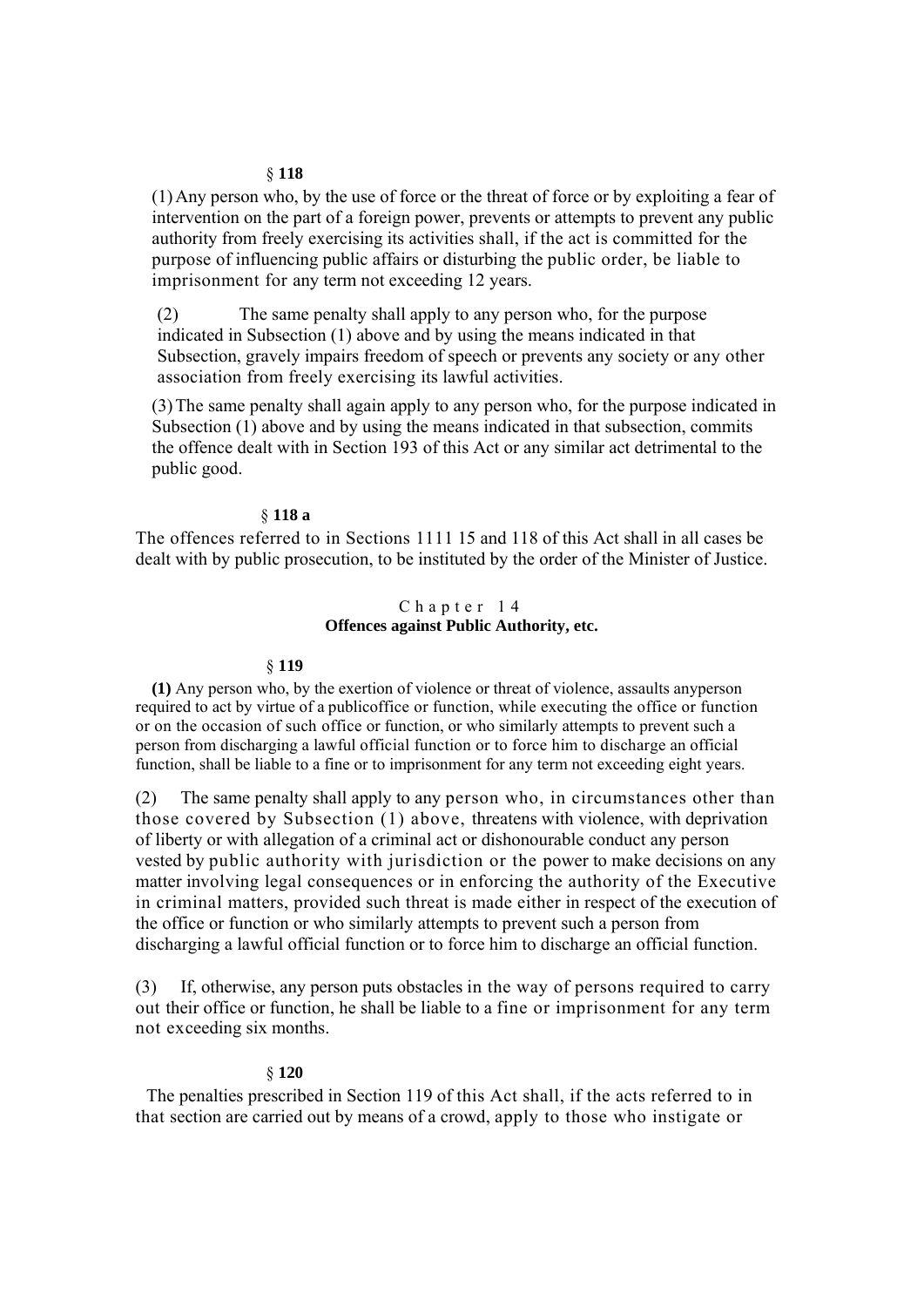direct the crowd and to the participants who fail to comply with any order to disperse, lawfully pronounced by the public authorities.

# § 121

Any person who attacks any of the persons referred to in Section 119 of this Act with insults, abusive language or other offensive words or gestures, while they are execut-

ing their office or function or on occasion of such office or function, shall be liable to a fine or to imprisonment for any term not exceeding six months.

# § 122

Any person who unlawfully grants, promises or offers some other person, who is working in Danish, foreign or international public service or functions, a gift or other favour in order to induce that other person to do or fail to do anything in the service, shall be liable to a fine or imprisonment for any term not exceeding three years.

## § 123

Any person, who, under threat of violence, by violence, unlawful coercion of the kind described in Section 260 of this Act, or threats of the kind described in Section 266 of this Act or in any other way commits a criminal offence against a person or this person's closest relatives or friends or others connected to this person, in conjunction with this person's anticipated or already given explanation to the police or in court, shall be liable to a fine or to imprisonment for any term not exceeding eight years.

### § 124

(1) Any person who escapes while being under arrest or imprisoned shall be liable to a fine or imprisonment for any term not exceeding two years.

(2) The same penalty shall apply to any person who sets free a person who is arrested, imprisoned or detained or any person who prompts or helps such a person to escape or harbours an escaped person.

(3) Any person who unlawfully communicates with a person who is imprisoned or detained shall be liable to a fine or to imprisonment for any term not exceeding three months.

(4) The provisions in Subsections (1)-(3) also apply to individuals placed in safe custody as well as to individuals who, instead of detention on remand, in connection with serving a sentence outside of the Prison Services, or pursuant to Section 74 a of this Act are detained in an institution etc.

## § 125

(1) Any person who

1)with a view to shielding some other person from prosecution for an offence or from punishment, harbours him, helps him to escape or passes him off as someone else; or who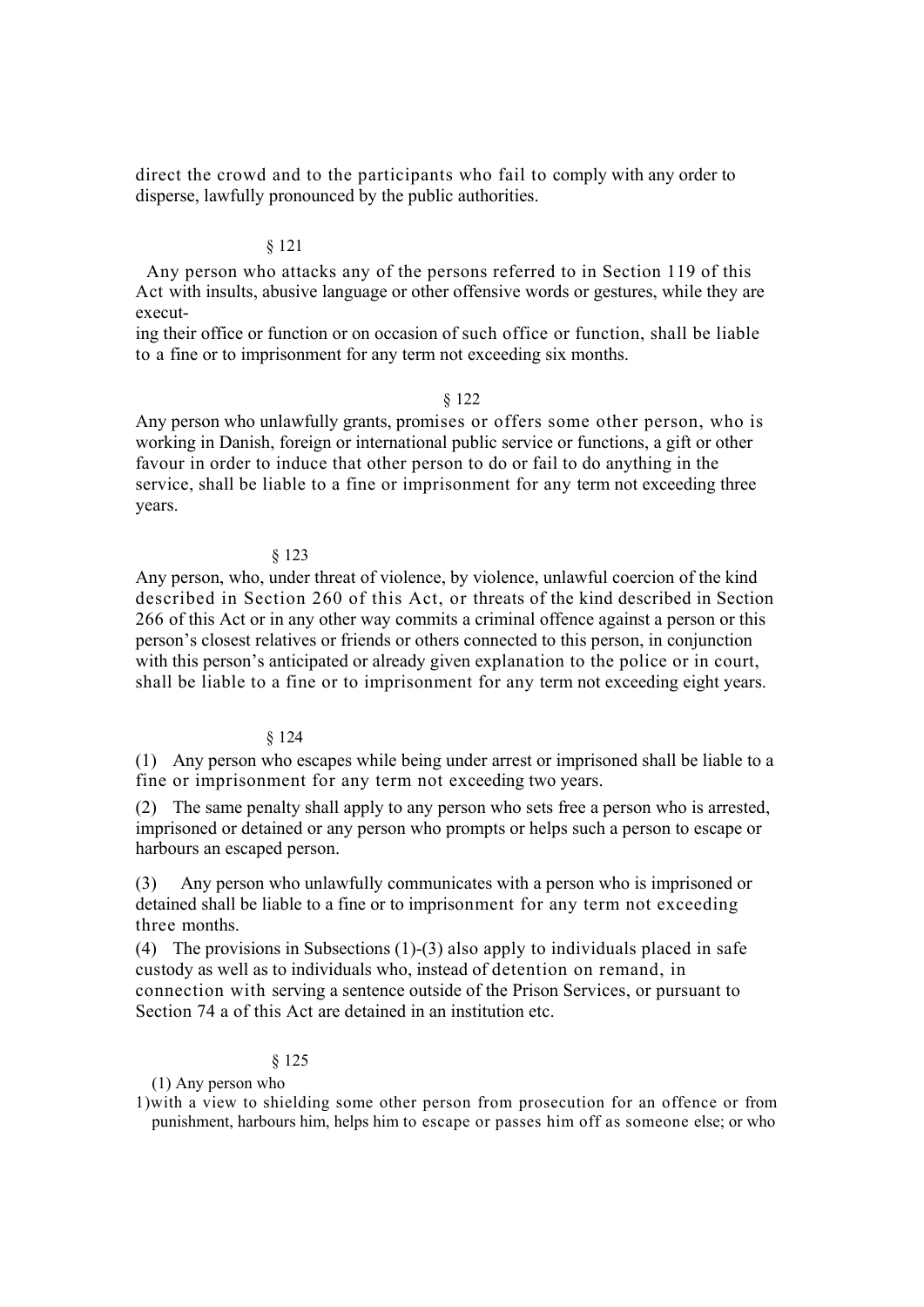2) destroys, alters or removes objects of importance to a public enquiry or blots out the traces of a crime;

shall be liable to a fine or to imprisonment for any term not exceeding two years. (2) Any person who commits any of the acts referred to in Subsection (1) above with a view to shielding himself or any one of his near relatives from prosecution or punishment shall not be liable to punishment.

# § 125 **a**

Any person who, for the purpose of obtaining a gain and under otherwise particularly aggravating circumstances, is guilty of smuggling human beings according to Section 59(7), Nos. 1)-5) of the Act of Immigration, is liable to imprisonment for any term not exceeding eight years. Considered as particularly aggravating circumstances are especially cases where the lives of others are exposed to danger or where the violations are of a more systematic or organised nature.

### §126

(1) Any person who removes or destroys any seal or mark affixed by a public authority shall be liable to a fine or to imprisonment for any term not exceeding six months. (2) Any person who removes or damages any poster put up by any public authority shall be liable to a fine or to imprisonment for any term not exceeding three months.

### § 127

(1) Any person who evades military service or who persuades or helps any conscript to evade his liability for military service, or who incites conscripts or persons belonging to the military forces to disobedience of official orders shall be liable to a fine or to imprisonment for any term not exceeding two years.

(2) If any of the acts referred to in Subsection (1) above is committed in time of war or threat of war, the penalty shall be imprisonment for any term not exceeding six years.

## § **128**

Any person who within the territory of the Danish state undertakes to recruit for war service with a foreign power shall be liable to a fine or to imprisonment for any term not exceeding two years.

## § **129**

Any person who, without being empowered to do so, discloses public information concerning the proceedings of the elections or referendums dealt with in Section 116 of this Act or concerning negotiations of a confidential nature pursued by or in public councils or authorities shall be liable to a fine or to imprisonment for any term not exceeding three months. The same penalty shall apply to any person who, without being empowered to do so, gives public information concerning negotiations carried on by or in any commission or committee set up by the Government, provided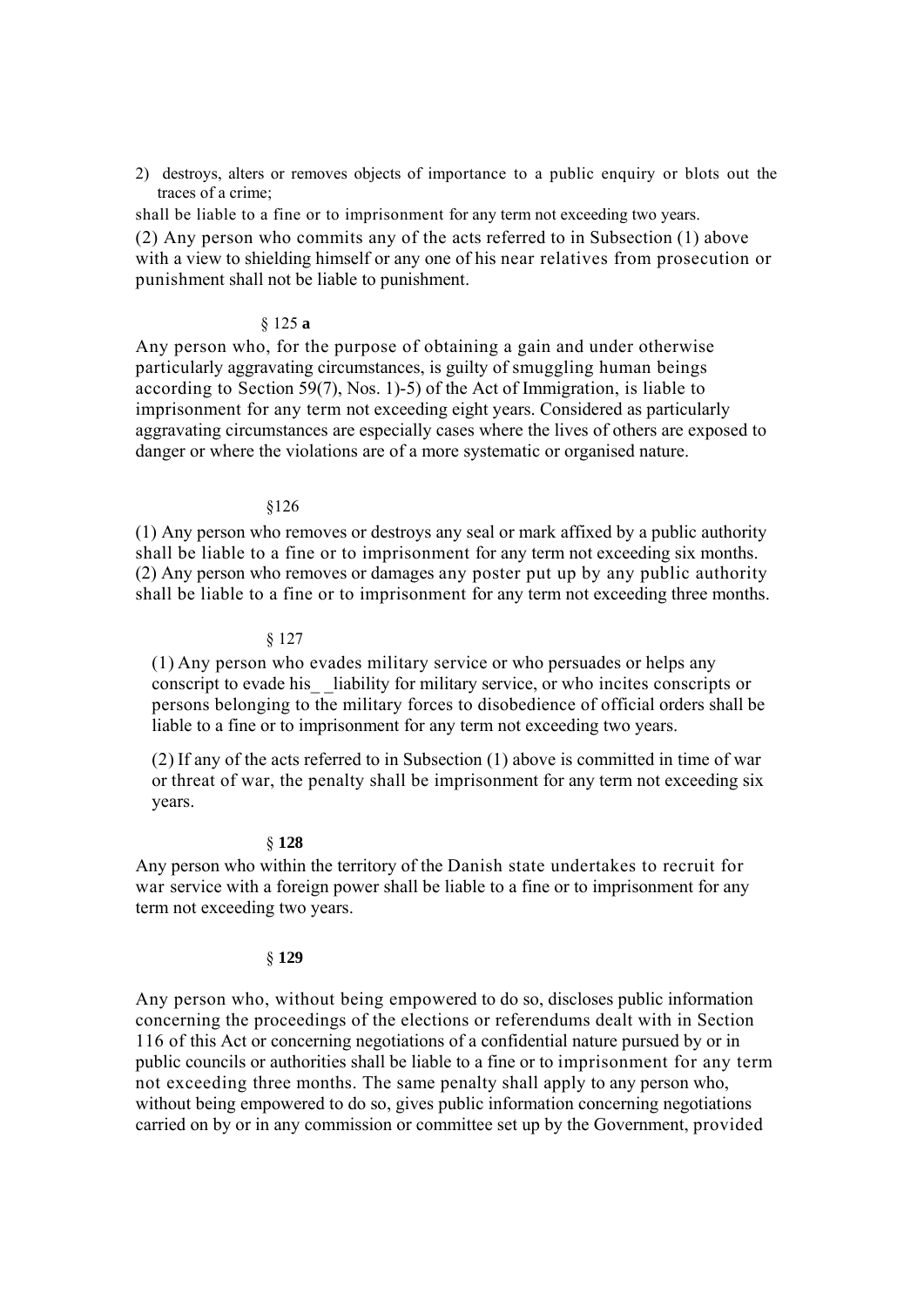that the Government or the commission or committee concerned has published its decision that the negotiations shall be confidential.

# § 129 a

(1) Any person who publishes versions which he knows to be untrue or false quotations or communications on facts given in court sittings or at meetings of the Parliament or of any municipal council or authority shall be liable to a fine or to imprisonment for any term not exceeding two years.

(2) The same penalty shall apply to any person who, conscious of the untruthfulness of the accusation, by publicly imputing to the Government or to any other public authority an act, which it has not committed, prejudices the interests of the state in relation to foreign countries.

## § **130**

Any person who exercises a public power without being entitled to do so shall be liable to a fine or to imprisonment for any term not exceeding two years.

## § **131**

(1) Any person who, publicly or for an unlawful purpose, pretends to be vested with a public power or public authorisation to carry on an undertaking or who, without public authorisation, carries on an undertaking for which such authorisation is required or continues to carry on an undertaking despite having been deprived of the authorisation to do so shall be liable to a fine or to imprisonment for any term not exceeding six months.

(2) Any person who assists another person in carrying on an undertaking after the person has been deprived of the right to do this shall be liable to a fine or, in particularly aggravating circumstances, to imprisonment for any term not exceeding four months.

# § 132

(1) Any person who, intentionally or through negligence, unlawfully uses

- 1) any badge or uniform that is restricted to a Danish or foreign public authority or to military personnel; or
- 2) any badge or designation that is restricted to persons, institutions and material designed to give assistance to wounded or sick persons in case of war; or
- 3) any badge or name of international organisations;

shall be liable to a fine.

(2) The provisions in Subsection (1) above shall similarly apply with respect to imitations of the badges, uniforms and designations referred to.

# § **132 a**

Any person who takes part in the continued activities of an association after that association has been temporarily prohibited by the Government or has been dissolved by judgment shall be liable to a fine or to imprisonment for any term not exceeding two years.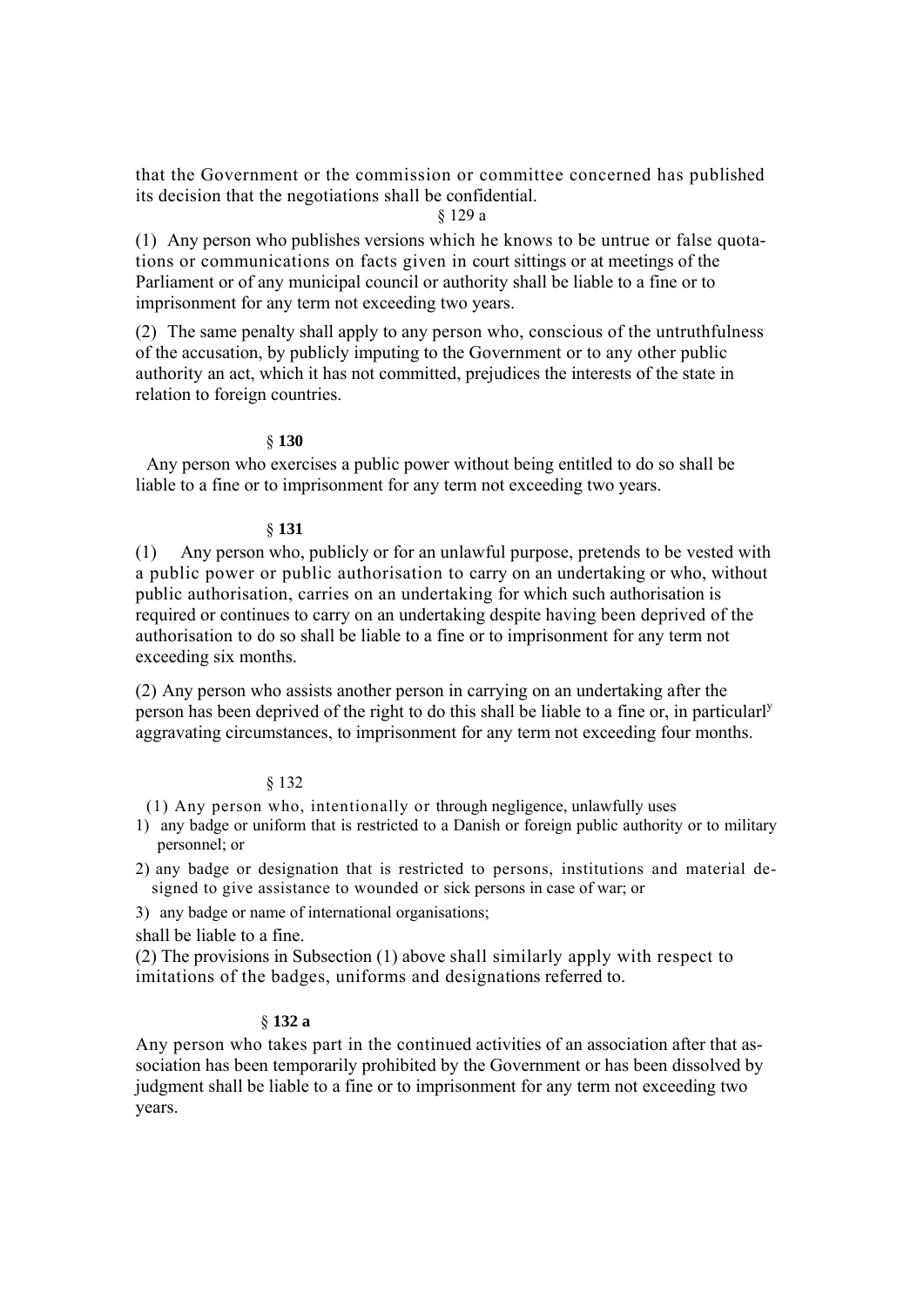# Chapter 15 **Offences against Public Peace and Order**

# § **133**

(1) Any person who instigates a crowd with intent to exert or to threaten violence to persons or property shall be liable to a fine or to imprisonment for any term not exceeding three years.

(2) The same penalty shall apply to those who, before a crowd, where the mentioned purpose has been made known, act as leaders of the crowd, and to any participant who fails to comply with an order to disperse, lawfully pronounced by the public authorities.

(3) If during such crowd any offence covered by its purpose is committed, the instigators or leaders of the crowd are subject to punishment pursuant to the provision that concerns the offence.

# § **134**

Any participant of a crowd who, knowing that an order to disperse has been lawfully pronounced, does not comply with such an order shall be liable to a tine or to imprisonment for any term not exceeding three months.

# § **134 a**

Any participants in brawls or any other grave disturbance of public peace and order shall, if acting by arrangement or jointly, be liable to imprisonment for any term not exceeding one year and six months.

# § **134 b**

(1) Any person who, in connection with meetings, gatherings, processions or similar, moves <sup>y</sup>about with the face entirely or partially covered with a hood, a mask, paint or similar in a manner, which is likely to prevent identification, shall be liable to a fine or to imprisonment for any term not exceeding six months.

(2) The same penalty shall apply to any person who in a public place possesses objects, which must be considered intended for covering up the face under the circumstances as described in Subsection (1).

(3) The prohibitions of Subsections (1) and (2) do not apply to covering of the face, which is undertaken to protect against the weather, or which serves other creditable purpose.

# § **135**

Any person who, by groundless alarms, by abuse of danger signals or by similar acts, causes the police, the fire-brigade, an ambulance, the sea and air rescue service or the civil defence to turn out, shall be liable to a fine or to imprisonment for any term not exceeding three months.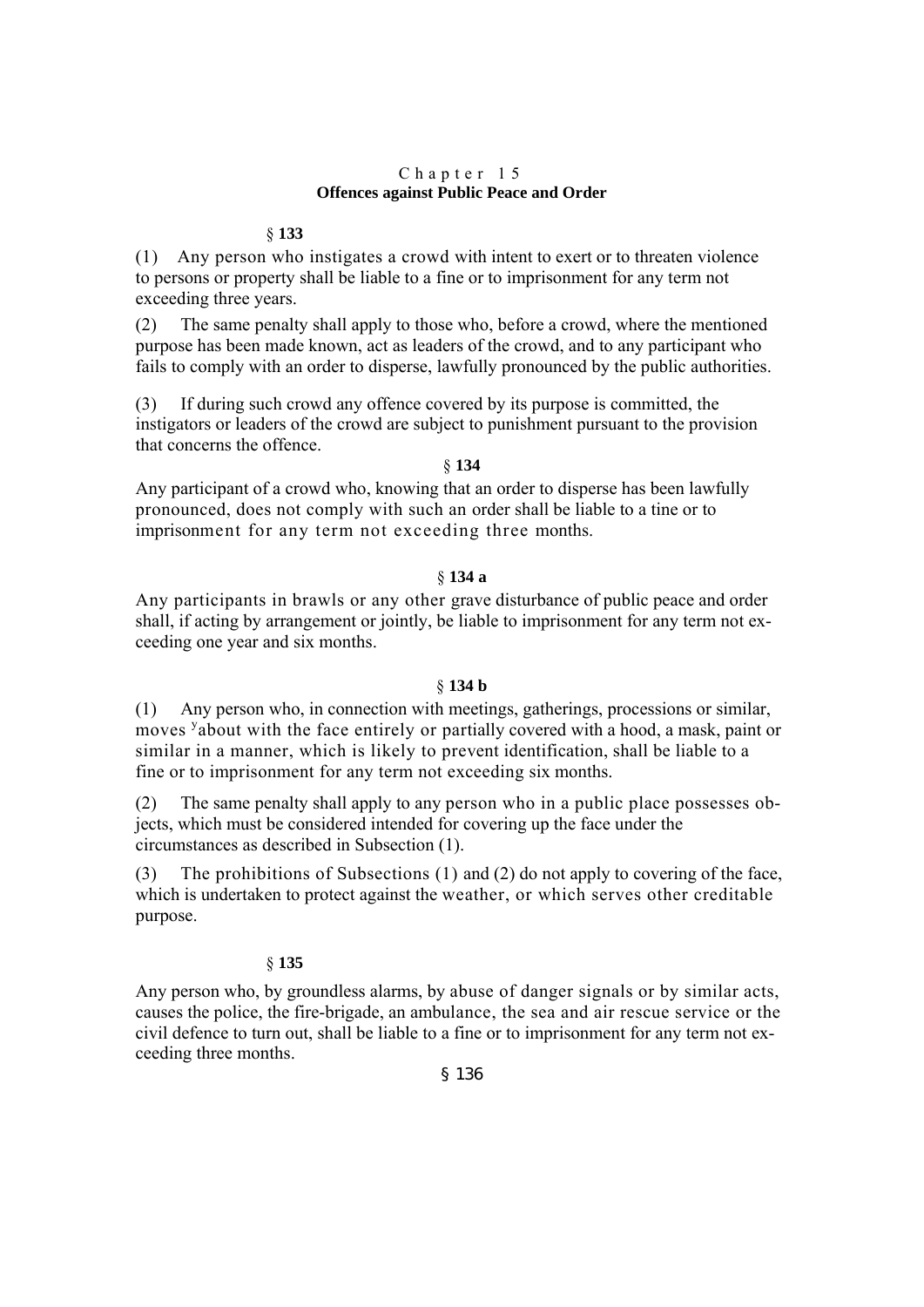(1) Any person who, without thereby having incurred a higher penalty, publicly incites others to an offence shall be liable to a fine or to imprisonment for any term not exceeding four years.

(2) Any person who, in public, expressly approves of any of the offences dealt with in Chapters 12 and 13 of this Act shall be liable to a fine or to imprisonment for any term not exceeding two years.

# § 137

(1) Any person who attempts to prevent the holding of any lawful public meeting shall be liable to a fine or to imprisonment for any term not exceeding two years.

(2) The same penalty shall apply to any person who, by noisy behaviour or disturbance, interferes with the public sittings of the Parliament of Denmark or of the Assembly of the Faroe Islands, of municipal or other public councils, church services or any other public church ceremonies, or who, in an indecorous manner, disturbs funerals

# § 138

Any person who, intentionally or through gross negligence, gets drunk shall be liable to a fine or to imprisonment for any term not exceeding one year if, in that condition, he endangers the person of others or valuable property.

# § 139

(1) Any person who violates the sanctity of cemeteries or is guilty of indecorous treatment of corpses shall be liable to a fine or to imprisonment for any term not exceeding six months.

(2) The same penalty shall apply to any person who is guilty of indecorous treatment of objects belonging to any church and used for the services of the church.

§ **140** 

Any person who, in public, ridicules or insults the dogmas or worship of any lawfully existing religious community in this country shall be liable to a fine or to imprisonment for any term not exceeding four months.

## § **141**

(1) Any person who, knowing that the committing of any of the offences against the state or against the supreme authorities of the state dealt with in Sections 98, 99, 102, 106, 109, 110, 111, 112 and 113 of this Act or of an offence endangering the life or welfare of human beings or substantial public assets is intended, does not make efforts, to the best of his ability, to prevent the offence or its consequences, if necessary by informing the public authorities, shall be liable, provided that the offence is committed or attempted, to a fine or to imprisonment for any term not exceeding three years.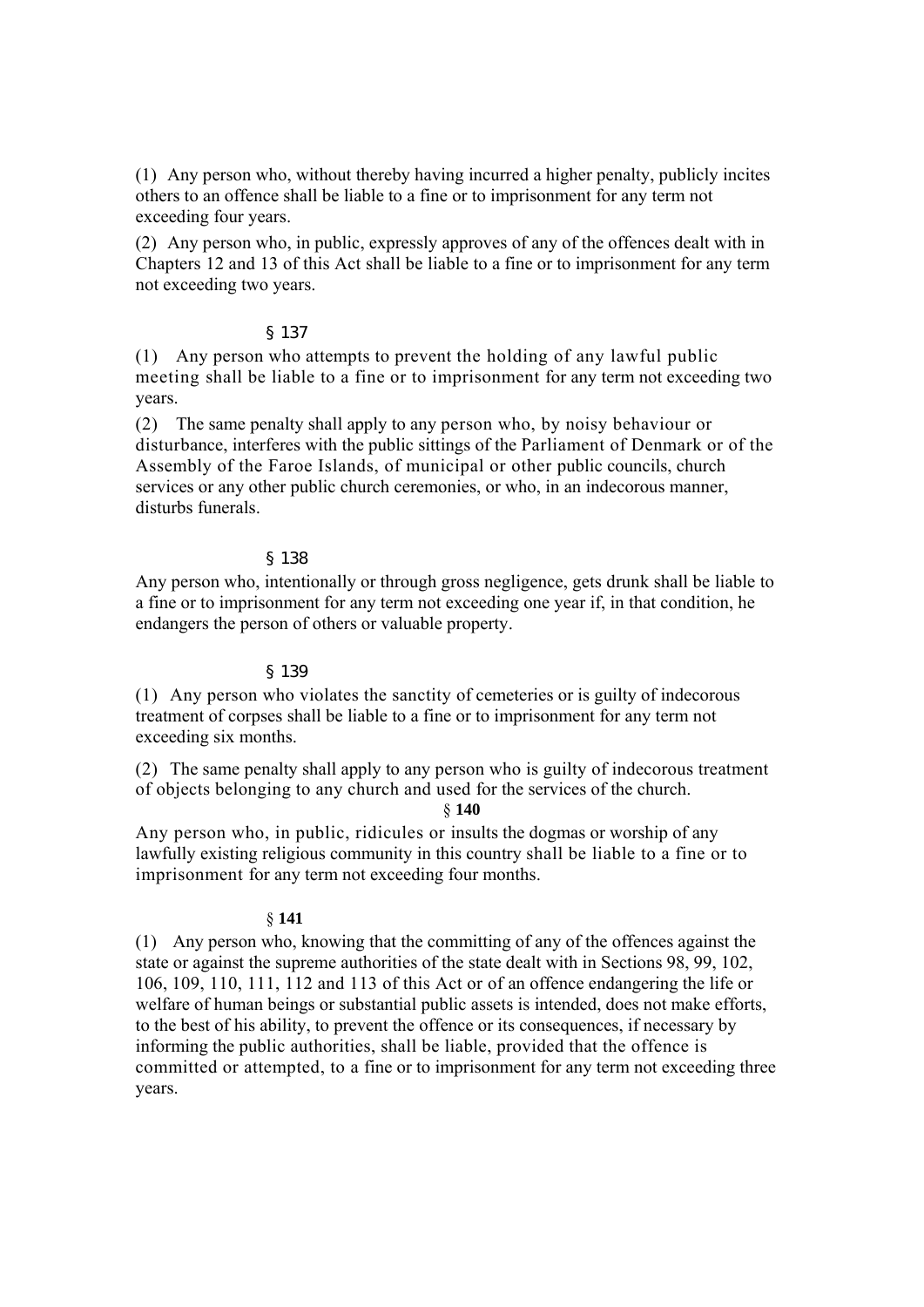(2) If the efforts to prevent the committing of any of the offences referred to in Subsection (1) above would endanger the life, health or welfare of himself or of his near relatives, the person who fails to make such efforts shall not be punished.

# § **142**

Any person who fails, on request, to give assistance to any person wielding public powers with a view to averting an accident or an offence endangering the life, health or welfare of others, when such assistance might be given without danger or sacrifice of any great importance, shall be liable to a fine or to imprisonment for any term not exceeding three months.

### § 143 (Repealed).

# Chapter 16 **Offences Committed While Exercising a Public Function**

### **§ 144**

Any person who, while exercising a Danish, foreign or international public office or function, unlawfully receives, demands, or accepts the promise of a gift or other favour shall be liable to a fine or to imprisonment for any term not exceeding six years.

# § 145

If any person exercising a public office or function demands or accepts, for the purpose of personal gain, a fee in respect of an official function or a tax or charge not due, he shall be liable to a fine or to imprisonment for any term not exceeding six years. If, for the purpose of personal gain, he keeps such remuneration, which he received in good faith, after he has become aware of the mistake, he shall be liable to a fine or to imprisonment for any term not exceeding two years.

## § **146**

(1)If any person vested with jurisdiction or other public power to make decisions in any matter affecting the legal rights of private persons commits an injustice in deciding or examining the case, he shall be liable to imprisonment for any term not exceeding six years.

(2) If the act is committed with the intent to impair the welfare of any person, the penalty shall be imprisonment for any term not exceeding sixteen years.

#### § **147**

If any person whose duty it is to enforce the punitive power of the state applies, for that purpose, unlawful means with a view to obtaining a confession or evidence, or if he undertakes any unlawful arrest, imprisonment, search or seizure, he shall be liable to a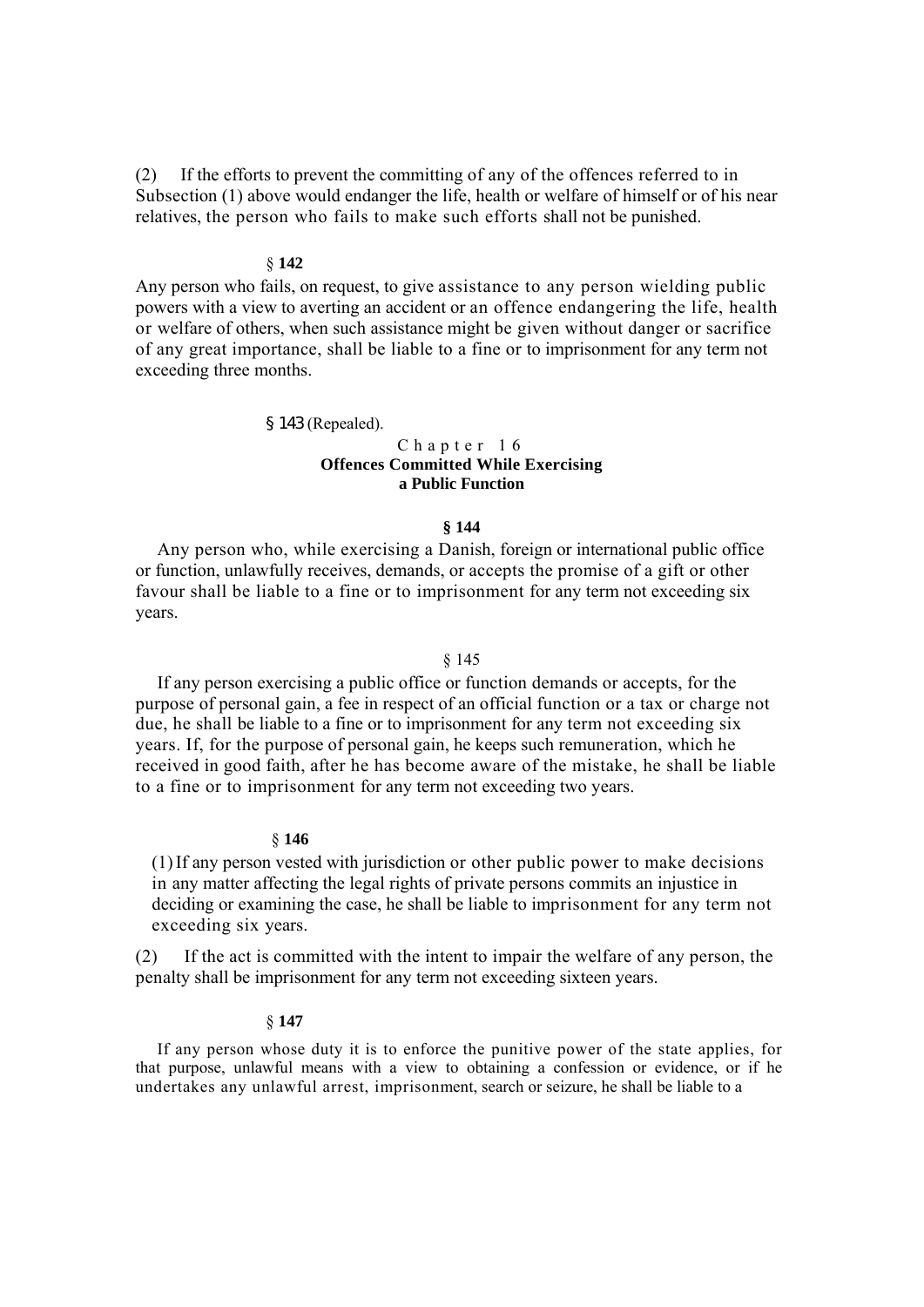fine or to imprisonment for any term not exceeding three years.

# § **148**

If any person in whom jurisdiction or other public power to decide legal issues is vested or whose duty it is to enforce the punitive power of the state fails, intentionally or through gross negligence, to observe the procedure provided by law, as regards the examination of the case or the execution of certain juridical acts or in respect of arrest, imprisonment, search, seizure or measures of a similar nature, he shall be liable to a fine or to imprisonment for any term not exceeding four months.

# § **149**

If any person responsible for the custody of a prisoner or for the carrying out of sentences allows an accused person to escape, prevents the carrying out of a sentence, or unlawfully causes a mitigation of the serving of the imposed sentence, he shall be liable to a fine or to imprisonment for any term not exceeding three years.

# § **150**

If any person exercising a public office or function abuses his position to force any person to do, suffer or omit to do anything, he shall be liable to imprisonment for any term not exceeding three years.

## § **151**

Any person who aids or abets a subordinate in a public office or function to commit a punishable act in this service is punished, regardless of whether the subordinate is subject to punishment or owing to ignorance or for any other reason is exonerated, pursuant to the provision that concerns the offence.

## § 152

(1) Any person who is exercising or who has exercised a public office or function, and who unlawfully forwards or exploits confidential information, which he has obtained in connection with his office or function, shall be liable to a fine or to imprisonment for any term not exceeding six months.

(2) If the offence as mentioned in Subsection (1) is committed with the intent to obtain an unlawful gain for himself or for others, or if other particularly aggravating circumstances are present, the penalty may be increased to imprisonment for any term not exceeding two years. Considered as particularly aggravating circumstances are especially instances where the forwarding or exploitation has occurred under such circumstances that it causes others serious damage or implies a distinct risk of such damage.

(3) Information is confidential when made so in an Act or by other stipulations, or when it is necessary to keep it a secret in order to protect important public or private interests.

§ 152 a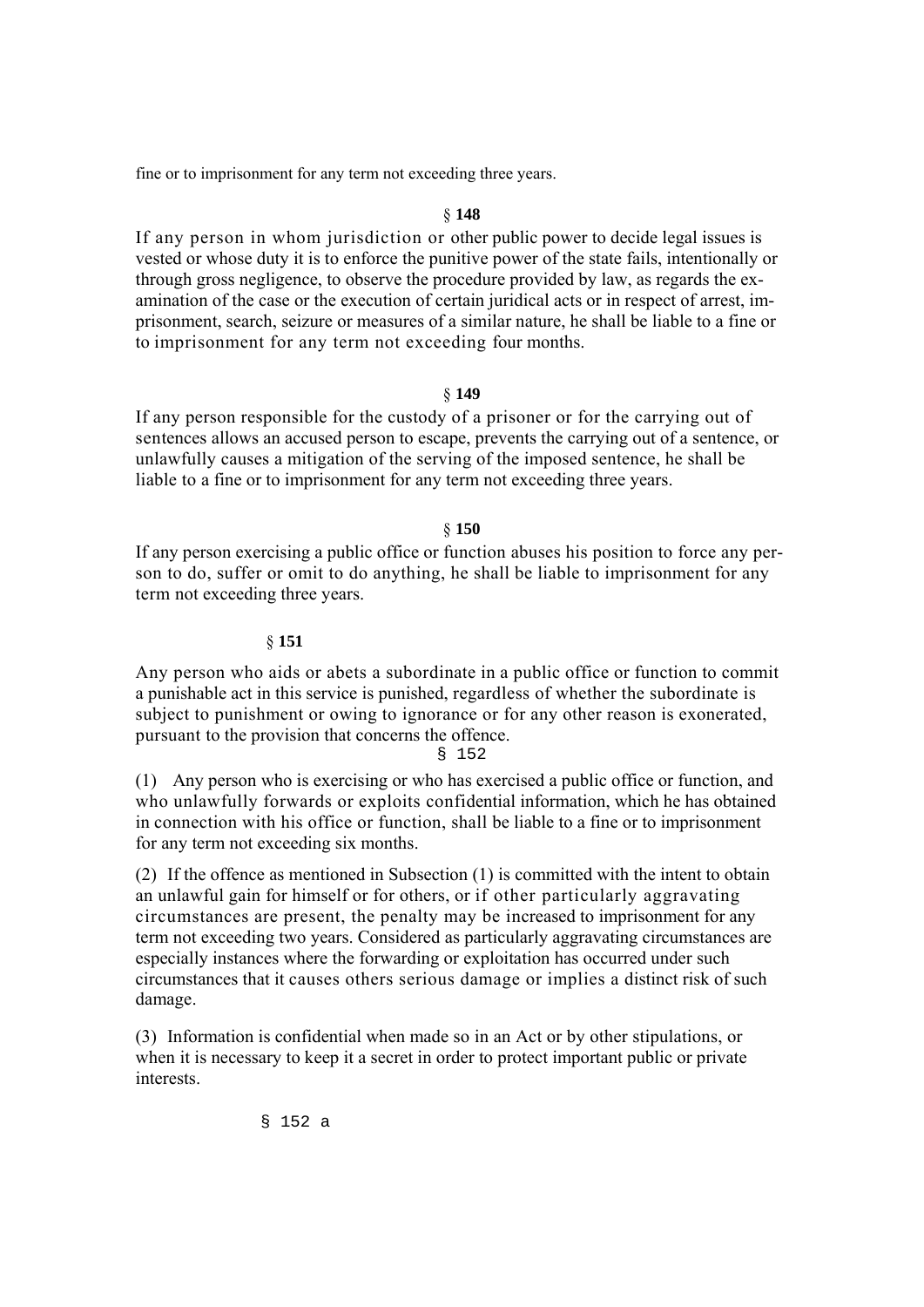The provisions in Section 152 of this Act shall similarly apply to anyone who is or has been occupied with tasks, which are carried out according to appointment with a public authority, and to anyone who is or has been employed in telephone services authorised by the state.

# § 152 b

(1) The provisions provided in Section 152 of this Act shall similarly apply to any person who is exercising or who has exercised a trade or business by virtue of public appointment or authorisation, and who unlawfully forwards or exploits information which he has obtained in connection with his trade or business, and which is confidential in consideration of private interests.

(2) The provisions of Section 152 of this Act shall also apply to any person, who is or was employed by the Office of Statistics of the European Communities, or who is or was working on the office's premises, and who unlawfully forwards or exploits confidential statistical information, which he or she has obtained in connection with this employment.

## §152c

The provisions in Sections 152-152 b of this Act shall similarly apply to any assistant of the persons in question.

## § 152 d

(1) The provisions in Sections 152-152 c of this Act shall similarly apply to any person who, without having participated in the act, unlawfully obtains or exploits information that has been obtained through the committing of such an act.

(2) The same penalty shall apply to any person who, without having participated in the act, unlawfully forwards information concerning another person's strictly private life (according to Section 28(1) of the Public Administration Act), which has been obtained through committing an act punishable according to Sections 152-152 c of this Act.

(3) The same provisions shall apply to any person, who without having participated in the act, unlawfully forwards information which is confidential because of its importance to the safety of the state or to the protection of state defence.

# §-152 e

The provisions in Sections 152-152 d of this Act do not apply in cases where the person in question

1) was under an obligation to forward the information; or

2) acted in order to lawfully safeguard obvious public interests or the interest of himself or other persons.

## § **152 f**

**(1)** Where only private interests have been offended, contravention of Sections 152-152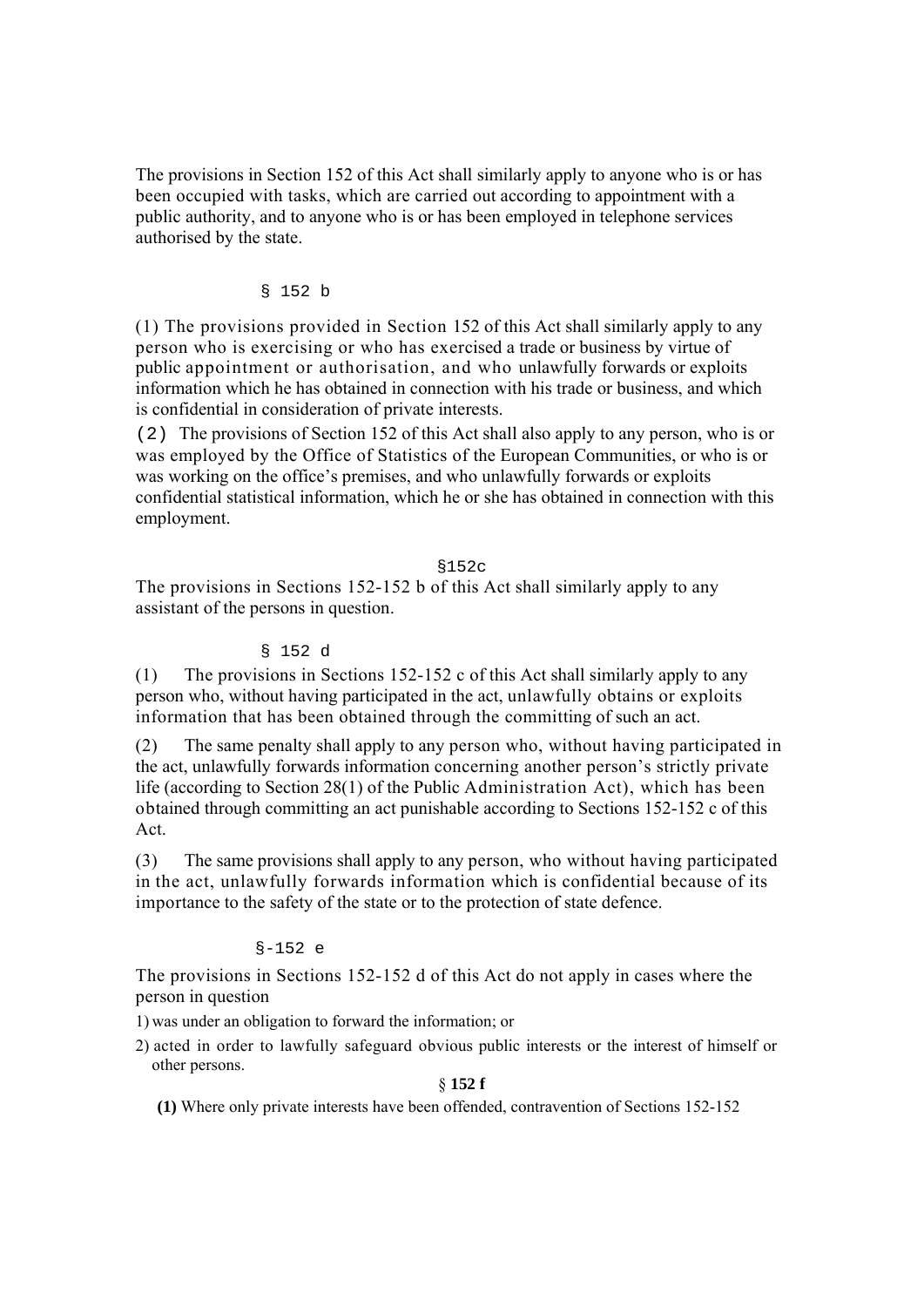d of this Act is subject to private prosecution. (2.) Public prosecution may be instigated at the request of the injured party.

### §§ **153-154**

(Repealed).

## § **155**

If any person exercising a public office or function abuses his position to violate the rights of any private person or of any public authority, he shall be liable to a fine or to imprisonment for any term not exceeding four months. Where he commits such abuse in order to obtain an unlawful privilege for himself or for others, a penalty of imprisonment for any term not exceeding two years may be imposed.

### § **156**

If any person exercising a public office or function refuses or fails to fulfil any duty involved by the office or function or to comply with any lawful official order, he shall be liable to a fine or to imprisonment for any term not exceeding four months. The foregoing provision shall not apply to functions the fulfilment of which is based on public elections.

## § **157**

If any person exercising a public office or function is guilty of a serious or often repeated breach of duty or carelessness in carrying out the office or the function or in the observance of the duties inherent in the office or the function, he shall be liable to a fine or to imprisonment for any term not exceeding four months. Excluded from the previous provision are duties, the performance of which relies on public elections.

# Chapter 17 **False Evidence and False Accusation**

# § **158**

(1) Any person who gives false evidence before the court, including through the use of telecommunication, shall be liable to imprisonment for any term not exceeding four years. This provision shall similarly apply to false evidence given before a foreign court.

(2) The same penalty shall apply to anyone who gives false evidence before the Court of Justice of the European Communities.

(3) If the false evidence relates only to facts irrelevant to the matter to be elucidated, the penalty may be reduced to a fine.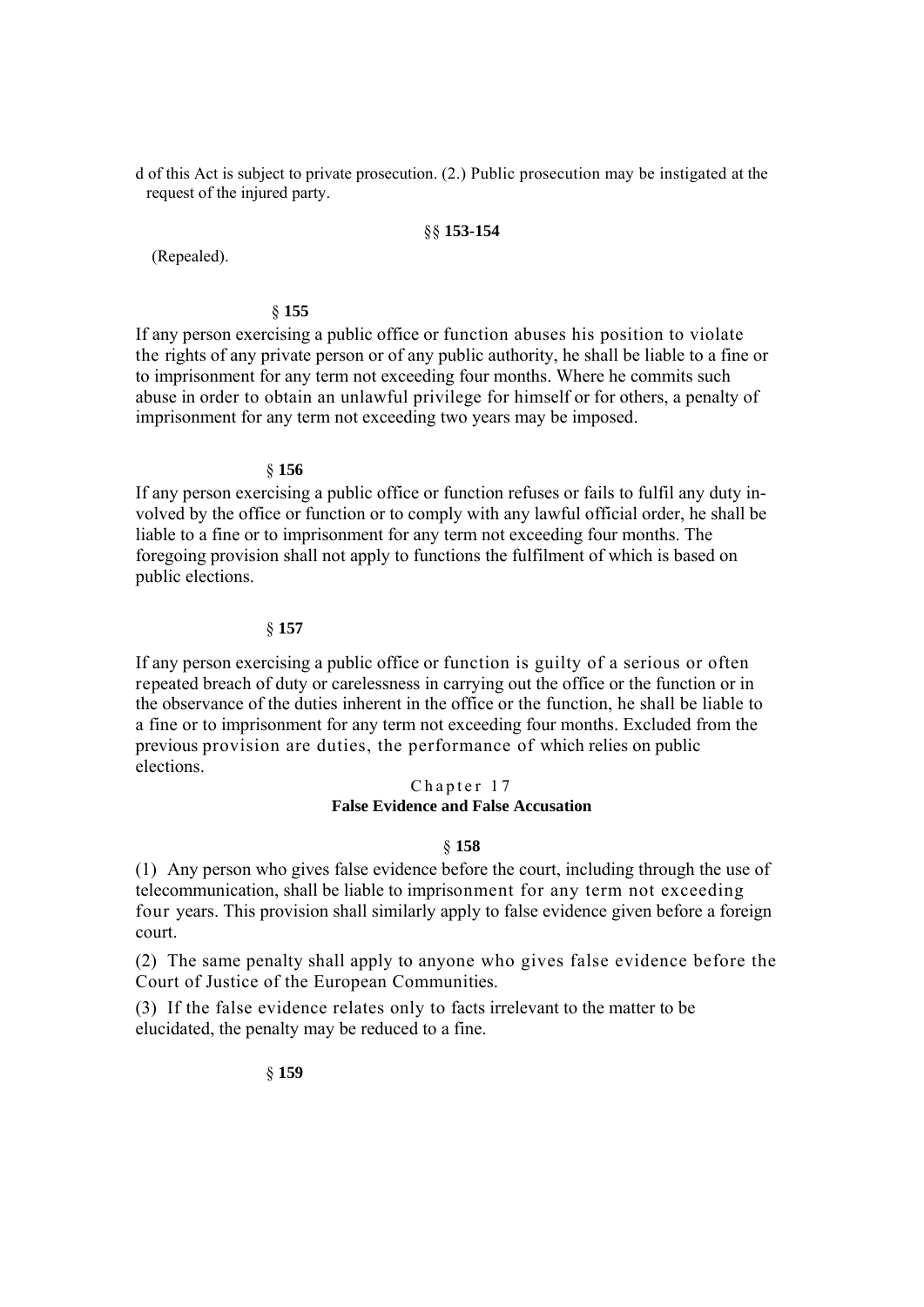(1) Any person who gives false evidence when accused in public criminal procedures or while being examined in cases where he would not be legally required to give evidence shall not be liable to punishment.

(2) If false evidence is given in the course of an examination before the court where the person was entitled to refuse to give evidence, the penalty may be reduced or, in mitigating circumstances, remitted.

## § **160**

If any person is guilty of gross negligence by giving incorrect evidence in circumstances that would otherwise make him liable to punishment under Section 158 or 159(2) of this Act, he shall be liable to a fine or to imprisonment for any term not exceeding four months.

# § **161**

Any person who, in circumstances other than that provided for in Section 158 of this Act, gives false evidence before any public authority or for the information of such authority, on his word of honour or in a similar

solemn way, where such formality is prescribed or allowed, shall be liable to a fine or to imprisonment for any term not exceeding two years.

## § 162

Any person who otherwise makes an incorrect statement before any public authority or for the information of such authority concerning matters on which he is bound to give evidence shall be liable to a fine or to imprisonment for any term not exceeding four months.

## § **163**

Any person who for use in legal proceedings relating to the general public, in writing or by other readable media, brings forth false statements or testifies to something about which the person in question has no knowledge, shall be punished with a fine, or imprisonment not exceeding four months.

## § **164**

(1) Any person who gives false evidence before a public authority with the intention that an innocent person thereby be charged with or convicted of, or subjected to a criminal legal consequence for a criminal act, shall be liable to imprisonment for any term not exceeding six years.

(2) Similar punishment shall apply to any person who destroys, distorts or removes evidence or furnishes false evidence with the intention that any person shall thereby be charged with, or convicted of a criminal act.

(3) Any person who commits an act of the kind referred to in Subsections (1) and (2) above with the intention that he himself or another person with that person's consent be charged with, convicted of, or subjected to a criminal legal consequence for a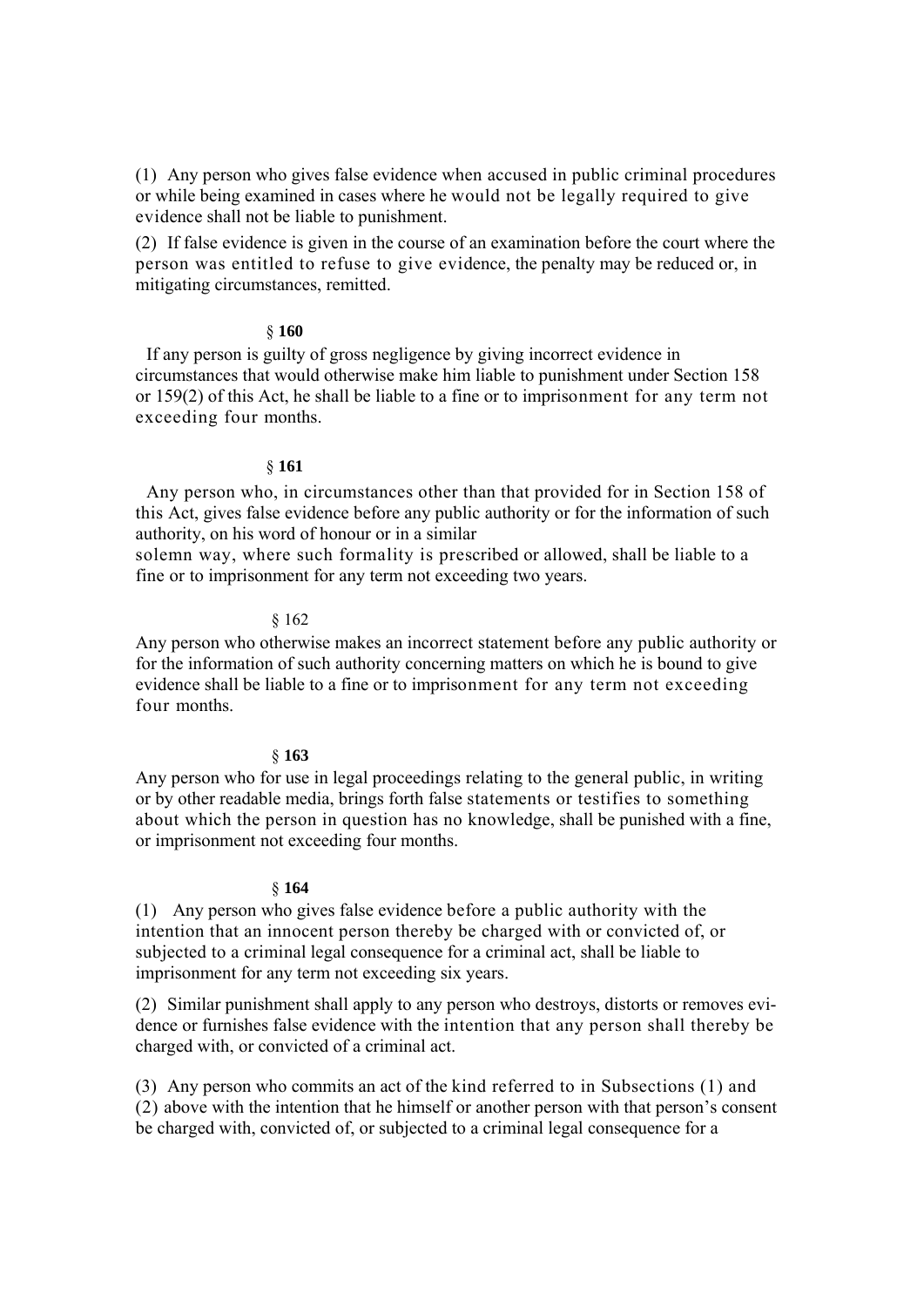criminal act, which he has not committed, shall be liable to a fine or to imprisonment for any term not exceeding one year.

(4) At the request of the injured party the sentence may prescribe that, with the aid of a public authority, one or several public papers shall publish the sentence, together with as much of the reasoning on which it is based as is deemed necessary by the court.

## § **164 a**

Any person who fails to inform about circumstances that with certainty supports the innocence of a person charged with or convicted of an offence, when this could be done without the individual or people close to that individual risking life, health or welfare or prosecution for said offence, shall be liable to a fine or to imprisonment for any term not exceeding one year.

### § **165**

Any person who informs a public authority of a punishable act that has not been committed, or any person who lodges false complaints with a public authority, shall be liable to a fine or to imprisonment for any term not exceeding six months.

## Chapter 18 **Offences Related to Means of Payment**

### § **166**

Any person who counterfeits or debases money with a view to putting it into circulation as legal tender or who, for the same purpose, procures, to himself or to others, money that is counterfeit or debased, shall be liable to imprisonment for any term not exceeding 12 years.

## § **167**

The putting into circulation of counterfeit or debased money shall be punishable by the same penalties as apply to counterfeiting or forgery. If the person putting the money into

circulation received it in good faith, the penalty may be reduced to a fine.

### § **168**

Any person who puts into circulation money that he suspects of being counterfeit or debased shall be liable to a fine or to imprisonment for any term not exceeding three years. If the person putting the money into circulation has received it in good faith the penalty may be remitted.

### § **169**

Any person who fabricates, imports or puts into circulation objects which, by their form or appearance, bear a striking outward likeness to money or to any security intended for general circulation shall be liable to a fine.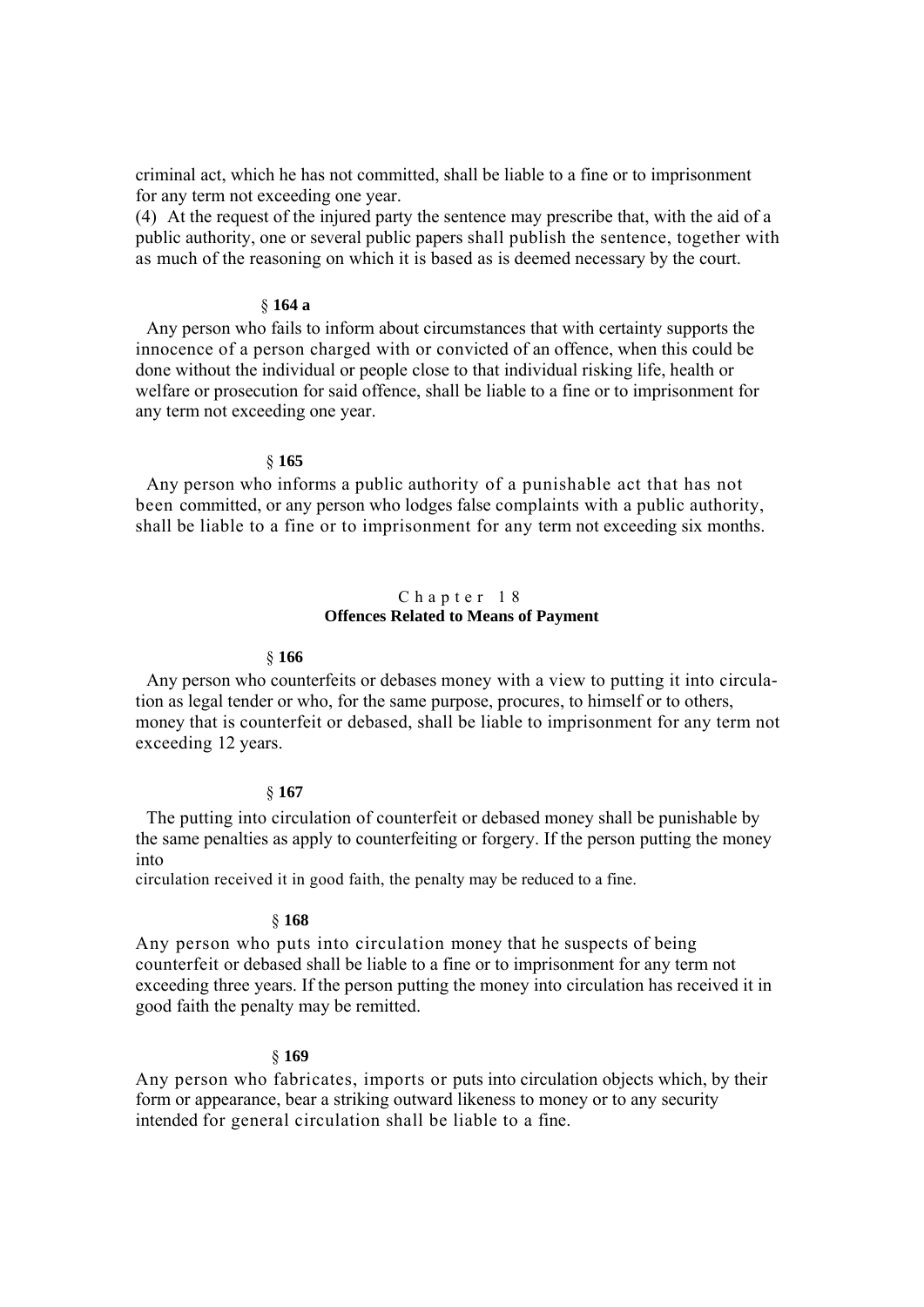### § **169 a**

(1) Any person who unlawfully produces, procures or puts into circulation forged electronic money with the intention that it is used as genuine, shall be liable to a fine or imprisonment for any term not exceeding one year and six months.

(2) Considered as forged electronic money are means that, without being genuine electronic money, are suited to be used as such.

(3) In particularly aggravating circumstances, including, in particular, due to the manner, in which the act is carried out, or due to the size of the sum of money, the penalty may be increased to imprisonment for any term not exceeding six years.

# § **170**

Any person who unlawfully fabricates, imports or puts into circulation bills payable to bearer and appearing to be intended to be used as legal tender in a small or wide circulation, or which may be expected to be used in such manner, shall be liable to a fine or to imprisonment for any term not exceeding

three months. This provision shall not apply to foreign banknotes.

# Chapter 19 **Offences in Respect of Evidence**

## § **171**

(1) Any person who, with intent to deceive in any matter involving legal consequences, makes use of a false document shall be guilty of forgery of documents.

(2) A document is a written or electronic manifestation bearing the name of the issuer and appearing to be intended to serve as evidence.

(3) A document is false if it does not emanate from the issuer indicated by it or if anything has been added to or altered in it by anyone other than the issuer.

### § **172**

(1) The penalty applicable to forgery of documents shall be a fine or imprisonment for any term not exceeding two years.

(2) If a forgery of documents is of particularly serious nature, or if a large number of offences have been committed, the penalty may be increased to imprisonment for any term not exceeding six years.

## § **173**

Any person who, with intent to deceive in any matter involving legal consequences, makes use of a document carrying the authentic signature where, by deceit, the signature has been obtained on a different document or on a document having a wording other than that intended by the signatory, shall be liable to the penalty prescribed in Section 172 of this Act.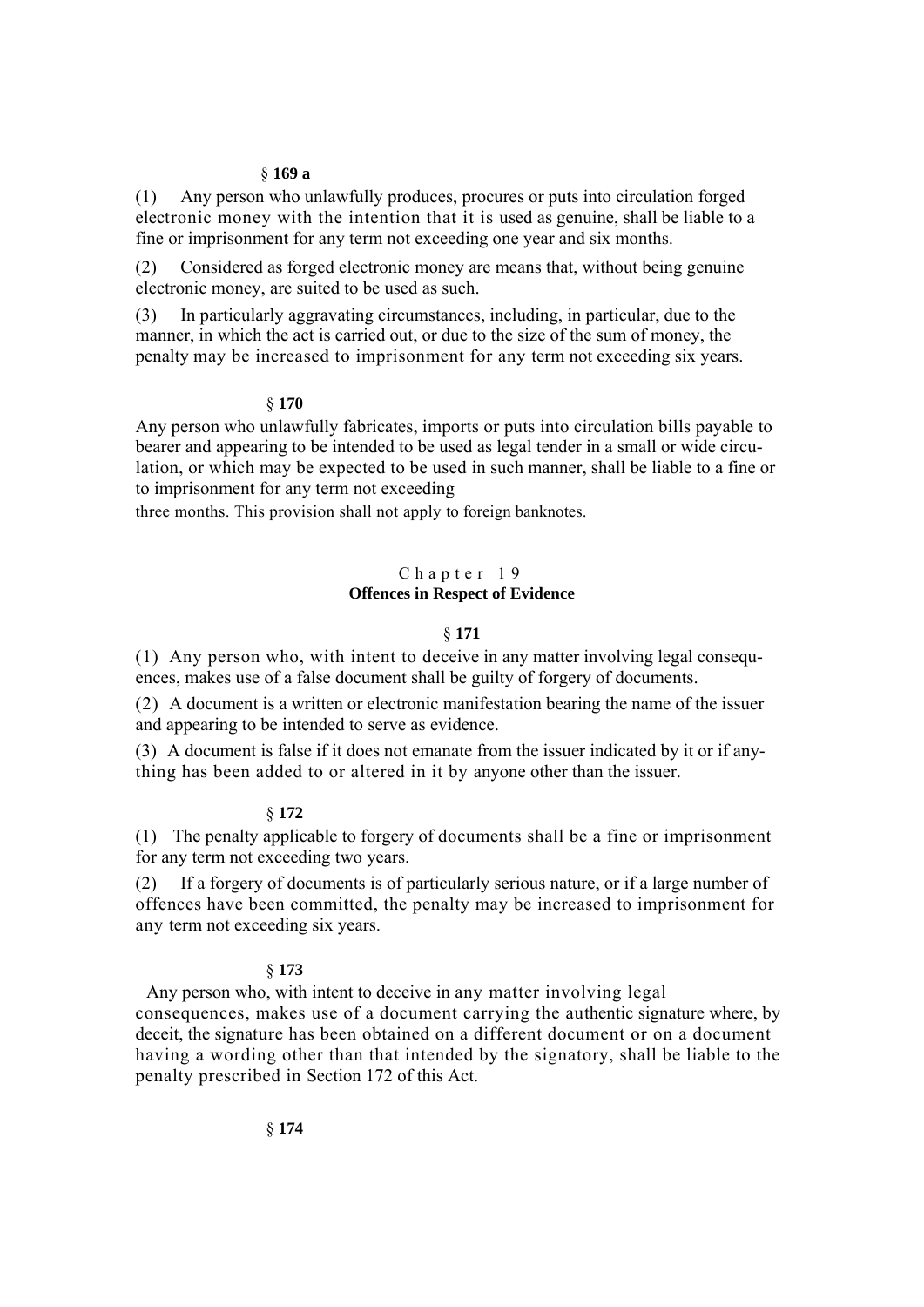Any person who in any matter involving legal consequences makes use of an authentic document as relating to a person other than the one to whom it actually relates, or in any other way contrary to the purpose intended by the document, shall be liable to a fine or to imprisonment for any term not exceeding six months.

# § **175**

(1) Any person who, with intent to deceive in any matter involving legal consequences, in a public document or book or in a private document or book which, by law or in pursuance of a special obligation, the individual is required to issue or keep, or in a medical, dental, midwife or veterinarian report gives an incorrect statement on any matter of which the statement shall serve as evidence, shall be liable to a fine or to imprisonment for any term not exceeding three years.

(2) The same penalty shall apply to any person who in any matter involving legal consequences makes use of such document or book as representing the truth. .

(3) The provisions in Subsections (1) and (2) above similarly apply when the document or the book is issued or kept on other readable medium.

# § **176**

(1) Any person who, with intent to deceive in commerce, makes use of articles which unlawfully have been provided with an official trade-mark or any other mark intended to guarantee the authenticity, the nature, the quality or the quantity of the article, shall be liable to a fine or to imprisonment for any term not exceeding three years.

(2) Any person who similarly makes use of articles unlawfully provided with a private stamp or other mark or description intended to assert a fact relating to the article and being of importance to commerce shall be liable to a fine or to imprisonment for any term not exceeding one year.

(3) Any person who in the same manner makes use of articles on which any lawfully affixed stamp or other mark or description has been distorted or removed shall be liable to the penalty prescribed in Subsection (2) above.

# § 177

(1) Any person who makes use of counterfeit or forged stamped paper, stamps or other marks used for the payment of public taxes and duties, or postage stamps, shall be liable to imprisonment for any term not exceeding eight years. A proportionally less severe penalty shall apply to any person who makes use of paper or stamps already used and on which the sign indicating the previous use has been removed.

(2) The provision in Section 169 of this Act shall similarly apply to stamps, postage stamps and similar means of discharge.

### § **178**

Any person who, with intent to deprive any other person of a right, destroys, removes or makes ineffective, in whole or in part, any evidence capable of being used as such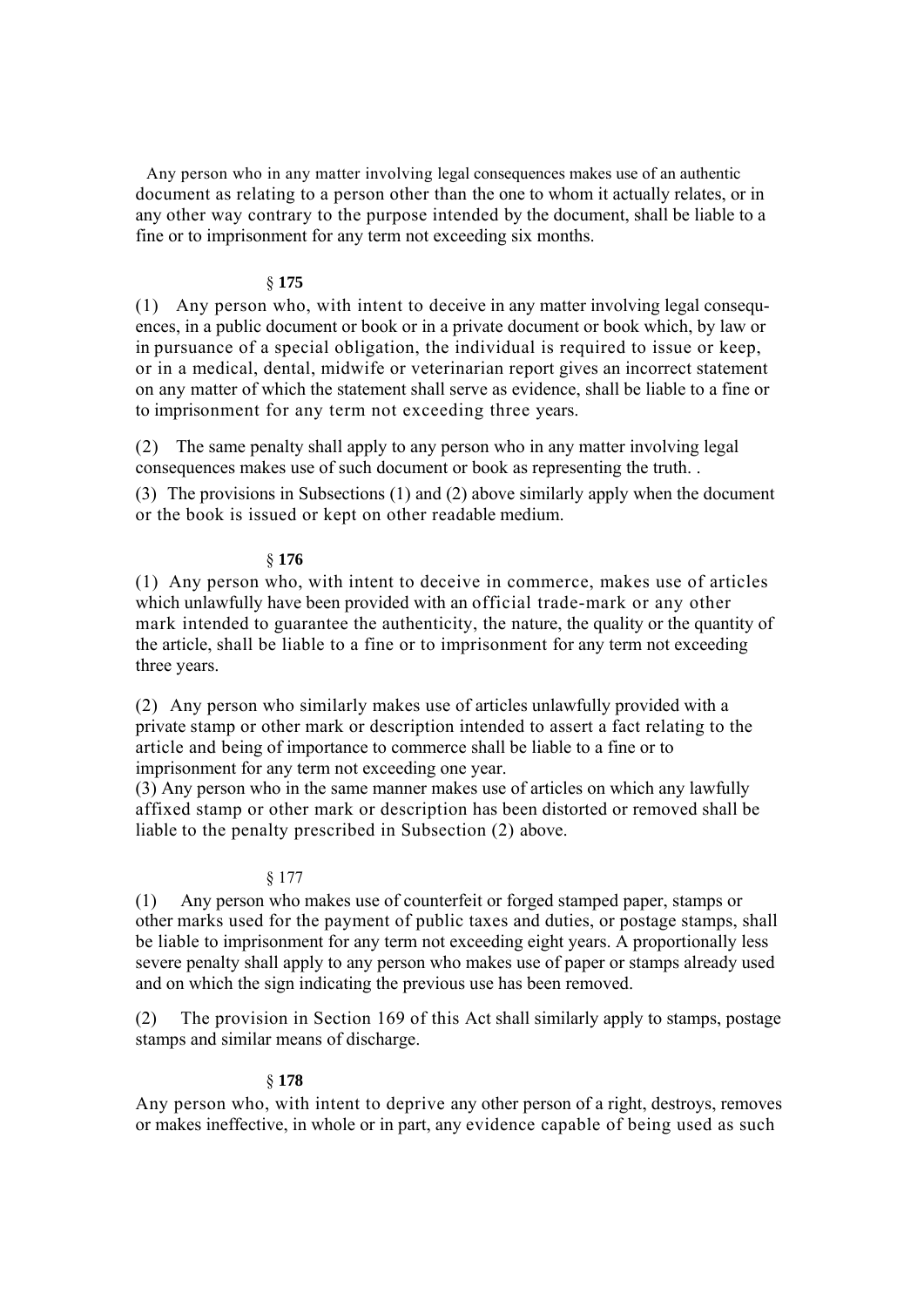in any matter involving legal consequences shall be liable to a fine or to imprisonment for any term not exceeding two years.

## § **179**

Any person who, with intent to deceive, in respect of boundaries of a piece of land or in respect of territorial rights or rights relating to watercourses or areas covered by water, puts up a false boundary-stone or other mark of delimitation, or moves, or removes, distorts or destroys such indication, shall be liable to a fine or to imprisonment for any term not exceeding three years.

# Chapter 20 **Offences Causing Danger to the Public**

# § **180**

Any person who sets fire to his own or another person's property under such circumstances that he must realize that the lives of others are thereby exposed to imminent danger, or for the purpose of causing extensive damage to the property of others or to incite sedition, looting or any other similar disturbance of public order, shall be liable to imprisonment for any term up to life imprisonment.

## § **181**

(1) If, otherwise, any person causes fire to be started on the property of others, he shall be liable to imprisonment for any term not exceeding six years.

(2) The same penalty shall apply to any person who, with intent to defraud any fire insurance company, to violate the rights of mortgagees or with any similarly unlawful intention, causes fire to be started on his own property or on the property of some other person with the owner's consent.

(3)In particularly aggravating circumstances the penalty may be increased to imprisonment for any term not exceeding ten years.

# § 182

Any person who through negligence causes fire to be started on the property of others or to the prejudice of the pecuniary interests of others shall be liable to a fine or to imprisonment for any term not exceeding two years.

### § **183**

**(1)** Any person who with the intention of putting another person or this person's property at risk by causing explosion, by spreading noxious gases, by floods, shipwreck or any railway or other traffic accident shall be liable to imprisonment for any term not exceeding twelve years.

(2) If such an act has been committed under the circumstances indicated in Section 180 of this Act, the penalty shall be imprisonment for any term up to life imprisonment.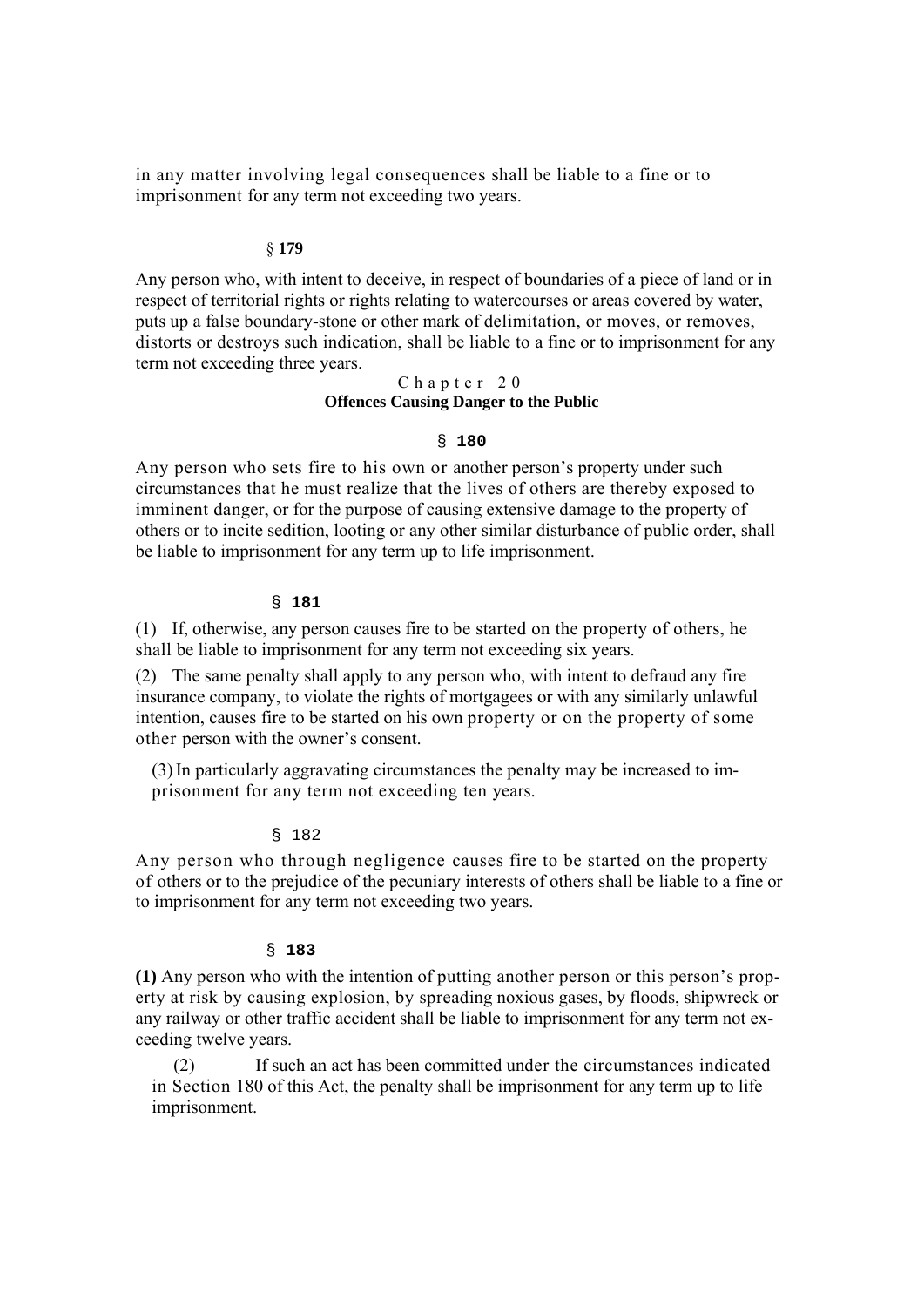(3) If the act has been committed through negligence, the penalty shall be a fine or imprisonment for any term not exceeding two years.

# § **183 a**

Any person who, by unlawful coercion of the kind described in Section 260 of this Act, takes control over an aircraft, ship or other public means of transport or means of freight transport, or interferes with its manoeuvring, shall be liable to imprisonment for any term extending to life imprisonment.

## § **184**

(1) Any person who, without being liable to punishment under Section 183 or 183 a of this Act, impairs the safe operation of railways, ships, motor vehicles or similar means of transport, or who impairs the safety of traffic on public roads, shall be liable to a fine or to imprisonment for any term not exceeding two years or in particularly aggravating circumstances to imprisonment for any term not exceeding six years.

(2) If the act has been committed through negligence, the penalty shall be a fine or imprisonment for any term not exceeding four months.

## § **185**

Any person who, though he could do so without particular danger or sacrifice to himself or others, fails to the best of his ability, by notification made in due time or in any other way appropriate in the circumstances, to avert a tire, explosion, the spreading of noxious gases, floods, damage to ships, rail-

way accidents or similar accidents involving danger to human lives, shall be liable to a fine or to imprisonment for any term not exceeding two years.

## § 186

(1) Any person who endangers the life or health of others by bringing about a general shortage of drinking water or by adding injurious substances to reservoirs, water mains or watercourses shall be liable to imprisonment for any term not exceeding ten years.

(2) If such an act was committed through negligence, the penalty shall be a fine or imprisonment for any term not exceeding one year.

# § 187

(1) Any person

- 1) who adds poison, or other substances to products intended for sale or general use, so as to endanger the health of others when the product is used for the purpose for which it is designed; or
- 2) who, when such products have been tainted to such an extent as to make their consumption or use as designed injurious to health, subjects them to a process likely to conceal their tainted condition; or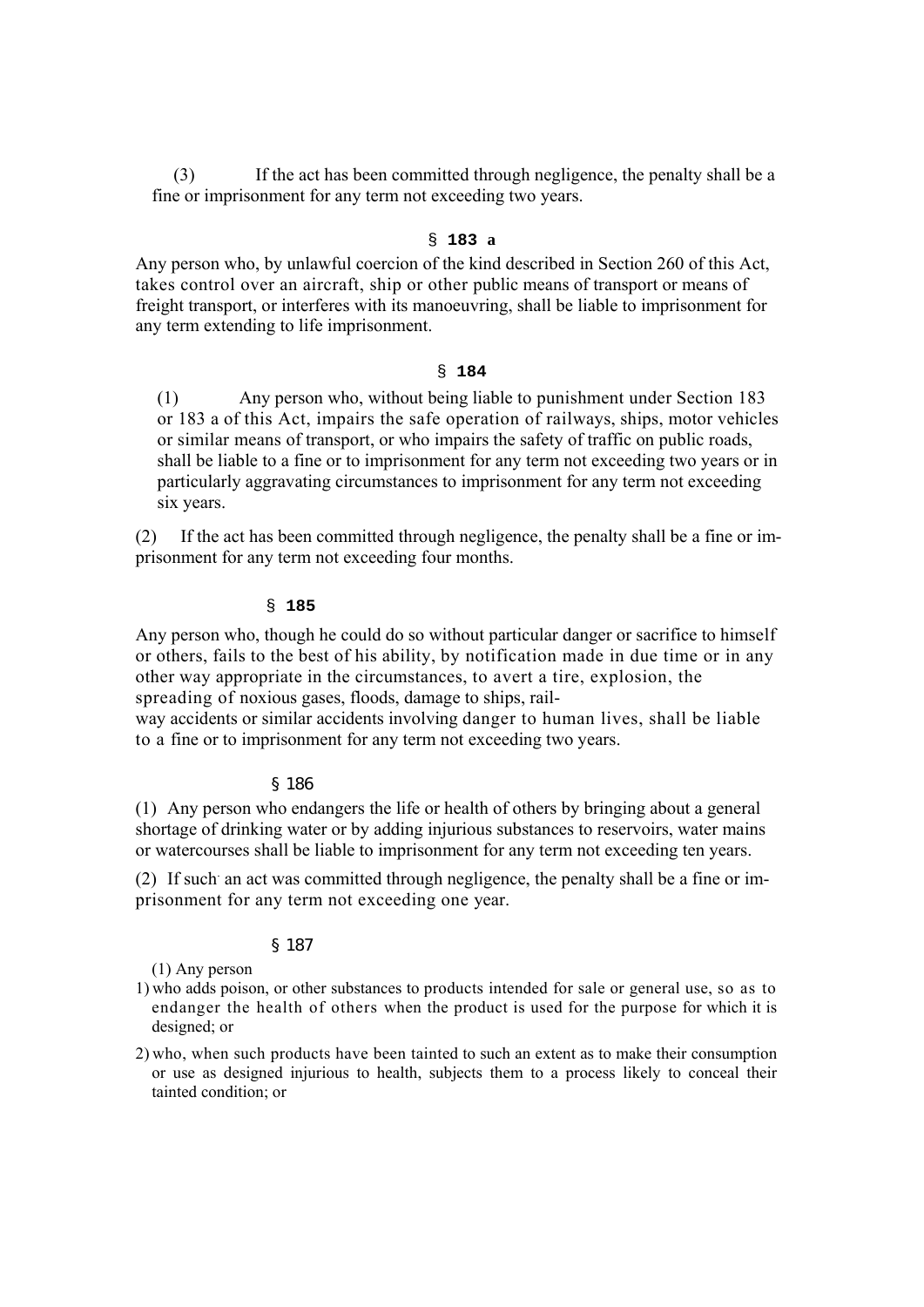3) who, while concealing his interference with them, offers for sale or otherwise tries to spread products, which have been treated as mentioned in paras. 1) and 2) above;

shall be liable to imprisonment for any term not exceeding ten years.

(2) If such an act has been committed through negligence, the penalty shall be a fine or imprisonment for any term not exceeding one year.

## § 188

(1) Any person who, without being liable to punishment under No. 3) of Section 187 of this Act, offers for sale or otherwise tries tocirculate, while concealing the injurious nature of the substance,

1) foodstuffs or stimulants injurious to health because of corruption, defective preparation, mode of conservation or for similar reasons;

2) articles for everyday use that endanger the health of others when used in the customary way; shall be liable to a fine or to imprisonment for any term not exceeding six years.

(2) If such an act has been committed through negligence, the penalty shall be a fine or imprisonment for any term not exceeding four months.

# § 189

(1) Any person who offers for sale or otherwise tries to circulate as drugs or preventive remedies against diseases products which he knows to be unsuitable for the purpose indicated and, if used for that purpose, to be likely to endanger the life or health of others shall be liable to a fine or to imprisonment for any term not exceeding six years.

(2) If such an act has been committed through negligence, the penalty shall be a fine or imprisonment for any term not exceeding four months.

## § 190

If, under conditions corresponding to those indicated in Sections 186-189 of this Act, only the life or health of domestic animals is endangered, the penalty shall be a fine or imprisonment for any term not exceeding six years.

## § **191**

**(1)** Any person who, in contravention of the legislation on euphoriant drugs, supplies such drugs to a considerable number of persons, or in return for a large payment, or in any other particularly aggravating circumstances, shall be liable to imprisonment for any term not exceeding ten years. If the supply relates to a considerable quantity of a particularly dangerous or harmful drug, or if the transfer of such a drug has otherwise been of a particularly dangerous character, the penalty may be increased to imprisonment for any term not exceeding sixteen years.

(2) Similar punishment shall apply to any person who, in contravention of the legislation on euphoriant drugs, imports, exports, buys, distributes, receives, produces, manufactures or possesses such drugs with intention to supply them as mentioned in Subsection (1) above.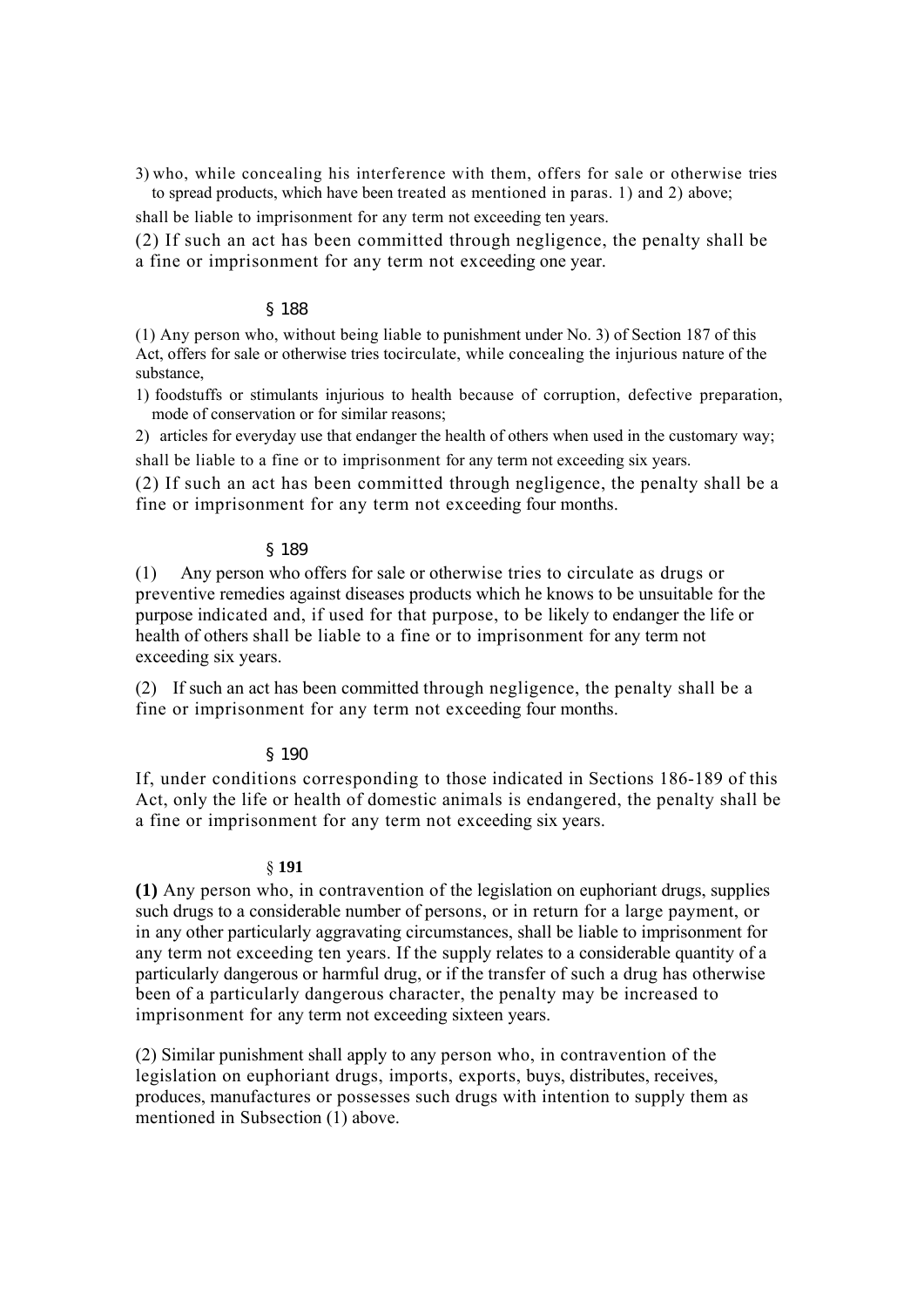# § **191 a**

(Repealed).

# **§ 192**

(1) Any person who, by a contravention of the provisions laid down by law or in pursuance of a law for preventing or combatting a contagious disease, brings about danger that such a disease will reach or spread among the public shall be liable to imprisonment for any term not exceeding three years.

(2) If the disease is of such a nature that, under the law, it shall be liable to public treatment or at the time of the committing of the act it is in fact being so treated, or if special measures have been taken against its introduction into the state, the penalty shall be imprisonment for any term not exceeding six years.

(3) Any person who in such manner brings about danger that a contagious disease will reach or spread among domestic animals or cultivated or other profitable plants shall be liable to a fine or to imprisonment for any term not exceeding two years.

(4) If such an act has been committed through negligence, the penalty shall be a fine or, in aggravating circumstances, imprisonment for any term not exceeding six months.

# § 192 a

(1) Any person who, in contravention of the legislation on weapons and explosives, imports, produces, owns, carries, uses, or transfers weapons or explosives which because of their highly dangerous character are suitable in causing significant damage, shall be liable to imprisonment for any term not exceeding six years.

(2) Similar punishment shall apply to any person who, in contravention of the legislation on weapons and explosives develops or for the purpose hereof carries out research in solids, liquids or gasses, which by diffusion have harmful, anesthetizing or irritating effects.

## Chapter 21 **Various Acts Causing Public Damage**

# § **193**

(1) Any person who. in an unlawful manner, causes major disturbances in the operation of public means of transportation, of the public mail services, of publicly used telegraph or telephone services, of radio and television installations, of information systems or of installations for the public supply of water, gas, electricity or heating shall be liable to a fine or to imprisonment for any term not exceeding six years.

(2) If such an act has been committed through gross negligence, the penalty shall be a fine or imprisonment for any term not exceeding six months.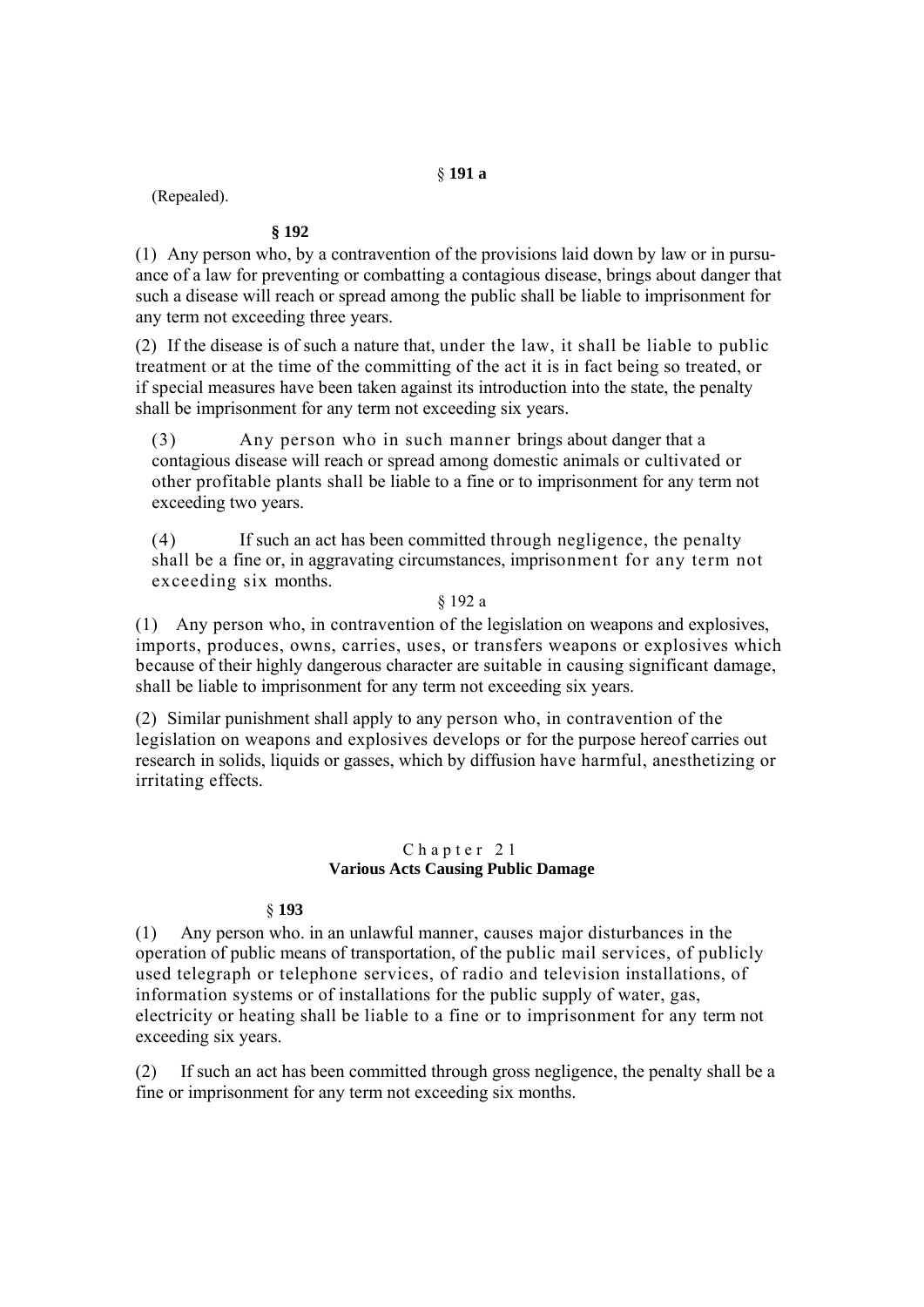### **§194**

Any person who removes, ruins or damages public monuments or other objects of public utility or ornament or belonging to public collections or subject to public conservation shall be liable to a fine or to imprisonment for any term not exceeding three years.

# § 195

Any person who offers for sale foodstuffs which he knows to be falsely constituted or adulterated without their special nature being indicated unambiguously on the article itself or on its label or packaging as well as on the invoice, where such a document has been made out, shall be liable to a fine or to imprisonment for any term not exceeding three months.

### § **196**

Any person who, in contravention of the Act on the Environment

- 1)pollutes air, water, soil or underground thereby causing significant damage or immediate danger of damage to the environment; or
- 2)stores or removes wastes or similar substances thereby causing significant damage or immediate danger of damage to the environment,

shall be liable to imprisonment for any term not exceeding four years.

### Chapter 22 **Begging and Commercialised Vice**

### § **197**

Any person who, in spite of police warnings, is guilty of begging or who permits any person belonging to his household and being under the age of 18 to engage in begging shall be liable to imprisonment for any term not exceeding six months. In mitigating circumstances the punishment may be remitted. A warning under this provision shall be valid for five years.

### §§ **198-202**

(Repealed).

### § 203

(1) Any person who makes his living by gambling or betting of a similar nature not permitted under special regulations, or by promoting such gambling, shall be liable to a fine or to imprisonment for any term not exceeding one year.

(2) The Court shall decide whether the profit gained shall be confiscated or repaid.

§ 204

(1) Any person who, in a public place, provides accommodation or makes arrangements for non-authorized gambling activities shall be liable to a fine or to imprisonment for any term not exceeding six months.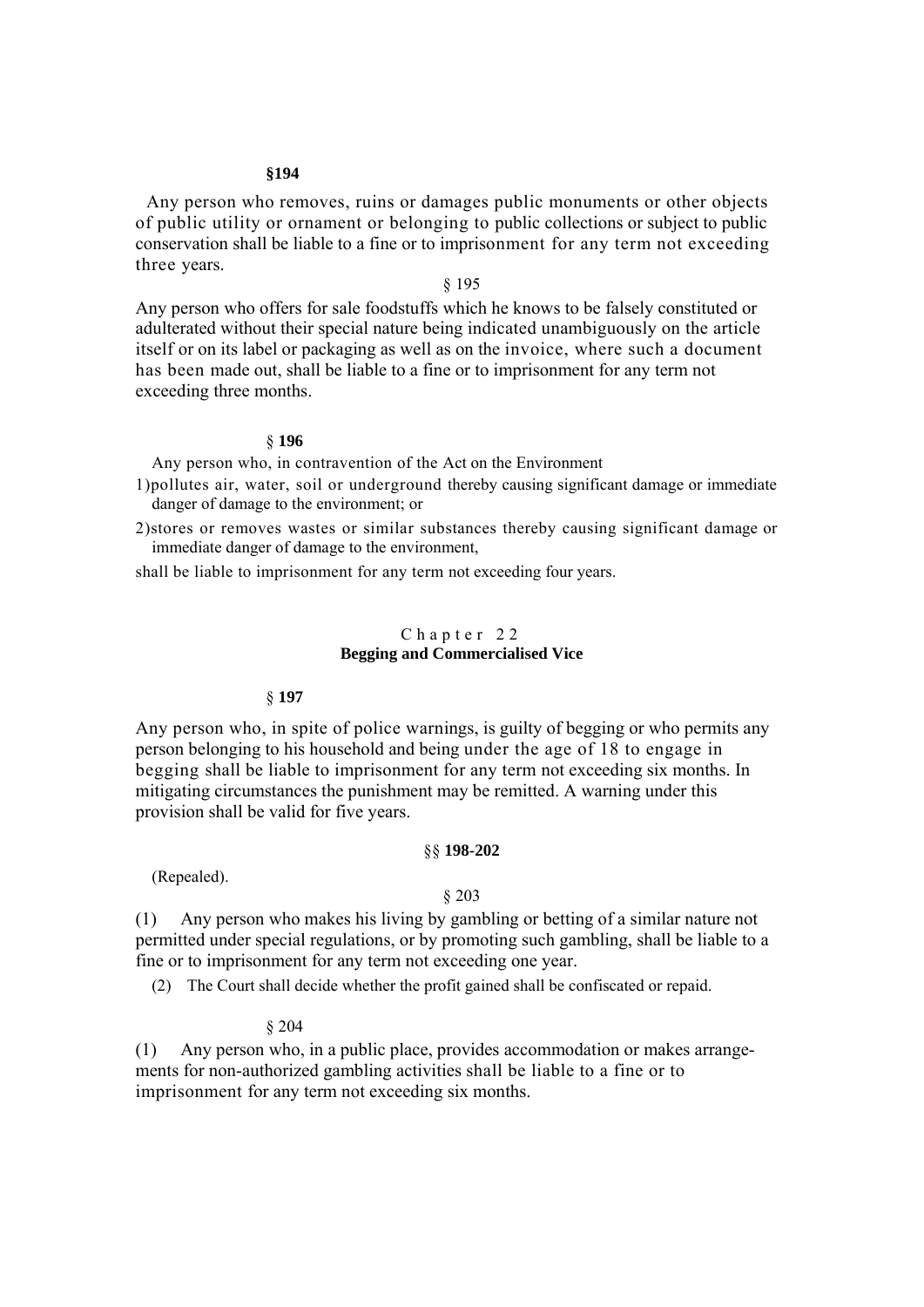(2) Equivalent to a public place shall be deemed the premises of an association, where any person whatsoever or any person belonging to a particular social class is, as a general rule, eligible for membership of that association, or if non-authorized gambling is one of the purposes of such association, or if a special subscription is paid for participation in the gambling.

(3) Any person who takes part in non-authorized gambling in a public place shall be liable to a fine.

# §§ 205-207

(Repealed).

# Chapter 23 **Offences against Family Relationships**

§ 208

(1) Any married person or person in a registered partnership who purports to contract a marriage or a registered partnership shall be liable to imprisonment for any term not exceeding three years or, if the other person was at the time ignorant of the existing marriage or registered partnership, to imprisonment for any term not exceeding six years.

(2) If the act has been committed through gross negligence, the penalty shall be imprisonment for any term not exceeding one year.

(3) Any person who is neither married nor in registered partnership who purports to contract a marriage or a registered partnership with any married person or any person being in a registered partnership shall be liable to imprisonment for any term not exceeding one year.

(4) It shall be considered a mitigating circumstance in respect of the married person or the person in a registered partnership, if the purported marriage or registered partnership is not voidable. Under the same condition the penalty for the person, who is neither married nor in a registered partnership, may be remitted.

#### § 209

(Repealed).

### § **210**

(1) Any person who has sexual intercourse with a relative below him in lineal descent shall be liable to imprisonment for any term not exceeding six years.

(2) Any person who has sexual intercourse with a brother or a sister shall be liable to imprisonment for any term not exceeding two years. The penalty may be remitted in the case of a person who has not reached the age of 18.

(3) The provisions in Subsections (1) and (2) above shall similarly apply in the case of sexual relations between two persons of the same sex, and in the case of sexual relations other than intercourse.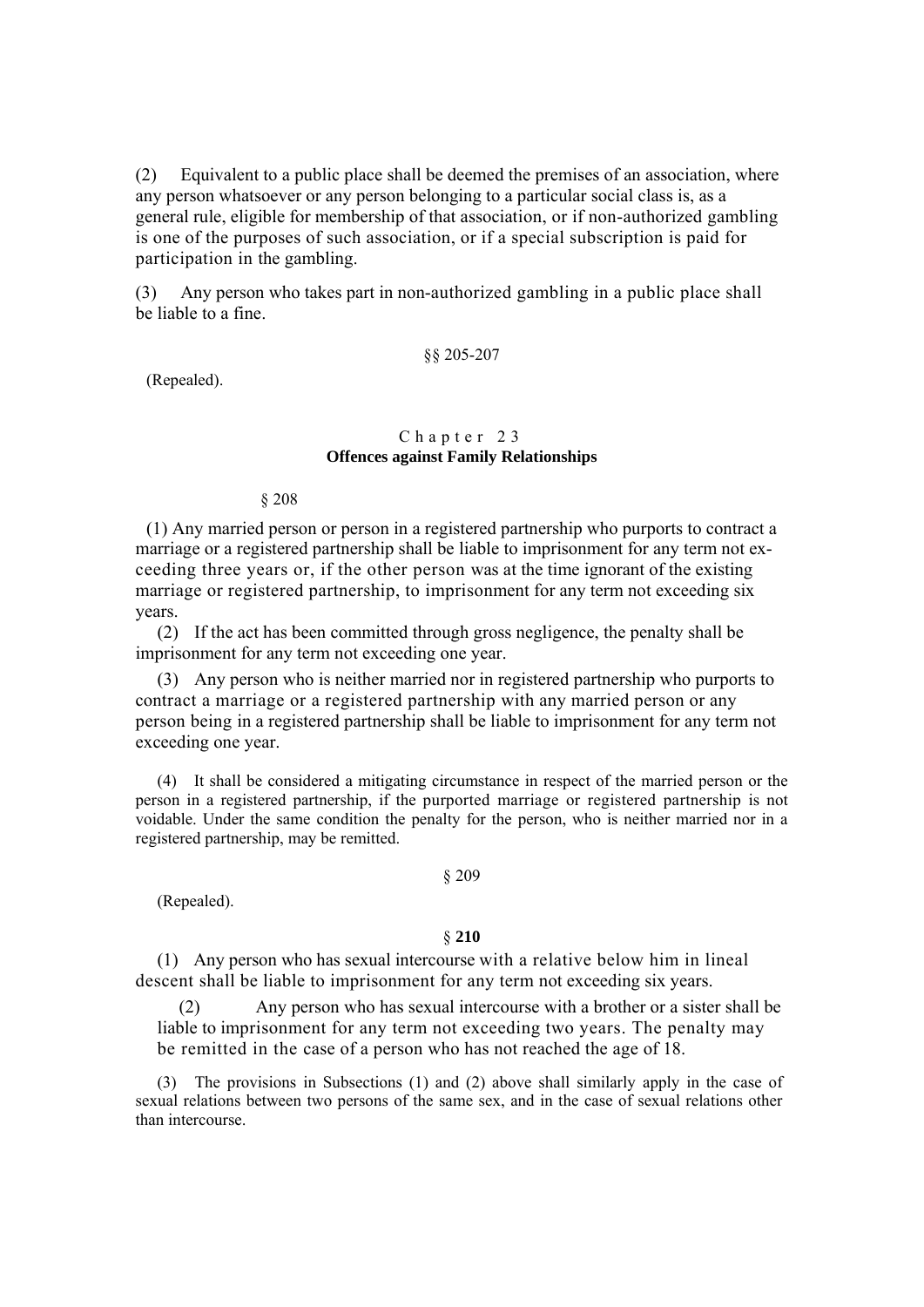## §§ 211-212

(Repealed).

# § 213

Any person who, by neglect or degrading treatment, insults his spouse, his child or any of his dependents under the age of 18 or any person to whom he is related by blood or marriage in lineal descent, or who by deliberately evading his duties to maintain or contribute to the maintenance of any such persons, exposes them to distress, shall be liable to imprisonment for any term not exceeding two years.

## § 214

(Repealed).

### §215

(1) Any person who removes some other person under the age of 18 from the authority or care of his parents or other authorized person, or assists him to evade such authority or care, shall be punishable under the provisions contained in Section 261 of this Act.

(2) Any person who illegally brings the child out of the country shall be punishable in the same manner.

## Chapter 24 **Sexual Offences**

### § **216**

(1) Any person, who enforces sexual intercourse by violence or under threat of violence, shall be guilty of rape and liable to imprisonment for any term not exceeding eight years. The placing of a person in such a position that that person is unable to resist the act shall be equivalent to violence.

(2) If the rape has been of a particularly dangerous nature, or in particularly aggravating circumstances, the penalty may be increased to imprisonment for any term not exceeding 12 years.

### § **217**

Any person who by other unlawful coercion (according to Section 260 of this Act) than violence or threat of violence, procures

for himself sexual intercourse, shall be liable to imprisonment for any term not exceeding four years.

# § **218**

(1) Any person who, by exploitation of another person's mental illness or mental deficiency, procures for himself extra-marital sexual intercourse with that person shall be liable to imprisonment for any term not exceeding four years.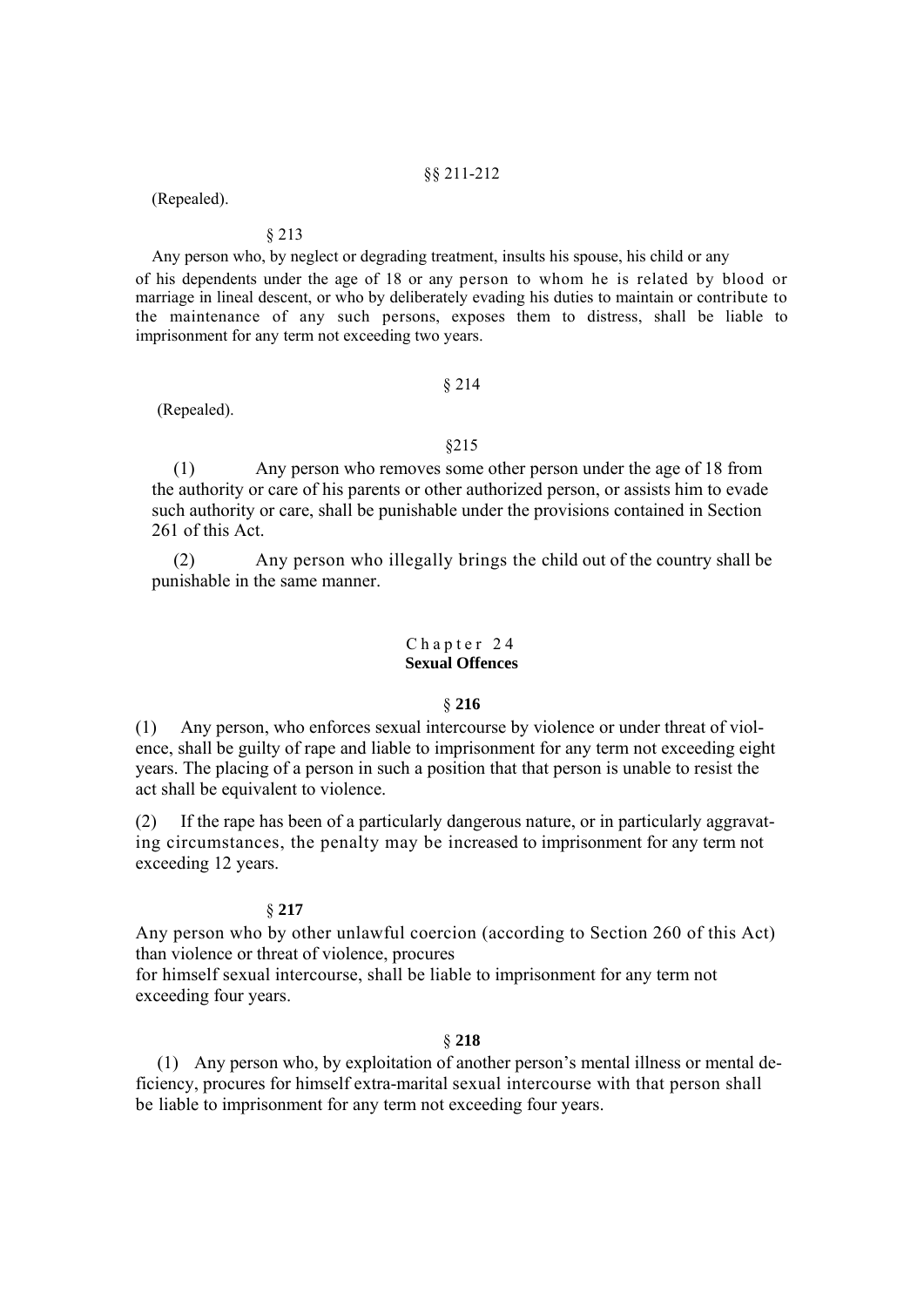(2) Any person who procures for himself extra-marital intercourse with a person who is in a position of being unable to resist the act shall be liable to imprisonment for any term not exceeding four years, unless the act is covered by the provisions of Section 216 of this Act.

## § 219

Any person who is employed in or in charge of any prison, rehabilitation centre, children's or young person's home, hospital for treatment of mental disorders, institution for the mentally deficient or any other similar institution, and who has sexual intercourse with any person who is an inmate of the same institution shall be liable to imprisonment for any term not exceeding four years.

#### § 220

Any person who, by grave abuse of the subordinate position or financial dependence of another person, has extra-marital intercourse with that person shall be liable to imprisonment for any term not exceeding one year or, where the person is under 21 years of age, to imprisonment for any term not ex- ceeding three years.

## § 221

Any person who, by a trick, has sexual intercourse with any other person who wrongly believes to be married to the former, or mistakes the perpetrator for some other person shall be liable to imprisonment for any term not exceeding six years.

## § 222

(1) Any person who has sexual intercourse with a child under the age of 15 shall be liable to imprisonment for any term not exceeding eight years.

(2) If the child is under the age of 12, or if the perpetrator has enforced the sexual intercourse by coercion or by intimidation, the penalty may be increased to imprisonment for any term not exceeding 12 years.

# § 223

(1) Any person who has sexual intercourse with a person under the age of 18 who is his adopted child, step-child or foster child, or who has been entrusted to him for instruction or education, shall be liable to imprisonment for any term not exceeding four years.

(2) The same penalty shall apply to any person who, by gravely abusing superior age or experience, induces any person under the age of 18 to sexual intercourse.

## § 223 a

Any person who, as a client, for a payment or a promise of a payment has intercourse with a person under the age of 18, shall be liable to a fine or imprisonment for any term not exceeding two years.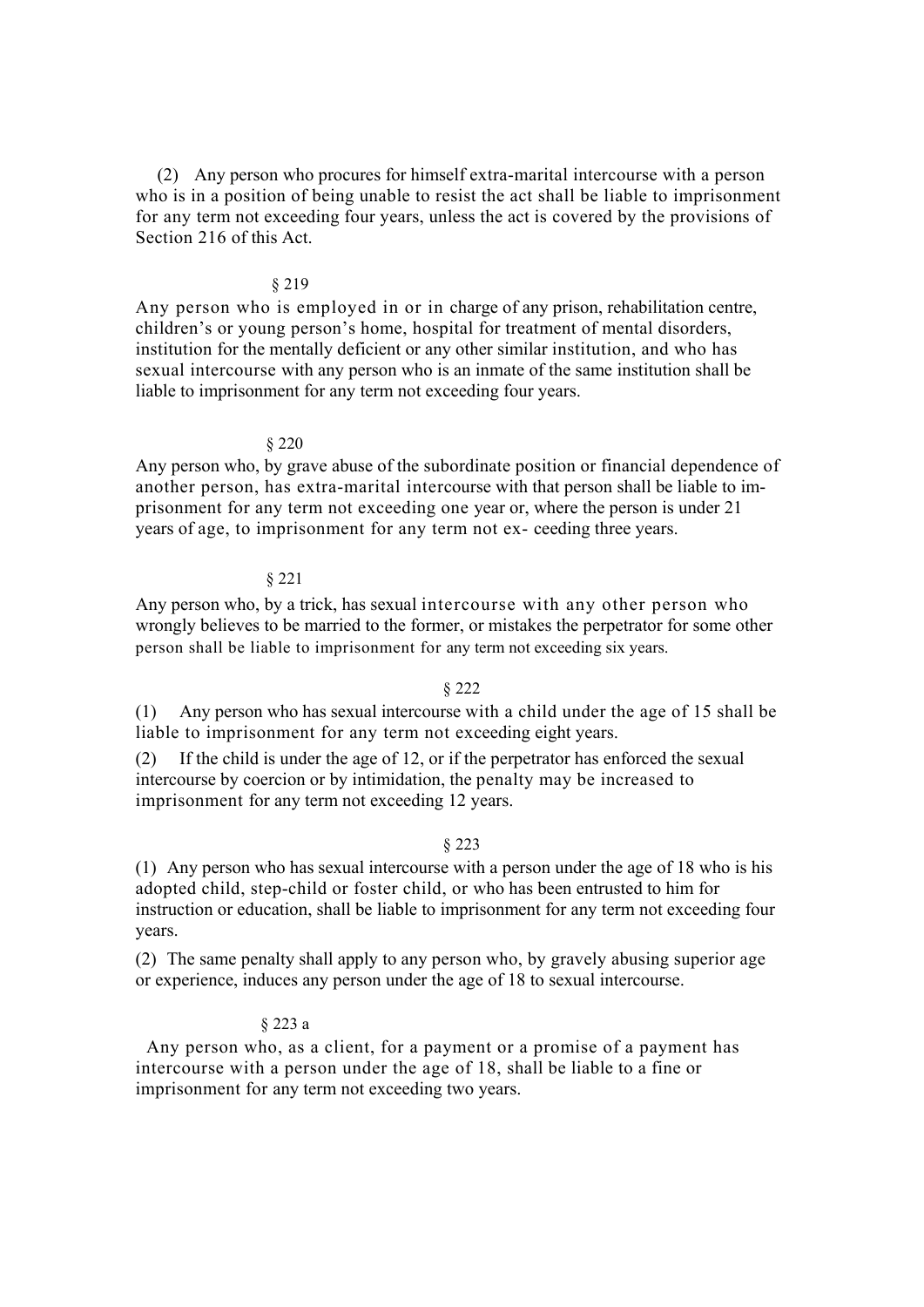## § 224

The provisions in Sections 216-223 a of this Act shall similarly apply in connection with sexual relations other than sexual intercourse.

## § 225

The provisions in Sections 216-220 and Sections 222-223 a shall similarly apply in connection with sexual relations with a person of the same sex.

§ 226

If, in the circumstances provided for in the foregoing, the punishable nature of the act depends on any abnormal mental or physical condition of the violated person or on the age of that person, the perpetrator has acted without knowledge of such condition or age of the person concerned and if, for that reason, the act is not imputable to him as intentional, the penalty to be imposed, if he has acted negligently, shall be proportionally reduced.

## § 227

The punishment pursuant to Sections 216-226 of this Act may be reduced or remitted if the persons, between whom the sexual relations have taken place, have since married each other or registered their partnership.

# § **228**

**(1)** Any person who

1) induces another to seek a profit by sexual immorality with others; or

2) for the purpose of gain, induces another to indulge in sexual immorality with others or prevents another who engages in sexual immorality as a profession from giving it up; or

### 3) keeps a brothel;

shall be guilty of procuring and liable to imprisonment for any term not exceeding four years.

(2) The same penalty shall apply to any person who aids or abets a person under the age of 21 to engage in sexual immorality as a profession, or to any person who partakes in conveying some other person out of the country in order that the latter shall engage in sexual immorality as a profession abroad or shall be used for such immorality, where that person is under the age of 21 or is, at the time, ignorant of the purpose.

# § 229

(1) Any person who, for the purpose of gain or in frequently repeated cases, promotes sexual immorality by acting as an intermediary, or who derives profit from the activities of any person engaging in sexual immorality as a profession, shall be liable to imprisonment for any term not exceeding three years or, in mitigating circumstances, to a fine.

(2) Any person who lets out a room in a hotel or inn for the carrying on of prostitution as a profession shall be liable to imprisonment for any term not exceeding one year or, in mitigating circumstances, to a fine.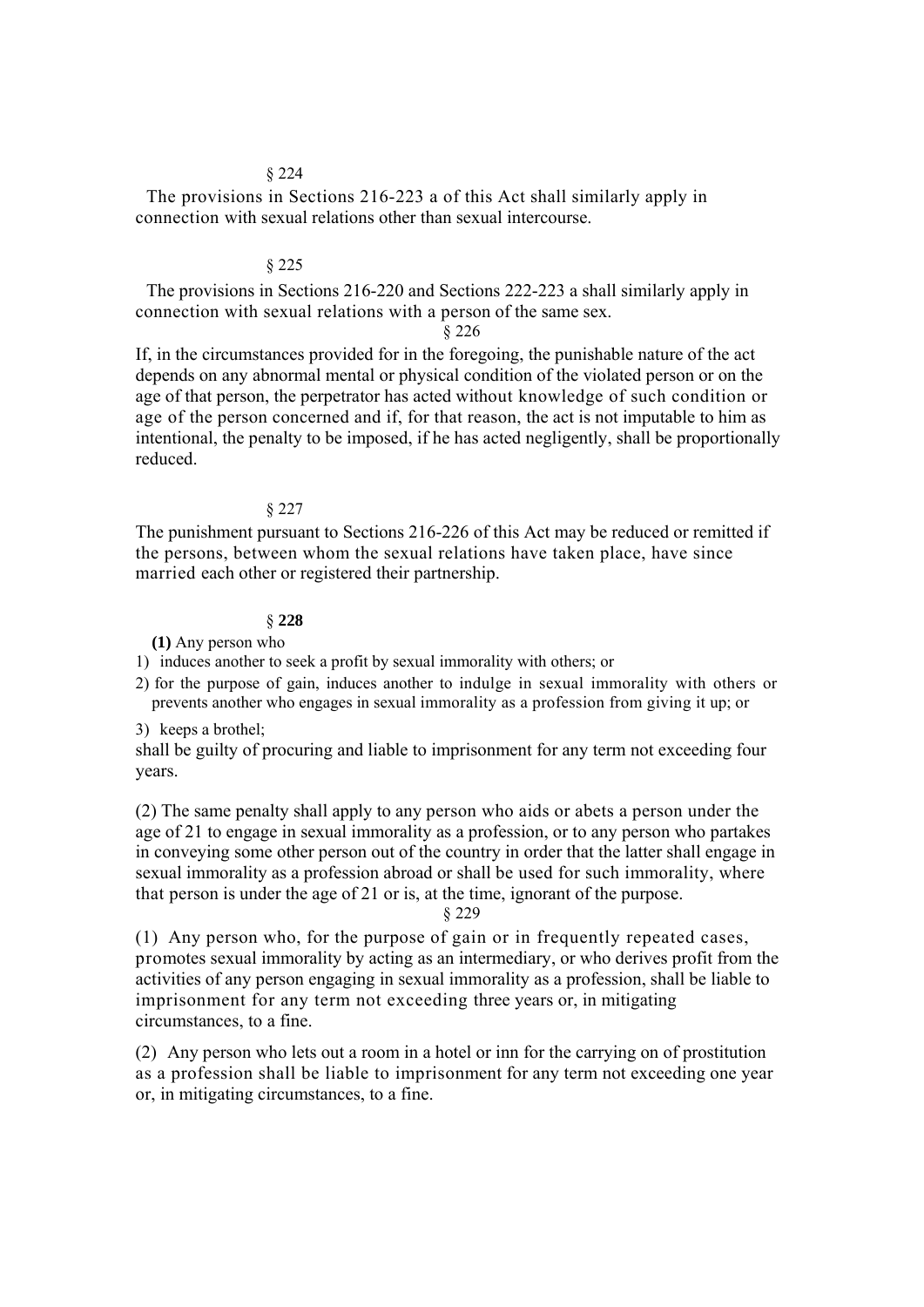### § **230**

Any person, who records obscene photographs, films or similar of a person under the age of 18 with the intention to sell or otherwise disseminate the material, shall be liable to a fine or imprisonment for any term not exceeding two years or in particularly aggravating circumstances to imprisonment for any term not exceeding six years. Considered as particularly aggravating circumstances are especially instances where the life of the child is endangered, where gross violence is used, where the child is caused serious harm, or instances of recordings of a more systematic or organised nature. Section 226 of this Act similarly applies.

### § 231

If any person prosecuted under the provisions of Section 228 or 229 of this Act has previously been convicted of any of the offences dealt with in these provisions, or if he has been sentenced to imprisonment in respect of an acquisitive offence, the penalty may exceed the most

severe penalty prescribed for any of the offences by up to one half. § 232 Any person who by obscene behaviour violates public decency or gives public offence shall be liable to a fine or to imprisonment for any term not exceeding four years.

## § 233

Any person who incites or invites other persons to immorality or exhibits an immoral mode of life in a manner, which is likely to annoy others or arouse public offence, shall be liable to a fine or to imprisonment for any term not exceeding one year.

### § 234

Any person who sells obscene pictures or objects to a person under the age of 16 shall be liable to a fine.

### §235

(1) Any person, who disseminates obscene photographs or films, other obscene visual reproductions or similar of persons under the age of 18, shall be liable to a fine or to imprisonment for any term not exceeding two years or in particularly aggravating circumstances to imprisonment for any term not exceeding six years. Considered as particularly aggravating circumstances are especially instances where the life of the child is endangered, where gross violence is used, where the child is caused serious harm, or instances of disseminations of a more systematic or organised nature.

(2) Any person, who possesses or for a payment becomes acquainted with obscene photographs or films, other obscene visual reproductions or similar of persons under the age of 18, shall be liable to a fine or to imprisonment for any term not exceeding one year.

(3) The provision in Subsection (2) does not include possession of obscene pictures of a person who has reached the age of 15, if the person has consented to the possession.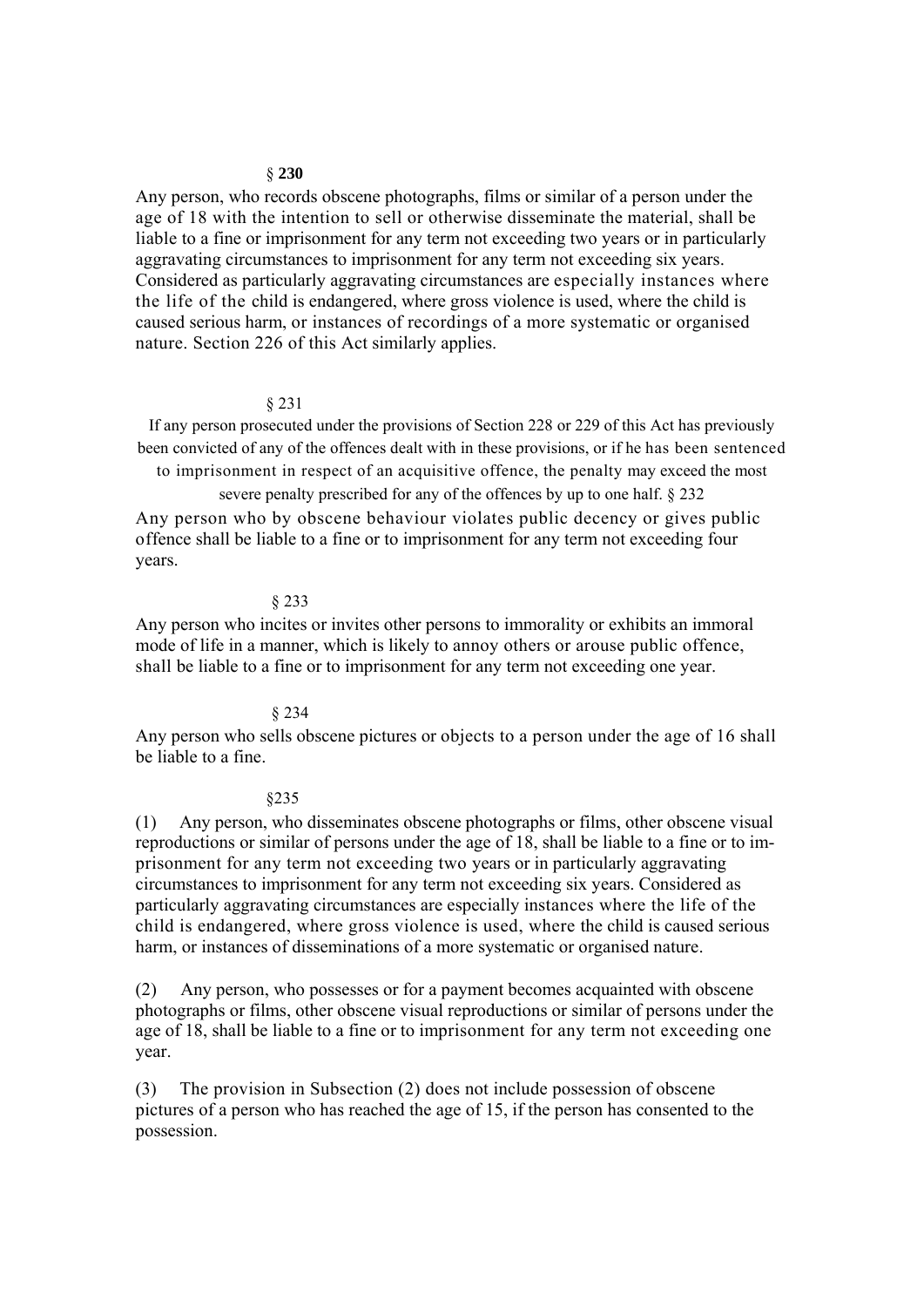(1) Where any person is convicted under Section 216, 217, 218(1), 222 or 223(2) or under Section 224, 225 or 226 (in combination with any of the provisions already mentioned) or under Section 232 of this Act, he may be ordered by the court not to appear in public parks or gardens, on commons, in the neighbourhood of schools, recreation grounds, children's homes, mental hospitals or institutions for the mentally deficient, or in particular woods or at particular bathing establishments or seaside resorts.

(2) Besides, any person who is convicted under the Sections referred to in Subsection (1) above or under Section 228 or 229 of this Act may be forbidden by the court to allow children under the age of 18 to live in their house or, without the permission of the police, to stay themselves with persons who live together with children under the said age. Such order shall not apply to children who are dependents of the convicted person.

(3) Upon the expiration of three years from the penalty being served, the convicted person may raise the question of annulment of an order laid down by a court in accordance with Subsections (1) and (2) above. The application shall be made through the prosecuting authority, which must bring the question before the court as soon as possible. Section 59(2) of this Act shall similarly apply here, and the decision shall be made by Court Order. If the application is unsuccessful, the convicted person may not bring a fresh application within three years of the pronouncement of the court's decision. In special circumstances, the Minister of Justice may allow an application before the court to occur before the expiry of this period.

(4) Any contravention of the orders made under Subsection (1) or (2) above shall be punished with imprisonment for any term not exceeding four months.

# **Offences of Violence against the Person**

§ 237

Any person who kills another person shall be guilty of homicide and liable to imprisonment for any term ranging from five years to life imprisonment.

# § 238

(1) If a mother kills her child in the course of or immediately after childbirth, and if she is shown to have acted while in distress, from fear of disgrace or while suffering from consequent weakness, confusion or panic caused by the childbirth, she shall be liable to imprisonment for any term not exceeding four years.

(2) If the crime has only been attempted without injury to the child, the penalty may be remitted.

# § 239

Any person who kills another person at the explicit request of the latter shall be liable to imprisonment for any term not exceeding three years.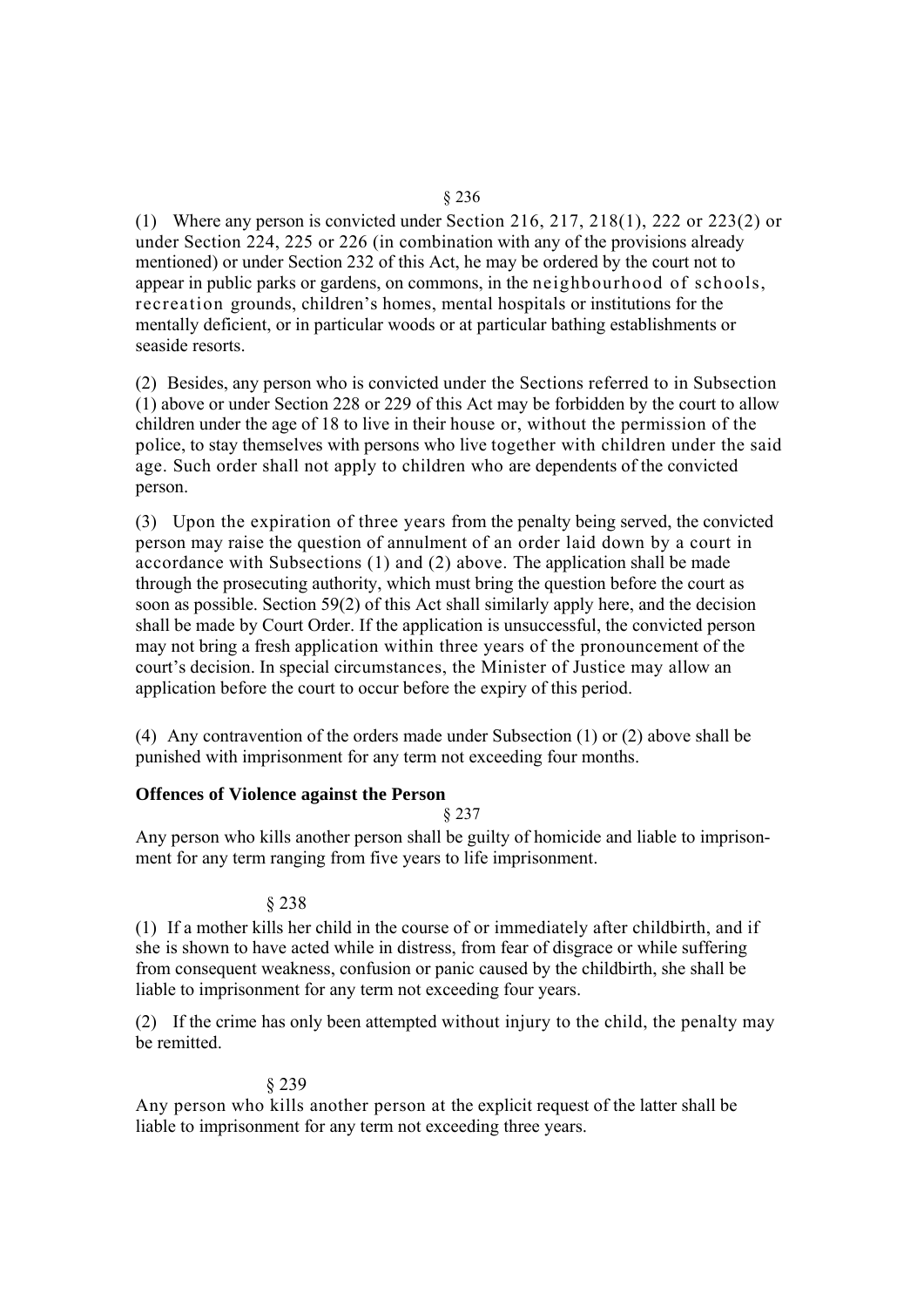# § 240

Any person who assists another person in committing suicide shall be liable to a fine or to imprisonment for any term not exceeding three years.

### § 241

Any person who negligently causes the death of another person shall be liable to a fine or imprisonment not exceeding four months or, in particularly aggravating circumstances, to imprisonment for any term not exceeding eight years. If the offence has been committed in connection with driving under the influence of alcohol or particularly reckless driving it shall be considered a particularly aggravating circumstance.

§ 244

Any person who commits an act of violence against, or otherwise attacks the person of others, shall be liable to a fine or to imprisonment for any term not exceeding three years.

## §§ 242-243§ 245

(1) Any person who commits an assault of a particularly heinous or brutal or dangerous character or who is guilty of cruelty shall be liable to imprisonment for any term not exceeding six years. If such an assault has caused significant damage to another person, or to the health of another person, it shall be considered a particularly aggravating circumstance.

(2) Any person who, in circumstances other than those covered by Subsection (1) above causes damage to another person or to the health of another person shall be liable to imprisonment for any term not exceeding six years.

# § 245 a

Any person who, by committing an act of violence, with or without consent, excises or in other way removes, in part or completely, female external sex organs shall be liable to imprisonment for any teiui not exceeding six years.

# § 246

If an assault as indicated in Section 245 or Section 245 a of this Act has been of such a gross character or has caused such serious consequences that the circumstances are particularly aggravating, the penalty may be increased to imprisonment for any term not exceeding ten years.

#### § 247

(1) Where any person convicted under Sections 244-246 of this Act has previously been sentenced for intentional assault or for any offence associated with intentional violence, the penalty may be increased by not more than onehalf.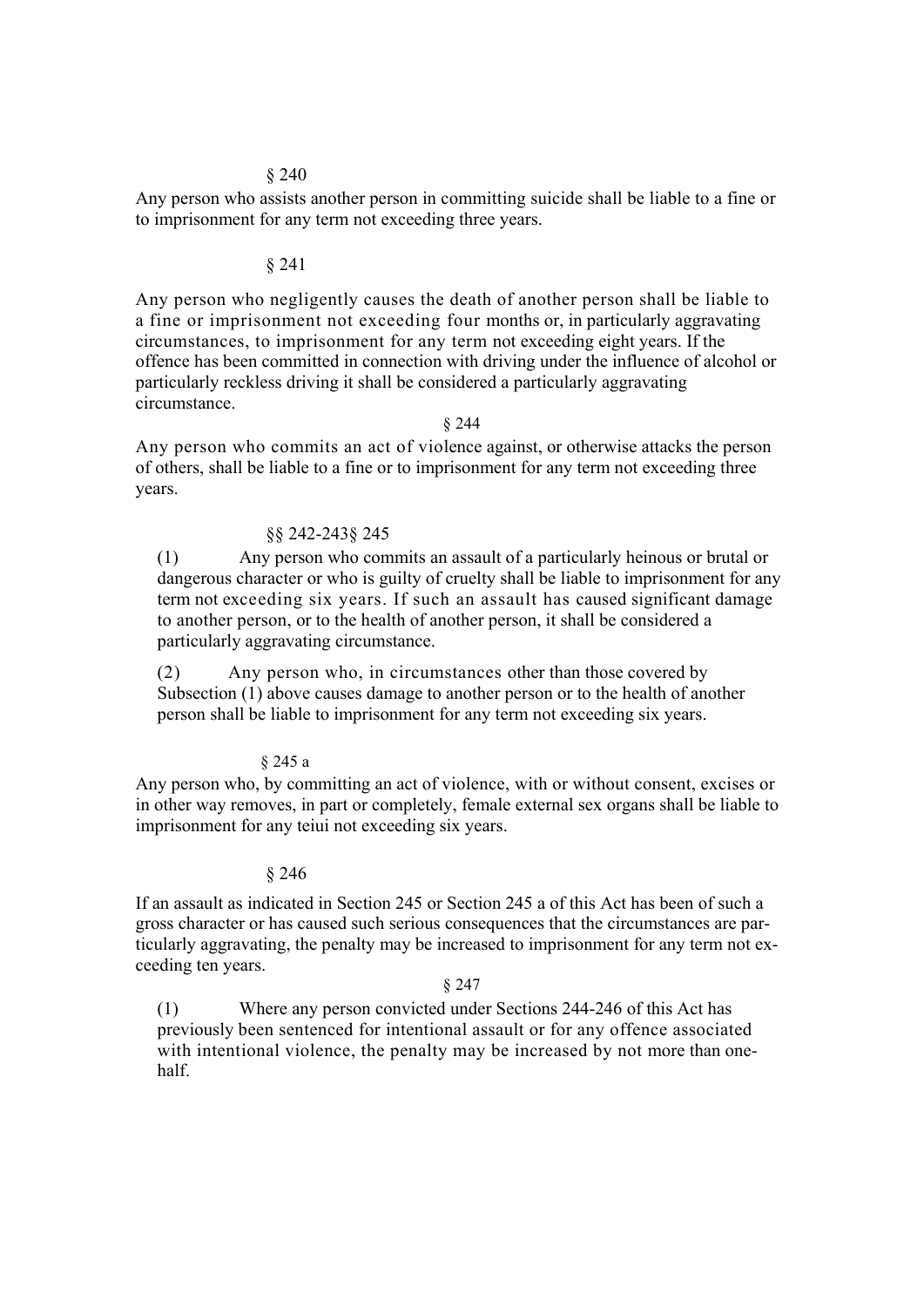(2) The same penalty shall apply when offences described in Sections 244-246 are committed against a person, who by nature of his work is particularly exposed to violence.

# § 248

Where blows have been inflicted in a brawl or where the person assaulted has returned such assault, the penalty may under particularly mitigating circumstances be remitted.

## § 249

Any person who negligently inflicts serious harm on the person or health of others shall be liable to a fine or to imprisonment for any term not exceeding four months or under particularly aggravating circumstances to imprisonment for any term not exceeding eight years. If the offence has been committed in connection with driving under the influence of alcohol or particularly reckless driving it shall be considered a particularly aggravating circumstance.

# § 250

Any person who reduces some other person to a helpless condition or abandons, in such a condition, any person entrusted to his care, shall be liable to imprisonment for any term not exceeding eight years.

# § 251

Any woman who, at the time of her childbirth, exposes her child to serious danger in an unwarrantable manner shall be liable to a fine or to imprisonment for any term not exceeding one year.

# § 252

(1) Any person who, for the purpose of gain, or who purely wantonly or in any similar reckless manner, exposes the life or physical ability of others to impending danger shall be liable to imprisonment for any term not exceeding eight years.

(2) The same penalty shall apply to any person who wantonly brings about danger that someone be infected with a fatal and incurable disease.

(3) Following negotiations with the Minister of Public Health, the Minister of Justice shall lay down which diseases meet the criteria of Subsection (2).

# § 253

Any person who, though he could do without particular danger or sacrifice to himself or others, fails

1) to the best of his ability to help any person who is in evident danger of his life; or

2) to take such action as is required by the circumstances to rescue any person who seems to be lifeless, or as is ordered for the care of persons who are victims of a shipwreck or any other similar accident; shall be liable to a fine or to imprisonment for any term not exceeding two years.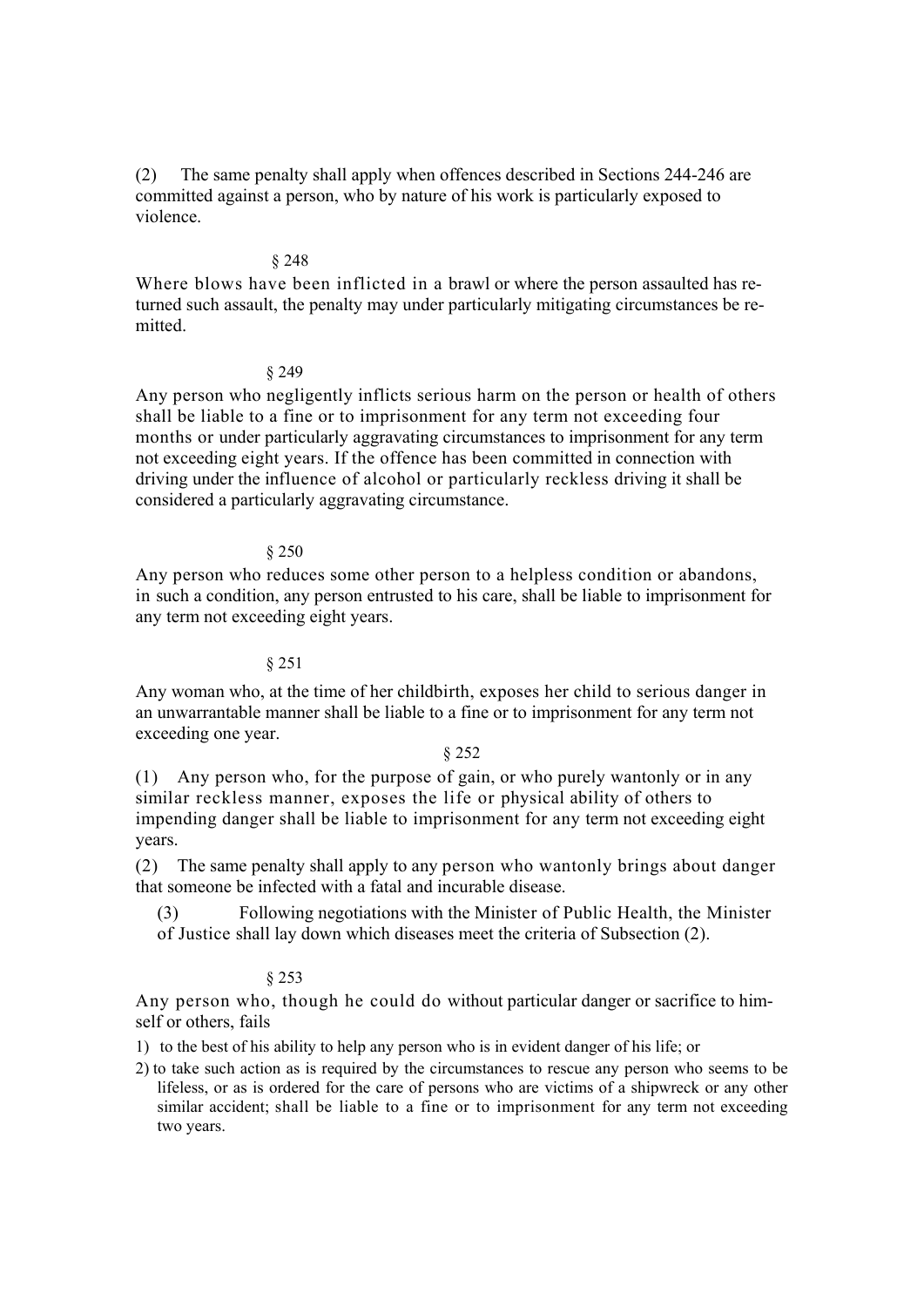§ 254

Any person who, intentionally or through negligence, leaves dangerous weapons in the hands of a child under 15 or of an insane, mentally deficient or intoxicated person, shall be liable to a fine or to imprisonment for any term not exceeding three months.

§§ 255-259 (Repealed).

Chapter 26

# **Offences against Personal Liberty**

§ **260** 

Any person who

- 1) by violence or under threat of violence, of substantial damage to property, of the deprivation of liberty or of a false accusation of having committed a punishable act or dishonourable conduct or of revealing matters appertaining to someone's private affairs, forces any person to do, suffer or omit to do anything; or who
- 2) under threat of denouncing or revealing a punishable act or of making true accusations of dishonourable conduct, forces any person to do, suffer or omit to do anything, provided such coercion is not deemed to be duly justified by virtue of the circumstances to which the threat relates;

shall be guilty of unlawful coercion and liable to a fine or to imprisonment for any term not exceeding two years.

# § **261**

(1) Any person who deprives another person of liberty shall be liable to a fine or to imprisonment for any term not exceeding four years.

(2)If the deprivation of liberty has been effected for the purpose of gain or if it has been of long duration or if it consisted of any person being unlawfully kept in custody as insane or mentally deficient or being enlisted for foreign military service or being taken into captivity or any other state of dependence in any foreign country, the penalty shall be imprisonment for any term not exceeding 12 years.

(3) Any person who, through gross negligence, brings about a deprivation of liberty of the nature referred to in Subsection (2) above, shall be liable to a fine or to imprisonment for any term not exceeding six months.

# § 262 a

(1) Any person who recruits, transports, transfers, houses or subsequently receives a person, using or following the use of

1) unlawful coercion pursuant to Section 260 of this Act;

2) deprivation of liberty pursuant to Section 261 of this Act;

- 3) threats pursuant to Section 266 of this Act;
- 4) unlawful induction, corroboration or exploitation of a delusion; or
- 5) other unseemly conduct;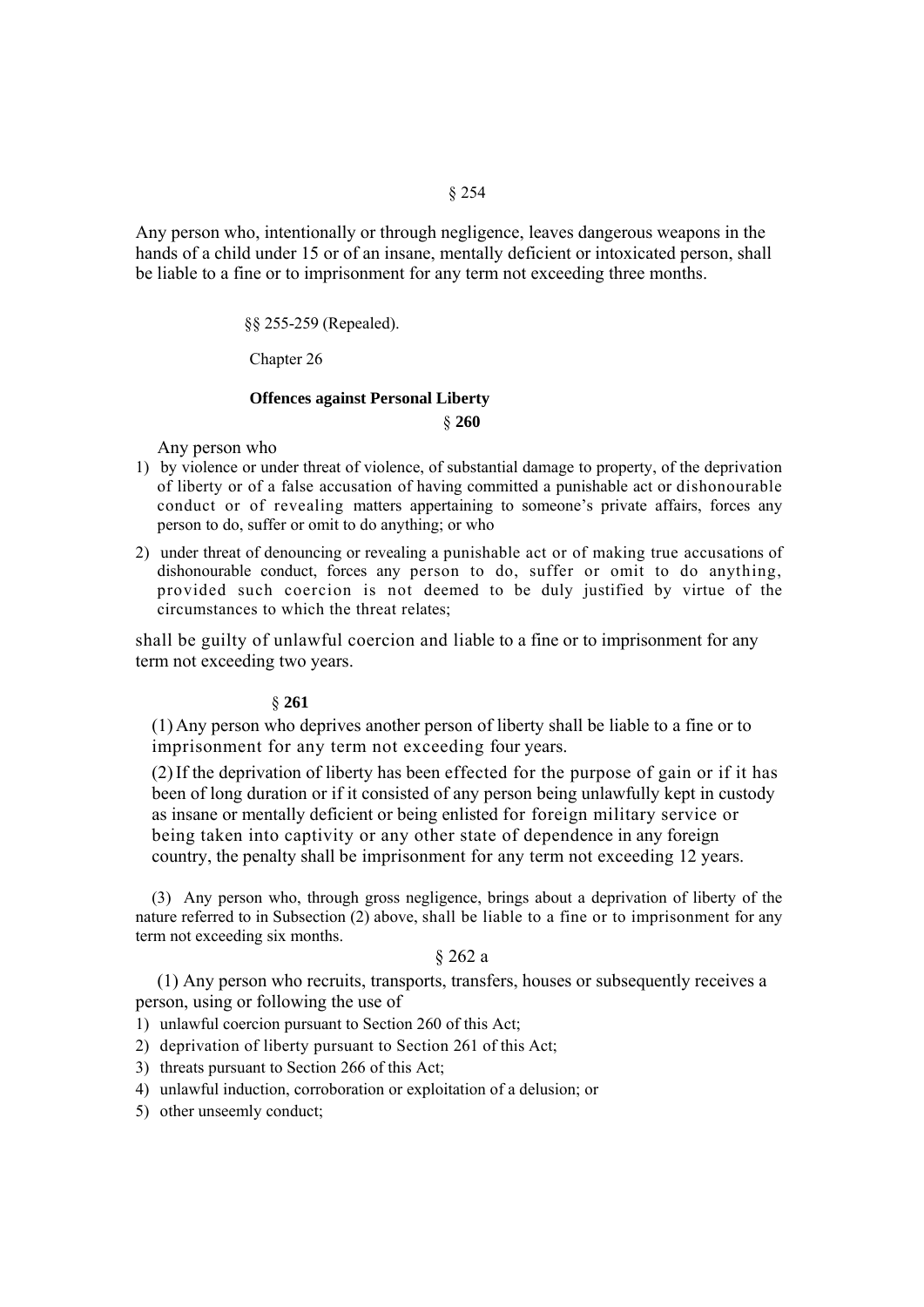for the purpose of exploitation of the individual through sexual immorality, forced labour, slavery or slavery-like conditions, or removal of organs, shall be guilty of trading in human beings and liable to imprisonment for any term not exceeding eight years.

(2) The same penalty shall apply to any person who, for the purpose of exploitation of the individual through sexual immorality, forced labour, slavery or slavery-like conditions, or removal of organs,

- 1) recruits, transports, transfers, houses or subsequently receives a person under the age of 18 years, or
- 2)renders a payment or other favour to obtain consent to the exploitation from an individual who has guardianship over the victim, and any person who receives such payment or other favour.

# Chapter 27 **Offences against Personal Honour and Certain Individual Rights**

## **§ 263**

**(1)** Any person who unlawfully

1) deprives someone of or opens his letter, telegram or other sealed communication or note, or acquaints himself with its contents; or

- 2) obtains access to the places where other persons keep their personal belongings; or
- 3) with the aid of equipment, secretly listens to or records statements made in private, telephone conversations or other conversations between others or negotiations in a closedmeeting in which he is not himself taking part or to which he has unlawfully obtained access;

shall be liable to a fine or to imprisonment for any term not exceeding six months.

(2) Any person who unlawfully obtains access to another person's information or programmes designated for use in an information system shall be liable to a fine or to imprisonment for any term not exceeding one year and six months.

(3) If the acts mentioned in Subsections (1) and (2) above are committed with the intent to procure or make oneself acquainted with information about trade secrets of a firm, or in other particularly aggravating circumstances, the penalty may be increased to imprisonment for any term not exceeding six years. This penalty also applies to the acts described in Subsection (2) above in the case of offences of a more systematic or organised nature.

# § 263 a

(1) Any person who, in an unlawful manner, commercially sells or widely disseminates a password or other means of access to an information system, which is not accessible to the public and to which access is secured by a password or other special access restrictions, shall be liable to a fine or to imprisonment for any term not exceeding one year and six months.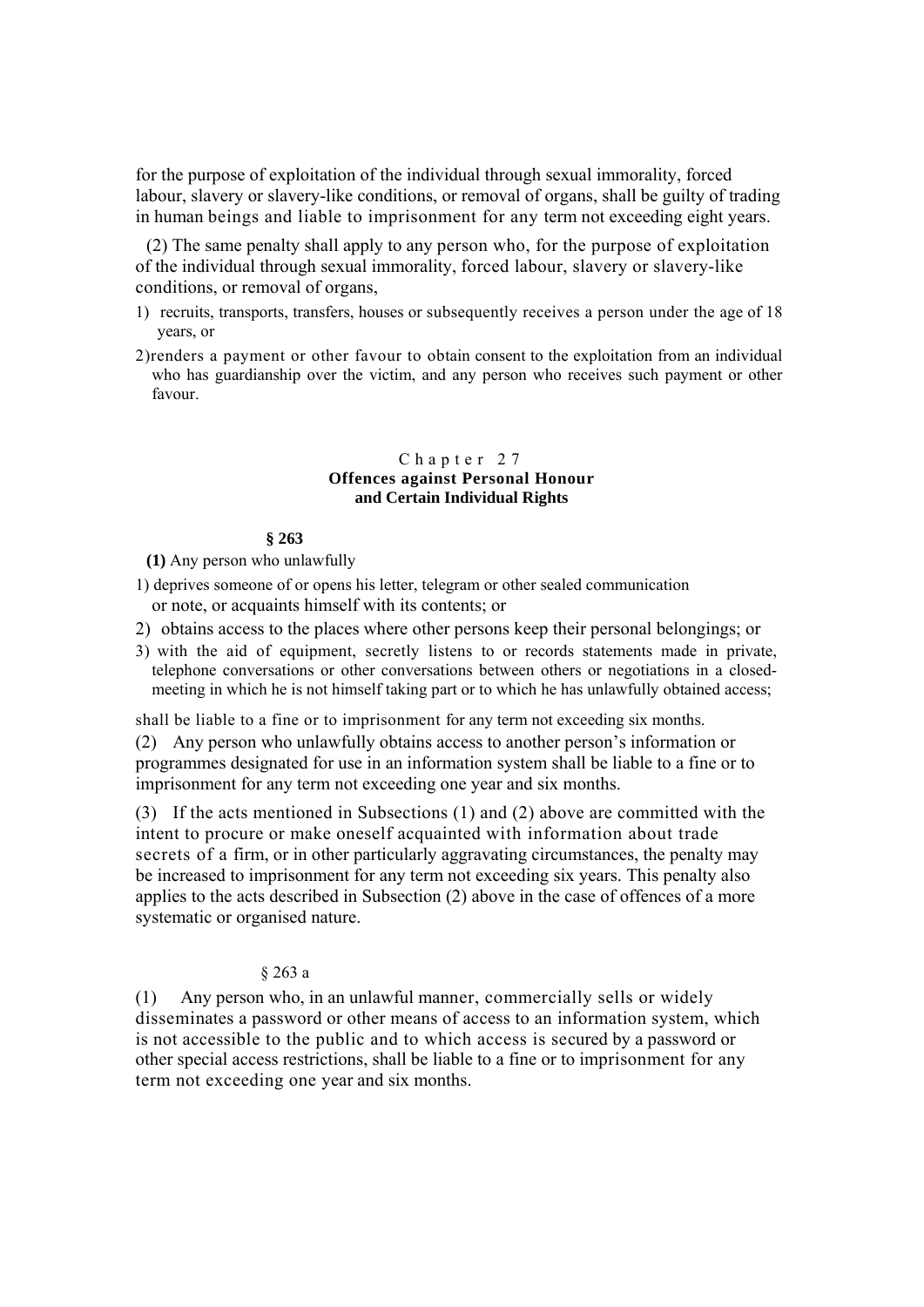(2) Similar punishment shall apply to any person who unlawfully passes on a greater number of passwords or other means of access as mentioned in Subsection (1) above.

(3) Similar punishment shall apply to any person who unlawfully obtains or passes on a password or other means of access as mentioned in Subsection (1) above to I) an information system of national impor-

tance, cf. Section 193 of this Act; or

2) an information system, which handles sensitive information of the kind included under Section 711) or Section 8(L) of the Law concerning Handling of Personal Information, about several people's personal circumstances.

(4) If the passing on etc., as mentioned in Subsections (1)-(3) above, takes place under particularly aggravating circumstances, the penalty shall be imprisonment for any term not exceeding six years. Considered as particularly aggravating circumstances are especially instances where the passing on etc. has occurred to a particularly great extent or implies a distinct risk of considerable damage.

# § 264

(1) Any person who unlawfully

1) obtains access to another person's house or any other place not freely accessible; or 2) fails to leave another person's land, having been requested to do so,

shall be liable to a fine or to imprisonment for any term not exceeding six months.

(2) If an act of the kind described in No. 1) of Subsection (1) above is committed with the intention of procuring or making oneself acquainted with information about trade secrets of a firm, or in other particularly aggravating circumstances, the penalty may be increased to imprisonment for any term not exceeding six years. Considered as particularly aggravating circumstances are especially instances where the act has occurred under such circumstances that it causes others serious damage or implies a distinct risk of such damage.

# § 264 a

Any person who unlawfully photographs persons who are not in a place open to the public shall be liable to a fine or to imprisonment for any term not exceeding six months. The same shall apply to any person who, with the aid of a telescope or other equipment, unlawfully watches such persons.

# § 264 b

(Repealed).

# § 264 c

The penal provisions contained in Sections 263, 264 and 264 a of this Act shall similarly apply to any person who, without having participated in the act in question, obtains or unlawfully exploits information which has been brought to light by the offence.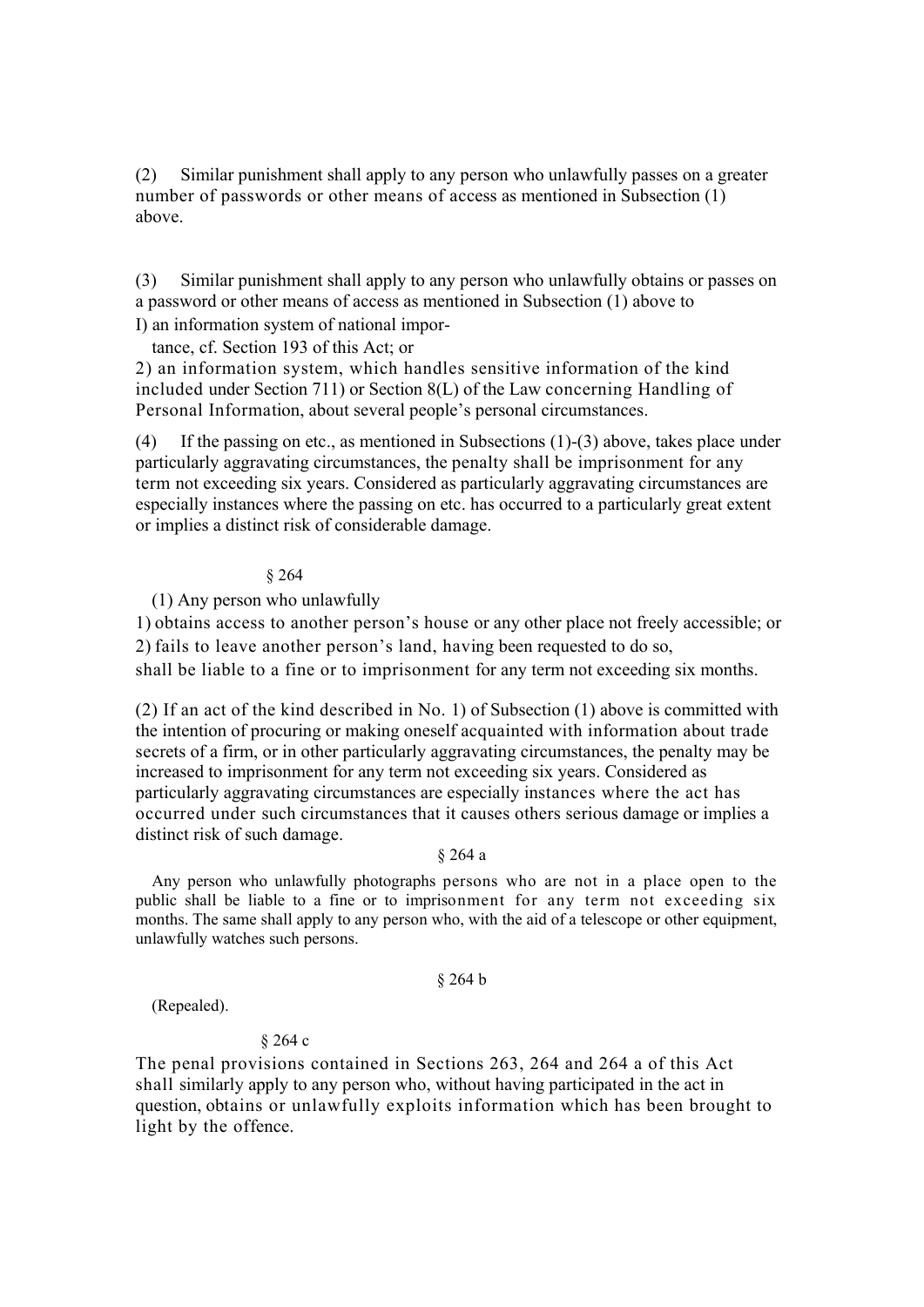### § 264 d

Any person who unlawfully forwards information or pictures concerning another person's private life or other pictures of the person in question in circumstances which can obviously be expected to be withheld from the public shall be liable to a fine or to imprisonment for any term not exceeding six months. The provision shall similarly apply where the information or picture concern a deceased person.

## § 265

Any person who violates the peace of some other person by intruding on him, pursuing him with letters or inconveniencing him in any other similar way, despite warnings by the police, shall be liable to a fine or to imprisonment for any term not exceeding two years. A warning under this provision shall be valid for five years.

§ 266

Any person who, in a manner likely to induce in some other person serious fear concerning the life, health or welfare of himself or of others, threatens to commit a punishable act, shall be liable to a fine or to imprisonment for any term not exceeding two years.

## § **266 a**

Any person who, in circumstances other than those covered by Section 136 or 266 of this Act, makes public statements aimed at provoking acts of violence or destruction shall be liable to a fine or to imprisonment for any term not exceeding one year.

# § 266 **b**

(1) Any person "who, publicly or with the intention of wider dissemination, makes a statement or imparts other information by which a group of people are threatened, insulted or degraded on account of their race, colour, national or ethnic origin, religion, or sexual inclination shall be liable to a fine or to imprisonment for any term not exceeding two years.

(2) In determining the punishment it shall be considered a particularly aggravating circumstance if the conduct is of a propagandistic nature.

### §266c

Any person who, subsequent to the quashed decision of a case, continues to make such frequent and baseless allegations against the same person as to amount to persecution shall be liable, if the information is likely to prejudice the person concerned in public opinion, to a fine or to imprisonment for any term not exceeding four months.

### § 267

Any person who violates the personal honour of another  $b<sup>y</sup>$  offensive words or conduct or b<sup>y</sup> making or spreading allegations of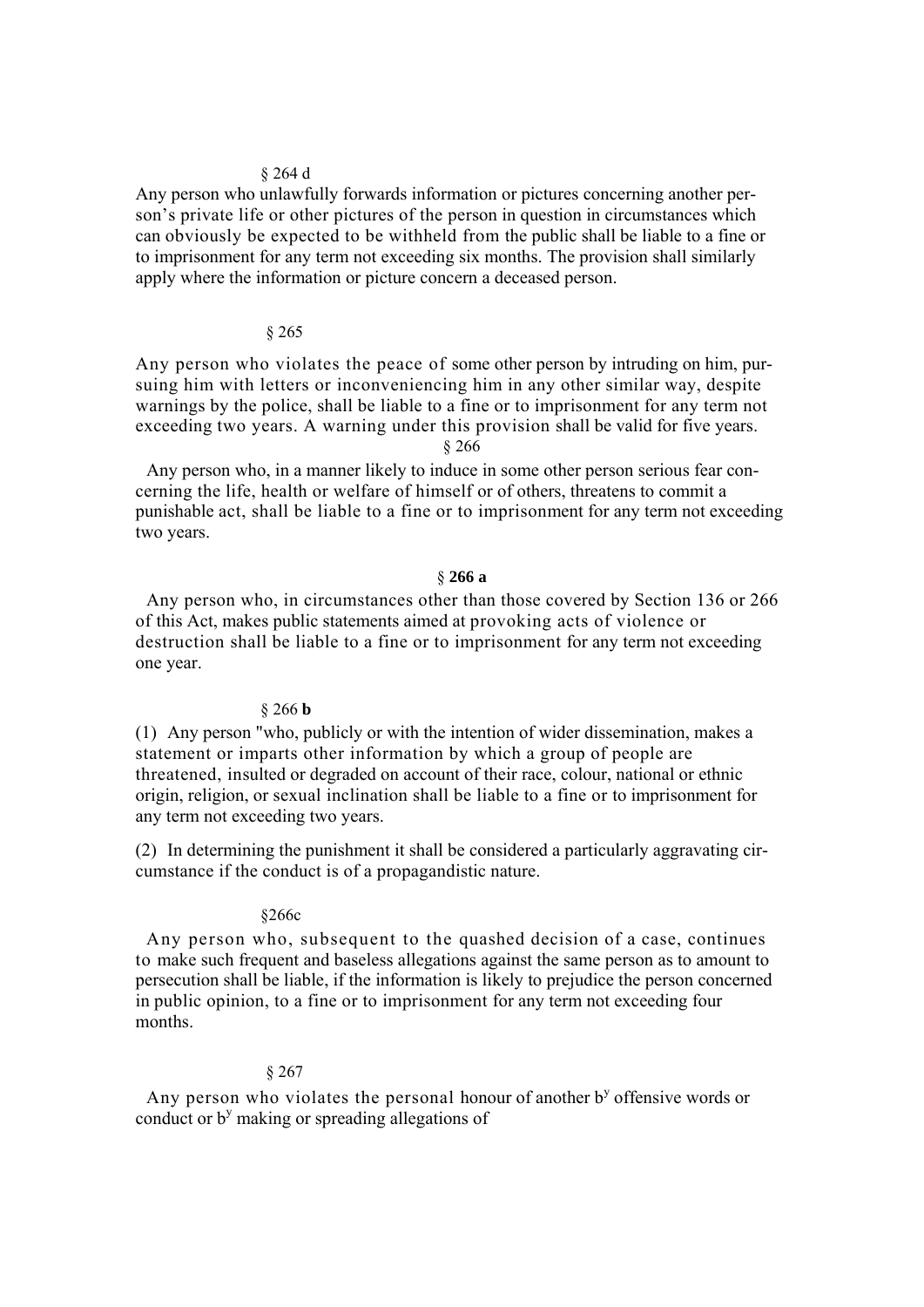an act likely to disparage him in the esteem of his fellow citizens, shall be liable to a fine or to imprisonment for any term not exceeding four months.

### § 267 a

(Repealed).

# § 268

If an allegation has been maliciously made or disseminated, or if the issuer has had no reasonable ground to regard it as true, he shall be guilty of defamation and the punishment mentioned in Section 267 of this Act may then be increased to imprisonment for any term not exceeding two years.

# § 269

(1) An allegation shall not be punishable if its truth has been established or if the issuer of the allegation in good faith has been under an obligation to speak or has acted in lawful protection of obvious public interest or of the personal interest of himself or of others.

(2) Punishment may be remitted where evidence is produced which justifies the *grounds* for regarding the allegation as true.

## § 270

(1) Where the form in which the allegation is made is unduly offensive, the penalty prescribed in Section 267 of this Act may be inflicted, even where the allegation is true; the same shall apply if the issuer had no reasonable grounds for making the insult.

(2) If the injured party demands punishment only under this section, the offender shall not be allowed to prove the truth of the accusation, unless this is clearly justified by considerations to the public interest.

## § 271

(1) In the case of an allegation of a punishable act, the person who made the allegation shall not be allowed to prove the com

mitting of such an act if the accused has already been acquitted of it at home or abroad.

(2) Proof of conviction of a punishable act shall not exempt the issuer of the allegation from punishment if, having regard to the nature of the offence, the time it was committed and other circumstances, the person convicted of it had a reasonable claim that the act in question should not now have been revealed.

# § 272

The penalty prescribed in Section 267 of this Act may be remitted if the act has been provoked by improper behaviour on the part of the injured person or if he is guilty of retaliation.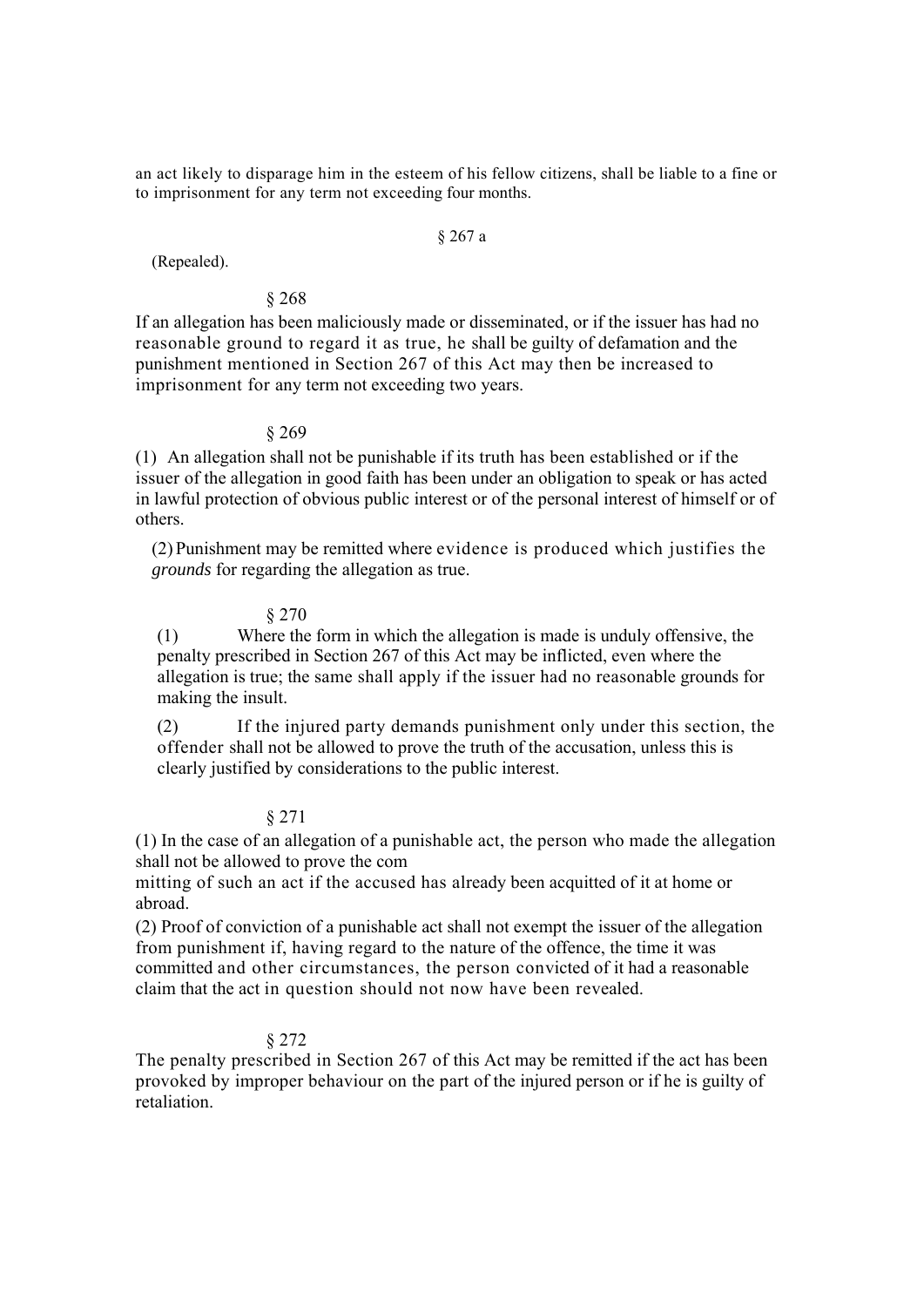§ 273

(1) If a defamatory allegation is unjustified, a statement to that effect shall, at the request of the injured party, be included in the sentence.

(2) Any person who is found guilty of any defamatory allegation may, at the request of the injured party, be ordered to pay a sum fixed by the court to meet the cost of publishing, in one or several public papers, either the full report of the sentence or this together with the court's reasoning. This shall apply even though the judgment was merely one of annulment of the allegation under Subsection (1) above.

## § 274

(1) Any person who makes or spreads utterances that violate the honour of a deceased person shall be liable to a fine or, in the case of defamation, to imprisonment for any term not exceeding four months.

(2) Defamatory utterances made against any person more than 20 years after his death shall be liable to prosecution only when the conditions described in Section 268 of this Act are present.

## § 275

(1)The offences contained in this chapter shall be liable to private prosecution, except for the offences referred to in Sections 266, 266  $\dot{\circ}$ , and 266 b.

(2) In the cases referred to in Sections 263-265 of this Act, public prosecution shall be possible at the request of the injured party. The same shall apply when any person who is exercising, or at the time in question was exercising, a public office or function is accused of an act that may entail, or might have entailed the forfeiture of the office or function, and when an accusation is made in an anonymous letter or in a letter signed with a false or fictitious name.

# § 275 a

(Repealed).

# Chapter 28 **Property Offences**

## **§ 276**

Any person who, without the consent of the possessor, carries away any tangible object for the purpose of obtaining for himself or for others an unlawful gain by its appropriation shall be guilty of theft. For the purpose of this and the following sections, any quantity of energy that is produced, conserved or utilized for the production of light, heat, power or motion or for any other financial purpose shall be recognized as equivalent to a tangible object.

§ 277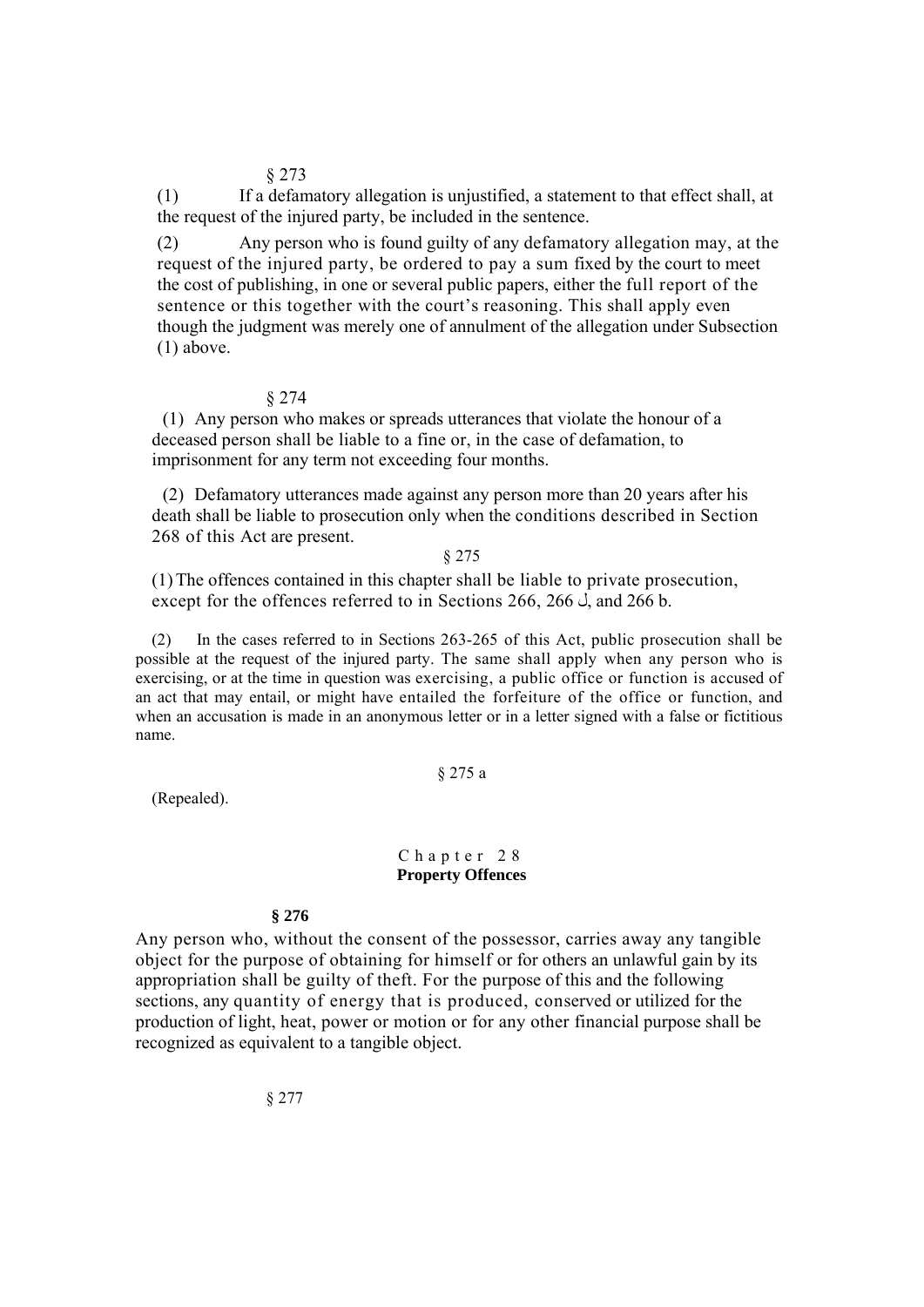Any person who, for the purpose of obtaining for himself or for others an unlawful gain, appropriates any tangible object which is not in the custody of any person or which has come into the hands of the perpetrator through carelessness on the part of the owner or in any similar accidental way shall be guilty of misappropriation of lost property.

## § 278

(1) Any person who, for the purpose of obtaining for himself or for others an unlawful gain,

- 1) appropriates any tangible object belonging to any other person and which is in his custod<sup>y</sup>, in circumstances other than those covered by Section 277 of this Act; or
- 2) refuses to acknowledge receipt of a pecuniary or any other loan, or of a service for which remuneration shall be paid;
- 3) unlawfully spends money that has been entrusted to him, even if he was not under an obligation to keep it separate from his own funds;

shall be guilty of embezzlement.

(2) The provision in No. 1) of Subsection (1) above shall not include dispositions of articles that have been bought and with respect to which the vendor has reserved property until the purchase price has been paid.

§ 279

Any person who, for the purpose of obtaining for himself or for others an unlawful gain, by unlawfully bringing about, corroborating or exploiting a delusion, induces any person to do or omit to do an act which involves the loss of property for the deceived person or for others affected by the act or omission, shall be guilty of fraud.

# § 279 a

Any person who, for the purpose of obtaining for himself or for others an unlawful gain, unlawfully changes, adds or erases information or programmes for the use of electronic data processing, or who in any other manner attempts to affect the results of such data processing, shall be guilty of computer fraud.

§ 280

Any person who, for the purpose of obtaining for himself or for others an unlawful gain, involves some other person in a loss of property,

- 1) by abusing an authority conferred on him to act with legal effect on behalf of the latter;
- 2) by acting against the interests of the per-

son concerned in respect of property held

in tnist by him on behalf of that person; shall, provided the case is not covered by Sections 276-279 a of this Act, be guilty of breach of tnist.

§ 281

Any person who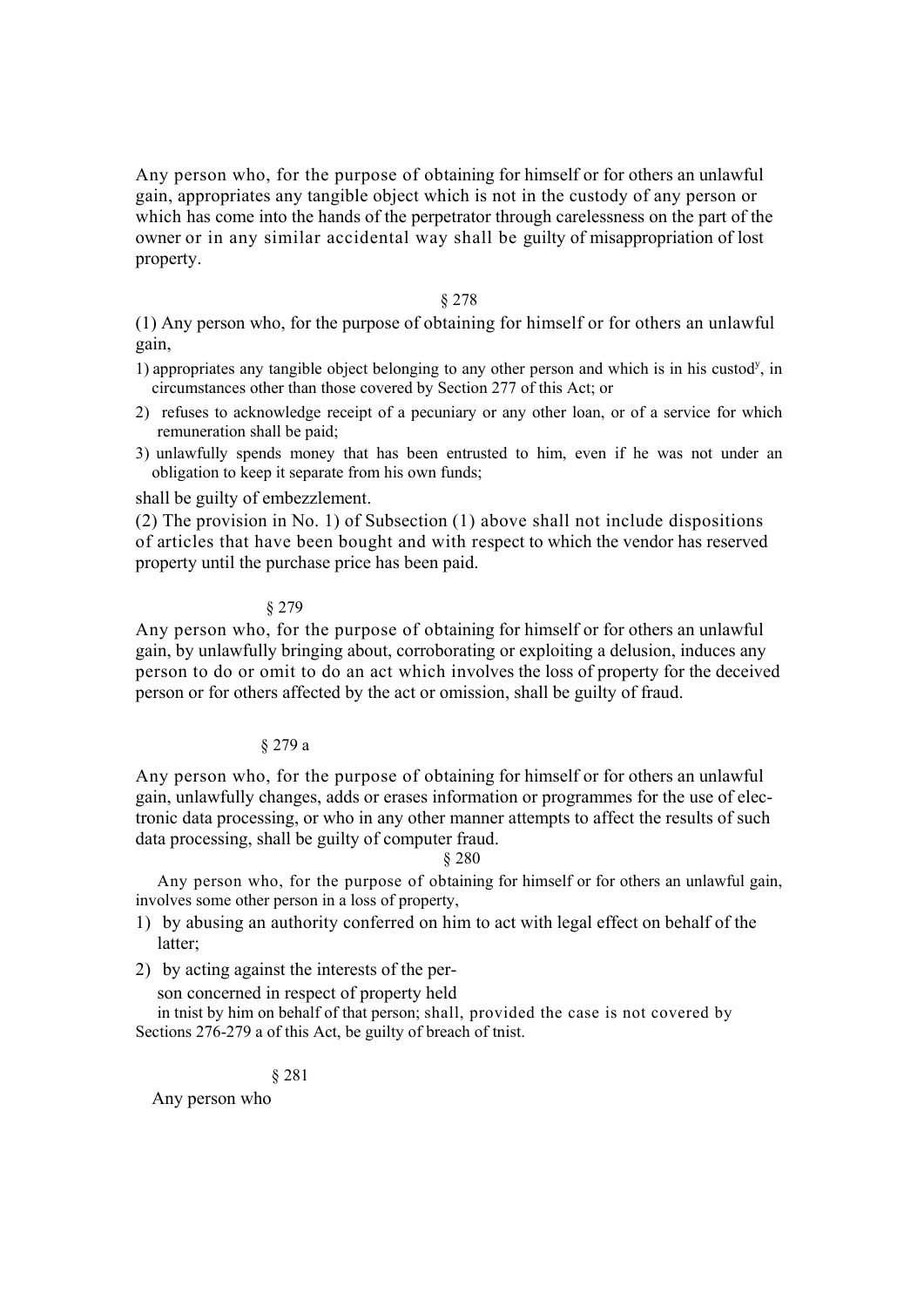1) for the purpose of obtaining for himself or for others an unlawful gain, threatens some other person with violence, substantial damage to goods or deprivation of liberty, with making a false accusation of having committed a punishable act or dishonourable conduct or with revealing matters appertaining to his private life; or who

2)threatens some other person with making a false accusation of having committed a punishable act or dishonourable conduct for the purpose of obtaining for himself or for others a gain that was not justified by the action, which was the reason for the threat;

shall, provided the case is not covered by Section 288 of this Act, be guilty of extortion.

### § 282

Any person who takes advantage of another person's serious financial or personal troubles, lack of knowledge, irresponsibility or existing state of dependence in order to obtain or stipulate in a contract any payment, which is out of all proportion to the return, or for which no payment is due, shall be guilty of usury.

#### § 283

(1) Any person who, for the purpose of obtaining for himself or for others an unlawful gain, 1)sells, pawns, mortgages or in any other way disposes of property belonging to him, but on which a third party has acquired a right with which the act is incompatible; or

2)subsequent to the institution of bankruptcy proceedings against him or to the commencement of negotiations to agree on a composition, undertakes acts aimed at withdrawing from creditors the property and interests in the estate; or

3)by false pretences, concealment, pro forma contracts, substantial gifts, excessive consumption, sales at cut prices, payments of or deposit of guarantee for debts not due or in any other similar manner withdraws his property or interests from his creditors or from any one of them;

shall be guilty of misappropriation of funds.

(2) If acts of the nature indicated in No. 3) of Subsection (1) above have been undertaken for the benefit of a creditor, the latter shall be liable to punishment only if, at the time when he foresaw the imminence of bankruptcy or the suspension of payments by the debtor, he induced the debtor to grant him such facilities.

#### § 284

(Repealed).

## § 285

(1) The offences referred to in Sections 276 and 278-283 of this Act shall be punished with imprisonment for any term not exceeding one year and six months. In the circumstances dealt with in Section 283(2) of this Act, the penalty in respect of the debtor as well as of the creditor who has benefited may be reduced to a fine.

Misappropriation of lost property shall be punished with a fine or imprisonment for any term not exceeding one year and six months.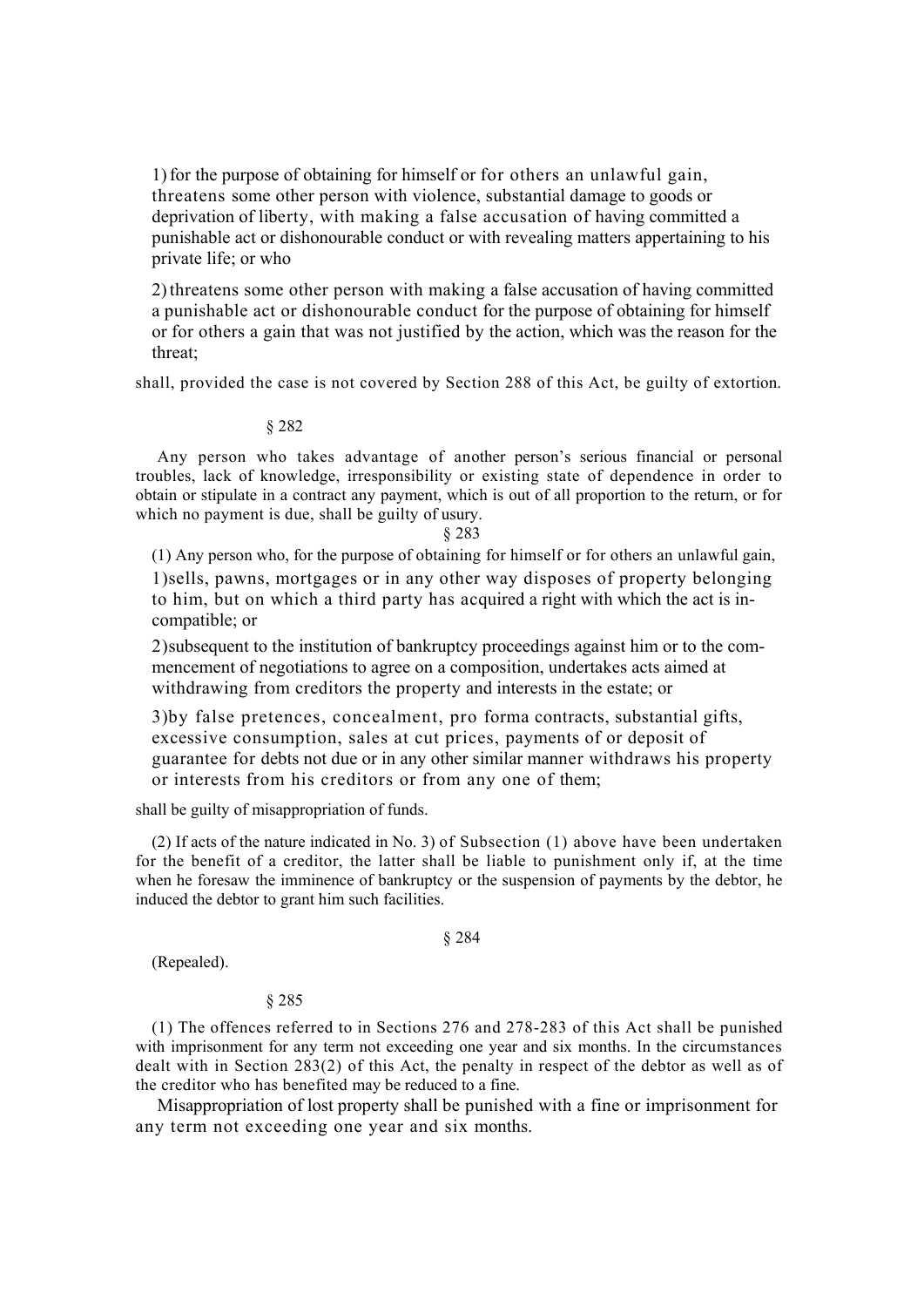(1) If the offences mentioned in Sections 276, 281 and 282 of this Act are of a particularly aggravated nature, especially due to the manner in which they were committed, or because the offence was committed by several persons in association, or while possessing weapons or any other dangerous instruments or means, or because of the considerable value of the stolen objects, or the conditions under which they were kept, or where a large number of offences have been committed, the penalty may be increased to imprisonment for any term not exceeding six years.

(2) If the offences mentioned in Sections 278-280 and 283 of this Act are of a particularly aggravated nature, especially due to the manner in which they were committed, or because the offence was committed by several persons in association, or due to the extent of the obtained or intended gain, or where a large number of offences have been committed, the penalty may be increased to imprisonment for any term not exceeding eight years.

## § 287

(1) If any of the offences dealt with in Sections 276-283 of this Act is of minor importance because of the circumstances under which the punishable act was committed, because of the small value of the objects appropriated or of the loss of property sustained or for any other reason, the penalty shall be a fine. In further mitigating circumstances, the penalty may be remitted.

(2) Attempt at a crime covered by Subsection (1) above shall be punishable.

§ 288

(1) Any person who, for the purpose of obtaining for himself or for others an unlawful gain, by violence or threat of immediate application of such,

1) takes or extorts from any other person a tangible object belonging to another person; or

2) carries away any stolen object; or

3)forces some other person to commit any act or make any omission involving that person or any other person for whom he is acting in a loss of property;

shall be guilty of robbery and liable to imprisonment for any term not exceeding six years.

(2) If a robbery is of a particularly aggravated nature, especially due to its particularly dangerous circumstances, the manner in which it was committed, or due to the extent of the obtained or intended gain, or where a large number of offences have been committed, the penalty may be increased to imprisonment for any term not exceeding ten years.

# § **289**

(1) Any person who, for the purpose of obtaining for himself or for others an unlawful gain is guilty of a violation of a particularly serious nature of the taxation, customs, duties or subsidies legislation or of Section 289 a, shall be liable to imprisonment for any term not exceeding eight years.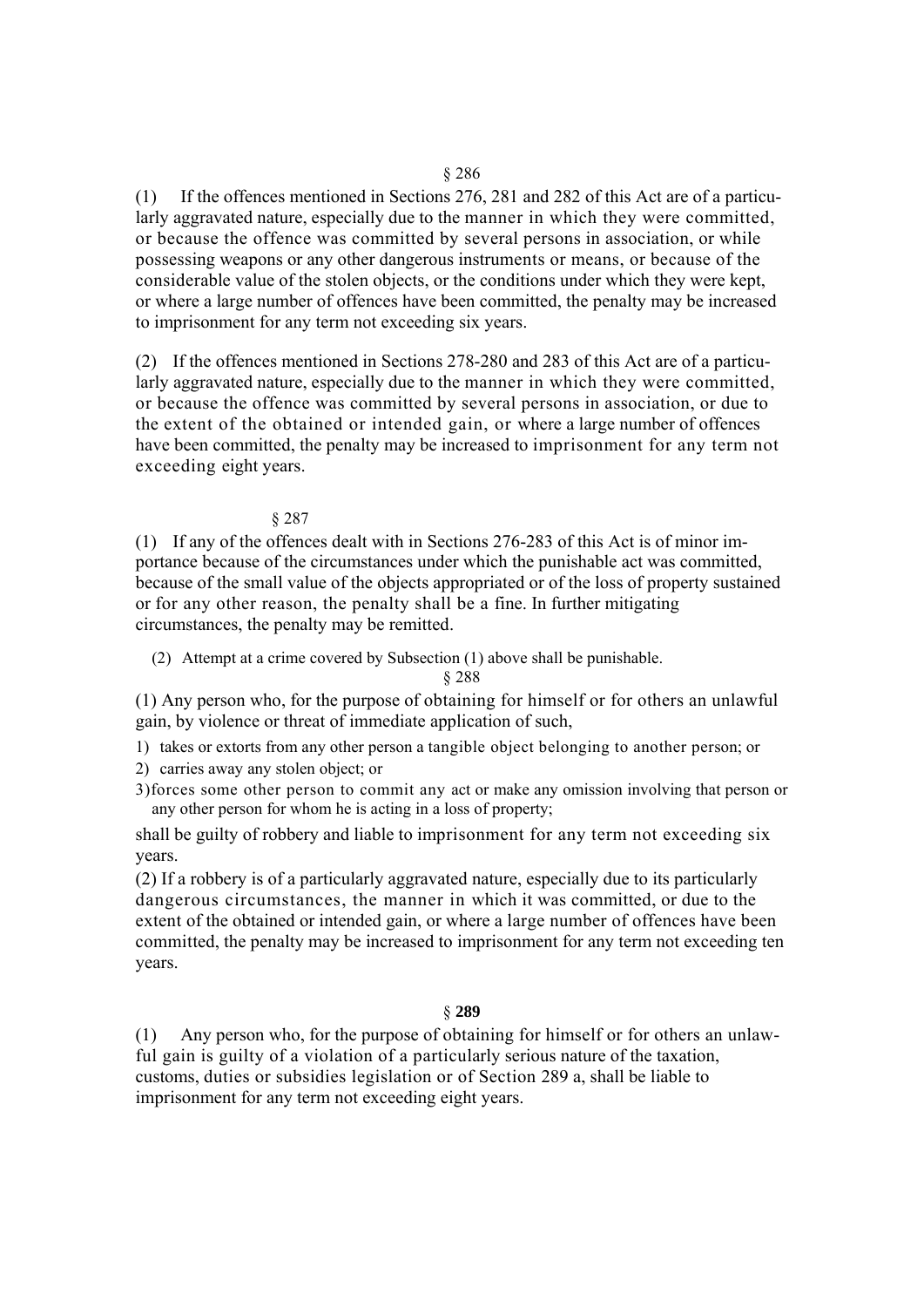(2)The provision in Subsection (1) only applies if there, in the in Subsection 1 mentioned legislation, is a reference to this provision.

### § 289 **a**

(1) Any person who, for the purpose of decisions concerning payment or repayment of customs duties or other duties to, or payment or repayment of subsidies or assistance from Danish authorities or the European Union's institutions or other union agencies, gives incorrect or misleading information or suppresses information, including the failure to fulfil a duty of disclosure of importance for the decision in the case with the intention for himself or for others to evade payment or attain unlawful payment, shall be liable to a fine or to imprisonment for any term not exceeding one year and six months.

(2) The same penalty shall apply to any person who unlawfully uses a legally attained benefit in relation to payments as mentioned in Subsection (1), and any person who unlawfully uses payments attained as mentioned in Subsection (1) for other purposes than those, they originally were granted for. This, however, does not apply to benefits granted for private use.

(3) The provisions in Subsections (1) and (2) only apply where other legislation does not contain an equivalent regulation.

(4) Violations of Subsection (1) or (2) of a particularly serious nature shall be punished pursuant to Section 289.

# § 290

(1) Any person who unlawfully accepts or acquires for himself or for others a share in profits, which are obtained by a punishable violation of the law, and any person who unlawfully by concealing, keeping, transporting, assisting in disposal or in a similar manner subsequently serves to ensure, for the benefit of another person, the profits of a punishable violation of the law, shall be guilty of receiving stolen goods and liable to a fine or imprisonment for any term not exceeding one year and six months.

(2) When the receiving of stolen goods is of a particularly aggravated nature, especially due to the commercial nature of the offence, or due to the extent of the obtained or intended gain, or where a large number of offences have been committed, the penalty may be increased to imprisonment for any term not exceeding six years. (3) Punishment pursuant to this provision can not be imposed on a person, who accepts profits as ordinary subsistence from family members or cohabitants, or any person, who accepts profits as a normal payment for ordinary consumer goods, articles for everyday use, or services.

### **§291**

(1) Any person who destroys, damages or removes objects belonging to others shall be liable to a fine or to imprisonment for any term not exceeding one year and six months.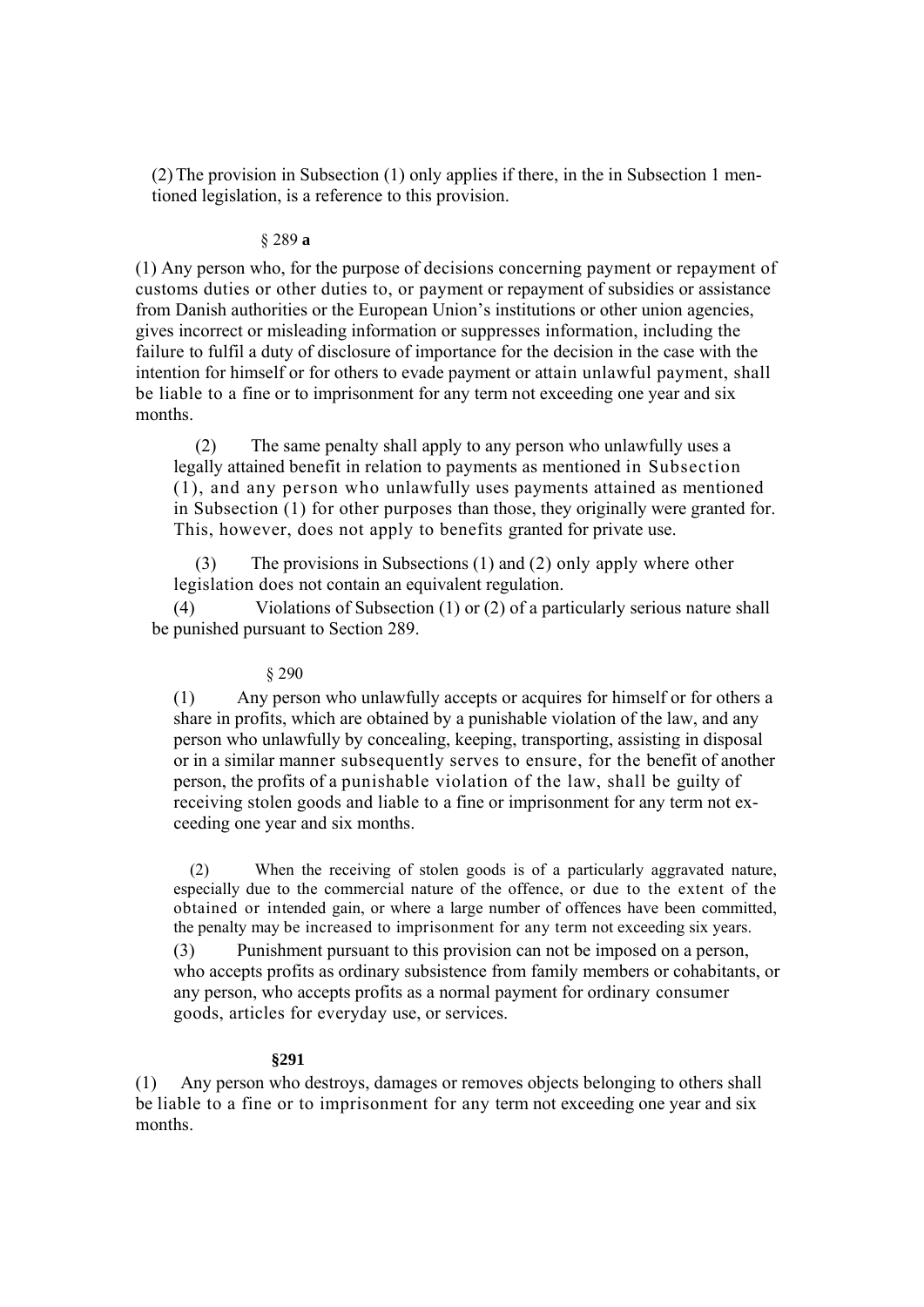(2) In the case of very serious damage to property, or damage of a more systematic or organised nature, or where the offender has previously been convicted under this section or in pursuance of Sections 180, 181, 183(1) and (2), 184(1), 193 or 194 of this Act, the penalty may be increased to imprisonment for any term not exceeding six years.

(3)Where the damage has been done through gross negligence in the circumstances referred to in Subsection (2) above, the penalty shall be a fine or imprisonment for any term not exceeding six months.

### § 292

Any person who destroys, damages or removes his property, thereby rendering it no longer available to satisfy his creditors or any one of them shall be liable to a fine or to imprisonment for any term not exceeding one year.

### § 293

(1) Any person who unlawfully uses an object belonging to another shall be liable to a fine or to imprisonment for any term not exceeding one year, unless Section 293 a applies to the act. In aggravating circumstances, and in particular when the object is not returned after use, the punishment may be increased to imprisonment for any term not exceeding two years.

 $(2)$  Any person, who unlawfully prevents an<sup>y</sup> other person, completely or in part, from using or disposing objects, shall be liable to a fine or to imprisonment for any term not exceeding one year. If offences are of a more systematic or organised nature, or in case of other particularly aggravating circumstances, the penalty may be increased to imprisonment for any term not exceeding two years.

### § 293 a

Any person who unlawfully uses a motor vehicle belonging to another shall be guilty of unauthorized use of a motor vehicle and liable to a fine or imprisonment for any term not exceeding one year and six months. In particularly aggravating circumstances, especially such as cases of recidivism, the punishment may be increased to imprisonment for any term not exceeding four years.

#### § 294

Any person who unlawfully takes the law into his own hands shall be liable to a fine.

### § 295

Any person who, contrary to the rights of individuals or of public authorities, executes works of embankment or erects or builds permanent installations in fresh waters or in territorial waters shall be liable to a fine or to imprisonment for any term not exceeding three months.

#### § 296

(1) Any person who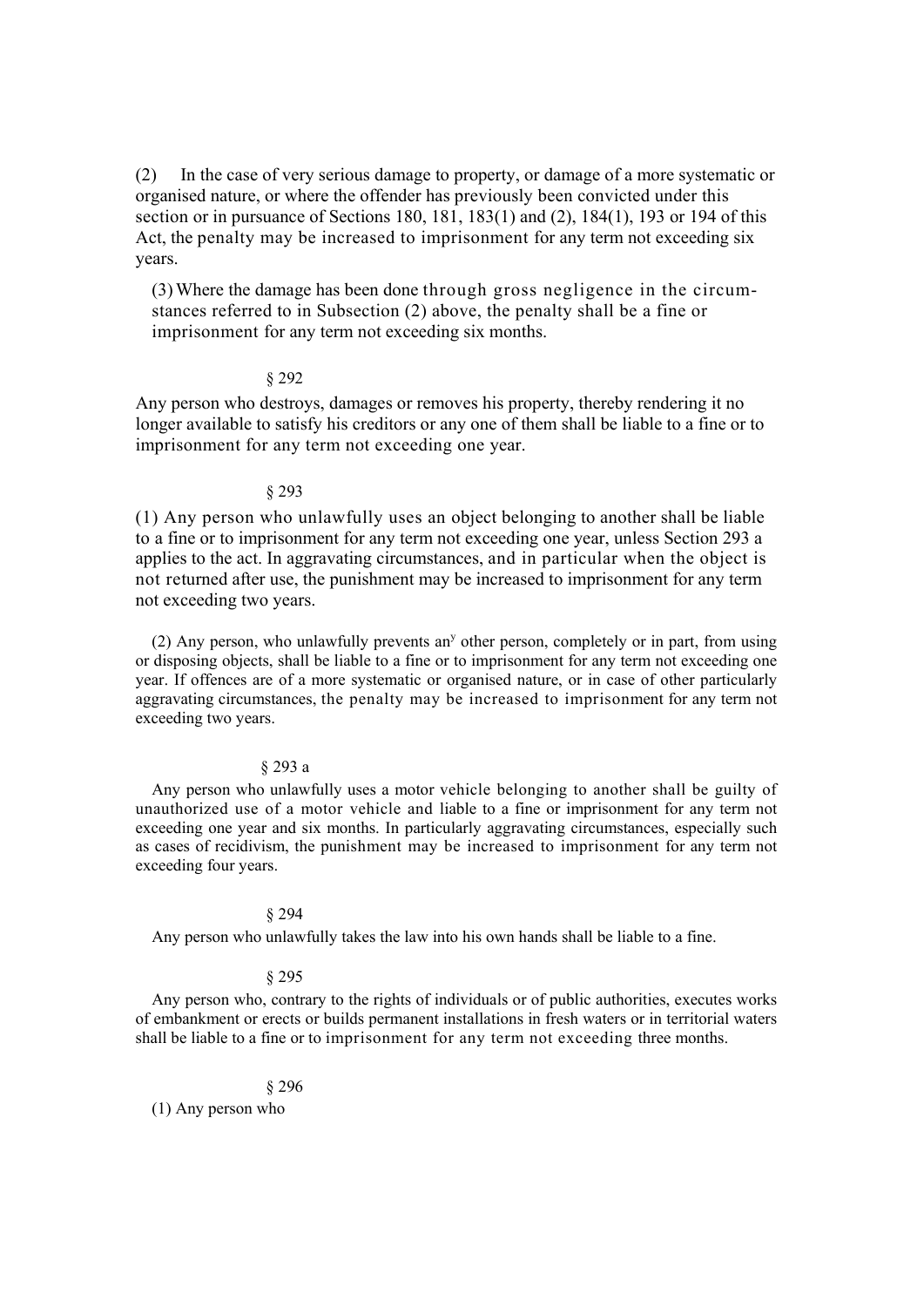- 1) spreads false or misleading information, which can affect the price of securities or similar assets significantly;
- 2) gives false or misleading information concerning legal persons' state of affairs
	- a) in public announcements concerning financial conditions,
	- b) in accounts required by law,
	- c) in reports, accounts or declarations to a general meeting or similar group or the legal person's management,
	- d) in notifications to a registration authority, or
	- e) in offers concerning the legal person's foundation or capital increase as well as concerning sale of shares or issuance or sale of convertibles bonds;

3) grossly contravenes the laws governing legal persons in regard to

a)injection of new capital or

b) usage of the legal person's funds;

4) grossly fails to fulfil requirements stipulated by law concerning a legal person's

- a) keeping of minutes of proceedings,
- b) keeping of lists and duties of disclosure as for shares of ownership, or
- c) duties to take action when a loss of capital is ascertained;

shall be liable to a fine or to imprisonment for any term not exceeding one year and six months.

(2) If any of the acts or omissions referred to in Subsection (1) above has been committed through *gross* negligence, the punishment shall be a fine or, in aggravating circumstances, imprisonment for any term not exceeding four months.

## § 297

(1) Any person who spreads false or misleading information, which can affect the price of goods, real estate or similar assets significantly, shall be liable to a fine or to imprisonment for any term not exceeding one year and six months.

(2) If any of the acts referred to in Subsection (1) above has been committed through gross negligence, the punishment shall be a fine or, in aggravating circumstances, imprisonment for any term not exceeding four months.

### § 298

Any person who, in circumstances other than those covered by Section 297 of this Act,

1) by false pretences relating to his capacity to pay obtains for himself or for others, loans or credit resulting in a loss of property to others; or

2) by spending a prepaid remuneration renders himself incapable of fulfilling his obligation; who

3) departs without paying for accommodation, food, transport or any other service the receipt of which has clearly been subject to the condition that payment should be made before departure; or who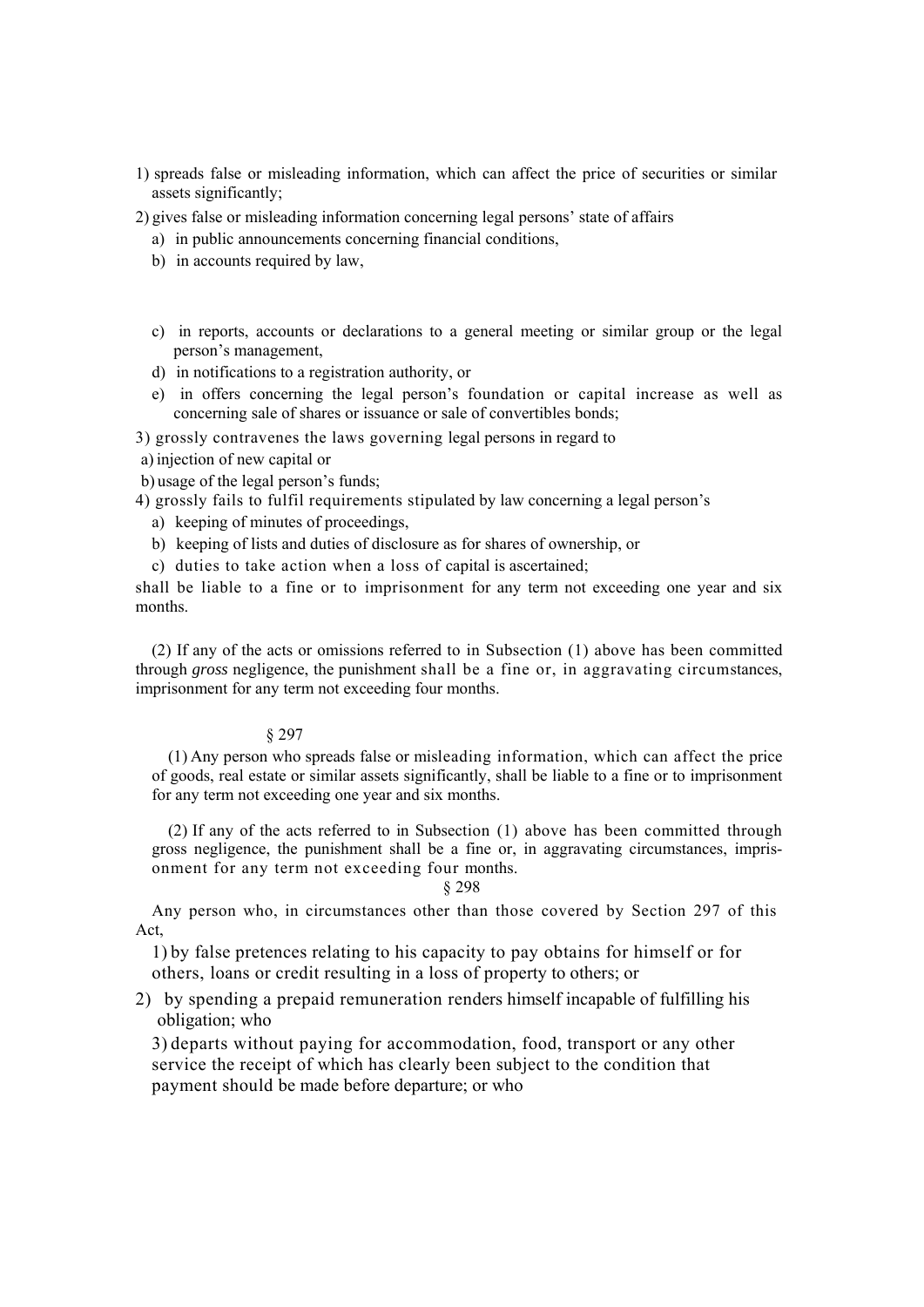4) obtains admission without paying the fixed price to any performance, exhibition or meeting, or to conveyance by any public means of transportation or to the use of any other public establishment;

shall be liable to a fine or to imprisonment for any term not exceeding six months.

### § 299

Any person, who in circumstances other than those covered by Section 280 of this Act,

1) in his capacity of trustee of any property of another person, by neglect of duty, involves the latter in substantial loss of property that is not made good prior to judgment at first instance; or who

2) in his capacity of trustee of any property of another person, by neglect of duty, for the benefit of himself or of others receives, claims or accepts the promise of a gift or other favour, as well as any person who grants, promises or offers such a gift or favour;

shall be liable to a fine or to imprisonment for any term not exceeding one year and six months.

# § 299 a

Any person who under particularly aggravating circumstances violates Section 19 of the Marketing Practices Act shall be liable to imprisonment for any term not exceeding six years. Considered as particularly aggravating circumstances are especially instances where the act has caused serious damage or implied a distinct risk of such damage.

# § **299 b**

Any person who, for the purpose of obtaining for himself or for others an unlawful gain or who otherwise under particularly aggravating circumstances commits copyright infringements of a particularly serious nature, cf. Section 76(2) of the Copyright Act, or unlawful import of a particularly serious nature, cf. Section 77(2) of the Copyright Act, shall be liable to imprisonment for any term not exceeding six years.

### § **300**

Any person who,

1) at a time when he is aware or ought to be aware of his inability to satisfy his creditors seriously aggravates his financial circumstances by incurring new debt, or pays or deposits guarantees for substantial debts that have fallen due; who

2) involves his creditors in a substantial loss by extravagant habits, by gambling, by hazardous enterprises which are out of proportion with his financial circumstances, by grave mismanagement of his affairs or by any other careless conduct; or who

3) in his capacity as debtor or authorized agent makes incorrect statements when submitting the declarations necessary for the commencement of negotiations to agree on a composition or who is guilty of *grave* carelessness;

shall be liable to a fine or to imprisonment for any term not exceeding one year.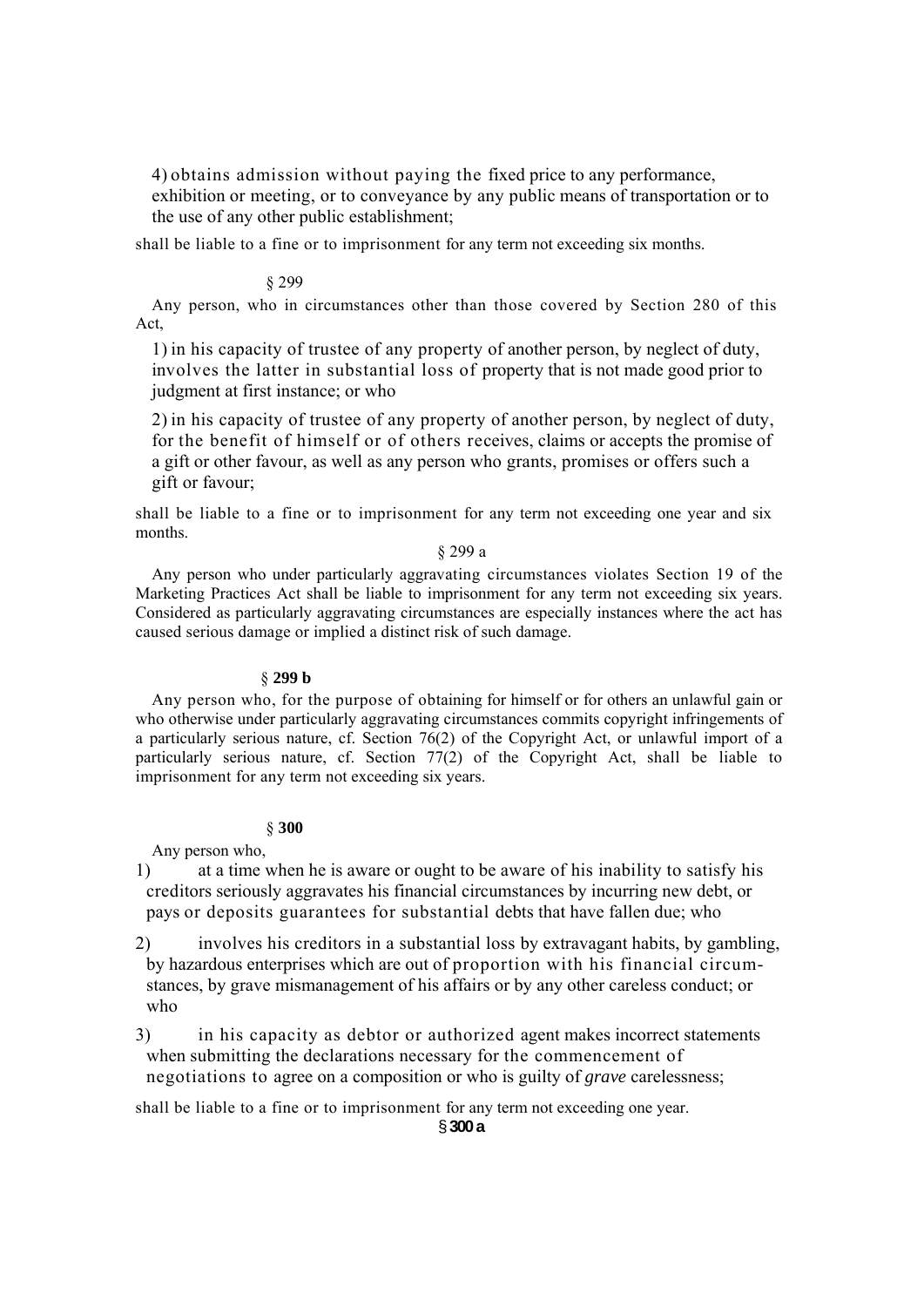Any person who, in circumstances to which the provisions of Section 279 of this Act do not apply, intentionally or by gross negligence brings about in an unlawful way that a person, who is under a delusion, because of this acts, or omits to act, thereby causing him or any other person affected by the act or omission, a serious loss of property, shall be liable to a fine or to imprisonment for any term not exceeding six months.

# § **300 b**

Any person who, in circumstances to which the provisions of Section 282 of this Act do not apply, by entering into a contract in an improper fashion, takes advantage of the other party's financial troubles or otherwise of his inferior position, shall be liable to a fine or to imprisonment for any term not exceeding six months.

## **§300c**

Any person who transfers a claim which originates from another's act of the nature described in Sections 282, 300 a or 300 b of this Act, or who advances such a claim, shall, if by the time of his acquisition of the claim he showed gross negligence with respect to its character, be liable to a fine or to imprisonment for any term not exceeding six months. A person shall be similarly liable who otherwise by gross negligence derives an undue advantage from another's act of the nature referred to in Sections 282, 300 a or 300 b of this Act.

## § **301**

(1) Any person who, with the intent to unlawful usage makes, obtains, possesses or passes on

1) information, which identifies a means of payment that has been issued to others, or

2)generated card-numbers for payment cards;

shall be liable to a fine or to imprisonment for any term not exceeding one year and six months.

(2) If the passing on etc., as mentioned in Subsection (1) above, takes place widely or under particularly aggravating circumstances, the penalty shall be imprisonment for any term not exceeding six years.

(3) The provision in Subsection (1) above does not apply to genuine payment cards.

## § **301 a**

(1) Any person who, unlawfully obtains or passes on passwords or other means of access to information systems, to which access is reserved for paying users and secured by a password or other special access restriction, shall be liable to a fine or to imprisonment for any term not exceeding one year and six months.

(2) If the passing on etc., as mentioned in Subsection (1) above, takes place under particularly aggravating circumstances the penalty shall be imprisonment for any term not exceeding six years. Considered as particularly aggravating circumstances are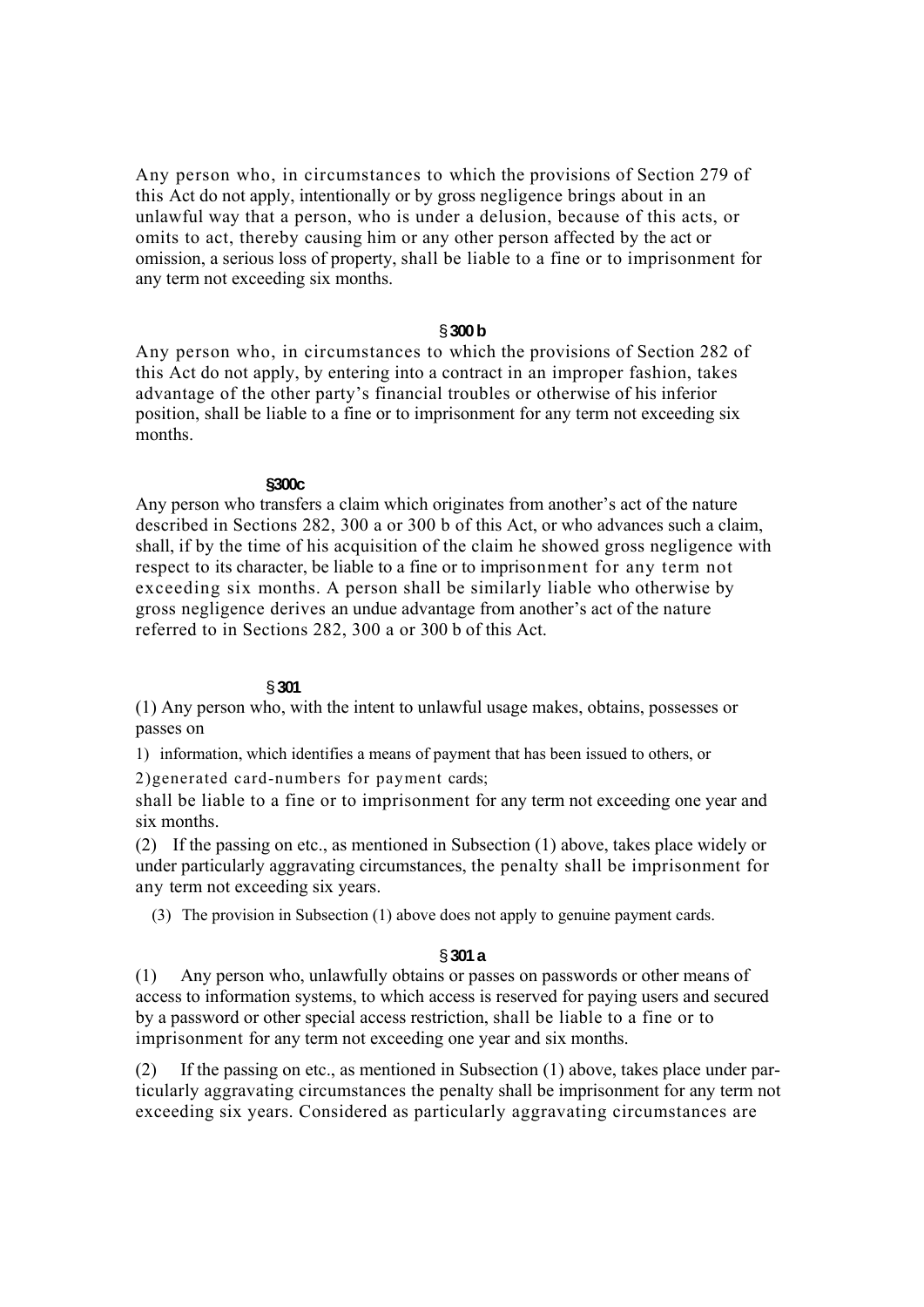especially instances where the passing on etc. has occurred commercially, widely or under circumstances in which there is a special risk for extensive misuse.

# § **302**

(1) Any person, who, in circumstances other than those covered by Section 296 of this Act, under particularly aggravating circumstances violates requirements stipulated by law concerning

1) bookkeeping, including registration of transactions and preparation of accounting material;

- 2) keeping of accounting material, including descriptions of bookkeeping and systems to keeping and finding material, including access codes etc. and encryption keys;
- 3) the access of public authorities to accounting material pursuant to special legislation governing these authorities; as well as
- 4) presentation of annual accounts or similar accounts;

shall be liable to a fine or to imprisonment for any term not exceeding one year and six months.

(2) Where an act or omission referred to in\_ Subsection (1). above has been committed through gross negligence, the penalty shall be a fine or imprisonment for any term not exceeding four months.

## § **303**

Any person who is guilty of gross negligence in acquiring by purchase or in receiving in any other similar manner objects acquired through an acquisitive offence shall be liable to a fine or to imprisonment for any term not exceeding six months.

#### § **304**

(1) Any person who, where rights of property are amendable to decision by voting, obtains for himself or for others an improper permission or authority to participate in such procedure or to give more votes than he is entitled to, or acts in a manner which unduly influences the vote, shall be liable to a fine or to imprisonment for any term not exceeding four months.

(2) The same penalty shall apply to any person who, in the case of any voting in a bankruptcy estate or an unencumbered estate or in the course of any negotiations to agree on a composition, influences by false pretences the casting of votes, or who grants, promises or offers, accepts, claims or accepts the promise of a pecuniary favour for voting in a particular way or for abstaining from voting.

# § **304 a**

(1) Any person who unlawfiilly grants, promises or offers some other person, who in this country or abroad is serving as an arbitrator, a gift or other favour in-order-to--induce that other person to do or fail to do anything while performing this function, shall be liable to a fine or to imprisonment for any term not exceeding one year and six months.